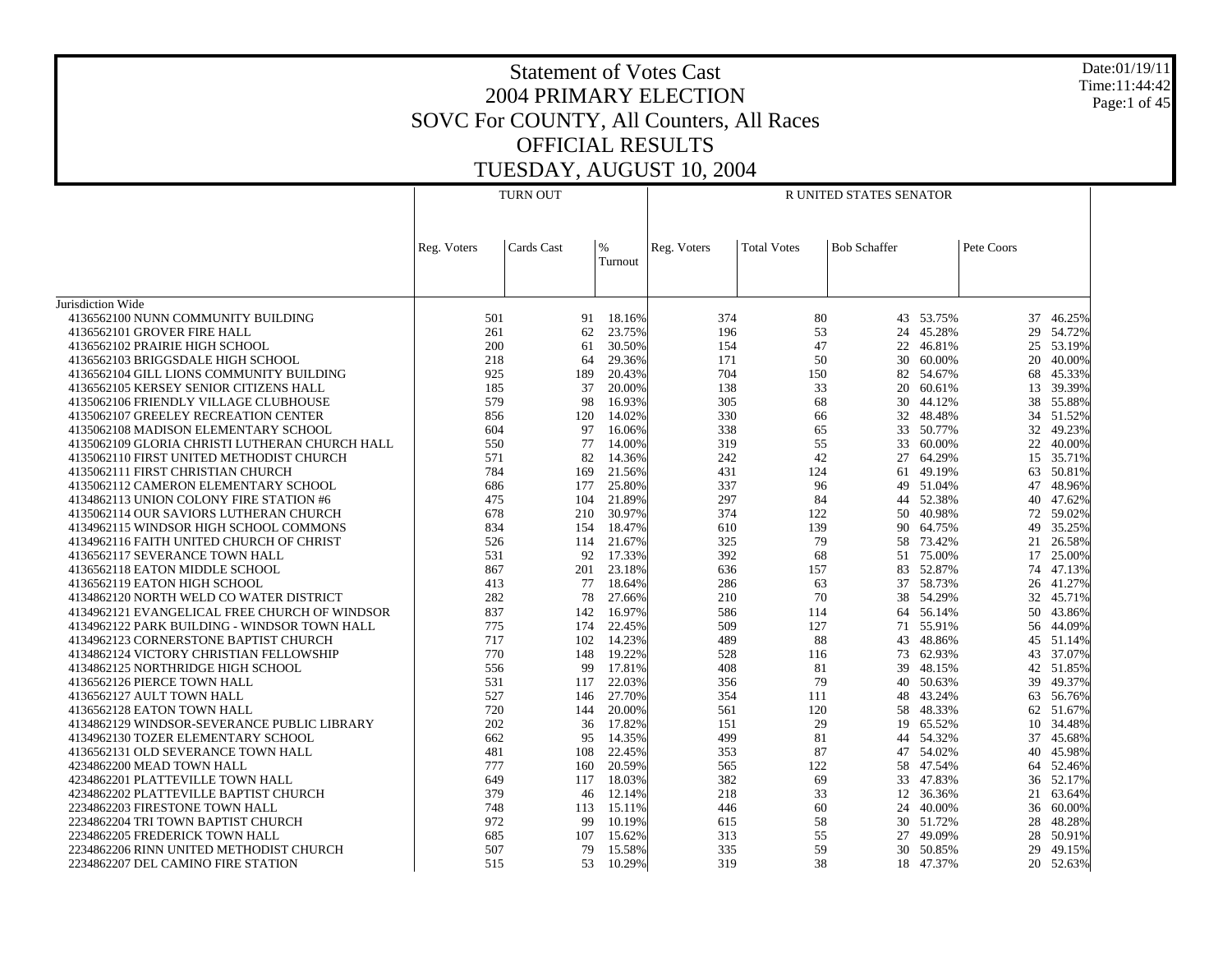Date:01/19/11 Time:11:44:42 Page:2 of 45

|                                                | <b>TURN OUT</b> |            |         | R UNITED STATES SENATOR |                    |                     |           |            |            |
|------------------------------------------------|-----------------|------------|---------|-------------------------|--------------------|---------------------|-----------|------------|------------|
|                                                |                 |            |         |                         |                    |                     |           |            |            |
|                                                |                 |            |         |                         |                    |                     |           |            |            |
|                                                | Reg. Voters     | Cards Cast | $\%$    | Reg. Voters             | <b>Total Votes</b> | <b>Bob Schaffer</b> |           | Pete Coors |            |
|                                                |                 |            | Turnout |                         |                    |                     |           |            |            |
|                                                |                 |            |         |                         |                    |                     |           |            |            |
|                                                |                 |            |         |                         |                    |                     |           |            |            |
| 4234862208 MEAD MIDDLE SCHOOL                  | 483             | 67         | 13.87%  | 372                     | 47                 |                     | 21 44.68% |            | 26 55.32%  |
| 4134862209 SHEPHERD OF THE HILLS LUTHERAN      | 572             | 115        | 20.10%  | 344                     | 82                 | 46                  | 56.10%    | 36         | 43.90%     |
| 4134862210 SHAWSHEEN ELEMENTARY SCHOOL         | 434             | 76         | 17.51%  | 281                     | 53                 | 24                  | 45.28%    | 29         | 54.72%     |
| 4134862211 ASSEMBLY OF GOD CHURCH              | 695             | 138        | 19.86%  | 431                     | 92                 |                     | 52 56.52% | 40         | 43.48%     |
| 4134862212 AIMS COLLEGE CENTER - CONF ROOM     | 816             | 147        | 18.01%  | 572                     | 113                | 34                  | 30.09%    | 79         | 69.91%     |
| 4134862213 MOUNTAIN VIEW ACADEMY               | 789             | 150        | 19.01%  | 545                     | 124                |                     | 55 44.35% | 69         | 55.65%     |
| 4134862214 ST PAULS CONGREGATIONAL CHURCH      | 1023            | 309        | 30.21%  | 748                     | 253                | 88                  | 34.78%    | 165        | 65.22%     |
| 4134862215 ST JOHNS UNITED CHURCH              | 798             | 233        | 29.20%  | 607                     | 191                |                     | 80 41.88% |            | 111 58.12% |
| 4135062216 SCOTT ELEMENTARY SCHOOL             | 250             | 48         | 19.20%  | 148                     | 34                 | 18                  | 52.94%    | 16         | 47.06%     |
| 4135062217 FIRST ASSEMBLY OF GOD               | 598             | 135        | 22.58%  | 353                     | 91                 |                     | 45 49.45% | 46         | 50.55%     |
| 4135062218 CENTENNIAL LIBRARY                  | 531             | 103        | 19.40%  | 336                     | 76                 | 40                  | 52.63%    | 36         | 47.37%     |
| 4135062219 WEST GREELEY BAPTIST CHURCH         | 346             | 71         | 20.52%  | 209                     | 47                 |                     | 25 53.19% | 22         | 46.81%     |
| 4135062220 CALVARY CHAPEL                      | 481             | 79         | 16.42%  | 263                     | 55                 | 22                  | 40.00%    | 33         | 60.00%     |
| 4135062221 MEEKER ELEMENTARY SCHOOL            | 749             | 177        | 23.63%  | 479                     | 127                |                     | 70 55.12% | 57         | 44.88%     |
| 4134862222 TRINITY EPISCOPAL CHURCH            | 864             | 208        | 24.07%  | 602                     | 154                | 77                  | 50.00%    | 77         | 50.00%     |
| 4134862223 MONFORT ELEMENTARY SCHOOL           | 859             | 160        | 18.63%  | 598                     | 122                | 54                  | 44.26%    | 68         | 55.74%     |
| 4234862224 RE-5J ADMINISTRATION BUILDING       | 340             | 57         | 16.76%  | 219                     | 47                 |                     | 27 57.45% | 20         | 42.55%     |
| 4135062225 TRINITY LUTHERAN CHURCH             | 749             | 103        | 13.75%  | 474                     | 79                 | 42                  | 53.16%    | 37         | 46.84%     |
| 4134862226 LIFE CARE CENTER OF GREELEY         | 659             | 70         | 10.62%  | 430                     | 53                 |                     | 22 41.51% | 31         | 58.49%     |
| 4234862227 RE-1 EDUCATION SERVICE CENTER       | 730             | 126        | 17.26%  | 458                     | 99                 | 54                  | 54.55%    | 45         | 45.45%     |
| 4234862228 MILLIKEN COMMUNITY COMPLEX          | 862             | 149        | 17.29%  | 541                     | 106                |                     | 50 47.17% |            | 56 52.83%  |
| 4234862229 JOHNSTOWN FIRE HALL                 | 721             | 105        | 14.56%  | 536                     | 83                 | 35                  | 42.17%    | 48         | 57.83%     |
| 4234862230 MEMORIAL LIBRARY                    | 910             | 192        | 21.10%  | 642                     | 155                | 69                  | 44.52%    | 86         | 55.48%     |
| 4234862231 HILL-N-PARK SENIOR CENTER           | 437             | 70         | 16.02%  | 261                     | 51                 | 27                  | 52.94%    | 24         | 47.06%     |
| 4234862232 JOHNSTOWN TOWN HALL                 | 802             | 196        | 24.44%  | 508                     | 143                |                     | 81 56.64% | 62         | 43.36%     |
| 4134862233 KELLY FARM CLUB HOUSE               | 467             | 104        | 22.27%  | 328                     | 79                 | 37                  | 46.84%    |            | 42 53.16%  |
| 4134862234 CHRISTA MCAULIFFE ELEMENTARY SCHOOL | 735             | 150        | 20.41%  | 487                     | 110                |                     | 55 50.00% | 55         | 50.00%     |
| 4134862235 GRACE BAPTIST CHURCH                | 705             | 142        | 20.14%  | 516                     | 124                | 58                  | 46.77%    | 66         | 53.23%     |
| 4235062236 MTN VIEW EVANGELICAL FREE CHRUCH    | 298             | 38         | 12.75%  | 208                     | 29                 | 19                  | 65.52%    | 10         | 34.48%     |
| 4234862237 LONGVIEW CLUBHOUSE                  | 895             | 148        | 16.54%  | 577                     | 125                |                     | 49 39.20% | 76         | 60.80%     |
| 4134862238 HOPE CENTRE                         | 583             | 88         | 15.09%  | 406                     | 65                 | 35                  | 53.85%    | 30         | 46.15%     |
| 2234862239 PRAIRIE RIDGE ELEMENTARY SCHOOL     | 655             | 61         | 9.31%   | 468                     | 54                 | 18                  | 33.33%    | 36         | 66.67%     |
| 2234862240 DEL CAMINO BRANCH OFFICE            | 386             | 38         | 9.84%   | 252                     | 26                 | 14                  | 53.85%    | 12         | 46.15%     |
| 4234862300 FT LUPTON FIRE STATION              | 611             | 122        | 19.97%  | 353                     | 72                 |                     | 34 47.22% |            | 38 52.78%  |
| 4236562301 ST WILLIAMS CATHOLIC CHURCH         | 528             | 75         | 14.20%  | 246                     | 43                 | 24                  | 55.81%    | 19         | 44.19%     |
| 4236562302 FORT LUPTON CITY HALL               | 611             | 78         | 12.77%  | 285                     | 35                 |                     | 17 48.57% |            | 18 51.43%  |
| 4236562303 CRANE COURT COMMUNITY BUILDING      | 475             | 86         | 18.11%  | 237                     | 49                 | 14                  | 28.57%    |            | 35 71.43%  |
| 4236562304 BUTLER ELEMENTARY SCHOOL            | 537             | 83         | 15.46%  | 307                     | 55                 |                     | 23 41.82% |            | 32 58.18%  |
| 2234862305 DACONO TOWN HALL                    | 469             | 82         | 17.48%  | 251                     | 51                 | 23                  | 45.10%    | 28         | 54.90%     |
| 2234862306 ERIE TOWN HALL                      | 487             | 80         | 16.43%  | 226                     | 41                 | 18                  | 43.90%    | 23         | 56.10%     |
| 2234862307 ERIE JR/SR HIGH SCHOOL              | 1035            | 151        | 14.59%  | 645                     | 106                |                     | 48 45.28% | 58         | 54.72%     |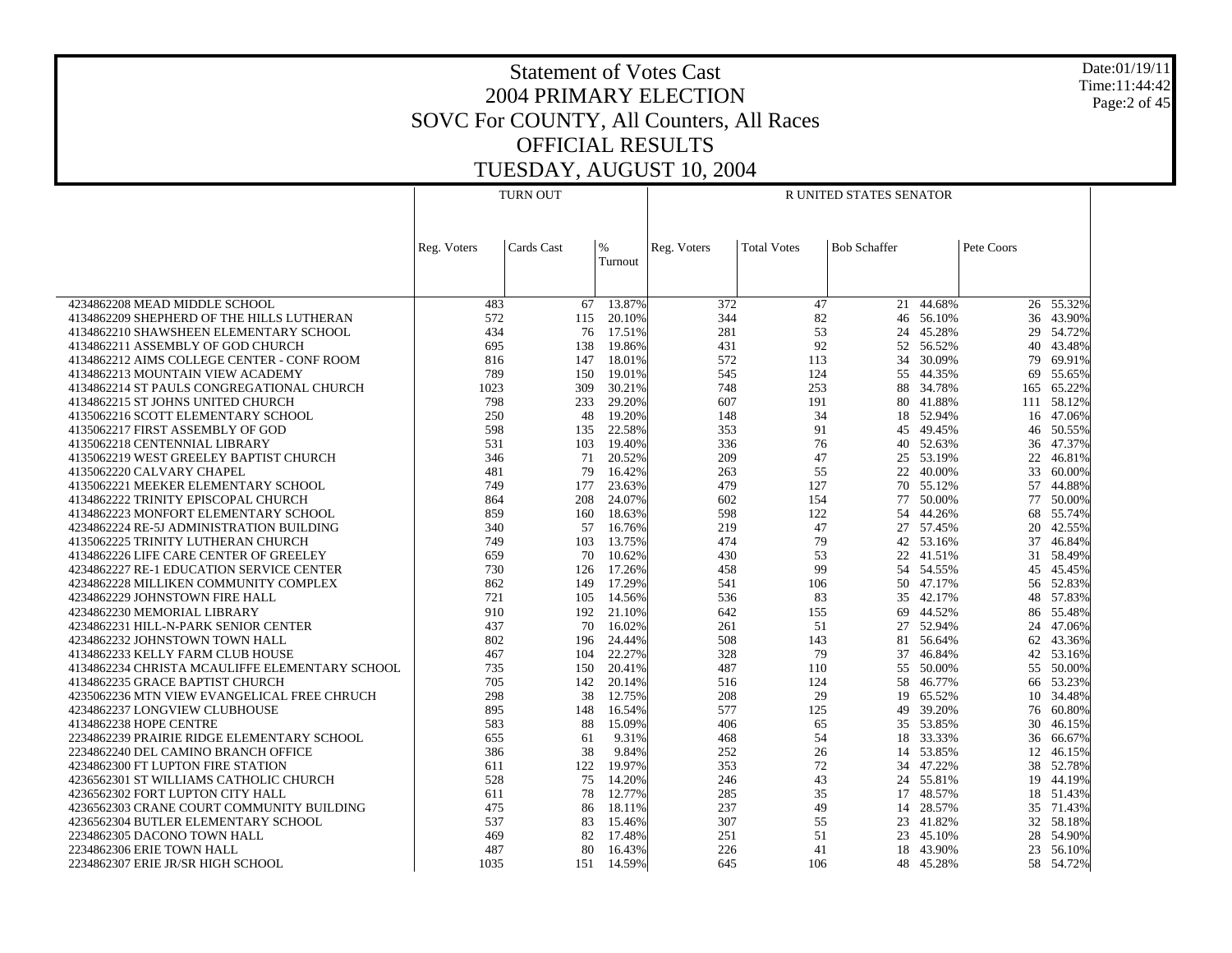Date:01/19/11 Time:11:44:43 Page:3 of 45

|                                            |             | <b>TURN OUT</b> |                          | <b>R UNITED STATES SENATOR</b> |                    |                     |           |            |             |
|--------------------------------------------|-------------|-----------------|--------------------------|--------------------------------|--------------------|---------------------|-----------|------------|-------------|
|                                            |             |                 |                          |                                |                    |                     |           |            |             |
|                                            | Reg. Voters | Cards Cast      | $\frac{9}{6}$<br>Turnout | Reg. Voters                    | <b>Total Votes</b> | <b>Bob Schaffer</b> |           | Pete Coors |             |
|                                            |             |                 |                          |                                |                    |                     |           |            |             |
| 4136562308 KERSEY TOWN HALL                | 730         | 142             | 19.45%                   | 533                            | 119                |                     | 55 46.22% |            | 64 53.78%   |
| 4236562309 FOUR WAY BAPTIST CHURCH         | 283         | 52              | 18.37%                   | 210                            | 41                 | 27                  | 65.85%    | 14         | 34.15%      |
| 4236562310 HUDSON TOWN HALL                | 602         | 113             | 18.77%                   | 391                            | 79                 | 38                  | 48.10%    | 41         | 51.90%      |
| 4136562311 KEENESBURG FIRE HALL            | 797         | 162             | 20.33%                   | 522                            | 122                | 58                  | 47.54%    | 64         | 52.46%      |
| 4136562312 ROGGEN FIRE HOUSE               | 241         | 53              | 21.99%                   | 163                            | 41                 | 30                  | 73.17%    | 11         | 26.83%      |
| 4236562313 LOCHBUIE ELEMENTARY SCHOOL      | 340         | 59              | 17.35%                   | 193                            | 36                 | 22                  | 61.11%    | 14         | 38.89%      |
| 4236562314 AFTER GLOWS SENIOR CENTER       | 605         | 100             | 16.53%                   | 308                            | 57                 | 20                  | 35.09%    | 37         | 64.91%      |
| 4135062315 UNC CENTER (MAIN LEVEL)         | 580         | 45              | 7.76%                    | 290                            | 30                 | 15                  | 50.00%    | 15         | 50.00%      |
| 4135062316 EAST MEMORIAL ELEMENTARY SCHOOL | 744         | 64              | 8.60%                    | 351                            | 39                 | 17                  | 43.59%    | 22         | 56.41%      |
| 4135062317 BETHEL BAPTIST CHURCH           | 481         | 161             | 33.47%                   | 292                            | 115                | 54                  | 46.96%    | 61         | 53.04%      |
| 4135062318 JACKSON ELEMENTARY SCHOOL       | 522         | 155             | 29.69%                   | 308                            | 108                | 58                  | 53.70%    | 50         | 46.30%      |
| 4135062319 GARDEN CITY TOWN HALL           | 302         | 65              | 21.52%                   | 171                            | 37                 | 25                  | 67.57%    | 12         | 32.43%      |
| 4135062320 BONELL TOWER (LOUNGE)           | 283         | 61              | 21.55%                   | 163                            | 46                 | 22                  | 47.83%    | 24         | 52.17%      |
| 4135062321 GREELEY MALL (NORTH ENTRANCE)   | 542         | 65              | 11.99%                   | 288                            | 39                 | 23                  | 58.97%    |            | 16 41.03%   |
| 4135062322 DOS RIOS ELEMENTARY SCHOOL      | 671         | 103             | 15.35%                   | 385                            | 67                 | 37                  | 55.22%    | 30         | 44.78%      |
| 4135062323 CENTENNIAL ELEMENTARY SCHOOL    | 626         | 95              | 15.18%                   | 358                            | 61                 | 26                  | 42.62%    | 35         | 57.38%      |
| 4135062324 CAVE CREEK CLUBHOUSE            | 830         | 122             | 14.70%                   | 525                            | 104                | 63                  | 60.58%    | 41         | 39.42%      |
| 4135062325 EVANS COMMUNITY COMPLEX         | 411         | 85              | 20.68%                   | 219                            | 72                 | 29                  | 40.28%    | 43         | 59.72%      |
| 4134862326 FIRST BAPTIST CHURCH            | 627         | 140             | 22.33%                   | 359                            | 90                 | 48                  | 53.33%    | 42         | 46.67%      |
| 2233362327 MAIL BALLOT                     | 22          | $\Omega$        | $0.00\%$                 | 10                             | $\Omega$           | 0                   |           | $\Omega$   |             |
| <b>ABSENTEE</b>                            | $\Omega$    | 9508            |                          | $\Omega$                       | 6540               | 2852                | 43.61%    | 3688       | 56.39%      |
| <b>PROVISIONAL</b>                         | $\Omega$    | $\Omega$        |                          | $\Omega$                       | $\Omega$           | 0                   |           | $\Omega$   |             |
| <b>EARLY GREELEY</b>                       | $\Omega$    | 454             |                          | $\theta$                       | 350                | 184                 | 52.57%    | 166        | 47.43%      |
| <b>EARLY DEL CAMINO</b>                    |             | 129             |                          |                                | 90                 |                     | 30 33.33% | 60         | 66.67%      |
| Total                                      | 59750       | 21182           | 35.45%                   | 37944                          | 15062              | 7092                | 47.09%    |            | 7970 52.91% |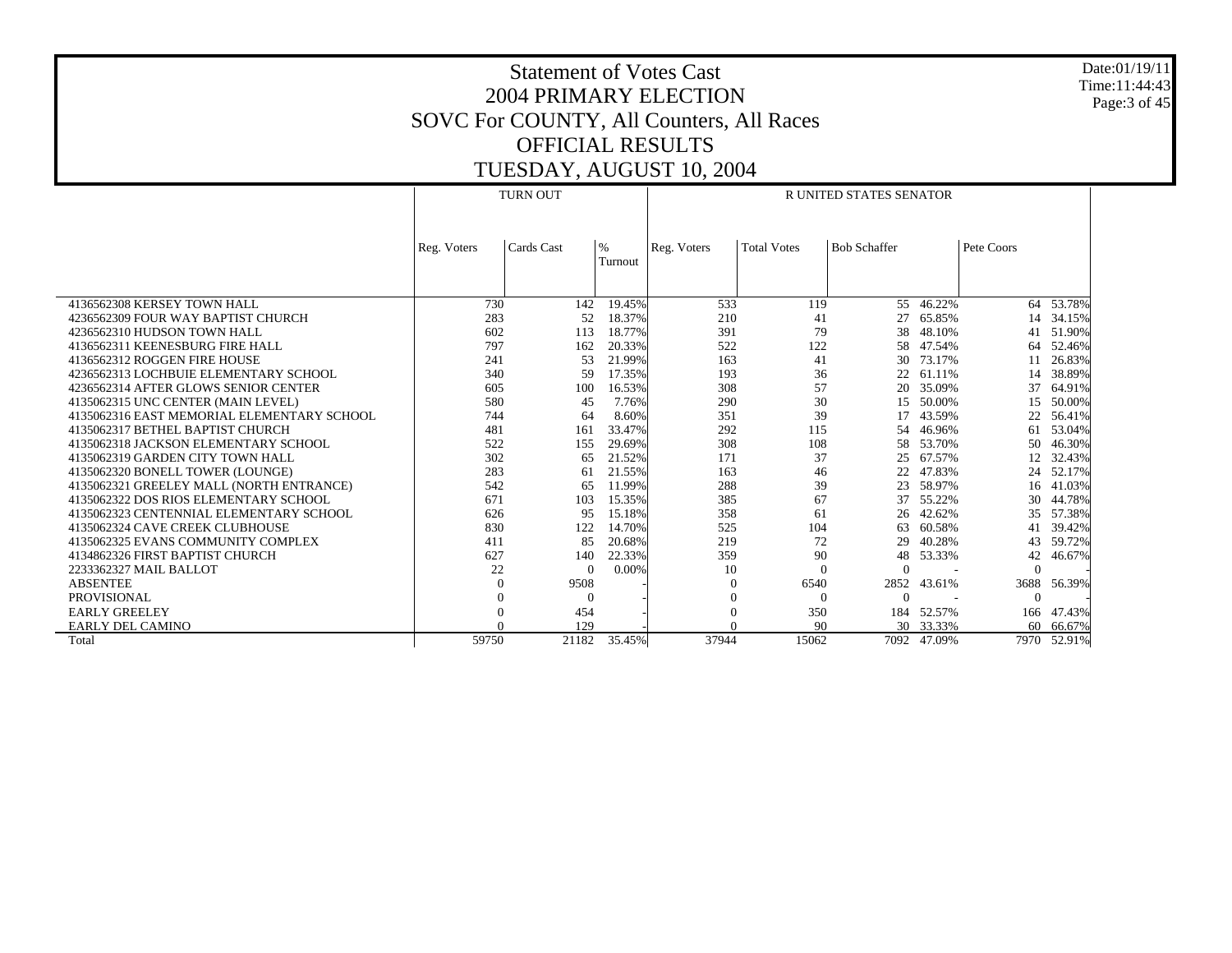Date:01/19/11 Time:11:44:43 Page:4 of 45

# Statement of Votes Cast 2004 PRIMARY ELECTION SOVC For COUNTY, All Counters, All Races OFFICIAL RESULTS TUESDAY, AUGUST 10, 2004

#### D UNITED STATES SENATOR

|                                                | Reg. Voters | <b>Total Votes</b> | Mike Miles     |           | Ken Salazar |                  |
|------------------------------------------------|-------------|--------------------|----------------|-----------|-------------|------------------|
|                                                |             |                    |                |           |             |                  |
|                                                |             |                    |                |           |             |                  |
| Jurisdiction Wide                              |             |                    |                |           |             |                  |
| 4136562100 NUNN COMMUNITY BUILDING             | 127         | 10                 | 3              | 30.00%    | 7           | 70.00%           |
| 4136562101 GROVER FIRE HALL                    | 65          | 9                  | $\overline{c}$ | 22.22%    | 7           | 77.78%           |
| 4136562102 PRAIRIE HIGH SCHOOL                 | 46          | 14                 | $\overline{4}$ | 28.57%    | 10          | 71.43%           |
| 4136562103 BRIGGSDALE HIGH SCHOOL              | 47          | 14                 | 6              | 42.86%    | 8           | 57.14%           |
| 4136562104 GILL LIONS COMMUNITY BUILDING       | 221         | 37                 | 1              | 2.70%     |             | 36 97.30%        |
| 4136562105 KERSEY SENIOR CITIZENS HALL         | 47          | $\overline{4}$     | $\mathbf{0}$   | 0.00%     |             | 4 100,00%        |
| 4135062106 FRIENDLY VILLAGE CLUBHOUSE          | 274         | 30                 | 5              | 16.67%    |             | 83.33%           |
| 4135062107 GREELEY RECREATION CENTER           | 526         | 54                 | $\overline{7}$ | 12.96%    | 25<br>47    | 87.04%           |
| 4135062108 MADISON ELEMENTARY SCHOOL           |             | 32                 | 3              | 9.38%     | 29          |                  |
|                                                | 266<br>231  | 22                 | 6              | 27.27%    |             | 90.63%<br>72.73% |
| 4135062109 GLORIA CHRISTI LUTHERAN CHURCH HALL | 329         | 40                 |                |           | 16          | 65.00%           |
| 4135062110 FIRST UNITED METHODIST CHURCH       | 353         |                    | 14             | 35.00%    | 26          |                  |
| 4135062111 FIRST CHRISTIAN CHURCH              |             | 44                 |                | 7 15.91%  | 37          | 84.09%           |
| 4135062112 CAMERON ELEMENTARY SCHOOL           | 349         | 76<br>19           | 16             | 21.05%    | 60          | 78.95%           |
| 4134862113 UNION COLONY FIRE STATION #6        | 178         |                    | 6              | 31.58%    | 13          | 68.42%           |
| 4135062114 OUR SAVIORS LUTHERAN CHURCH         | 304         | 87                 | 18             | 20.69%    | 69          | 79.31%           |
| 4134962115 WINDSOR HIGH SCHOOL COMMONS         | 224         | 14                 | 3              | 21.43%    | 11          | 78.57%           |
| 4134962116 FAITH UNITED CHURCH OF CHRIST       | 201         | 35                 | 4              | 11.43%    | 31          | 88.57%           |
| 4136562117 SEVERANCE TOWN HALL                 | 139         | 24                 | 7              | 29.17%    | 17          | 70.83%           |
| 4136562118 EATON MIDDLE SCHOOL                 | 231         | 44                 |                | 10 22.73% | 34          | 77.27%           |
| 4136562119 EATON HIGH SCHOOL                   | 127         | 13                 | 3              | 23.08%    | 10          | 76.92%           |
| 4134862120 NORTH WELD CO WATER DISTRICT        | 72          | 7                  | 3              | 42.86%    |             | 4 57.14%         |
| 4134962121 EVANGELICAL FREE CHURCH OF WINDSOR  | 251         | 28                 | 11             | 39.29%    | 17          | 60.71%           |
| 4134962122 PARK BUILDING - WINDSOR TOWN HALL   | 266         | 46                 | 12             | 26.09%    |             | 34 73.91%        |
| 4134962123 CORNERSTONE BAPTIST CHURCH          | 228         | 14                 | $\overline{2}$ | 14.29%    | 12          | 85.71%           |
| 4134862124 VICTORY CHRISTIAN FELLOWSHIP        | 242         | 32                 | $\overline{2}$ | 6.25%     | 30          | 93.75%           |
| 4134862125 NORTHRIDGE HIGH SCHOOL              | 148         | 17                 | $\overline{c}$ | 11.76%    |             | 15 88.24%        |
| 4136562126 PIERCE TOWN HALL                    | 175         | 36                 | 2              | 5.56%     | 34          | 94.44%           |
| 4136562127 AULT TOWN HALL                      | 173         | 35                 | 8              | 22.86%    | 27          | 77.14%           |
| 4136562128 EATON TOWN HALL                     | 159         | 23                 | 2              | 8.70%     | 21          | 91.30%           |
| 4134862129 WINDSOR-SEVERANCE PUBLIC LIBRARY    | 51          | $\tau$             | $\mathbf{1}$   | 14.29%    | 6           | 85.71%           |
| 4134962130 TOZER ELEMENTARY SCHOOL             | 163         | 12                 | 2              | 16.67%    | 10          | 83.33%           |
| 4136562131 OLD SEVERANCE TOWN HALL             | 128         | 21                 | 6              | 28.57%    | 15          | 71.43%           |
| 4234862200 MEAD TOWN HALL                      | 212         | 37                 | 11             | 29.73%    | 26          | 70.27%           |
| 4234862201 PLATTEVILLE TOWN HALL               | 267         | 48                 |                | 14 29.17% | 34          | 70.83%           |
| 4234862202 PLATTEVILLE BAPTIST CHURCH          | 161         | 13                 | 6              | 46.15%    | 7           | 53.85%           |
| 2234862203 FIRESTONE TOWN HALL                 | 302         | 53                 | 8              | 15.09%    | 45          | 84.91%           |
| 2234862204 TRI TOWN BAPTIST CHURCH             | 357         | 41                 | $\tau$         | 17.07%    | 34          | 82.93%           |
| 2234862205 FREDERICK TOWN HALL                 | 372         | 52                 | 14             | 26.92%    | 38          | 73.08%           |
| 2234862206 RINN UNITED METHODIST CHURCH        | 172         | 20                 | 6              | 30.00%    | 14          | 70.00%           |
| 2234862207 DEL CAMINO FIRE STATION             | 196         | 15                 | 2              | 13.33%    | 13          | 86.67%           |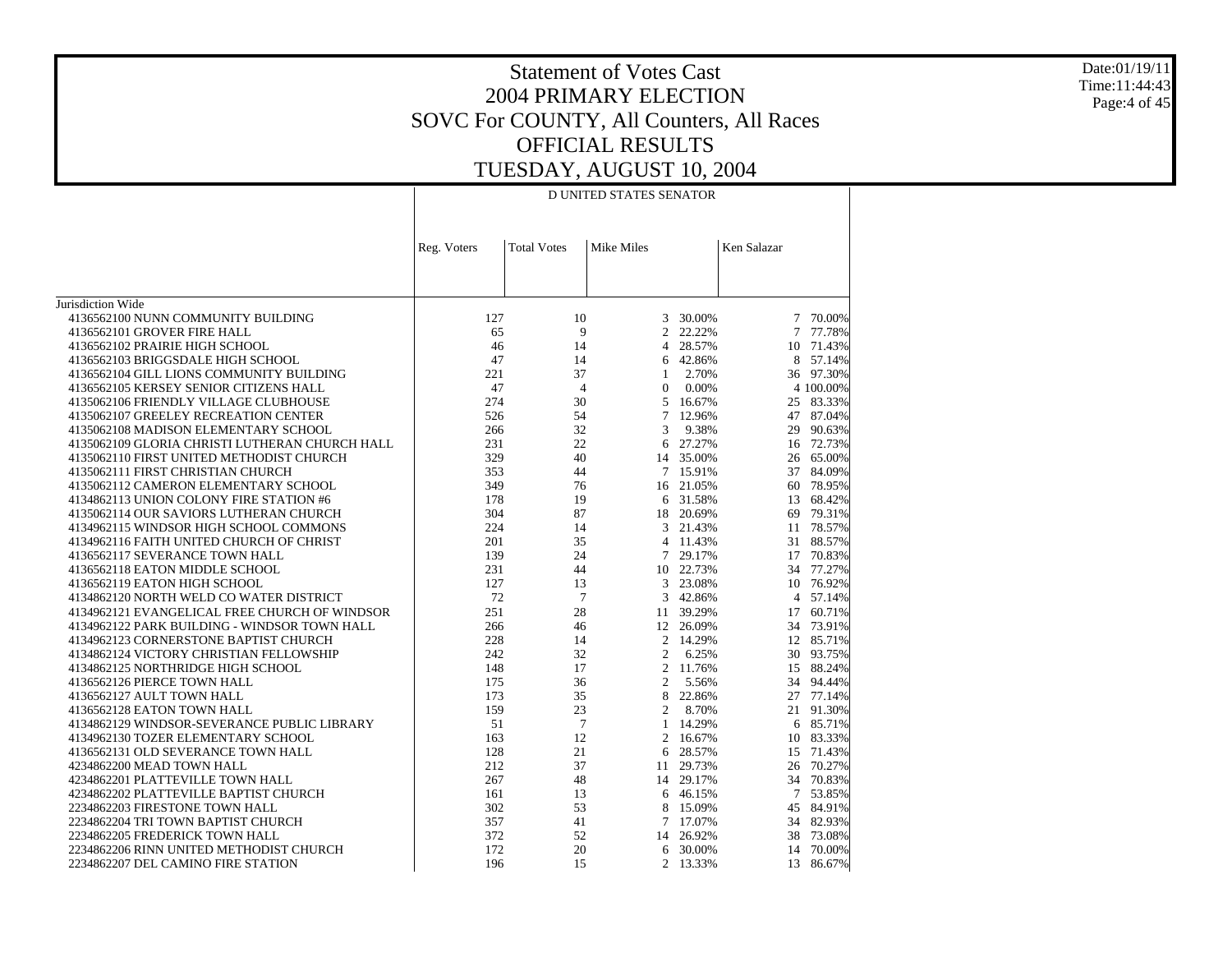Date:01/19/11 Time:11:44:43 Page:5 of 45

# Statement of Votes Cast 2004 PRIMARY ELECTION SOVC For COUNTY, All Counters, All Races OFFICIAL RESULTS TUESDAY, AUGUST 10, 2004

#### D UNITED STATES SENATOR

|                                                | Reg. Voters | <b>Total Votes</b> | Mike Miles     |           | Ken Salazar |            |
|------------------------------------------------|-------------|--------------------|----------------|-----------|-------------|------------|
|                                                |             |                    |                |           |             |            |
|                                                |             |                    |                |           |             |            |
|                                                |             |                    |                |           |             |            |
| 4234862208 MEAD MIDDLE SCHOOL                  | 111         | 20                 |                | 3 15.00%  |             | 17 85.00%  |
| 4134862209 SHEPHERD OF THE HILLS LUTHERAN      | 228         | 32                 | 5              | 15.63%    | 27          | 84.38%     |
| 4134862210 SHAWSHEEN ELEMENTARY SCHOOL         | 153         | 22                 | 5              | 22.73%    | 17          | 77.27%     |
| 4134862211 ASSEMBLY OF GOD CHURCH              | 264         | 45                 | 8              | 17.78%    | 37          | 82.22%     |
| 4134862212 AIMS COLLEGE CENTER - CONF ROOM     | 244         | 32                 | 5              | 15.63%    | 27          | 84.38%     |
| 4134862213 MOUNTAIN VIEW ACADEMY               | 244         | 24                 | $\overline{2}$ | 8.33%     | 22          | 91.67%     |
| 4134862214 ST PAULS CONGREGATIONAL CHURCH      | 275         | 54                 | $\tau$         | 12.96%    | 47          | 87.04%     |
| 4134862215 ST JOHNS UNITED CHURCH              | 191         | 37                 | 7              | 18.92%    | 30          | 81.08%     |
| 4135062216 SCOTT ELEMENTARY SCHOOL             | 102         | 12                 | $\mathbf{0}$   | 0.00%     |             | 12 100.00% |
| 4135062217 FIRST ASSEMBLY OF GOD               | 245         | 43                 | 5              | 11.63%    | 38          | 88.37%     |
| 4135062218 CENTENNIAL LIBRARY                  | 195         | 25                 | 5              | 20.00%    | 20          | 80.00%     |
| 4135062219 WEST GREELEY BAPTIST CHURCH         | 137         | 24                 | 6              | 25.00%    | 18          | 75.00%     |
| 4135062220 CALVARY CHAPEL                      | 218         | 24                 | 4              | 16.67%    | 20          | 83.33%     |
| 4135062221 MEEKER ELEMENTARY SCHOOL            | 270         | 46                 | 3              | 6.52%     | 43          | 93.48%     |
| 4134862222 TRINITY EPISCOPAL CHURCH            | 262         | 53                 | 9              | 16.98%    | 44          | 83.02%     |
| 4134862223 MONFORT ELEMENTARY SCHOOL           | 261         | 37                 | 8              | 21.62%    | 29          | 78.38%     |
| 4234862224 RE-5J ADMINISTRATION BUILDING       | 121         | 10                 | $\overline{2}$ | 20.00%    | 8           | 80.00%     |
| 4135062225 TRINITY LUTHERAN CHURCH             | 275         | 23                 | 6              | 26.09%    | 17          | 73.91%     |
| 4134862226 LIFE CARE CENTER OF GREELEY         | 229         | 16                 | 4              | 25.00%    | 12          | 75.00%     |
| 4234862227 RE-1 EDUCATION SERVICE CENTER       | 272         | 27                 | $\overline{c}$ | 7.41%     | 25          | 92.59%     |
| 4234862228 MILLIKEN COMMUNITY COMPLEX          | 321         | 43                 | 7              | 16.28%    | 36          | 83.72%     |
| 4234862229 JOHNSTOWN FIRE HALL                 | 185         | 22                 | $\tau$         | 31.82%    | 15          | 68.18%     |
| 4234862230 MEMORIAL LIBRARY                    | 268         | 37                 | 6              | 16.22%    | 31          | 83.78%     |
| 4234862231 HILL-N-PARK SENIOR CENTER           | 176         | 17                 | 3              | 17.65%    | 14          | 82.35%     |
| 4234862232 JOHNSTOWN TOWN HALL                 | 294         | 52                 | 10             | 19.23%    | 42          | 80.77%     |
| 4134862233 KELLY FARM CLUB HOUSE               | 139         | 25                 | 6              | 24.00%    | 19          | 76.00%     |
| 4134862234 CHRISTA MCAULIFFE ELEMENTARY SCHOOL | 248         | 40                 | 8              | 20.00%    | 32          | 80.00%     |
| 4134862235 GRACE BAPTIST CHURCH                | 189         | 18                 | 7              | 38.89%    | 11          | 61.11%     |
| 4235062236 MTN VIEW EVANGELICAL FREE CHRUCH    | 90          | 9                  | 1              | 11.11%    | 8           | 88.89%     |
| 4234862237 LONGVIEW CLUBHOUSE                  | 318         | 23                 | 7              | 30.43%    | 16          | 69.57%     |
| 4134862238 HOPE CENTRE                         | 177         | 23                 | 3              | 13.04%    | 20          | 86.96%     |
| 2234862239 PRAIRIE RIDGE ELEMENTARY SCHOOL     | 187         | 7                  | 2              | 28.57%    | 5           | 71.43%     |
| 2234862240 DEL CAMINO BRANCH OFFICE            | 134         | 12                 | 3              | 25.00%    | 9           | 75.00%     |
| 4234862300 FT LUPTON FIRE STATION              | 258         | 50                 | 11             | 22.00%    | 39          | 78.00%     |
| 4236562301 ST WILLIAMS CATHOLIC CHURCH         | 282         | 31                 | 5              | 16.13%    | 26          | 83.87%     |
| 4236562302 FORT LUPTON CITY HALL               | 326         | 43                 | 10             | 23.26%    | 33          | 76.74%     |
| 4236562303 CRANE COURT COMMUNITY BUILDING      | 238         | 37                 | 3              | 8.11%     | 34          | 91.89%     |
| 4236562304 BUTLER ELEMENTARY SCHOOL            | 230         | 27                 | 5              | 18.52%    | 22          | 81.48%     |
| 2234862305 DACONO TOWN HALL                    | 218         | 31                 |                | 12 38.71% | 19          | 61.29%     |
| 2234862306 ERIE TOWN HALL                      | 261         | 39                 | 9              | 23.08%    | 30          | 76.92%     |
| 2234862307 ERIE JR/SR HIGH SCHOOL              | 390         | 45                 |                | 21 46.67% | 24          | 53.33%     |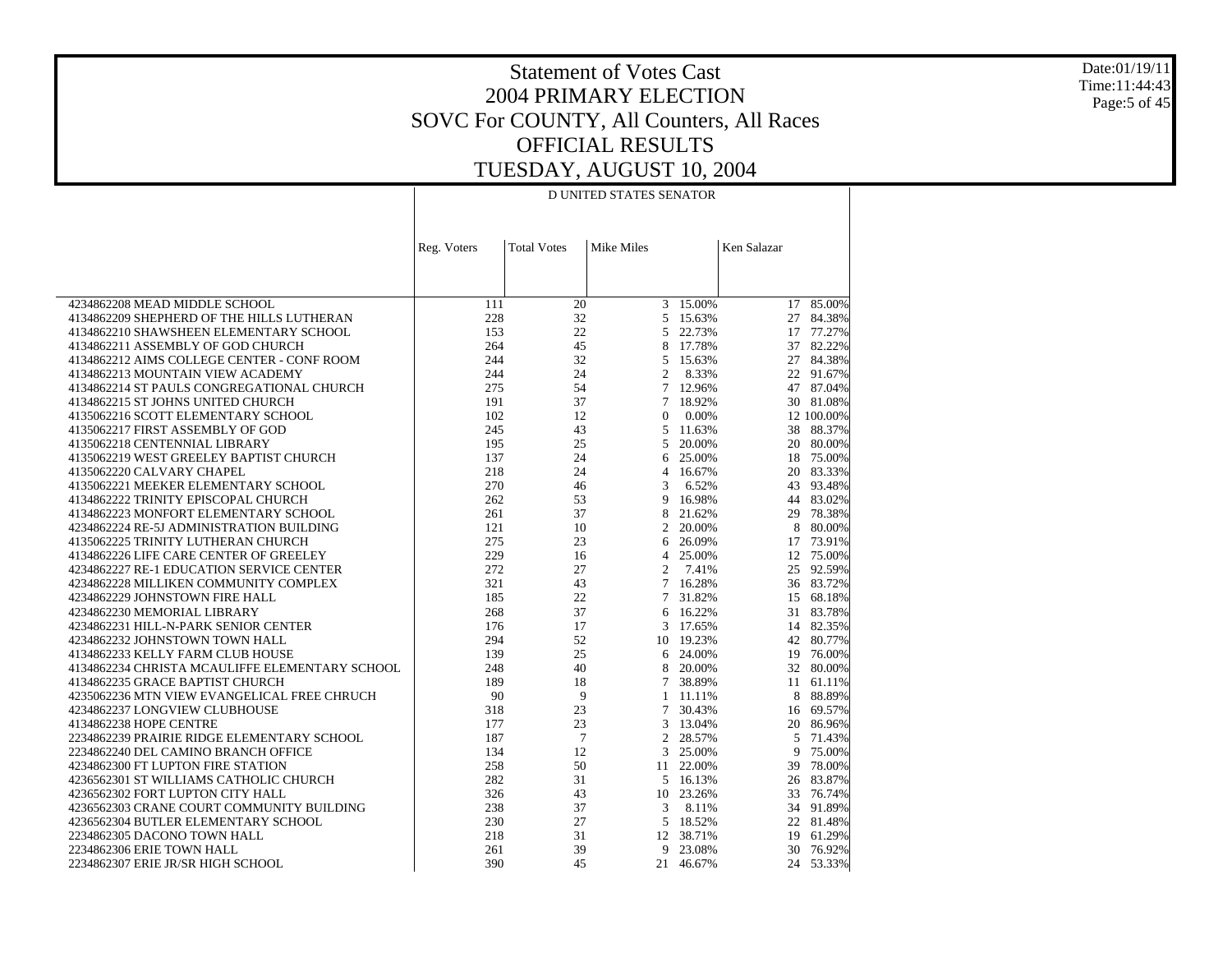Date:01/19/11 Time:11:44:43 Page:6 of 45

# Statement of Votes Cast 2004 PRIMARY ELECTION SOVC For COUNTY, All Counters, All Races OFFICIAL RESULTS TUESDAY, AUGUST 10, 2004

#### D UNITED STATES SENATOR

|                                            | Reg. Voters | <b>Total Votes</b> | Mike Miles    |             | Ken Salazar |            |
|--------------------------------------------|-------------|--------------------|---------------|-------------|-------------|------------|
|                                            |             |                    |               |             |             |            |
|                                            |             |                    |               |             |             |            |
|                                            |             |                    |               |             |             |            |
| 4136562308 KERSEY TOWN HALL                | 197         | 23                 | $\mathcal{R}$ | 13.04%      | 20          | 86.96%     |
| 4236562309 FOUR WAY BAPTIST CHURCH         | 73          | 11                 | 0             | 0.00%       |             | 11 100.00% |
| 4236562310 HUDSON TOWN HALL                | 211         | 34                 | 6             | 17.65%      | 28          | 82.35%     |
| 4136562311 KEENESBURG FIRE HALL            | 275         | 39                 | 6             | 15.38%      | 33          | 84.62%     |
| 4136562312 ROGGEN FIRE HOUSE               | 78          | 12                 | 3             | 25.00%      | 9           | 75.00%     |
| 4236562313 LOCHBUIE ELEMENTARY SCHOOL      | 147         | 23                 | 6             | 26.09%      | 17          | 73.91%     |
| 4236562314 AFTER GLOWS SENIOR CENTER       | 297         | 43                 | 12            | 27.91%      | 31          | 72.09%     |
| 4135062315 UNC CENTER (MAIN LEVEL)         | 290         | 15                 | 3             | 20.00%      | 12          | 80.00%     |
| 4135062316 EAST MEMORIAL ELEMENTARY SCHOOL | 393         | 25                 | 4             | 16.00%      | 21          | 84.00%     |
| 4135062317 BETHEL BAPTIST CHURCH           | 189         | 43                 | 5.            | 11.63%      | 38          | 88.37%     |
| 4135062318 JACKSON ELEMENTARY SCHOOL       | 214         | 46                 | 12            | 26.09%      | 34          | 73.91%     |
| 4135062319 GARDEN CITY TOWN HALL           | 131         | 27                 | 6             | 22.22%      | 21          | 77.78%     |
| 4135062320 BONELL TOWER (LOUNGE)           | 120         | 14                 | 3             | 21.43%      | 11          | 78.57%     |
| 4135062321 GREELEY MALL (NORTH ENTRANCE)   | 254         | 26                 | 4             | 15.38%      | 22          | 84.62%     |
| 4135062322 DOS RIOS ELEMENTARY SCHOOL      | 286         | 36                 | 7             | 19.44%      | 29          | 80.56%     |
| 4135062323 CENTENNIAL ELEMENTARY SCHOOL    | 268         | 34                 | 8             | 23.53%      | 26          | 76.47%     |
| 4135062324 CAVE CREEK CLUBHOUSE            | 305         | 18                 | 4             | 22.22%      | 14          | 77.78%     |
| 4135062325 EVANS COMMUNITY COMPLEX         | 192         | 12                 | 4             | 33.33%      | 8           | 66.67%     |
| 4134862326 FIRST BAPTIST CHURCH            | 268         | 49                 | 6             | 12.24%      | 43          | 87.76%     |
| 2233362327 MAIL BALLOT                     | 12          | $\Omega$           | $\Omega$      |             | $\Omega$    |            |
| <b>ABSENTEE</b>                            | $\Omega$    | 2907               | 564           | 19.40%      | 2343        | 80.60%     |
| PROVISIONAL                                | $\theta$    | $\Omega$           | $\Omega$      |             | $\Omega$    |            |
| <b>EARLY GREELEY</b>                       | 0           | 102                | 23            | 22.55%      | 79          | 77.45%     |
| <b>EARLY DEL CAMINO</b>                    | $\Omega$    | 37                 | 9             | 24.32%      | 28          | 75.68%     |
| Total                                      | 21806       | 5992               |               | 1186 19.79% | 4806        | 80.21%     |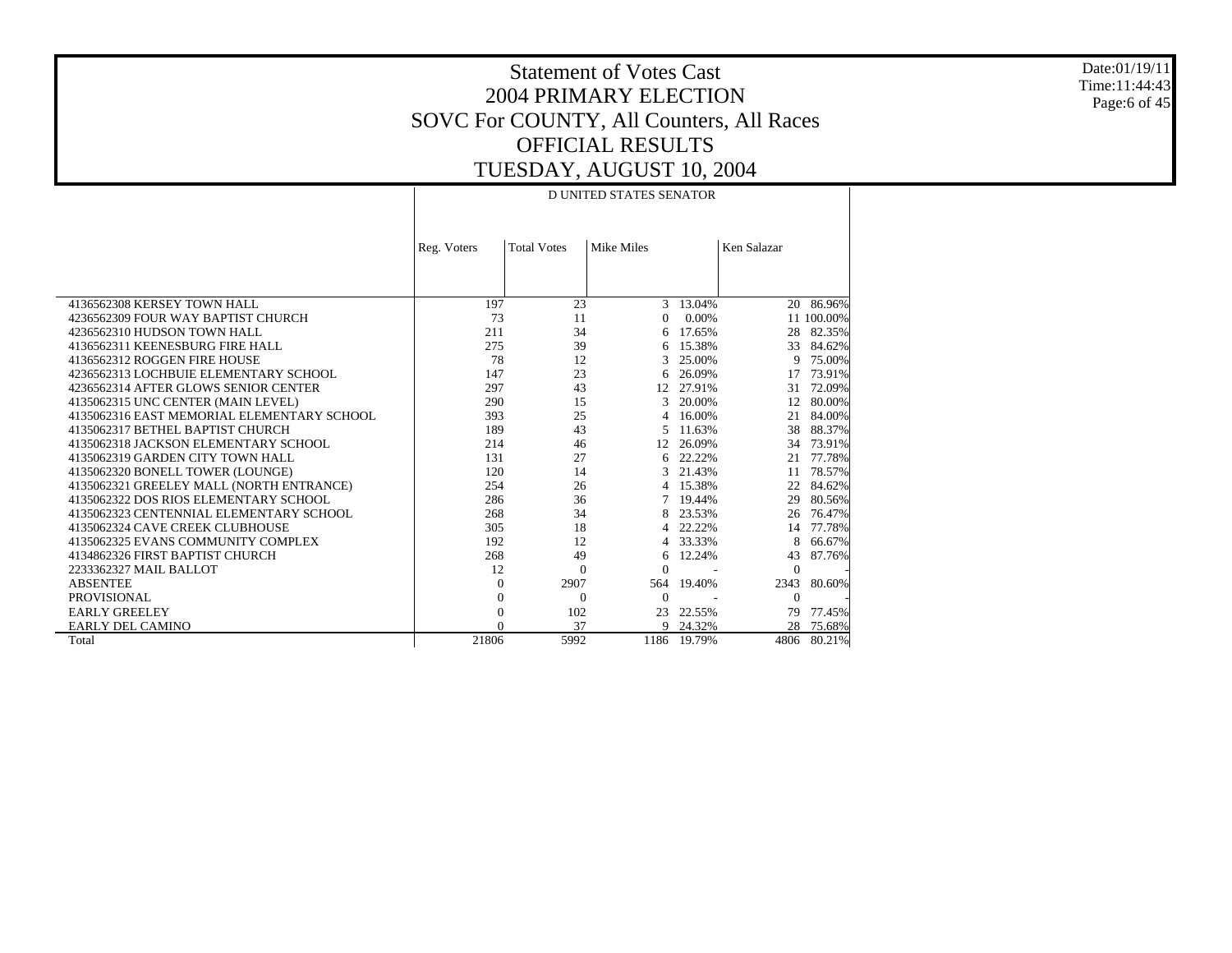#### Statement of Votes Cast 2004 PRIMARY ELECTION SOVC For COUNTY, All Counters, All Races OFFICIAL RESULTS TUESDAY, AUGUST 10, 2004

Date:01/19/11 Time:11:44:43 Page:7 of 45

#### R US CONGRESS DIST 2

|                                                | Reg. Voters | <b>Total Votes</b> | Michael P. Kennedy |           | Stephen M. Hackman | Write-In Votes |                   |  |
|------------------------------------------------|-------------|--------------------|--------------------|-----------|--------------------|----------------|-------------------|--|
|                                                |             |                    |                    |           |                    |                |                   |  |
|                                                |             |                    |                    |           |                    |                |                   |  |
|                                                |             |                    |                    |           |                    |                |                   |  |
| Jurisdiction Wide                              |             |                    |                    |           |                    |                |                   |  |
| 4136562100 NUNN COMMUNITY BUILDING             |             |                    |                    |           |                    |                |                   |  |
| 4136562101 GROVER FIRE HALL                    |             |                    |                    |           |                    |                |                   |  |
| 4136562102 PRAIRIE HIGH SCHOOL                 |             |                    |                    |           |                    |                |                   |  |
| 4136562103 BRIGGSDALE HIGH SCHOOL              |             |                    |                    |           |                    |                |                   |  |
| 4136562104 GILL LIONS COMMUNITY BUILDING       |             |                    |                    |           |                    |                |                   |  |
| 4136562105 KERSEY SENIOR CITIZENS HALL         |             |                    |                    |           |                    |                |                   |  |
| 4135062106 FRIENDLY VILLAGE CLUBHOUSE          |             |                    |                    |           |                    |                |                   |  |
| 4135062107 GREELEY RECREATION CENTER           |             |                    |                    |           |                    |                |                   |  |
| 4135062108 MADISON ELEMENTARY SCHOOL           |             |                    |                    |           |                    |                |                   |  |
| 4135062109 GLORIA CHRISTI LUTHERAN CHURCH HALL |             |                    |                    |           |                    |                |                   |  |
| 4135062110 FIRST UNITED METHODIST CHURCH       |             |                    |                    |           |                    |                |                   |  |
| 4135062111 FIRST CHRISTIAN CHURCH              |             |                    |                    |           |                    |                |                   |  |
| 4135062112 CAMERON ELEMENTARY SCHOOL           |             |                    |                    |           |                    |                |                   |  |
| 4134862113 UNION COLONY FIRE STATION #6        |             |                    |                    |           |                    |                |                   |  |
| 4135062114 OUR SAVIORS LUTHERAN CHURCH         |             |                    |                    |           |                    |                |                   |  |
| 4134962115 WINDSOR HIGH SCHOOL COMMONS         |             |                    |                    |           |                    |                |                   |  |
| 4134962116 FAITH UNITED CHURCH OF CHRIST       |             |                    |                    |           |                    |                |                   |  |
| 4136562117 SEVERANCE TOWN HALL                 |             |                    |                    |           |                    |                |                   |  |
| 4136562118 EATON MIDDLE SCHOOL                 |             |                    |                    |           |                    |                |                   |  |
| 4136562119 EATON HIGH SCHOOL                   |             |                    |                    |           |                    |                |                   |  |
| 4134862120 NORTH WELD CO WATER DISTRICT        |             |                    |                    |           |                    |                |                   |  |
| 4134962121 EVANGELICAL FREE CHURCH OF WINDSOR  |             |                    |                    |           |                    |                |                   |  |
| 4134962122 PARK BUILDING - WINDSOR TOWN HALL   |             |                    |                    |           |                    |                |                   |  |
| 4134962123 CORNERSTONE BAPTIST CHURCH          |             |                    |                    |           |                    |                |                   |  |
| 4134862124 VICTORY CHRISTIAN FELLOWSHIP        |             |                    |                    |           |                    |                |                   |  |
| 4134862125 NORTHRIDGE HIGH SCHOOL              |             |                    |                    |           |                    |                |                   |  |
| 4136562126 PIERCE TOWN HALL                    |             |                    |                    |           |                    |                |                   |  |
| 4136562127 AULT TOWN HALL                      |             |                    |                    |           |                    |                |                   |  |
| 4136562128 EATON TOWN HALL                     |             |                    |                    |           |                    |                |                   |  |
| 4134862129 WINDSOR-SEVERANCE PUBLIC LIBRARY    |             |                    |                    |           |                    |                |                   |  |
| 4134962130 TOZER ELEMENTARY SCHOOL             |             |                    |                    |           |                    |                |                   |  |
| 4136562131 OLD SEVERANCE TOWN HALL             |             |                    |                    |           |                    |                |                   |  |
| 4234862200 MEAD TOWN HALL                      |             |                    |                    |           |                    |                |                   |  |
| 4234862201 PLATTEVILLE TOWN HALL               |             |                    |                    |           |                    |                |                   |  |
| 4234862202 PLATTEVILLE BAPTIST CHURCH          |             |                    |                    |           |                    |                |                   |  |
| 2234862203 FIRESTONE TOWN HALL                 | 446         | 51                 |                    | 26 50.98% | 25 49.02%          |                | $\Omega$<br>0.00% |  |
| 2234862204 TRI TOWN BAPTIST CHURCH             | 615         | 45                 |                    | 23 51.11% | 22 48.89%          |                | $\Omega$<br>0.00% |  |
| 2234862205 FREDERICK TOWN HALL                 | 313         | 51                 |                    | 18 35.29% | 32 62.75%          |                | 1<br>1.96%        |  |
| 2234862206 RINN UNITED METHODIST CHURCH        | 335         | 42                 |                    | 19 45.24% | 23 54.76%          |                | $\Omega$<br>0.00% |  |
| 2234862207 DEL CAMINO FIRE STATION             | 319         | 35                 |                    | 15 42.86% | 20 57.14%          |                | $\Omega$<br>0.00% |  |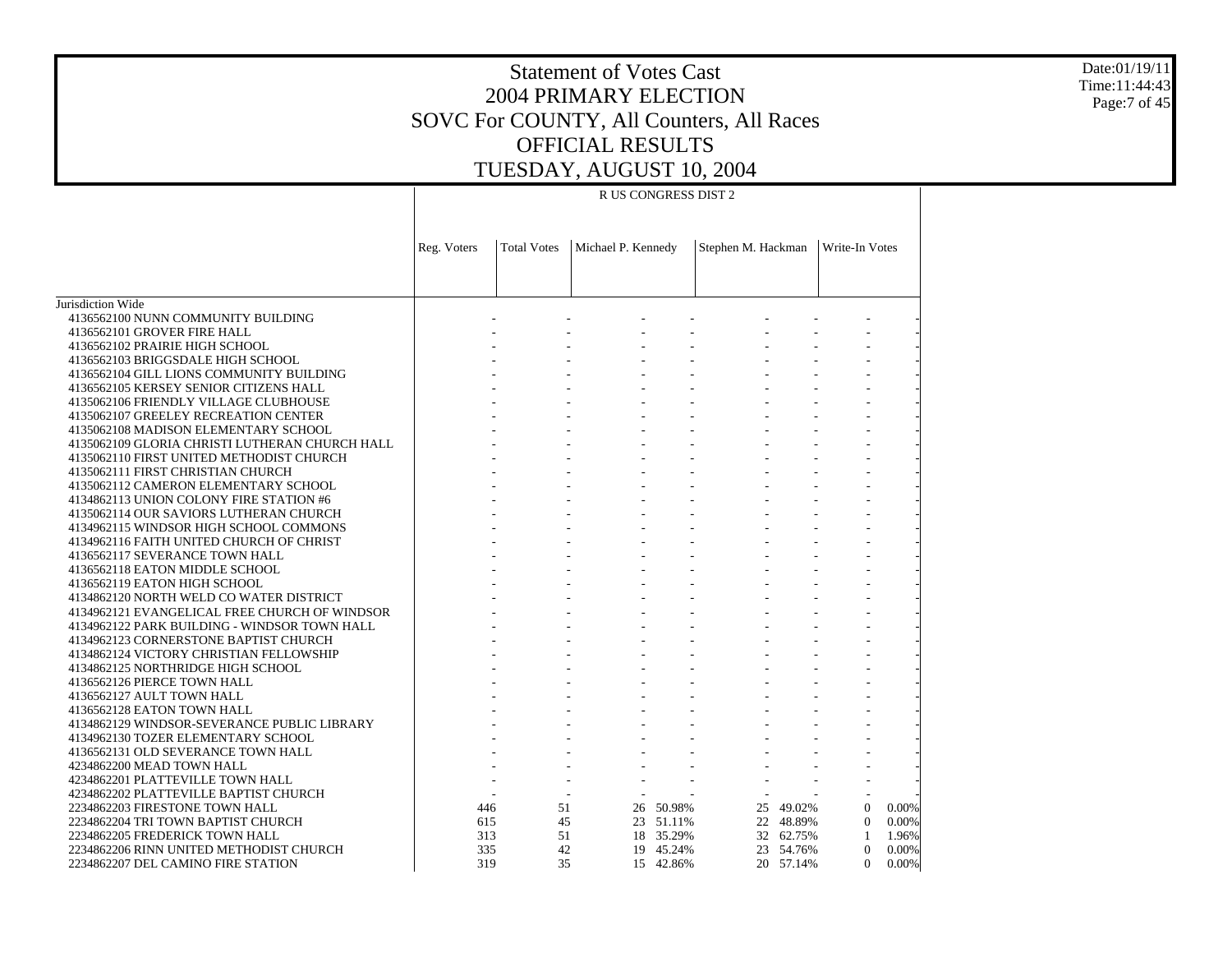Date:01/19/11 Time:11:44:43 Page:8 of 45

# Statement of Votes Cast 2004 PRIMARY ELECTION SOVC For COUNTY, All Counters, All Races OFFICIAL RESULTS TUESDAY, AUGUST 10, 2004

#### R US CONGRESS DIST 2

|                                                                    | Reg. Voters | <b>Total Votes</b> | Michael P. Kennedy |           | Stephen M. Hackman |           | Write-In Votes |        |
|--------------------------------------------------------------------|-------------|--------------------|--------------------|-----------|--------------------|-----------|----------------|--------|
|                                                                    |             |                    |                    |           |                    |           |                |        |
|                                                                    |             |                    |                    |           |                    |           |                |        |
| 4234862208 MEAD MIDDLE SCHOOL                                      |             |                    |                    |           |                    |           |                |        |
| 4134862209 SHEPHERD OF THE HILLS LUTHERAN                          |             |                    |                    |           |                    |           |                |        |
| 4134862210 SHAWSHEEN ELEMENTARY SCHOOL                             |             |                    |                    |           |                    |           |                |        |
| 4134862211 ASSEMBLY OF GOD CHURCH                                  |             |                    |                    |           |                    |           |                |        |
| 4134862212 AIMS COLLEGE CENTER - CONF ROOM                         |             |                    |                    |           |                    |           |                |        |
| 4134862213 MOUNTAIN VIEW ACADEMY                                   |             |                    |                    |           |                    |           |                |        |
| 4134862214 ST PAULS CONGREGATIONAL CHURCH                          |             |                    |                    |           |                    |           |                |        |
| 4134862215 ST JOHNS UNITED CHURCH                                  |             |                    |                    |           |                    |           |                |        |
| 4135062216 SCOTT ELEMENTARY SCHOOL                                 |             |                    |                    |           |                    |           |                |        |
| 4135062217 FIRST ASSEMBLY OF GOD                                   |             |                    |                    |           |                    |           |                |        |
| 4135062218 CENTENNIAL LIBRARY                                      |             |                    |                    |           |                    |           |                |        |
| 4135062219 WEST GREELEY BAPTIST CHURCH                             |             |                    |                    |           |                    |           |                |        |
| 4135062220 CALVARY CHAPEL                                          |             |                    |                    |           |                    |           |                |        |
| 4135062221 MEEKER ELEMENTARY SCHOOL                                |             |                    |                    |           |                    |           |                |        |
| 4134862222 TRINITY EPISCOPAL CHURCH                                |             |                    |                    |           |                    |           |                |        |
| 4134862223 MONFORT ELEMENTARY SCHOOL                               |             |                    |                    |           |                    |           |                |        |
| 4234862224 RE-5J ADMINISTRATION BUILDING                           |             |                    |                    |           |                    |           |                |        |
| 4135062225 TRINITY LUTHERAN CHURCH                                 |             |                    |                    |           |                    |           |                |        |
| 4134862226 LIFE CARE CENTER OF GREELEY                             |             |                    |                    |           |                    |           |                |        |
| 4234862227 RE-1 EDUCATION SERVICE CENTER                           |             |                    |                    |           |                    |           |                |        |
| 4234862228 MILLIKEN COMMUNITY COMPLEX                              |             |                    |                    |           |                    |           |                |        |
| 4234862229 JOHNSTOWN FIRE HALL                                     |             |                    |                    |           |                    |           |                |        |
| 4234862230 MEMORIAL LIBRARY                                        |             |                    |                    |           |                    |           |                |        |
| 4234862231 HILL-N-PARK SENIOR CENTER                               |             |                    |                    |           |                    |           |                |        |
| 4234862232 JOHNSTOWN TOWN HALL                                     |             |                    |                    |           |                    |           |                |        |
| 4134862233 KELLY FARM CLUB HOUSE                                   |             |                    |                    |           |                    |           |                |        |
| 4134862234 CHRISTA MCAULIFFE ELEMENTARY SCHOOL                     |             |                    |                    |           |                    |           |                |        |
| 4134862235 GRACE BAPTIST CHURCH                                    |             |                    |                    |           |                    |           |                |        |
| 4235062236 MTN VIEW EVANGELICAL FREE CHRUCH                        |             |                    |                    |           |                    |           |                |        |
| 4234862237 LONGVIEW CLUBHOUSE                                      |             |                    |                    |           |                    |           |                |        |
| 4134862238 HOPE CENTRE                                             |             |                    |                    |           |                    |           |                |        |
| 2234862239 PRAIRIE RIDGE ELEMENTARY SCHOOL                         | 468         | 44                 |                    | 15 34.09% |                    | 27 61.36% | 2              | 4.55%  |
| 2234862240 DEL CAMINO BRANCH OFFICE                                | 252         | 24                 |                    | 9 37.50%  |                    | 12 50.00% | 3              | 12.50% |
| 4234862300 FT LUPTON FIRE STATION                                  |             |                    | ÷.                 |           |                    |           |                |        |
| 4236562301 ST WILLIAMS CATHOLIC CHURCH                             |             |                    |                    |           |                    |           |                |        |
| 4236562302 FORT LUPTON CITY HALL                                   |             |                    |                    |           |                    |           |                |        |
| 4236562303 CRANE COURT COMMUNITY BUILDING                          |             |                    |                    |           |                    |           |                |        |
| 4236562304 BUTLER ELEMENTARY SCHOOL<br>2234862305 DACONO TOWN HALL | 251         | 46                 |                    | 21 45.65% |                    | 25 54.35% | $\Omega$       | 0.00%  |
| 2234862306 ERIE TOWN HALL                                          | 226         | 35                 |                    | 17 48.57% |                    | 17 48.57% | $\mathbf{1}$   | 2.86%  |
| 2234862307 ERIE JR/SR HIGH SCHOOL                                  | 645         | 88                 |                    | 45 51.14% |                    | 43 48.86% | $\Omega$       | 0.00%  |
|                                                                    |             |                    |                    |           |                    |           |                |        |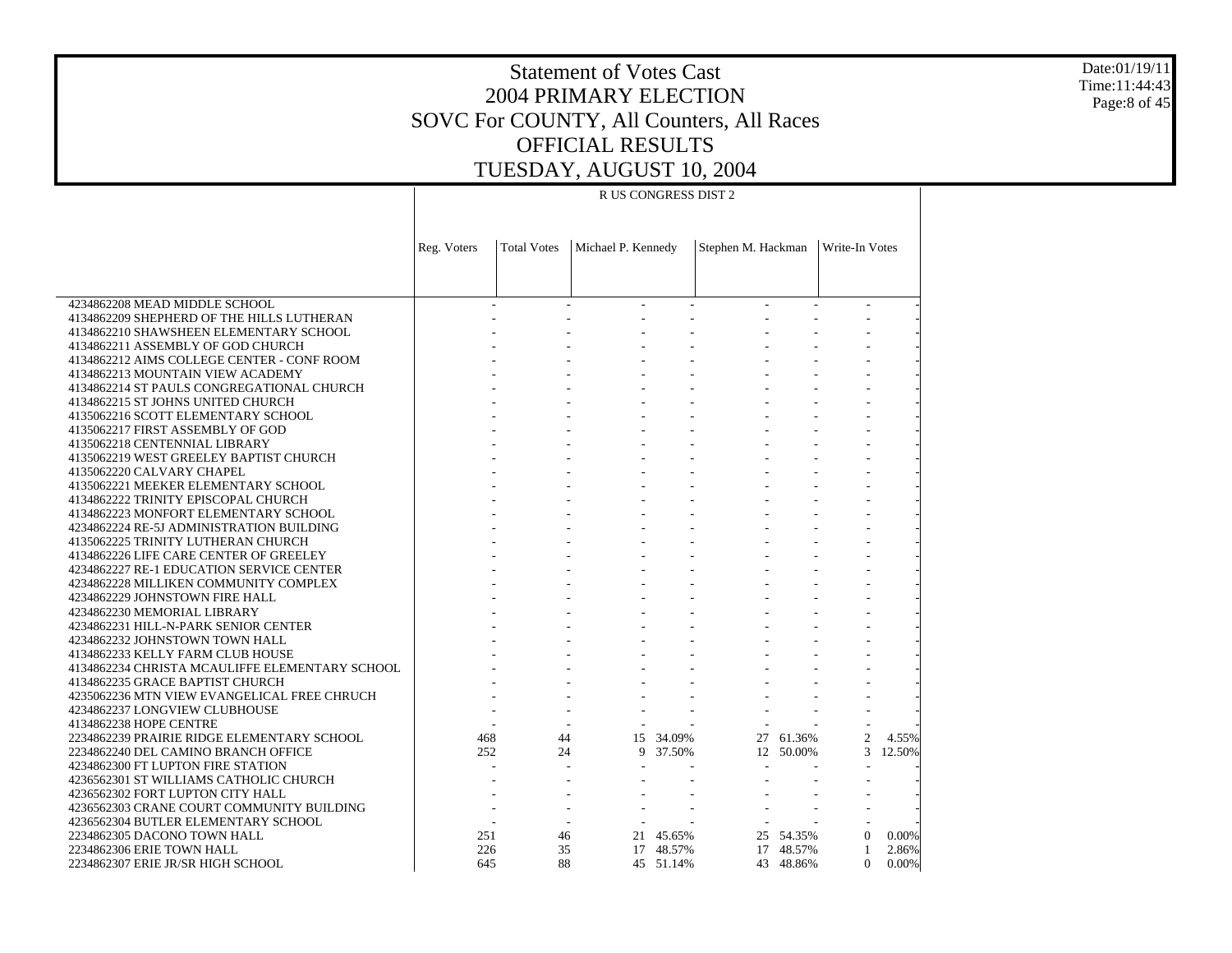Date:01/19/11 Time:11:44:43 Page:9 of 45

# Statement of Votes Cast 2004 PRIMARY ELECTION SOVC For COUNTY, All Counters, All Races OFFICIAL RESULTS TUESDAY, AUGUST 10, 2004

#### R US CONGRESS DIST 2

|                                            | Reg. Voters | <b>Total Votes</b> | Michael P. Kennedy |            | Stephen M. Hackman |        | Write-In Votes |       |
|--------------------------------------------|-------------|--------------------|--------------------|------------|--------------------|--------|----------------|-------|
|                                            |             |                    |                    |            |                    |        |                |       |
|                                            |             |                    |                    |            |                    |        |                |       |
| 4136562308 KERSEY TOWN HALL                |             |                    |                    |            |                    |        |                |       |
| 4236562309 FOUR WAY BAPTIST CHURCH         |             |                    |                    |            |                    |        |                |       |
| 4236562310 HUDSON TOWN HALL                |             |                    |                    |            |                    |        |                |       |
| 4136562311 KEENESBURG FIRE HALL            |             |                    |                    |            |                    |        |                |       |
| 4136562312 ROGGEN FIRE HOUSE               |             |                    |                    |            |                    |        |                |       |
| 4236562313 LOCHBUIE ELEMENTARY SCHOOL      |             |                    |                    |            |                    |        |                |       |
| 4236562314 AFTER GLOWS SENIOR CENTER       |             |                    |                    |            |                    |        |                |       |
| 4135062315 UNC CENTER (MAIN LEVEL)         |             |                    |                    |            |                    |        |                |       |
| 4135062316 EAST MEMORIAL ELEMENTARY SCHOOL |             |                    |                    |            |                    |        |                |       |
| 4135062317 BETHEL BAPTIST CHURCH           |             |                    |                    |            |                    |        |                |       |
| 4135062318 JACKSON ELEMENTARY SCHOOL       |             |                    |                    |            |                    |        |                |       |
| 4135062319 GARDEN CITY TOWN HALL           |             |                    |                    |            |                    |        |                |       |
| 4135062320 BONELL TOWER (LOUNGE)           |             |                    |                    |            |                    |        |                |       |
| 4135062321 GREELEY MALL (NORTH ENTRANCE)   |             |                    |                    |            |                    |        |                |       |
| 4135062322 DOS RIOS ELEMENTARY SCHOOL      |             |                    |                    |            |                    |        |                |       |
| 4135062323 CENTENNIAL ELEMENTARY SCHOOL    |             |                    |                    |            |                    |        |                |       |
| 4135062324 CAVE CREEK CLUBHOUSE            |             |                    |                    |            |                    |        |                |       |
| 4135062325 EVANS COMMUNITY COMPLEX         |             |                    |                    |            |                    |        |                |       |
| 4134862326 FIRST BAPTIST CHURCH            |             |                    |                    |            |                    |        |                |       |
| 2233362327 MAIL BALLOT                     | 10          | $\Omega$           | $\Omega$           |            | $\Omega$           |        | $\mathbf{0}$   |       |
| <b>ABSENTEE</b>                            |             | 358                |                    | 157 43.85% | 200 55.87%         |        |                | 0.28% |
| <b>PROVISIONAL</b>                         |             | $\theta$           | $\Omega$           |            | $\Omega$           |        | $\Omega$       |       |
| <b>EARLY GREELEY</b>                       |             | $\overline{c}$     |                    | 50.00%     |                    | 50.00% | $\Omega$       | 0.00% |
| <b>EARLY DEL CAMINO</b>                    |             | 38                 |                    | 16 42.11%  | 21                 | 55.26% |                | 2.63% |
| Total                                      | 3880        | 859                | 382                | 44.47%     | 468                | 54.48% | 9              | 1.05% |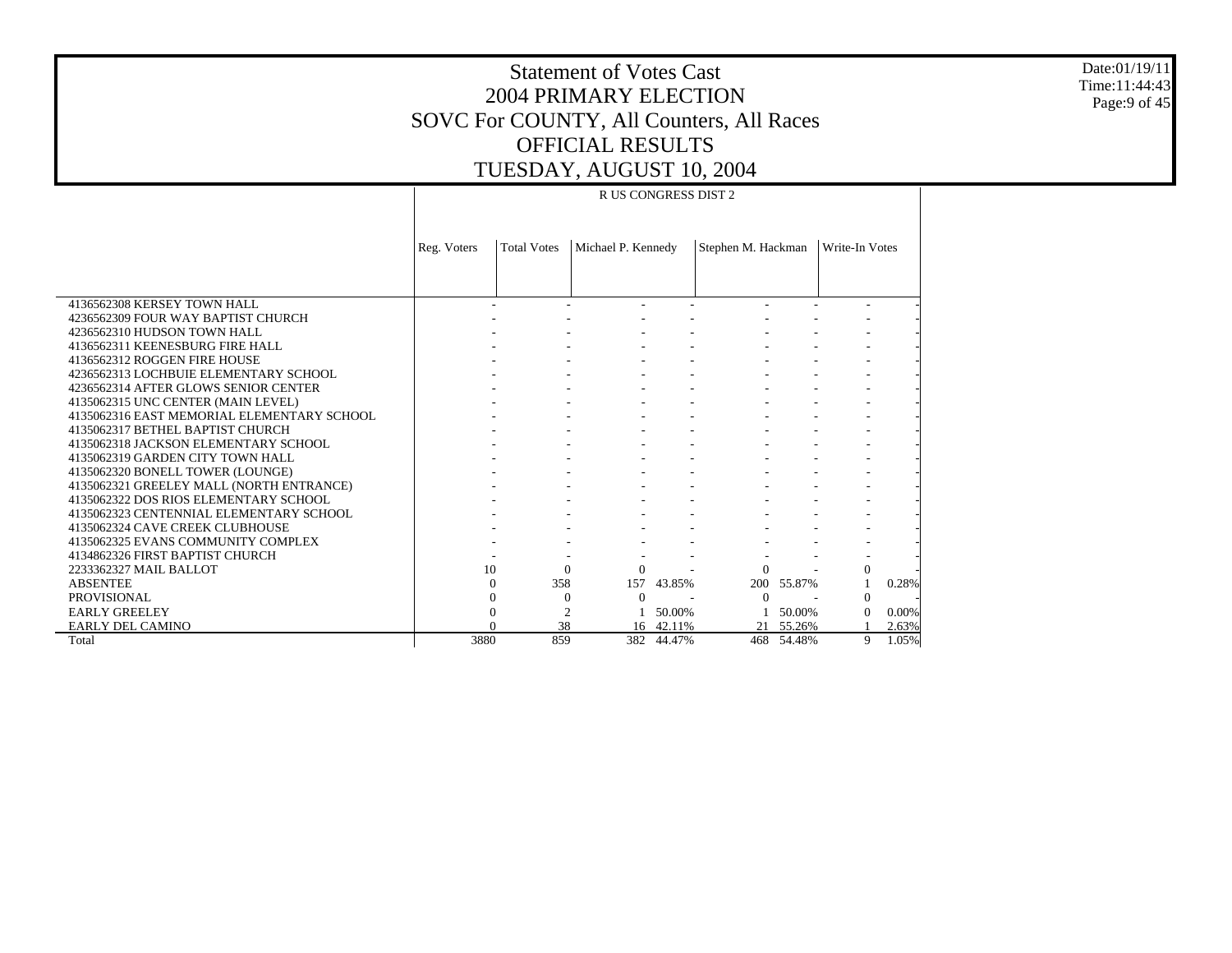Date:01/19/11 Time:11:44:43 Page:10 of 45

|                                                         |             | <b>D US CONGRESS DIST 2</b> |            | R US CONGRESS DIST 4 |                    |                     |            |                  |           |  |
|---------------------------------------------------------|-------------|-----------------------------|------------|----------------------|--------------------|---------------------|------------|------------------|-----------|--|
|                                                         |             |                             |            |                      |                    |                     |            |                  |           |  |
|                                                         |             |                             |            |                      |                    |                     |            |                  |           |  |
|                                                         | Reg. Voters | <b>Total Votes</b>          | Mark Udall | Reg. Voters          | <b>Total Votes</b> | Marilyn N. Musgrave |            | <b>Bob Faust</b> |           |  |
|                                                         |             |                             |            |                      |                    |                     |            |                  |           |  |
|                                                         |             |                             |            |                      |                    |                     |            |                  |           |  |
|                                                         |             |                             |            |                      |                    |                     |            |                  |           |  |
| Jurisdiction Wide<br>4136562100 NUNN COMMUNITY BUILDING |             |                             |            | 374                  | 80                 |                     | 56 70.00%  |                  | 24 30.00% |  |
| 4136562101 GROVER FIRE HALL                             |             |                             |            | 196                  | 53                 | 41                  | 77.36%     |                  | 12 22.64% |  |
| 4136562102 PRAIRIE HIGH SCHOOL                          |             |                             |            | 154                  | 47                 | 35                  | 74.47%     |                  | 12 25.53% |  |
|                                                         |             |                             |            |                      | 49                 |                     | 77.55%     |                  |           |  |
| 4136562103 BRIGGSDALE HIGH SCHOOL                       |             |                             |            | 171<br>704           |                    | 38                  |            |                  | 11 22.45% |  |
| 4136562104 GILL LIONS COMMUNITY BUILDING                |             |                             |            |                      | 149                | 125                 | 83.89%     | 24               | 16.11%    |  |
| 4136562105 KERSEY SENIOR CITIZENS HALL                  |             |                             |            | 138                  | 31                 | 27                  | 87.10%     | $\overline{4}$   | 12.90%    |  |
| 4135062106 FRIENDLY VILLAGE CLUBHOUSE                   |             |                             |            | 305                  | 68                 | 50                  | 73.53%     | 18               | 26.47%    |  |
| 4135062107 GREELEY RECREATION CENTER                    |             |                             |            | 330                  | 66                 | 57                  | 86.36%     | 9                | 13.64%    |  |
| 4135062108 MADISON ELEMENTARY SCHOOL                    |             |                             |            | 338                  | 65                 | 52                  | 80.00%     | 13               | 20.00%    |  |
| 4135062109 GLORIA CHRISTI LUTHERAN CHURCH HALL          |             |                             |            | 319                  | 52                 | 42                  | 80.77%     |                  | 10 19.23% |  |
| 4135062110 FIRST UNITED METHODIST CHURCH                |             |                             |            | 242                  | 41                 | 29                  | 70.73%     | 12               | 29.27%    |  |
| 4135062111 FIRST CHRISTIAN CHURCH                       |             |                             |            | 431                  | 125                | 87                  | 69.60%     |                  | 38 30.40% |  |
| 4135062112 CAMERON ELEMENTARY SCHOOL                    |             |                             |            | 337                  | 100                | 65                  | 65.00%     | 35               | 35.00%    |  |
| 4134862113 UNION COLONY FIRE STATION #6                 |             |                             |            | 297                  | 81                 | 57                  | 70.37%     | 24               | 29.63%    |  |
| 4135062114 OUR SAVIORS LUTHERAN CHURCH                  |             |                             |            | 374                  | 122                | 78                  | 63.93%     | 44               | 36.07%    |  |
| 4134962115 WINDSOR HIGH SCHOOL COMMONS                  |             |                             |            | 610                  | 139                |                     | 113 81.29% |                  | 26 18.71% |  |
| 4134962116 FAITH UNITED CHURCH OF CHRIST                |             |                             |            | 325                  | 77                 | 62                  | 80.52%     | 15               | 19.48%    |  |
| 4136562117 SEVERANCE TOWN HALL                          |             |                             |            | 392                  | 68                 |                     | 58 85.29%  | 10               | 14.71%    |  |
| 4136562118 EATON MIDDLE SCHOOL                          |             |                             |            | 636                  | 153                |                     | 124 81.05% | 29               | 18.95%    |  |
| 4136562119 EATON HIGH SCHOOL                            |             |                             |            | 286                  | 63                 | 48                  | 76.19%     |                  | 15 23.81% |  |
| 4134862120 NORTH WELD CO WATER DISTRICT                 |             |                             |            | 210                  | 70                 | 59                  | 84.29%     | 11               | 15.71%    |  |
| 4134962121 EVANGELICAL FREE CHURCH OF WINDSOR           |             |                             |            | 586                  | 111                | 88                  | 79.28%     |                  | 23 20.72% |  |
| 4134962122 PARK BUILDING - WINDSOR TOWN HALL            |             |                             |            | 509                  | 125                | 85                  | 68.00%     | 40               | 32.00%    |  |
| 4134962123 CORNERSTONE BAPTIST CHURCH                   |             |                             |            | 489                  | 87                 | 67                  | 77.01%     | 20               | 22.99%    |  |
| 4134862124 VICTORY CHRISTIAN FELLOWSHIP                 |             |                             |            | 528                  | 115                | 88                  | 76.52%     | 27               | 23.48%    |  |
| 4134862125 NORTHRIDGE HIGH SCHOOL                       |             |                             |            | 408                  | 82                 | 59                  | 71.95%     | 23               | 28.05%    |  |
| 4136562126 PIERCE TOWN HALL                             |             |                             |            | 356                  | 80                 |                     | 52 65.00%  | 28               | 35.00%    |  |
| 4136562127 AULT TOWN HALL                               |             |                             |            | 354                  | 107                | 77                  | 71.96%     | 30               | 28.04%    |  |
| 4136562128 EATON TOWN HALL                              |             |                             |            | 561                  | 119                | 95                  | 79.83%     | 24               | 20.17%    |  |
| 4134862129 WINDSOR-SEVERANCE PUBLIC LIBRARY             |             |                             |            | 151                  | 29                 | 24                  | 82.76%     | 5                | 17.24%    |  |
| 4134962130 TOZER ELEMENTARY SCHOOL                      |             |                             |            | 499                  | 81                 |                     | 64 79.01%  |                  | 17 20.99% |  |
| 4136562131 OLD SEVERANCE TOWN HALL                      |             |                             |            | 353                  | 85                 | 71                  | 83.53%     |                  | 14 16.47% |  |
| 4234862200 MEAD TOWN HALL                               |             |                             |            | 565                  | 120                |                     | 92 76.67%  |                  | 28 23.33% |  |
| 4234862201 PLATTEVILLE TOWN HALL                        |             |                             |            | 382                  | 67                 |                     | 52 77.61%  | 15               | 22.39%    |  |
| 4234862202 PLATTEVILLE BAPTIST CHURCH                   |             |                             |            | 218                  | 33                 |                     | 25 75.76%  | 8                | 24.24%    |  |
| 2234862203 FIRESTONE TOWN HALL                          | 302         | 45                          | 45 100,00% |                      |                    |                     |            |                  |           |  |
| 2234862204 TRI TOWN BAPTIST CHURCH                      | 357         | 40                          | 40 100.00% |                      |                    |                     |            |                  |           |  |
| 2234862205 FREDERICK TOWN HALL                          | 372         | 49                          | 49 100.00% |                      |                    |                     |            |                  |           |  |
| 2234862206 RINN UNITED METHODIST CHURCH                 | 172         | 19                          | 19 100.00% |                      |                    |                     |            |                  |           |  |
| 2234862207 DEL CAMINO FIRE STATION                      | 196         | 14                          | 14 100.00% |                      |                    |                     |            | $\overline{a}$   |           |  |
|                                                         |             |                             |            |                      |                    |                     |            |                  |           |  |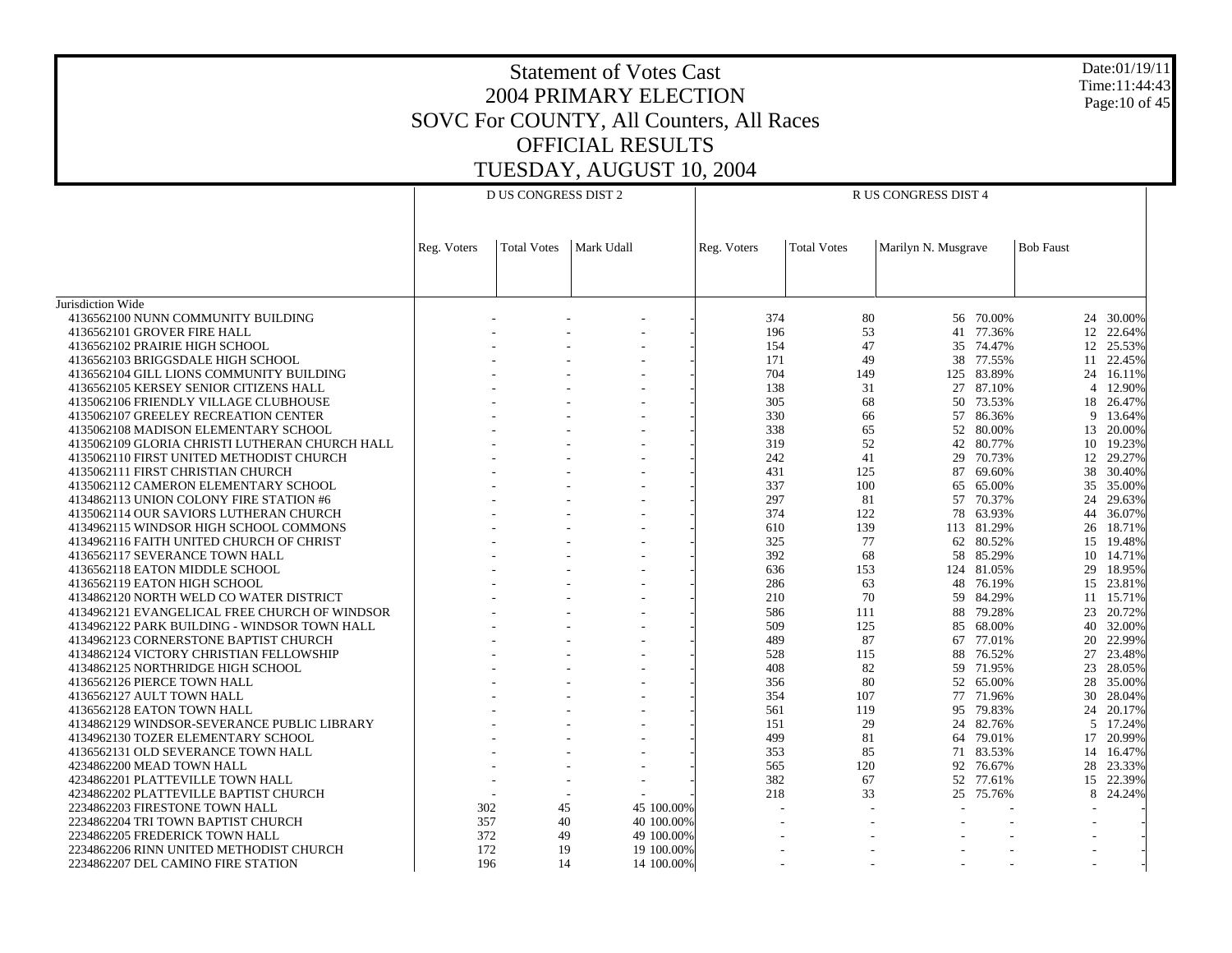Date:01/19/11 Time:11:44:43 Page:11 of 45

|                                                | <b>D US CONGRESS DIST 2</b> |                    |                          |           | R US CONGRESS DIST 4 |                          |                     |            |                          |                           |  |  |
|------------------------------------------------|-----------------------------|--------------------|--------------------------|-----------|----------------------|--------------------------|---------------------|------------|--------------------------|---------------------------|--|--|
|                                                |                             |                    |                          |           |                      |                          |                     |            |                          |                           |  |  |
|                                                |                             |                    |                          |           |                      |                          |                     |            |                          |                           |  |  |
|                                                | Reg. Voters                 | <b>Total Votes</b> | Mark Udall               |           | Reg. Voters          | <b>Total Votes</b>       | Marilyn N. Musgrave |            | <b>Bob Faust</b>         |                           |  |  |
|                                                |                             |                    |                          |           |                      |                          |                     |            |                          |                           |  |  |
|                                                |                             |                    |                          |           |                      |                          |                     |            |                          |                           |  |  |
| 4234862208 MEAD MIDDLE SCHOOL                  |                             |                    | $\overline{\phantom{a}}$ |           | 372                  | 45                       |                     | 35 77.78%  |                          | 10 22.22%                 |  |  |
| 4134862209 SHEPHERD OF THE HILLS LUTHERAN      |                             |                    |                          |           | 344                  | 83                       | 67                  | 80.72%     |                          | 16 19.28%                 |  |  |
| 4134862210 SHAWSHEEN ELEMENTARY SCHOOL         |                             |                    |                          |           | 281                  | 53                       |                     | 36 67.92%  |                          | 17 32.08%                 |  |  |
| 4134862211 ASSEMBLY OF GOD CHURCH              |                             |                    |                          |           | 431                  | 92                       | 70                  | 76.09%     |                          | 22 23.91%                 |  |  |
| 4134862212 AIMS COLLEGE CENTER - CONF ROOM     |                             |                    |                          |           | 572                  | 112                      |                     | 70 62.50%  |                          | 42 37.50%                 |  |  |
| 4134862213 MOUNTAIN VIEW ACADEMY               |                             |                    |                          |           | 545                  | 126                      | 86                  | 68.25%     | 40                       | 31.75%                    |  |  |
| 4134862214 ST PAULS CONGREGATIONAL CHURCH      |                             |                    |                          |           | 748                  | 252                      | 160                 | 63.49%     |                          | 92 36.51%                 |  |  |
| 4134862215 ST JOHNS UNITED CHURCH              |                             |                    |                          |           | 607                  | 192                      | 123                 | 64.06%     | 69                       | 35.94%                    |  |  |
| 4135062216 SCOTT ELEMENTARY SCHOOL             |                             |                    |                          |           | 148                  | 35                       | 26                  | 74.29%     |                          | 9<br>25.71%               |  |  |
| 4135062217 FIRST ASSEMBLY OF GOD               |                             |                    |                          |           | 353                  | 90                       | 70                  | 77.78%     | 20                       | 22.22%                    |  |  |
| 4135062218 CENTENNIAL LIBRARY                  |                             |                    |                          |           | 336                  | 78                       | 39                  | 50.00%     | 39                       | 50.00%                    |  |  |
| 4135062219 WEST GREELEY BAPTIST CHURCH         |                             |                    |                          |           | 209                  | 46                       | 34                  | 73.91%     | 12                       | 26.09%                    |  |  |
| 4135062220 CALVARY CHAPEL                      |                             |                    |                          |           | 263                  | 54                       |                     | 38 70.37%  |                          | 16 29.63%                 |  |  |
| 4135062221 MEEKER ELEMENTARY SCHOOL            |                             |                    |                          |           | 479                  | 129                      | 94                  | 72.87%     |                          | 35 27.13%                 |  |  |
| 4134862222 TRINITY EPISCOPAL CHURCH            |                             |                    |                          |           | 602                  | 151                      |                     | 119 78.81% |                          | 32 21.19%                 |  |  |
| 4134862223 MONFORT ELEMENTARY SCHOOL           |                             |                    |                          |           | 598                  | 120                      | 92                  | 76.67%     |                          | 28 23.33%                 |  |  |
| 4234862224 RE-5J ADMINISTRATION BUILDING       |                             |                    |                          |           | 219                  | 47                       | 38                  | 80.85%     |                          | 9 19.15%                  |  |  |
| 4135062225 TRINITY LUTHERAN CHURCH             |                             |                    |                          |           | 474                  | 79                       | 59                  | 74.68%     |                          | 20 25.32%                 |  |  |
| 4134862226 LIFE CARE CENTER OF GREELEY         |                             |                    |                          |           | 430                  | 52                       |                     | 45 86.54%  |                          | 7 13.46%                  |  |  |
| 4234862227 RE-1 EDUCATION SERVICE CENTER       |                             |                    |                          |           | 458                  | 98                       | 88                  | 89.80%     |                          | 10 10.20%                 |  |  |
| 4234862228 MILLIKEN COMMUNITY COMPLEX          |                             |                    | $\overline{a}$           |           | 541                  | 106                      | 71                  | 66.98%     |                          | 35 33.02%                 |  |  |
| 4234862229 JOHNSTOWN FIRE HALL                 |                             |                    |                          |           | 536                  | 83                       | 54                  | 65.06%     |                          | 29 34.94%                 |  |  |
| 4234862230 MEMORIAL LIBRARY                    |                             |                    |                          |           | 642                  | 154                      |                     | 104 67.53% |                          | 50 32.47%                 |  |  |
| 4234862231 HILL-N-PARK SENIOR CENTER           |                             |                    |                          |           | 261                  | 52                       | 37                  | 71.15%     |                          | 15 28.85%                 |  |  |
| 4234862232 JOHNSTOWN TOWN HALL                 |                             |                    |                          |           | 508                  | 143                      |                     | 104 72.73% | 39                       | 27.27%                    |  |  |
| 4134862233 KELLY FARM CLUB HOUSE               |                             |                    |                          |           | 328                  | 78                       | 60                  | 76.92%     |                          | 18 23.08%                 |  |  |
| 4134862234 CHRISTA MCAULIFFE ELEMENTARY SCHOOL |                             |                    |                          |           | 487                  | 109                      | 81                  | 74.31%     | 28                       | 25.69%                    |  |  |
| 4134862235 GRACE BAPTIST CHURCH                |                             |                    |                          |           | 516                  | 123                      |                     | 100 81.30% | 23                       | 18.70%                    |  |  |
| 4235062236 MTN VIEW EVANGELICAL FREE CHRUCH    |                             |                    |                          |           | 208                  | 29                       | 21                  | 72.41%     |                          | 8<br>27.59%               |  |  |
| 4234862237 LONGVIEW CLUBHOUSE                  |                             |                    |                          |           | 577                  | 124                      |                     | 102 82.26% |                          | 22 17.74%                 |  |  |
| 4134862238 HOPE CENTRE                         |                             |                    |                          |           | 406                  | 64                       |                     | 52 81.25%  |                          | 12 18.75%                 |  |  |
| 2234862239 PRAIRIE RIDGE ELEMENTARY SCHOOL     | 187                         |                    | 7                        | 7 100.00% |                      |                          |                     |            | $\overline{\phantom{a}}$ |                           |  |  |
| 2234862240 DEL CAMINO BRANCH OFFICE            | 134                         | 12                 | 12 100.00%               |           | $\overline{a}$       | $\sim$                   |                     |            |                          |                           |  |  |
| 4234862300 FT LUPTON FIRE STATION              |                             |                    |                          |           | 353                  | 70                       |                     | 44 62.86%  |                          | 26 37.14%                 |  |  |
| 4236562301 ST WILLIAMS CATHOLIC CHURCH         |                             |                    |                          |           | 246                  | 43                       | 36                  | 83.72%     |                          | $7\phantom{.0}$<br>16.28% |  |  |
| 4236562302 FORT LUPTON CITY HALL               |                             | $\sim$             | $\overline{\phantom{a}}$ |           | 285                  | 35                       |                     | 26 74.29%  |                          | 9<br>25.71%               |  |  |
| 4236562303 CRANE COURT COMMUNITY BUILDING      |                             |                    | $\sim$                   |           | 237                  | 49                       | 33                  | 67.35%     |                          | 16 32.65%                 |  |  |
| 4236562304 BUTLER ELEMENTARY SCHOOL            |                             |                    | $\overline{\phantom{a}}$ |           | 307                  | 54                       | 39                  | 72.22%     |                          | 15 27.78%                 |  |  |
| 2234862305 DACONO TOWN HALL                    | 218                         | 27                 | 27 100,00%               |           |                      |                          |                     |            |                          |                           |  |  |
| 2234862306 ERIE TOWN HALL                      | 261                         | 35                 | 35 100.00%               |           |                      | $\overline{\phantom{a}}$ |                     |            |                          | $\overline{\phantom{a}}$  |  |  |
| 2234862307 ERIE JR/SR HIGH SCHOOL              | 390                         | 39                 | 39 100.00%               |           |                      |                          |                     |            |                          | $\sim$                    |  |  |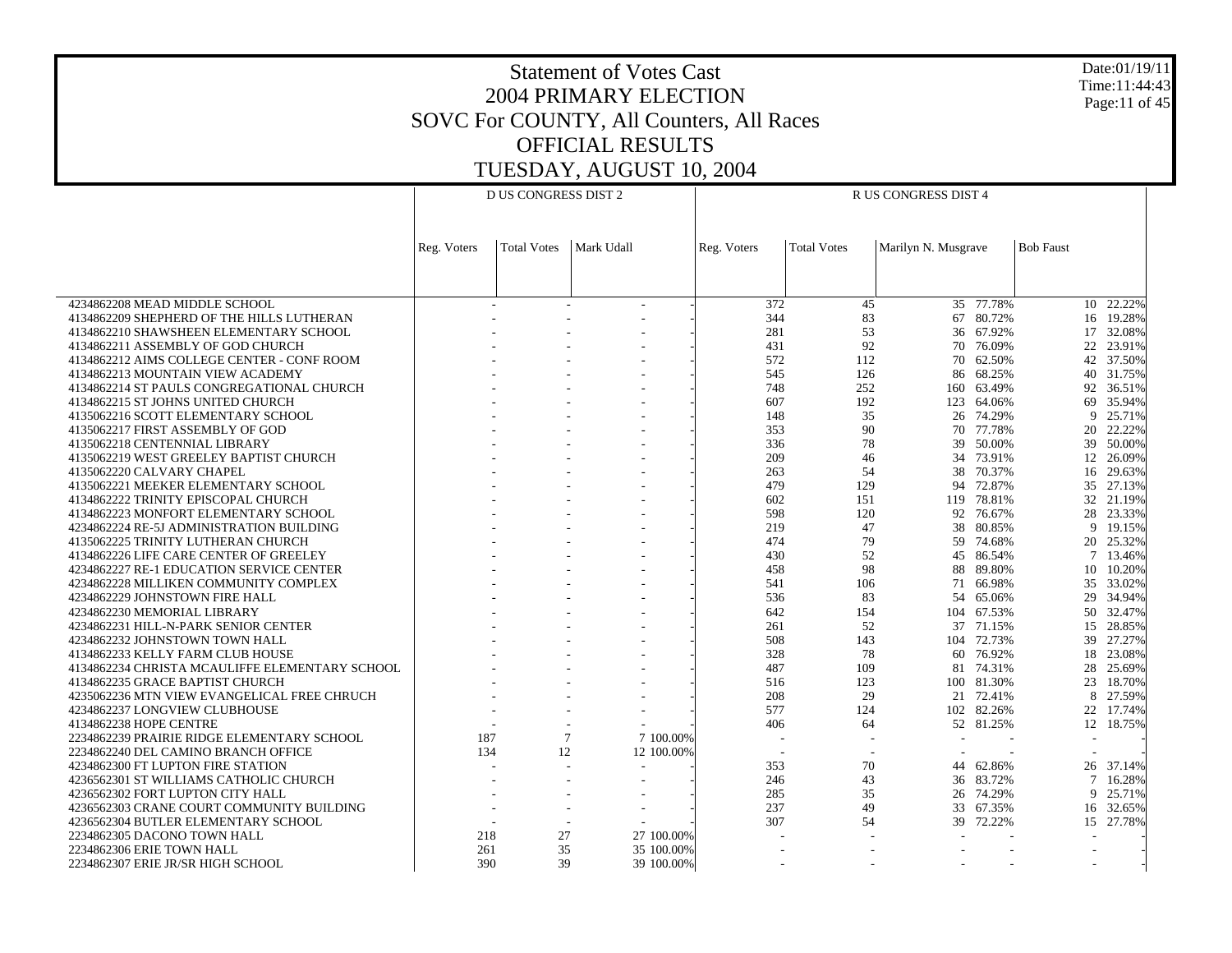Date:01/19/11 Time:11:44:43 Page:12 of 45

|                                            | D US CONGRESS DIST 2 |                    |              | R US CONGRESS DIST 4 |             |                    |                     |            |                  |           |
|--------------------------------------------|----------------------|--------------------|--------------|----------------------|-------------|--------------------|---------------------|------------|------------------|-----------|
|                                            |                      |                    |              |                      |             |                    |                     |            |                  |           |
|                                            |                      |                    | Mark Udall   |                      |             | <b>Total Votes</b> |                     |            | <b>Bob Faust</b> |           |
|                                            | Reg. Voters          | <b>Total Votes</b> |              |                      | Reg. Voters |                    | Marilyn N. Musgrave |            |                  |           |
|                                            |                      |                    |              |                      |             |                    |                     |            |                  |           |
|                                            |                      |                    |              |                      |             |                    |                     |            |                  |           |
| 4136562308 KERSEY TOWN HALL                |                      |                    |              |                      | 533         | 116                |                     | 91 78.45%  |                  | 25 21.55% |
| 4236562309 FOUR WAY BAPTIST CHURCH         |                      |                    |              |                      | 210         | 41                 | 36                  | 87.80%     | .5               | 12.20%    |
| 4236562310 HUDSON TOWN HALL                |                      |                    |              |                      | 391         | 78                 | 61                  | 78.21%     |                  | 17 21.79% |
| 4136562311 KEENESBURG FIRE HALL            |                      |                    |              |                      | 522         | 120                |                     | 101 84.17% | 19               | 15.83%    |
| 4136562312 ROGGEN FIRE HOUSE               |                      |                    |              |                      | 163         | 40                 | 36                  | 90.00%     | $\overline{4}$   | 10.00%    |
| 4236562313 LOCHBUIE ELEMENTARY SCHOOL      |                      |                    |              |                      | 193         | 36                 | 32                  | 88.89%     |                  | 4 11.11%  |
| 4236562314 AFTER GLOWS SENIOR CENTER       |                      |                    |              |                      | 308         | 56                 |                     | 46 82.14%  |                  | 10 17.86% |
| 4135062315 UNC CENTER (MAIN LEVEL)         |                      |                    |              |                      | 290         | 28                 |                     | 19 67.86%  |                  | 9 32.14%  |
| 4135062316 EAST MEMORIAL ELEMENTARY SCHOOL |                      |                    |              |                      | 351         | 39                 | 28                  | 71.79%     | 11               | 28.21%    |
| 4135062317 BETHEL BAPTIST CHURCH           |                      |                    |              |                      | 292         | 116                |                     | 76 65.52%  | 40               | 34.48%    |
| 4135062318 JACKSON ELEMENTARY SCHOOL       |                      |                    |              |                      | 308         | 107                | 83                  | 77.57%     | 24               | 22.43%    |
| 4135062319 GARDEN CITY TOWN HALL           |                      |                    |              |                      | 171         | 37                 | 27                  | 72.97%     | 10               | 27.03%    |
| 4135062320 BONELL TOWER (LOUNGE)           |                      |                    |              |                      | 163         | 47                 | 37                  | 78.72%     | $10-10$          | 21.28%    |
| 4135062321 GREELEY MALL (NORTH ENTRANCE)   |                      |                    |              |                      | 288         | 38                 |                     | 31 81.58%  | $7^{\circ}$      | 18.42%    |
| 4135062322 DOS RIOS ELEMENTARY SCHOOL      |                      |                    |              |                      | 385         | 66                 | 52                  | 78.79%     |                  | 14 21.21% |
| 4135062323 CENTENNIAL ELEMENTARY SCHOOL    |                      |                    |              |                      | 358         | 61                 |                     | 50 81.97%  | 11               | 18.03%    |
| 4135062324 CAVE CREEK CLUBHOUSE            |                      |                    |              |                      | 525         | 104                | 85                  | 81.73%     | 19               | 18.27%    |
| 4135062325 EVANS COMMUNITY COMPLEX         |                      |                    |              |                      | 219         | 71                 |                     | 51 71.83%  | 20               | 28.17%    |
| 4134862326 FIRST BAPTIST CHURCH            |                      |                    |              |                      | 359         | 90                 | 70                  | 77.78%     | 20               | 22.22%    |
| 2233362327 MAIL BALLOT                     | 12                   |                    | $\Omega$     |                      |             |                    |                     |            |                  |           |
| <b>ABSENTEE</b>                            |                      | 268                |              | 268 100.00%          | $\Omega$    | 6035               | 4778                | 79.17%     | 1257             | 20.83%    |
| <b>PROVISIONAL</b>                         |                      |                    | $\mathbf{0}$ | $\Omega$             | $\Omega$    | $\Omega$           | $\Omega$            |            | $\Omega$         |           |
| <b>EARLY GREELEY</b>                       |                      |                    | $\mathbf{0}$ |                      | $\Omega$    | 345                | 262                 | 75.94%     | 83               | 24.06%    |
| EARLY DEL CAMINO                           |                      | 23                 |              | 23 100,00%           |             | 43                 |                     | 36 83.72%  |                  | 16.28%    |
| Total                                      | 2601                 | 578                |              | 578 100.00%          | 34064       | 13904              | 10683               | 76.83%     | 3221             | 23.17%    |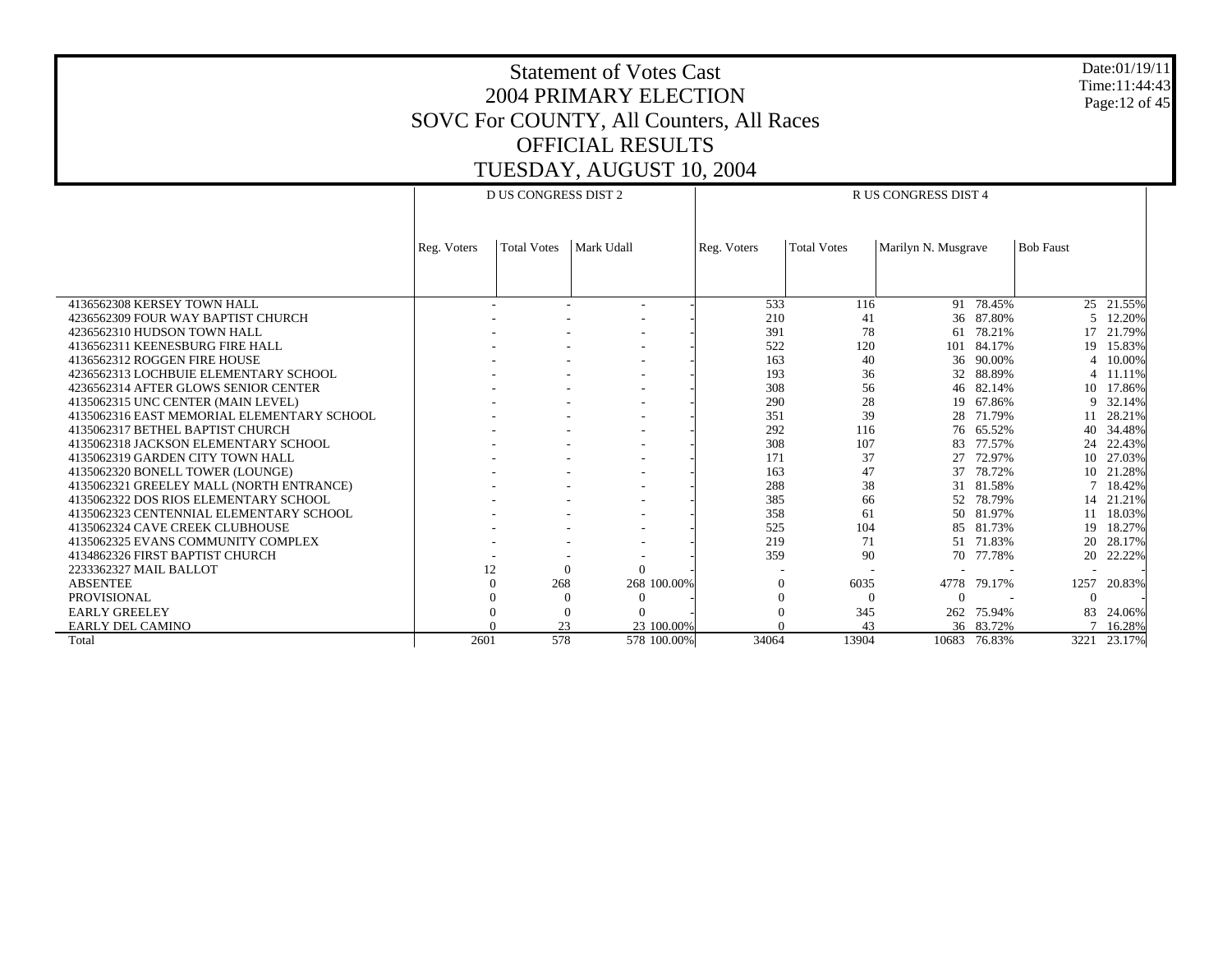Date:01/19/11 Time:11:44:43 Page:13 of 45

|                                                |             | <b>D US CONGRESS DIST 4</b> |                |             | R CU REGENT AT LARGE |                     |  |  |  |
|------------------------------------------------|-------------|-----------------------------|----------------|-------------|----------------------|---------------------|--|--|--|
|                                                | Reg. Voters | <b>Total Votes</b>          | Stan Matsunaka | Reg. Voters | <b>Total Votes</b>   | <b>Steve Bosley</b> |  |  |  |
|                                                |             |                             |                |             |                      |                     |  |  |  |
| Jurisdiction Wide                              |             |                             |                |             |                      |                     |  |  |  |
| 4136562100 NUNN COMMUNITY BUILDING             | 127         | 10                          | 10 100.00%     | 374         | 64                   | 64 100.00%          |  |  |  |
| 4136562101 GROVER FIRE HALL                    | 65          | 8                           | 8 100.00%      | 196         | 46                   | 46 100.00%          |  |  |  |
| 4136562102 PRAIRIE HIGH SCHOOL                 | 46          | 12                          | 12 100.00%     | 154         | 42                   | 42 100.00%          |  |  |  |
| 4136562103 BRIGGSDALE HIGH SCHOOL              | 47          | 13                          | 13 100.00%     | 171         | 39                   | 39 100.00%          |  |  |  |
| 4136562104 GILL LIONS COMMUNITY BUILDING       | 221         | 35                          | 35 100.00%     | 704         | 120                  | 120 100.00%         |  |  |  |
| 4136562105 KERSEY SENIOR CITIZENS HALL         | 47          | $\overline{4}$              | 4 100.00%      | 138         | 27                   | 27 100.00%          |  |  |  |
| 4135062106 FRIENDLY VILLAGE CLUBHOUSE          | 274         | 24                          | 24 100.00%     | 305         | 61                   | 61 100.00%          |  |  |  |
| 4135062107 GREELEY RECREATION CENTER           | 526         | 48                          | 48 100.00%     | 330         | 53                   | 53 100.00%          |  |  |  |
| 4135062108 MADISON ELEMENTARY SCHOOL           | 266         | 29                          | 29 100.00%     | 338         | 61                   | 61 100.00%          |  |  |  |
| 4135062109 GLORIA CHRISTI LUTHERAN CHURCH HALL | 231         | 16                          | 16 100.00%     | 319         | 45                   | 45 100.00%          |  |  |  |
| 4135062110 FIRST UNITED METHODIST CHURCH       | 329         | 33                          | 33 100.00%     | 242         | 27                   | 27 100.00%          |  |  |  |
| 4135062111 FIRST CHRISTIAN CHURCH              | 353         | 41                          | 41 100.00%     | 431         | 102                  | 102 100.00%         |  |  |  |
| 4135062112 CAMERON ELEMENTARY SCHOOL           | 349         | 67                          | 67 100.00%     | 337         | 78                   | 78 100.00%          |  |  |  |
| 4134862113 UNION COLONY FIRE STATION #6        | 178         | 19                          | 19 100.00%     | 297         | 65                   | 65 100.00%          |  |  |  |
| 4135062114 OUR SAVIORS LUTHERAN CHURCH         | 304         | 80                          | 80 100.00%     | 374         | 94                   | 94 100.00%          |  |  |  |
| 4134962115 WINDSOR HIGH SCHOOL COMMONS         | 224         | 13                          | 13 100.00%     | 610         | 106                  | 106 100.00%         |  |  |  |
| 4134962116 FAITH UNITED CHURCH OF CHRIST       | 201         | 29                          | 29 100.00%     | 325         | 62                   | 62 100.00%          |  |  |  |
| 4136562117 SEVERANCE TOWN HALL                 | 139         | 18                          | 18 100.00%     | 392         | 51                   | 51 100.00%          |  |  |  |
| 4136562118 EATON MIDDLE SCHOOL                 | 231         | 36                          | 36 100.00%     | 636         | 124                  | 124 100.00%         |  |  |  |
| 4136562119 EATON HIGH SCHOOL                   | 127         | 13                          | 13 100.00%     | 286         | 50                   | 50 100.00%          |  |  |  |
| 4134862120 NORTH WELD CO WATER DISTRICT        | 72          | 5                           | 5 100.00%      | 210         | 57                   | 57 100.00%          |  |  |  |
| 4134962121 EVANGELICAL FREE CHURCH OF WINDSOR  | 251         | 26                          | 26 100.00%     | 586         | 88                   | 88 100.00%          |  |  |  |
| 4134962122 PARK BUILDING - WINDSOR TOWN HALL   | 266         | $42\,$                      | 42 100.00%     | 509         | 102                  | 102 100.00%         |  |  |  |
| 4134962123 CORNERSTONE BAPTIST CHURCH          | 228         | 14                          | 14 100.00%     | 489         | 69                   | 69 100.00%          |  |  |  |
| 4134862124 VICTORY CHRISTIAN FELLOWSHIP        | 242         | 30                          | 30 100.00%     | 528         | 88                   | 88 100.00%          |  |  |  |
| 4134862125 NORTHRIDGE HIGH SCHOOL              | 148         | 15                          | 15 100.00%     | 408         | 62                   | 62 100.00%          |  |  |  |
| 4136562126 PIERCE TOWN HALL                    | 175         | 29                          | 29 100.00%     | 356         | 64                   | 64 100.00%          |  |  |  |
| 4136562127 AULT TOWN HALL                      | 173         | 29                          | 29 100.00%     | 354         | 73                   | 73 100.00%          |  |  |  |
| 4136562128 EATON TOWN HALL                     | 159         | 18                          | 18 100.00%     | 561         | 96                   | 96 100.00%          |  |  |  |
| 4134862129 WINDSOR-SEVERANCE PUBLIC LIBRARY    | 51          | 6                           | 6 100.00%      | 151         | 20                   | 20 100.00%          |  |  |  |
| 4134962130 TOZER ELEMENTARY SCHOOL             | 163         | 11                          | 11 100.00%     | 499         | 67                   | 67 100.00%          |  |  |  |
| 4136562131 OLD SEVERANCE TOWN HALL             | 128         | 19                          | 19 100.00%     | 353         | 74                   | 74 100.00%          |  |  |  |
| 4234862200 MEAD TOWN HALL                      | 212         | 33                          | 33 100.00%     | 565         | 90                   | 90 100.00%          |  |  |  |
| 4234862201 PLATTEVILLE TOWN HALL               | 267         | 36                          | 36 100.00%     | 382         | 50                   | 50 100.00%          |  |  |  |
| 4234862202 PLATTEVILLE BAPTIST CHURCH          | 161         | 10                          | 10 100.00%     | 218         | 26                   | 26 100.00%          |  |  |  |
| 2234862203 FIRESTONE TOWN HALL                 |             |                             |                | 446         | 51                   | 51 100.00%          |  |  |  |
| 2234862204 TRI TOWN BAPTIST CHURCH             |             |                             |                | 615         | 44                   | 44 100.00%          |  |  |  |
| 2234862205 FREDERICK TOWN HALL                 |             |                             |                | 313         | 49                   | 49 100.00%          |  |  |  |
| 2234862206 RINN UNITED METHODIST CHURCH        |             |                             |                | 335         | 40                   | 40 100.00%          |  |  |  |
| 2234862207 DEL CAMINO FIRE STATION             |             |                             |                | 319         | 33                   | 33 100.00%          |  |  |  |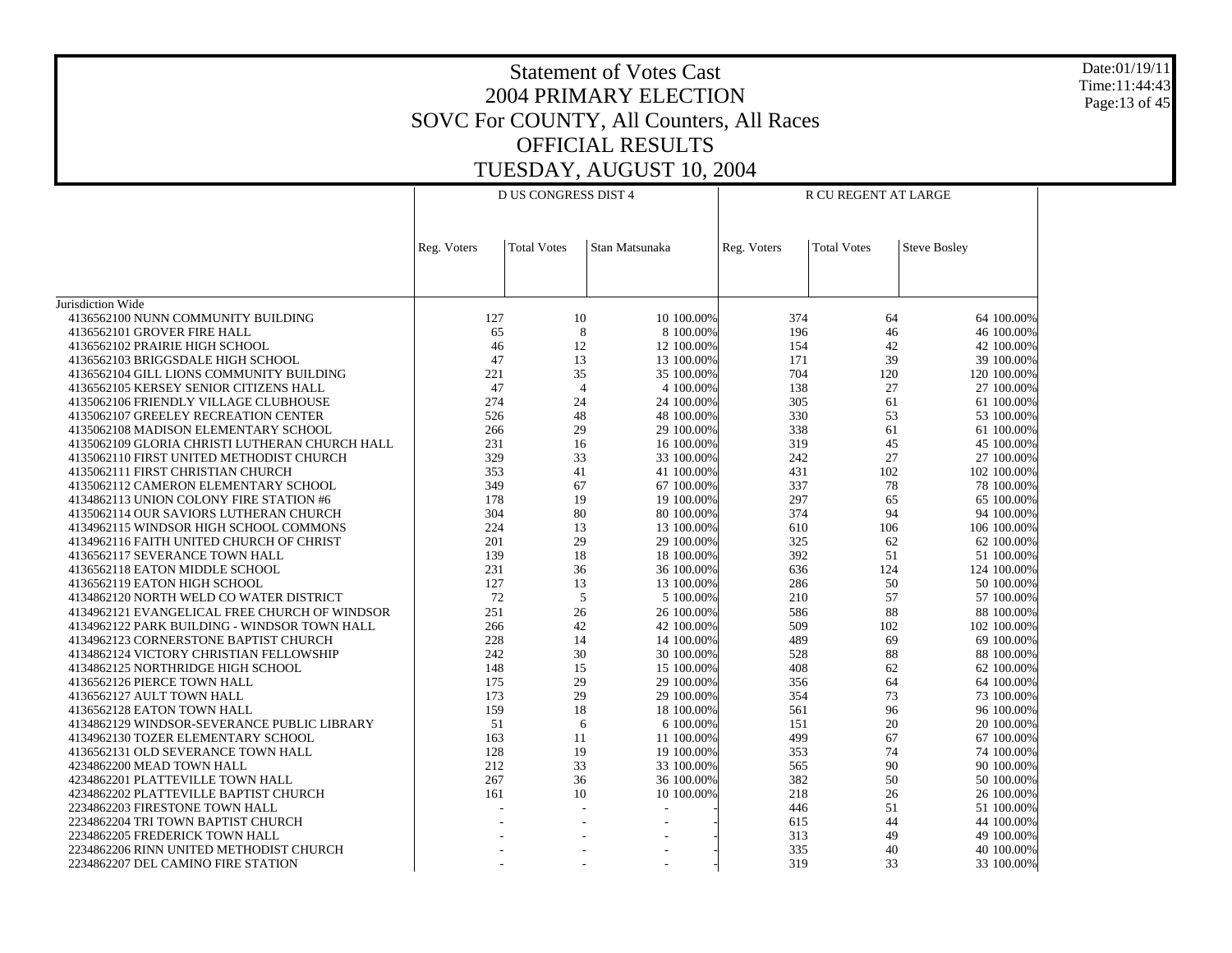Date:01/19/11 Time:11:44:43 Page:14 of 45

|                                                |                          | <b>D US CONGRESS DIST 4</b> |                |             | R CU REGENT AT LARGE |                     |  |  |  |
|------------------------------------------------|--------------------------|-----------------------------|----------------|-------------|----------------------|---------------------|--|--|--|
|                                                |                          |                             |                |             |                      |                     |  |  |  |
|                                                | Reg. Voters              | <b>Total Votes</b>          | Stan Matsunaka | Reg. Voters | <b>Total Votes</b>   | <b>Steve Bosley</b> |  |  |  |
|                                                |                          |                             |                |             |                      |                     |  |  |  |
|                                                |                          |                             |                |             |                      |                     |  |  |  |
| 4234862208 MEAD MIDDLE SCHOOL                  | 111                      | 19                          | 19 100.00%     | 372         | 36                   | 36 100.00%          |  |  |  |
| 4134862209 SHEPHERD OF THE HILLS LUTHERAN      | 228                      | $25\,$                      | 25 100.00%     | 344         | 72                   | 72 100.00%          |  |  |  |
| 4134862210 SHAWSHEEN ELEMENTARY SCHOOL         | 153                      | 19                          | 19 100.00%     | 281         | 40                   | 40 100.00%          |  |  |  |
| 4134862211 ASSEMBLY OF GOD CHURCH              | 264                      | 43                          | 43 100.00%     | 431         | 76                   | 76 100.00%          |  |  |  |
| 4134862212 AIMS COLLEGE CENTER - CONF ROOM     | 244                      | 31                          | 31 100.00%     | 572         | 89                   | 89 100.00%          |  |  |  |
| 4134862213 MOUNTAIN VIEW ACADEMY               | 244                      | 22                          | 22 100.00%     | 545         | 105                  | 105 100.00%         |  |  |  |
| 4134862214 ST PAULS CONGREGATIONAL CHURCH      | 275                      | 46                          | 46 100.00%     | 748         | 218                  | 218 100.00%         |  |  |  |
| 4134862215 ST JOHNS UNITED CHURCH              | 191                      | 35                          | 35 100.00%     | 607         | 151                  | 151 100.00%         |  |  |  |
| 4135062216 SCOTT ELEMENTARY SCHOOL             | 102                      | 10                          | 10 100.00%     | 148         | 28                   | 28 100.00%          |  |  |  |
| 4135062217 FIRST ASSEMBLY OF GOD               | 245                      | 40                          | 40 100.00%     | 353         | 74                   | 74 100.00%          |  |  |  |
| 4135062218 CENTENNIAL LIBRARY                  | 195                      | 22                          | 22 100.00%     | 336         | 59                   | 59 100.00%          |  |  |  |
| 4135062219 WEST GREELEY BAPTIST CHURCH         | 137                      | 22                          | 22 100.00%     | 209         | 34                   | 34 100.00%          |  |  |  |
| 4135062220 CALVARY CHAPEL                      | 218                      | 21                          | 21 100.00%     | 263         | 41                   | 41 100.00%          |  |  |  |
| 4135062221 MEEKER ELEMENTARY SCHOOL            | 270                      | 44                          | 44 100.00%     | 479         | 91                   | 91 100.00%          |  |  |  |
| 4134862222 TRINITY EPISCOPAL CHURCH            | 262                      | 49                          | 49 100.00%     | 602         | 119                  | 119 100.00%         |  |  |  |
| 4134862223 MONFORT ELEMENTARY SCHOOL           | 261                      | 35                          | 35 100.00%     | 598         | 93                   | 93 100.00%          |  |  |  |
| 4234862224 RE-5J ADMINISTRATION BUILDING       | 121                      | 8                           | 8 100.00%      | 219         | 35                   | 35 100.00%          |  |  |  |
| 4135062225 TRINITY LUTHERAN CHURCH             | 275                      | 23                          | 23 100.00%     | 474         | 70                   | 70 100.00%          |  |  |  |
| 4134862226 LIFE CARE CENTER OF GREELEY         | 229                      | 15                          | 15 100.00%     | 430         | 40                   | 40 100.00%          |  |  |  |
| 4234862227 RE-1 EDUCATION SERVICE CENTER       | 272                      | 22                          | 22 100.00%     | 458         | 78                   | 78 100.00%          |  |  |  |
| 4234862228 MILLIKEN COMMUNITY COMPLEX          | 321                      | 37                          | 37 100.00%     | 541         | 74                   | 74 100.00%          |  |  |  |
| 4234862229 JOHNSTOWN FIRE HALL                 | 185                      | 19                          | 19 100.00%     | 536         | 64                   | 64 100,00%          |  |  |  |
| 4234862230 MEMORIAL LIBRARY                    | 268                      | 36                          | 36 100.00%     | 642         | 119                  | 119 100.00%         |  |  |  |
| 4234862231 HILL-N-PARK SENIOR CENTER           | 176                      | 15                          | 15 100.00%     | 261         | 47                   | 47 100.00%          |  |  |  |
| 4234862232 JOHNSTOWN TOWN HALL                 | 294                      | 47                          | 47 100.00%     | 508         | 109                  | 109 100.00%         |  |  |  |
| 4134862233 KELLY FARM CLUB HOUSE               | 139                      | 22                          | 22 100.00%     | 328         | 58                   | 58 100.00%          |  |  |  |
| 4134862234 CHRISTA MCAULIFFE ELEMENTARY SCHOOL | 248                      | 38                          | 38 100.00%     | 487         | 85                   | 85 100.00%          |  |  |  |
| 4134862235 GRACE BAPTIST CHURCH                | 189                      | 15                          | 15 100.00%     | 516         | 99                   | 99 100.00%          |  |  |  |
| 4235062236 MTN VIEW EVANGELICAL FREE CHRUCH    | 90                       | 8                           | 8 100.00%      | 208         | 22                   | 22 100.00%          |  |  |  |
| 4234862237 LONGVIEW CLUBHOUSE                  | 318                      | 20                          | 20 100.00%     | 577         | 102                  | 102 100.00%         |  |  |  |
| 4134862238 HOPE CENTRE                         | 177                      | 20                          | 20 100.00%     | 406         | 55                   | 55 100.00%          |  |  |  |
| 2234862239 PRAIRIE RIDGE ELEMENTARY SCHOOL     | $\overline{\phantom{a}}$ |                             |                | 468         | 46                   | 46 100.00%          |  |  |  |
| 2234862240 DEL CAMINO BRANCH OFFICE            | $\overline{\phantom{a}}$ |                             |                | 252         | 18                   | 18 100.00%          |  |  |  |
| 4234862300 FT LUPTON FIRE STATION              | 258                      | 42                          | 42 100.00%     | 353         | 54                   | 54 100.00%          |  |  |  |
| 4236562301 ST WILLIAMS CATHOLIC CHURCH         | 282                      | 25                          | 25 100.00%     | 246         | 33                   | 33 100.00%          |  |  |  |
| 4236562302 FORT LUPTON CITY HALL               | 326                      | 32                          | 32 100.00%     | 285         | 25                   | 25 100.00%          |  |  |  |
| 4236562303 CRANE COURT COMMUNITY BUILDING      | 238                      | 31                          | 31 100.00%     | 237         | 39                   | 39 100.00%          |  |  |  |
| 4236562304 BUTLER ELEMENTARY SCHOOL            | 230                      | 24                          | 24 100.00%     | 307         | 41                   | 41 100.00%          |  |  |  |
| 2234862305 DACONO TOWN HALL                    |                          |                             |                | 251         | 41                   | 41 100.00%          |  |  |  |
| 2234862306 ERIE TOWN HALL                      |                          |                             |                | 226         | 29                   | 29 100.00%          |  |  |  |
| 2234862307 ERIE JR/SR HIGH SCHOOL              |                          |                             |                | 645         | 83                   | 83 100.00%          |  |  |  |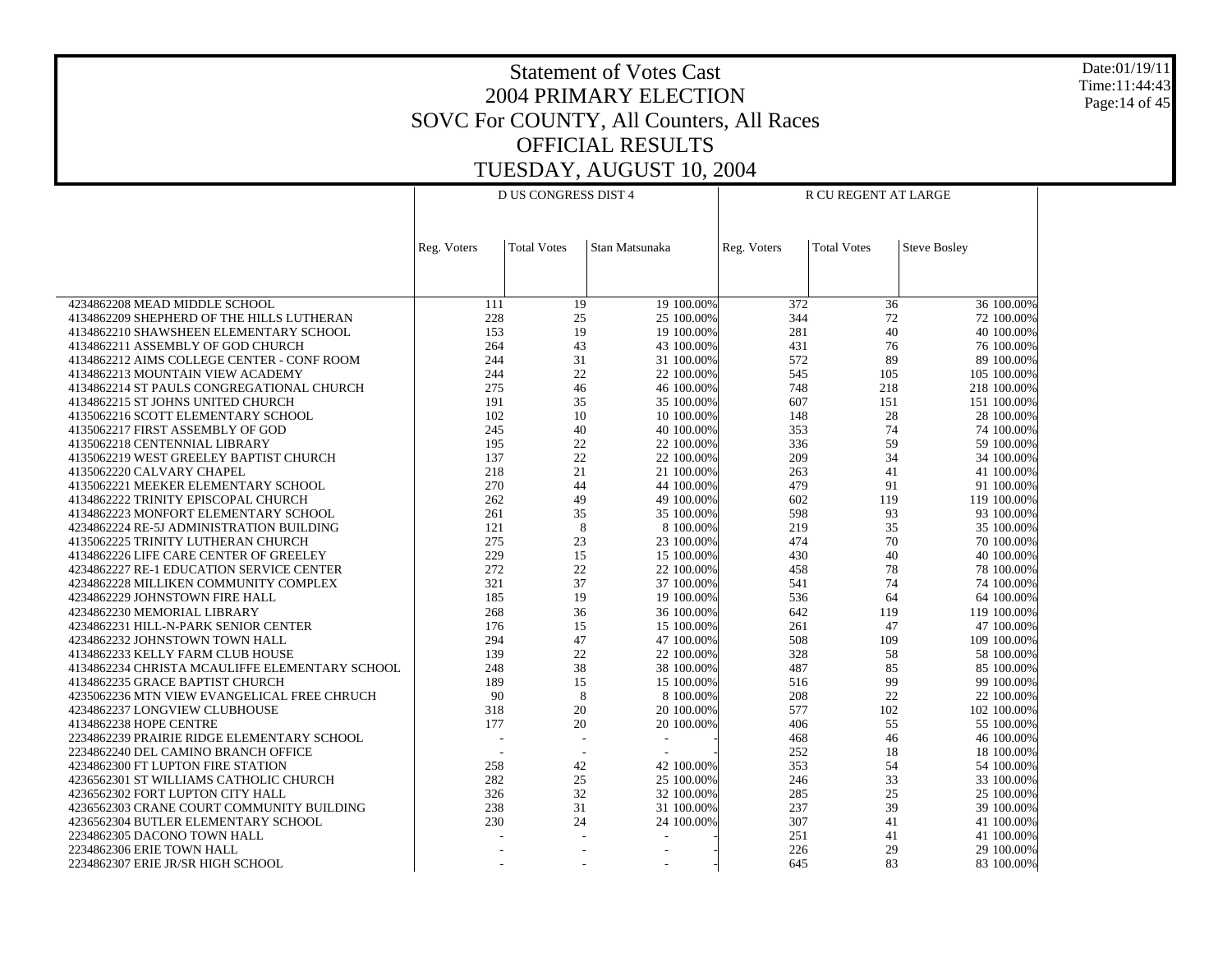Date:01/19/11 Time:11:44:43 Page:15 of 45

|                                            |             | <b>D US CONGRESS DIST 4</b> |                |             | R CU REGENT AT LARGE |                     |
|--------------------------------------------|-------------|-----------------------------|----------------|-------------|----------------------|---------------------|
|                                            | Reg. Voters | <b>Total Votes</b>          | Stan Matsunaka | Reg. Voters | <b>Total Votes</b>   | <b>Steve Bosley</b> |
|                                            |             |                             |                |             |                      |                     |
|                                            |             |                             |                |             |                      |                     |
| 4136562308 KERSEY TOWN HALL                | 197         | 20                          | 20 100,00%     | 533         | 93                   | 93 100.00%          |
| 4236562309 FOUR WAY BAPTIST CHURCH         | 73          | 8                           | 8 100,00%      | 210         | 29                   | 29 100,00%          |
| 4236562310 HUDSON TOWN HALL                | 211         | 30                          | 30 100,00%     | 391         | 60                   | 60 100,00%          |
| 4136562311 KEENESBURG FIRE HALL            | 275         | 35                          | 35 100.00%     | 522         | 95                   | 95 100.00%          |
| 4136562312 ROGGEN FIRE HOUSE               | 78          | 9                           | 9 100.00%      | 163         | 34                   | 34 100.00%          |
| 4236562313 LOCHBUIE ELEMENTARY SCHOOL      | 147         | 18                          | 18 100,00%     | 193         | 31                   | 31 100.00%          |
| 4236562314 AFTER GLOWS SENIOR CENTER       | 297         | 34                          | 34 100.00%     | 308         | 45                   | 45 100.00%          |
| 4135062315 UNC CENTER (MAIN LEVEL)         | 290         | 13                          | 13 100,00%     | 290         | 26                   | 26 100.00%          |
| 4135062316 EAST MEMORIAL ELEMENTARY SCHOOL | 393         | 22                          | 22 100.00%     | 351         | 34                   | 34 100.00%          |
| 4135062317 BETHEL BAPTIST CHURCH           | 189         | 39                          | 39 100.00%     | 292         | 96                   | 96 100.00%          |
| 4135062318 JACKSON ELEMENTARY SCHOOL       | 214         | 42                          | 42 100.00%     | 308         | 85                   | 85 100.00%          |
| 4135062319 GARDEN CITY TOWN HALL           | 131         | 24                          | 24 100,00%     | 171         | 31                   | 31 100,00%          |
| 4135062320 BONELL TOWER (LOUNGE)           | 120         | 13                          | 13 100,00%     | 163         | 40                   | 40 100,00%          |
| 4135062321 GREELEY MALL (NORTH ENTRANCE)   | 254         | 23                          | 23 100.00%     | 288         | 31                   | 31 100.00%          |
| 4135062322 DOS RIOS ELEMENTARY SCHOOL      | 286         | 31                          | 31 100.00%     | 385         | 59                   | 59 100,00%          |
| 4135062323 CENTENNIAL ELEMENTARY SCHOOL    | 268         | 31                          | 31 100.00%     | 358         | 54                   | 54 100.00%          |
| 4135062324 CAVE CREEK CLUBHOUSE            | 305         | 15                          | 15 100,00%     | 525         | 82                   | 82 100,00%          |
| 4135062325 EVANS COMMUNITY COMPLEX         | 192         | 9                           | 9 100.00%      | 219         | 61                   | 61 100.00%          |
| 4134862326 FIRST BAPTIST CHURCH            | 268         | 46                          | 46 100.00%     | 359         | 65                   | 65 100.00%          |
| 2233362327 MAIL BALLOT                     |             |                             |                | 10          | $\Omega$             | $\Omega$            |
| <b>ABSENTEE</b>                            |             | 2259                        | 2259 100.00%   |             | 5210                 | 5210 100.00%        |
| <b>PROVISIONAL</b>                         |             | $\Omega$                    | $\Omega$       | $\theta$    | $\Omega$             | $\Omega$            |
| <b>EARLY GREELEY</b>                       |             | 97                          | 97 100,00%     | $\theta$    | 291                  | 291 100.00%         |
| <b>EARLY DEL CAMINO</b>                    |             |                             | 11 100,00%     |             | 65                   | 65 100,00%          |
| Total                                      | 19205       | 4682                        | 4682 100.00%   | 37944       | 11969                | 11969 100.00%       |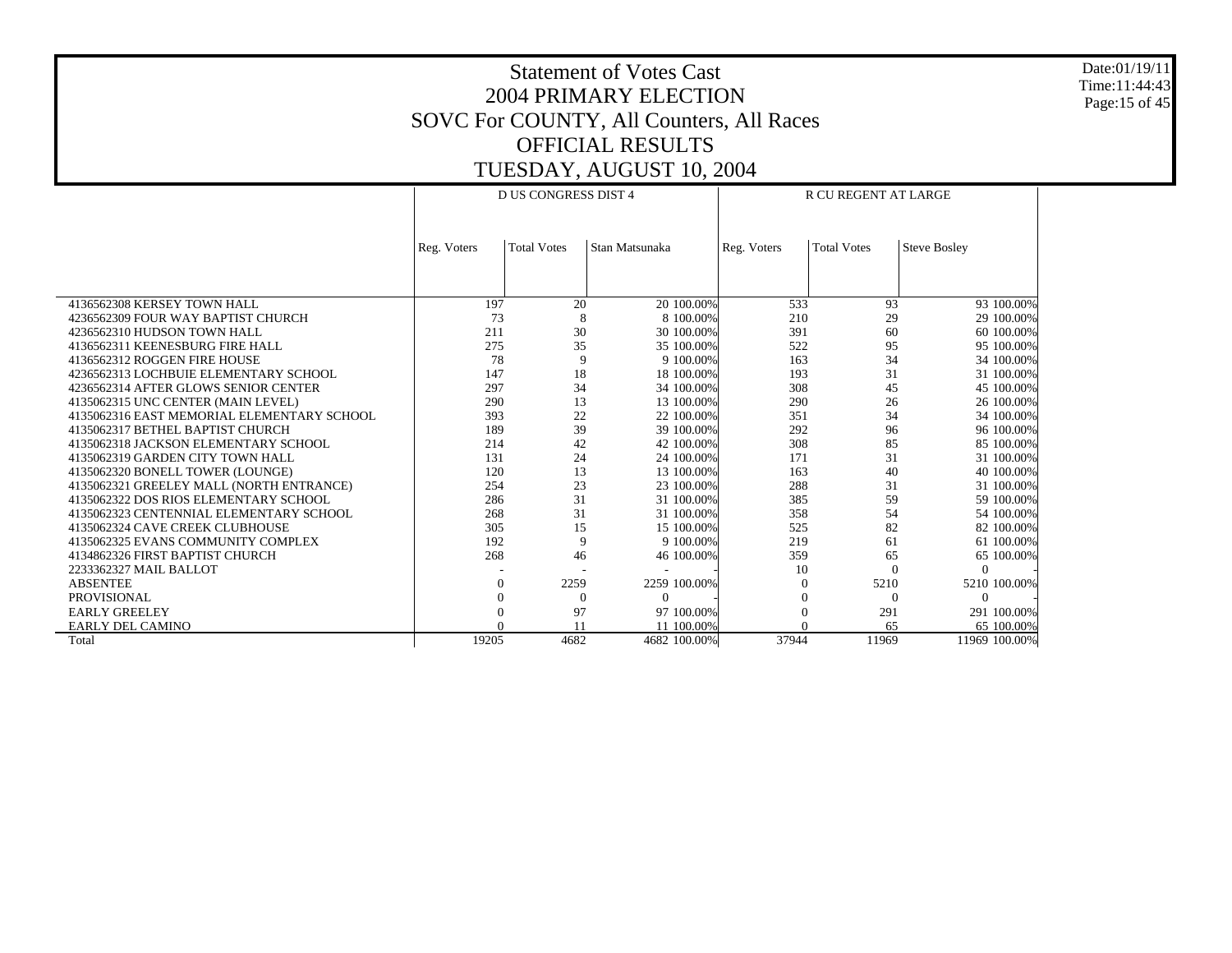### Statement of Votes Cast 2004 PRIMARY ELECTION SOVC For COUNTY, All Counters, All Races OFFICIAL RESULTS TUESDAY, AUGUST 10, 2004

Date:01/19/11 Time:11:44:43Page:16 of 45

|                                                |             |                    | D CU REGENT AT LARGE |           |            |            | R CU REGENT DIST 4 |                    |               |  |
|------------------------------------------------|-------------|--------------------|----------------------|-----------|------------|------------|--------------------|--------------------|---------------|--|
|                                                |             |                    |                      |           |            |            |                    |                    |               |  |
|                                                | Reg. Voters | <b>Total Votes</b> | <b>Wally Stealey</b> |           | Jim Martin |            | Reg. Voters        | <b>Total Votes</b> | Tom J. Lucero |  |
|                                                |             |                    |                      |           |            |            |                    |                    |               |  |
|                                                |             |                    |                      |           |            |            |                    |                    |               |  |
| Jurisdiction Wide                              |             |                    |                      |           |            |            |                    |                    |               |  |
| 4136562100 NUNN COMMUNITY BUILDING             | 127         | 9                  |                      | 3 33.33%  |            | 6 66.67%   | 374                | 65                 | 65 100,00%    |  |
| 4136562101 GROVER FIRE HALL                    | 65          | 8                  |                      | 2 25.00%  |            | 6 75.00%   | 196                | 44                 | 44 100.00%    |  |
| 4136562102 PRAIRIE HIGH SCHOOL                 | 46          | 11                 | 7                    | 63.64%    | 4          | 36.36%     | 154                | 40                 | 40 100.00%    |  |
| 4136562103 BRIGGSDALE HIGH SCHOOL              | 47          | 10                 | 5                    | 50.00%    | 5          | 50.00%     | 171                | 39                 | 39 100,00%    |  |
| 4136562104 GILL LIONS COMMUNITY BUILDING       | 221         | 29                 | 10                   | 34.48%    | 19         | 65.52%     | 704                | 113                | 113 100.00%   |  |
| 4136562105 KERSEY SENIOR CITIZENS HALL         | 47          | $\overline{4}$     | 2                    | 50.00%    | 2          | 50.00%     | 138                | 26                 | 26 100.00%    |  |
| 4135062106 FRIENDLY VILLAGE CLUBHOUSE          | 274         | 29                 | 9                    | 31.03%    | 20         | 68.97%     | 305                | 60                 | 60 100.00%    |  |
| 4135062107 GREELEY RECREATION CENTER           | 526         | 46                 |                      | 21 45.65% |            | 25 54.35%  | 330                | 52                 | 52 100.00%    |  |
| 4135062108 MADISON ELEMENTARY SCHOOL           | 266         | 30                 | 8                    | 26.67%    | 22         | 73.33%     | 338                | 61                 | 61 100.00%    |  |
| 4135062109 GLORIA CHRISTI LUTHERAN CHURCH HALL | 231         | 18                 |                      | 6 33.33%  |            | 12 66.67%  | 319                | 44                 | 44 100.00%    |  |
| 4135062110 FIRST UNITED METHODIST CHURCH       | 329         | 29                 | 8                    | 27.59%    | 21         | 72.41%     | 242                | 27                 | 27 100,00%    |  |
| 4135062111 FIRST CHRISTIAN CHURCH              | 353         | 40                 | 5                    | 12.50%    |            | 35 87.50%  | 431                | 98                 | 98 100.00%    |  |
| 4135062112 CAMERON ELEMENTARY SCHOOL           | 349         | 54                 |                      | 21 38.89% | 33         | 61.11%     | 337                | 75                 | 75 100.00%    |  |
| 4134862113 UNION COLONY FIRE STATION #6        | 178         | 15                 |                      | 5 33.33%  | 10         | 66.67%     | 297                | 62                 | 62 100.00%    |  |
| 4135062114 OUR SAVIORS LUTHERAN CHURCH         | 304         | 62                 |                      | 26 41.94% | 36         | 58.06%     | 374                | 89                 | 89 100.00%    |  |
| 4134962115 WINDSOR HIGH SCHOOL COMMONS         | 224         | 9                  | 3                    | 33.33%    | 6          | 66.67%     | 610                | 105                | 105 100.00%   |  |
| 4134962116 FAITH UNITED CHURCH OF CHRIST       | 201         | 30                 |                      | 14 46.67% | 16         | 53.33%     | 325                | 58                 | 58 100.00%    |  |
| 4136562117 SEVERANCE TOWN HALL                 | 139         | 17                 |                      | 5 29.41%  | 12         | 70.59%     | 392                | 51                 | 51 100,00%    |  |
| 4136562118 EATON MIDDLE SCHOOL                 | 231         | 38                 |                      | 14 36.84% | 24         | 63.16%     | 636                | 118                | 118 100.00%   |  |
| 4136562119 EATON HIGH SCHOOL                   | 127         | 11                 |                      | 5 45.45%  | 6          | 54.55%     | 286                | 47                 | 47 100.00%    |  |
| 4134862120 NORTH WELD CO WATER DISTRICT        | 72          | 7                  |                      | 5 71.43%  | 2          | 28.57%     | 210                | 56                 | 56 100.00%    |  |
| 4134962121 EVANGELICAL FREE CHURCH OF WINDSOR  | 251         | 23                 | 9                    | 39.13%    | 14         | 60.87%     | 586                | 85                 | 85 100.00%    |  |
| 4134962122 PARK BUILDING - WINDSOR TOWN HALL   | 266         | 42                 |                      | 10 23.81% |            | 32 76.19%  | 509                | 103                | 103 100.00%   |  |
| 4134962123 CORNERSTONE BAPTIST CHURCH          | 228         | 12                 | $\theta$             | $0.00\%$  |            | 12 100,00% | 489                | 70                 | 70 100,00%    |  |
| 4134862124 VICTORY CHRISTIAN FELLOWSHIP        | 242         | 23                 | 3                    | 13.04%    |            | 20 86.96%  | 528                | 87                 | 87 100.00%    |  |
| 4134862125 NORTHRIDGE HIGH SCHOOL              | 148         | 14                 | $\overline{4}$       | 28.57%    | 10         | 71.43%     | 408                | 63                 | 63 100.00%    |  |
|                                                |             | 33                 |                      |           |            |            |                    | 62                 |               |  |
| 4136562126 PIERCE TOWN HALL                    | 175         | 27                 |                      | 5 15.15%  |            | 28 84.85%  | 356                | 75                 | 62 100.00%    |  |
| 4136562127 AULT TOWN HALL                      | 173         |                    | 12                   | 44.44%    | 15         | 55.56%     | 354                |                    | 75 100,00%    |  |
| 4136562128 EATON TOWN HALL                     | 159         | 19                 |                      | 5 26.32%  |            | 14 73.68%  | 561                | 91                 | 91 100.00%    |  |
| 4134862129 WINDSOR-SEVERANCE PUBLIC LIBRARY    | 51          | 6                  | $\overline{4}$       | 66.67%    | 2          | 33.33%     | 151                | 24                 | 24 100.00%    |  |
| 4134962130 TOZER ELEMENTARY SCHOOL             | 163         | 10                 |                      | 10.00%    | 9          | 90.00%     | 499                | 66                 | 66 100.00%    |  |
| 4136562131 OLD SEVERANCE TOWN HALL             | 128         | 15                 |                      | 6 40.00%  | 9          | 60.00%     | 353                | 73                 | 73 100.00%    |  |
| 4234862200 MEAD TOWN HALL                      | 212         | 32                 | 6                    | 18.75%    |            | 26 81.25%  | 565                | 87                 | 87 100.00%    |  |
| 4234862201 PLATTEVILLE TOWN HALL               | 267         | 40                 | 9                    | 22.50%    | 31         | 77.50%     | 382                | 50                 | 50 100.00%    |  |
| 4234862202 PLATTEVILLE BAPTIST CHURCH          | 161         | 11                 | $\overline{4}$       | 36.36%    |            | 7 63.64%   | 218                | 26                 | 26 100.00%    |  |
| 2234862203 FIRESTONE TOWN HALL                 | 302         | 44                 |                      | 15 34.09% | 29         | 65.91%     |                    |                    |               |  |
| 2234862204 TRI TOWN BAPTIST CHURCH             | 357         | 35                 |                      | 15 42.86% | 20         | 57.14%     |                    |                    |               |  |
| 2234862205 FREDERICK TOWN HALL                 | 372         | 50                 |                      | 12 24.00% | 38         | 76.00%     |                    |                    |               |  |
| 2234862206 RINN UNITED METHODIST CHURCH        | 172         | 19                 |                      | 4 21.05%  | 15         | 78.95%     |                    |                    |               |  |
| 2234862207 DEL CAMINO FIRE STATION             | 196         | 14                 |                      | 5 35.71%  |            | 9 64.29%   |                    |                    |               |  |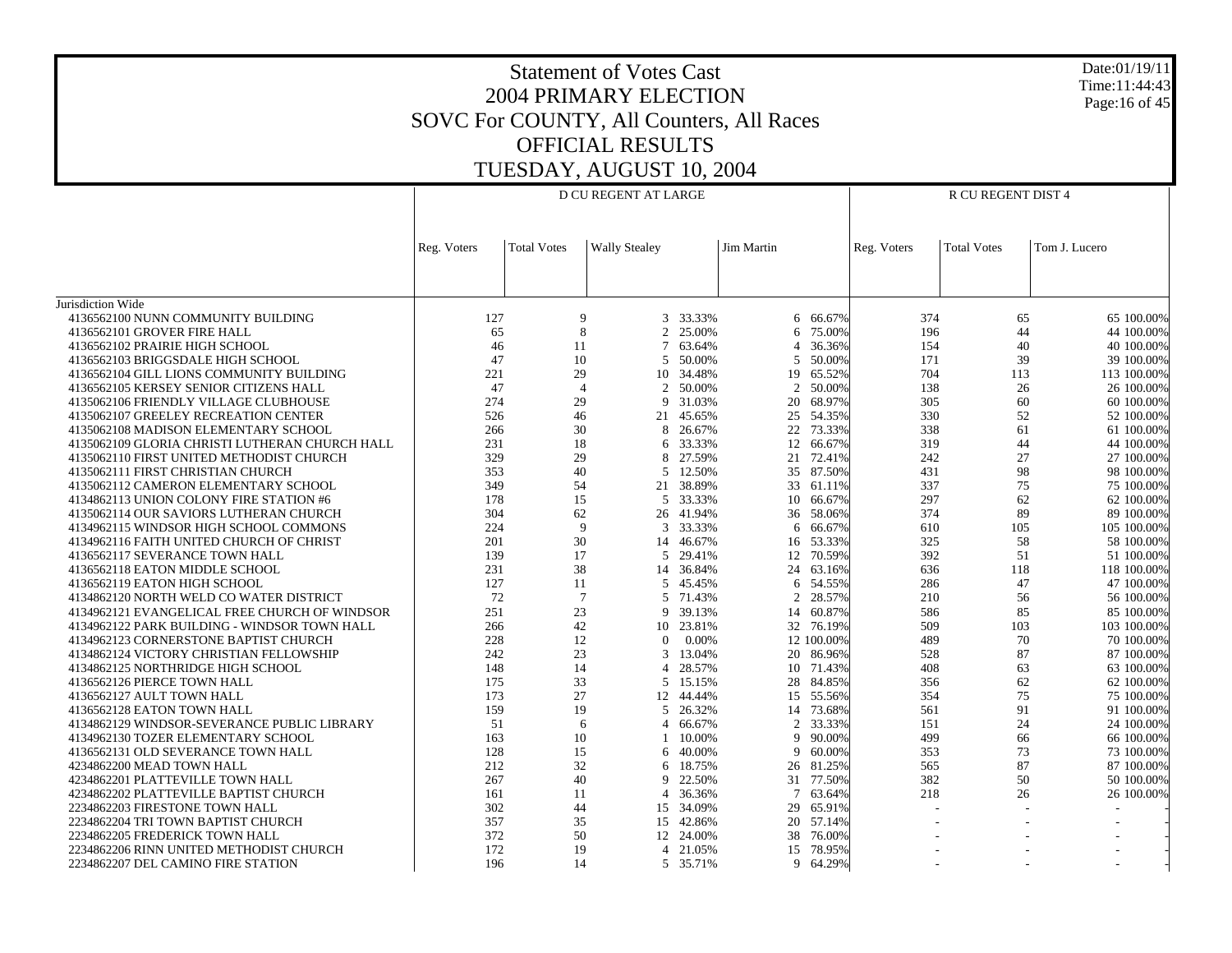Date:01/19/11 Time:11:44:43 Page:17 of 45

|                                                |             |                    | D CU REGENT AT LARGE |              | R CU REGENT DIST 4 |           |                          |                    |               |
|------------------------------------------------|-------------|--------------------|----------------------|--------------|--------------------|-----------|--------------------------|--------------------|---------------|
|                                                | Reg. Voters | <b>Total Votes</b> | <b>Wally Stealey</b> |              | Jim Martin         |           | Reg. Voters              | <b>Total Votes</b> | Tom J. Lucero |
|                                                |             |                    |                      |              |                    |           |                          |                    |               |
| 4234862208 MEAD MIDDLE SCHOOL                  | 111         | 17                 |                      | $4 - 23.53%$ |                    | 13 76.47% | 372                      | 34                 | 34 100.00%    |
| 4134862209 SHEPHERD OF THE HILLS LUTHERAN      | 228         | 25                 | 9                    | 36.00%       | 16                 | 64.00%    | 344                      | 72                 | 72 100.00%    |
| 4134862210 SHAWSHEEN ELEMENTARY SCHOOL         | 153         | 16                 |                      | 5 31.25%     | 11                 | 68.75%    | 281                      | 39                 | 39 100.00%    |
| 4134862211 ASSEMBLY OF GOD CHURCH              | 264         | 37                 | 10                   | 27.03%       | 27                 | 72.97%    | 431                      | 75                 | 75 100.00%    |
| 4134862212 AIMS COLLEGE CENTER - CONF ROOM     | 244         | 26                 |                      | 5 19.23%     |                    | 21 80.77% | 572                      | 87                 | 87 100.00%    |
| 4134862213 MOUNTAIN VIEW ACADEMY               | 244         | 22                 | $\overline{4}$       | 18.18%       | 18                 | 81.82%    | 545                      | 102                | 102 100.00%   |
| 4134862214 ST PAULS CONGREGATIONAL CHURCH      | 275         | 45                 |                      | 11 24.44%    | 34                 | 75.56%    | 748                      | 208                | 208 100.00%   |
| 4134862215 ST JOHNS UNITED CHURCH              | 191         | 27                 |                      | 12 44.44%    | 15                 | 55.56%    | 607                      | 147                | 147 100.00%   |
| 4135062216 SCOTT ELEMENTARY SCHOOL             | 102         | $7\phantom{.0}$    | 3                    | 42.86%       | $\overline{4}$     | 57.14%    | 148                      | 28                 | 28 100.00%    |
| 4135062217 FIRST ASSEMBLY OF GOD               | 245         | 38                 |                      | 15 39.47%    | 23                 | 60.53%    | 353                      | 73                 | 73 100.00%    |
| 4135062218 CENTENNIAL LIBRARY                  | 195         | 22                 | $\overline{4}$       | 18.18%       | 18                 | 81.82%    | 336                      | 55                 | 55 100.00%    |
| 4135062219 WEST GREELEY BAPTIST CHURCH         | 137         | 17                 | 9                    | 52.94%       | 8                  | 47.06%    | 209                      | 33                 | 33 100.00%    |
| 4135062220 CALVARY CHAPEL                      | 218         | 20                 | 8                    | 40.00%       | 12                 | 60.00%    | 263                      | 41                 | 41 100.00%    |
| 4135062221 MEEKER ELEMENTARY SCHOOL            | 270         | 38                 | 11                   | 28.95%       | 27                 | 71.05%    | 479                      | 90                 | 90 100.00%    |
| 4134862222 TRINITY EPISCOPAL CHURCH            | 262         | 38                 |                      | 13 34.21%    | 25                 | 65.79%    | 602                      | 116                | 116 100.00%   |
| 4134862223 MONFORT ELEMENTARY SCHOOL           | 261         | 28                 |                      | 12 42.86%    |                    | 16 57.14% | 598                      | 96                 | 96 100.00%    |
| 4234862224 RE-5J ADMINISTRATION BUILDING       | 121         | 8                  | 2                    | 25.00%       | 6                  | 75.00%    | 219                      | 34                 | 34 100.00%    |
| 4135062225 TRINITY LUTHERAN CHURCH             | 275         | 21                 |                      | 10 47.62%    |                    | 11 52.38% | 474                      | 69                 | 69 100.00%    |
| 4134862226 LIFE CARE CENTER OF GREELEY         | 229         | 12                 | 3                    | 25.00%       | 9                  | 75.00%    | 430                      | 40                 | 40 100.00%    |
| 4234862227 RE-1 EDUCATION SERVICE CENTER       | 272         | 25                 |                      | 12 48.00%    | 13                 | 52.00%    | 458                      | 74                 | 74 100.00%    |
| 4234862228 MILLIKEN COMMUNITY COMPLEX          | 321         | 38                 |                      | 15 39.47%    | 23                 | 60.53%    | 541                      | 72                 | 72 100.00%    |
| 4234862229 JOHNSTOWN FIRE HALL                 | 185         | 18                 | 9                    | 50.00%       | 9                  | 50.00%    | 536                      | 62                 | 62 100.00%    |
| 4234862230 MEMORIAL LIBRARY                    | 268         | 33                 |                      | 13 39.39%    | 20                 | 60.61%    | 642                      | 117                | 117 100.00%   |
| 4234862231 HILL-N-PARK SENIOR CENTER           | 176         | 15                 | 6                    | 40.00%       | 9                  | 60.00%    | 261                      | 44                 | 44 100.00%    |
| 4234862232 JOHNSTOWN TOWN HALL                 | 294         | 47                 |                      | 13 27.66%    |                    | 34 72.34% | 508                      | 108                | 108 100.00%   |
| 4134862233 KELLY FARM CLUB HOUSE               | 139         | 19                 | 6                    | 31.58%       | 13                 | 68.42%    | 328                      | 59                 | 59 100.00%    |
| 4134862234 CHRISTA MCAULIFFE ELEMENTARY SCHOOL | 248         | 33                 | $7\phantom{.0}$      | 21.21%       | 26                 | 78.79%    | 487                      | 88                 | 88 100.00%    |
| 4134862235 GRACE BAPTIST CHURCH                | 189         | 17                 | 5                    | 29.41%       | 12                 | 70.59%    | 516                      | 96                 | 96 100.00%    |
| 4235062236 MTN VIEW EVANGELICAL FREE CHRUCH    | 90          | 8                  | 3                    | 37.50%       | 5                  | 62.50%    | 208                      | 23                 | 23 100.00%    |
| 4234862237 LONGVIEW CLUBHOUSE                  | 318         | 19                 |                      | 11 57.89%    | 8                  | 42.11%    | 577                      | 96                 | 96 100.00%    |
| 4134862238 HOPE CENTRE                         | 177         | 17                 |                      | 5 29.41%     | 12                 | 70.59%    | 406                      | 53                 | 53 100.00%    |
| 2234862239 PRAIRIE RIDGE ELEMENTARY SCHOOL     | 187         | 5                  |                      | 20.00%       | $\overline{4}$     | 80.00%    |                          | $\sim$             |               |
| 2234862240 DEL CAMINO BRANCH OFFICE            | 134         | 9                  | $\overline{4}$       | 44.44%       | 5                  | 55.56%    | $\overline{\phantom{a}}$ | $\sim$             |               |
| 4234862300 FT LUPTON FIRE STATION              | 258         | 42                 |                      | 13 30.95%    | 29                 | 69.05%    | 353                      | 53                 | 53 100,00%    |
| 4236562301 ST WILLIAMS CATHOLIC CHURCH         | 282         | 28                 | 8                    | 28.57%       | 20                 | 71.43%    | 246                      | 35                 | 35 100.00%    |
| 4236562302 FORT LUPTON CITY HALL               | 326         | 41                 | 12                   | 29.27%       | 29                 | 70.73%    | 285                      | 26                 | 26 100.00%    |
| 4236562303 CRANE COURT COMMUNITY BUILDING      | 238         | 32                 |                      | 11 34.38%    | 21                 | 65.63%    | 237                      | 39                 | 39 100.00%    |
| 4236562304 BUTLER ELEMENTARY SCHOOL            | 230         | 24                 | 8                    | 33.33%       | 16                 | 66.67%    | 307                      | 39                 | 39 100.00%    |
| 2234862305 DACONO TOWN HALL                    | 218         | 28                 | 14                   | 50.00%       | 14                 | 50.00%    |                          |                    |               |
| 2234862306 ERIE TOWN HALL                      | 261         | 34                 | 13                   | 38.24%       | 21                 | 61.76%    |                          |                    |               |
| 2234862307 ERIE JR/SR HIGH SCHOOL              | 390         | 37                 |                      | 14 37.84%    | 23                 | 62.16%    |                          |                    |               |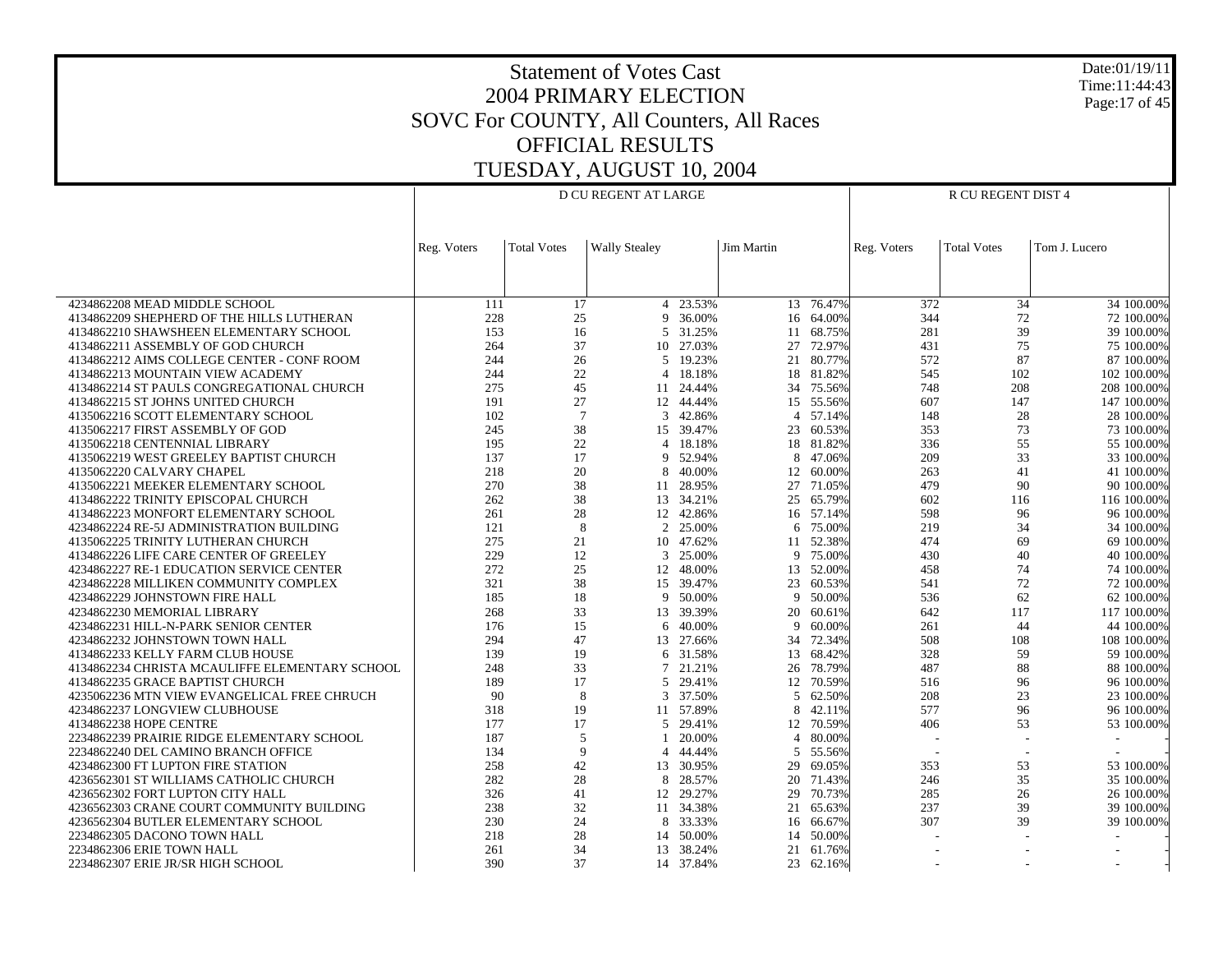Date:01/19/11 Time:11:44:43 Page:18 of 45

|                                            |             |                    | <b>D CU REGENT AT LARGE</b> |             |                   |             | R CU REGENT DIST 4 |                    |               |  |  |
|--------------------------------------------|-------------|--------------------|-----------------------------|-------------|-------------------|-------------|--------------------|--------------------|---------------|--|--|
|                                            | Reg. Voters | <b>Total Votes</b> | <b>Wally Stealey</b>        |             | <b>Jim Martin</b> |             | Reg. Voters        | <b>Total Votes</b> | Tom J. Lucero |  |  |
|                                            |             |                    |                             |             |                   |             |                    |                    |               |  |  |
| 4136562308 KERSEY TOWN HALL                | 197         | 17                 |                             | 9 52.94%    | 8                 | 47.06%      | 533                | 95                 | 95 100.00%    |  |  |
| 4236562309 FOUR WAY BAPTIST CHURCH         | 73          | 11                 |                             | 27.27%      |                   | 72.73%      | 210                | 30                 | 30 100.00%    |  |  |
| 4236562310 HUDSON TOWN HALL                | 211         | 31                 | 10                          | 32.26%      | 21                | 67.74%      | 391                | 60                 | 60 100,00%    |  |  |
| 4136562311 KEENESBURG FIRE HALL            | 275         | 39                 | 19                          | 48.72%      | 20                | 51.28%      | 522                | 97                 | 97 100.00%    |  |  |
| 4136562312 ROGGEN FIRE HOUSE               | 78          | $\mathbf Q$        |                             | 44.44%      | 5.                | 55.56%      | 163                | 33                 | 33 100.00%    |  |  |
| 4236562313 LOCHBUIE ELEMENTARY SCHOOL      | 147         | 20                 | 8                           | 40.00%      | 12                | 60.00%      | 193                | 32                 | 32 100.00%    |  |  |
| 4236562314 AFTER GLOWS SENIOR CENTER       | 297         | 35                 | 16                          | 45.71%      | 19                | 54.29%      | 308                | 48                 | 48 100.00%    |  |  |
| 4135062315 UNC CENTER (MAIN LEVEL)         | 290         | 12                 |                             | 5 41.67%    | 7                 | 58.33%      | 290                | 22                 | 22 100.00%    |  |  |
| 4135062316 EAST MEMORIAL ELEMENTARY SCHOOL | 393         | 21                 | 6                           | 28.57%      | 15                | 71.43%      | 351                | 34                 | 34 100.00%    |  |  |
| 4135062317 BETHEL BAPTIST CHURCH           | 189         | 30                 | 5                           | 16.67%      | 25                | 83.33%      | 292                | 92                 | 92 100.00%    |  |  |
| 4135062318 JACKSON ELEMENTARY SCHOOL       | 214         | 34                 | 12                          | 35.29%      | 22                | 64.71%      | 308                | 85                 | 85 100.00%    |  |  |
| 4135062319 GARDEN CITY TOWN HALL           | 131         | 23                 |                             | 30.43%      | 16                | 69.57%      | 171                | 32                 | 32 100.00%    |  |  |
| 4135062320 BONELL TOWER (LOUNGE)           | 120         | 11                 | 5                           | 45.45%      | 6                 | 54.55%      | 163                | 38                 | 38 100.00%    |  |  |
| 4135062321 GREELEY MALL (NORTH ENTRANCE)   | 254         | 23                 | 11                          | 47.83%      | 12                | 52.17%      | 288                | 33                 | 33 100.00%    |  |  |
| 4135062322 DOS RIOS ELEMENTARY SCHOOL      | 286         | 31                 | 11                          | 35.48%      | 20                | 64.52%      | 385                | 58                 | 58 100,00%    |  |  |
| 4135062323 CENTENNIAL ELEMENTARY SCHOOL    | 268         | 30                 | 9                           | 30.00%      | 21                | 70.00%      | 358                | 55                 | 55 100.00%    |  |  |
| 4135062324 CAVE CREEK CLUBHOUSE            | 305         | 13                 |                             | 6 46.15%    |                   | 53.85%      | 525                | 78                 | 78 100.00%    |  |  |
| 4135062325 EVANS COMMUNITY COMPLEX         | 192         | 12                 | 6                           | 50.00%      | 6                 | 50.00%      | 219                | 58                 | 58 100,00%    |  |  |
| 4134862326 FIRST BAPTIST CHURCH            | 268         | 42                 | 16                          | 38.10%      | 26                | 61.90%      | 359                | 65                 | 65 100.00%    |  |  |
| 2233362327 MAIL BALLOT                     | 12          | $\Omega$           | $\Omega$                    |             | $\Omega$          |             |                    |                    |               |  |  |
| <b>ABSENTEE</b>                            |             | 2384               | 759                         | 31.84%      | 1625              | 68.16%      | $\Omega$           | 4780               | 4780 100.00%  |  |  |
| <b>PROVISIONAL</b>                         |             | $\Omega$           | $\Omega$                    |             | $\Omega$          |             |                    |                    |               |  |  |
| <b>EARLY GREELEY</b>                       |             | 78                 | 26                          | 33.33%      | 52                | 66.67%      | $\Omega$           | 282                | 282 100.00%   |  |  |
| <b>EARLY DEL CAMINO</b>                    |             | 35                 | 14                          | 40.00%      | 21                | 60.00%      |                    | 31                 | 31 100.00%    |  |  |
| Total                                      | 21806       | 4949               |                             | 1633 33.00% |                   | 3316 67.00% | 34064              | 10953              | 10953 100.00% |  |  |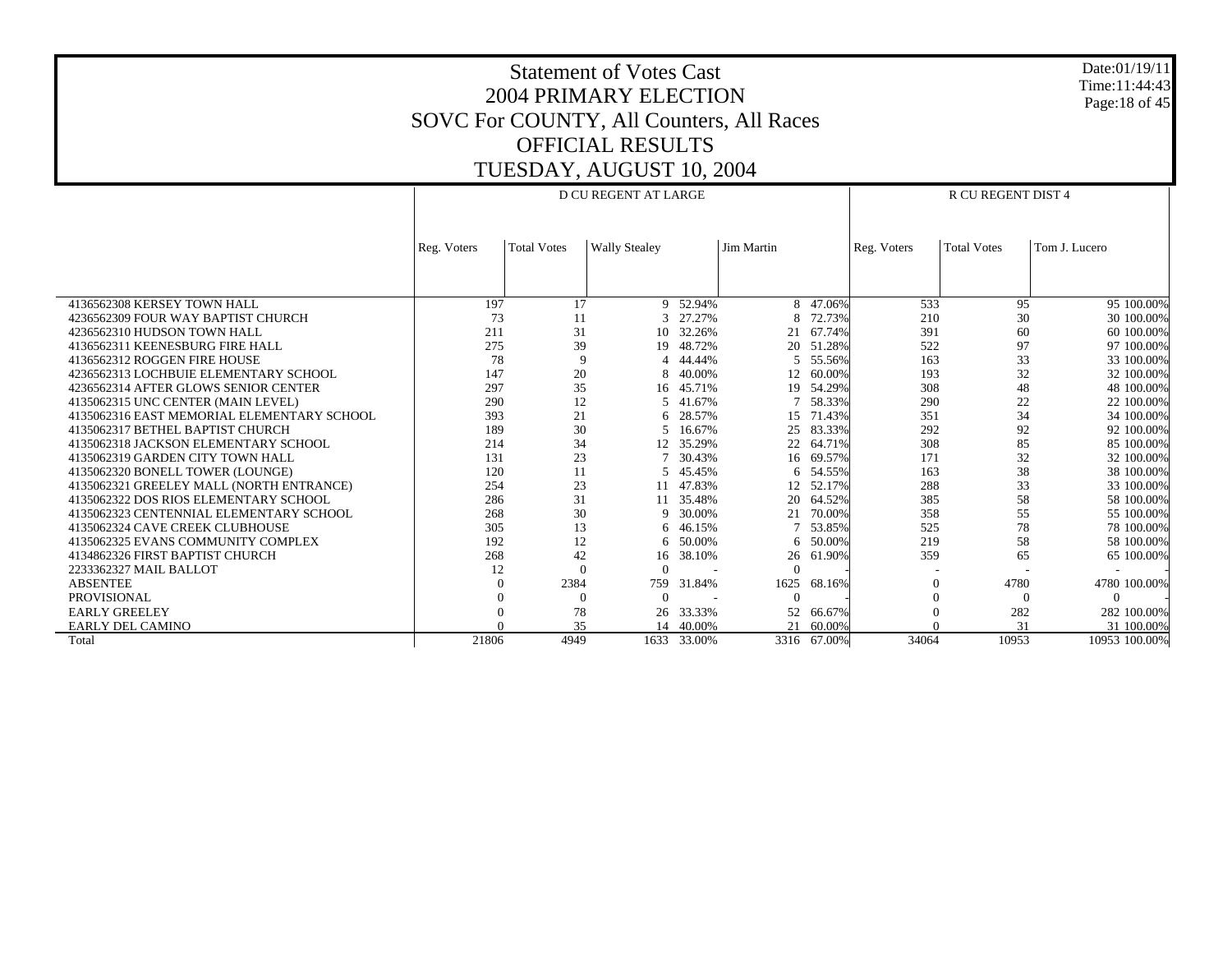Date:01/19/11 Time:11:44:43 Page:19 of 45

|                                                |             | R STATE SENATE DIST 23 |                |             |     | <b>D STATE SENATE DIST 23</b> |                             |  |  |
|------------------------------------------------|-------------|------------------------|----------------|-------------|-----|-------------------------------|-----------------------------|--|--|
|                                                |             |                        |                |             |     |                               |                             |  |  |
|                                                |             |                        |                |             |     |                               |                             |  |  |
|                                                | Reg. Voters | <b>Total Votes</b>     | Shawn Mitchell | Reg. Voters |     | <b>Total Votes</b>            | <b>Curt Darius Williams</b> |  |  |
|                                                |             |                        |                |             |     |                               |                             |  |  |
|                                                |             |                        |                |             |     |                               |                             |  |  |
|                                                |             |                        |                |             |     |                               |                             |  |  |
| Jurisdiction Wide                              |             |                        |                |             |     |                               |                             |  |  |
| 4136562100 NUNN COMMUNITY BUILDING             |             |                        |                |             |     |                               |                             |  |  |
| 4136562101 GROVER FIRE HALL                    |             |                        |                |             |     |                               |                             |  |  |
| 4136562102 PRAIRIE HIGH SCHOOL                 |             |                        |                |             |     |                               |                             |  |  |
| 4136562103 BRIGGSDALE HIGH SCHOOL              |             |                        |                |             |     |                               |                             |  |  |
| 4136562104 GILL LIONS COMMUNITY BUILDING       |             |                        |                |             |     |                               |                             |  |  |
| 4136562105 KERSEY SENIOR CITIZENS HALL         |             |                        |                |             |     |                               |                             |  |  |
| 4135062106 FRIENDLY VILLAGE CLUBHOUSE          |             |                        |                |             |     |                               |                             |  |  |
| 4135062107 GREELEY RECREATION CENTER           |             |                        |                |             |     |                               |                             |  |  |
| 4135062108 MADISON ELEMENTARY SCHOOL           |             |                        |                |             |     |                               |                             |  |  |
| 4135062109 GLORIA CHRISTI LUTHERAN CHURCH HALL |             |                        |                |             |     |                               |                             |  |  |
| 4135062110 FIRST UNITED METHODIST CHURCH       |             |                        |                |             |     |                               |                             |  |  |
| 4135062111 FIRST CHRISTIAN CHURCH              |             |                        |                |             |     |                               |                             |  |  |
| 4135062112 CAMERON ELEMENTARY SCHOOL           |             |                        |                |             |     |                               |                             |  |  |
| 4134862113 UNION COLONY FIRE STATION #6        |             |                        |                |             |     |                               |                             |  |  |
| 4135062114 OUR SAVIORS LUTHERAN CHURCH         |             |                        |                |             |     |                               |                             |  |  |
| 4134962115 WINDSOR HIGH SCHOOL COMMONS         |             |                        |                |             |     |                               |                             |  |  |
| 4134962116 FAITH UNITED CHURCH OF CHRIST       |             |                        |                |             |     |                               |                             |  |  |
| 4136562117 SEVERANCE TOWN HALL                 |             |                        |                |             |     |                               |                             |  |  |
| 4136562118 EATON MIDDLE SCHOOL                 |             |                        |                |             |     |                               |                             |  |  |
| 4136562119 EATON HIGH SCHOOL                   |             |                        |                |             |     |                               |                             |  |  |
| 4134862120 NORTH WELD CO WATER DISTRICT        |             |                        |                |             |     |                               |                             |  |  |
| 4134962121 EVANGELICAL FREE CHURCH OF WINDSOR  |             |                        |                |             |     |                               |                             |  |  |
| 4134962122 PARK BUILDING - WINDSOR TOWN HALL   |             |                        |                |             |     |                               |                             |  |  |
| 4134962123 CORNERSTONE BAPTIST CHURCH          |             |                        |                |             |     |                               |                             |  |  |
| 4134862124 VICTORY CHRISTIAN FELLOWSHIP        |             |                        |                |             |     |                               |                             |  |  |
| 4134862125 NORTHRIDGE HIGH SCHOOL              |             |                        |                |             |     |                               |                             |  |  |
| 4136562126 PIERCE TOWN HALL                    |             |                        |                |             |     |                               |                             |  |  |
| 4136562127 AULT TOWN HALL                      |             |                        |                |             |     |                               |                             |  |  |
| 4136562128 EATON TOWN HALL                     |             |                        |                |             |     |                               |                             |  |  |
| 4134862129 WINDSOR-SEVERANCE PUBLIC LIBRARY    |             |                        |                |             |     |                               |                             |  |  |
| 4134962130 TOZER ELEMENTARY SCHOOL             |             |                        |                |             |     |                               |                             |  |  |
| 4136562131 OLD SEVERANCE TOWN HALL             |             |                        |                |             |     |                               |                             |  |  |
| 4234862200 MEAD TOWN HALL                      | 565         | 89                     | 89 100.00%     |             | 212 | 29                            | 29 100.00%                  |  |  |
| 4234862201 PLATTEVILLE TOWN HALL               | 382         | 50                     | 50 100.00%     |             | 267 | 33                            | 33 100.00%                  |  |  |
| 4234862202 PLATTEVILLE BAPTIST CHURCH          | 218         | 26                     | 26 100.00%     |             | 161 | 10                            | 10 100.00%                  |  |  |
| 2234862203 FIRESTONE TOWN HALL                 | 446         | 50                     | 50 100,00%     |             | 302 | 44                            | 44 100.00%                  |  |  |
| 2234862204 TRI TOWN BAPTIST CHURCH             | 615         | 46                     | 46 100.00%     |             | 357 | 37                            | 37 100.00%                  |  |  |
| 2234862205 FREDERICK TOWN HALL                 | 313         | 44                     | 44 100,00%     |             | 372 | 45                            | 45 100.00%                  |  |  |
| 2234862206 RINN UNITED METHODIST CHURCH        | 335         | 36                     | 36 100.00%     |             | 172 | 17                            | 17 100.00%                  |  |  |
| 2234862207 DEL CAMINO FIRE STATION             | 319         | 34                     | 34 100.00%     |             | 196 | 15                            | 15 100.00%                  |  |  |
|                                                |             |                        |                |             |     |                               |                             |  |  |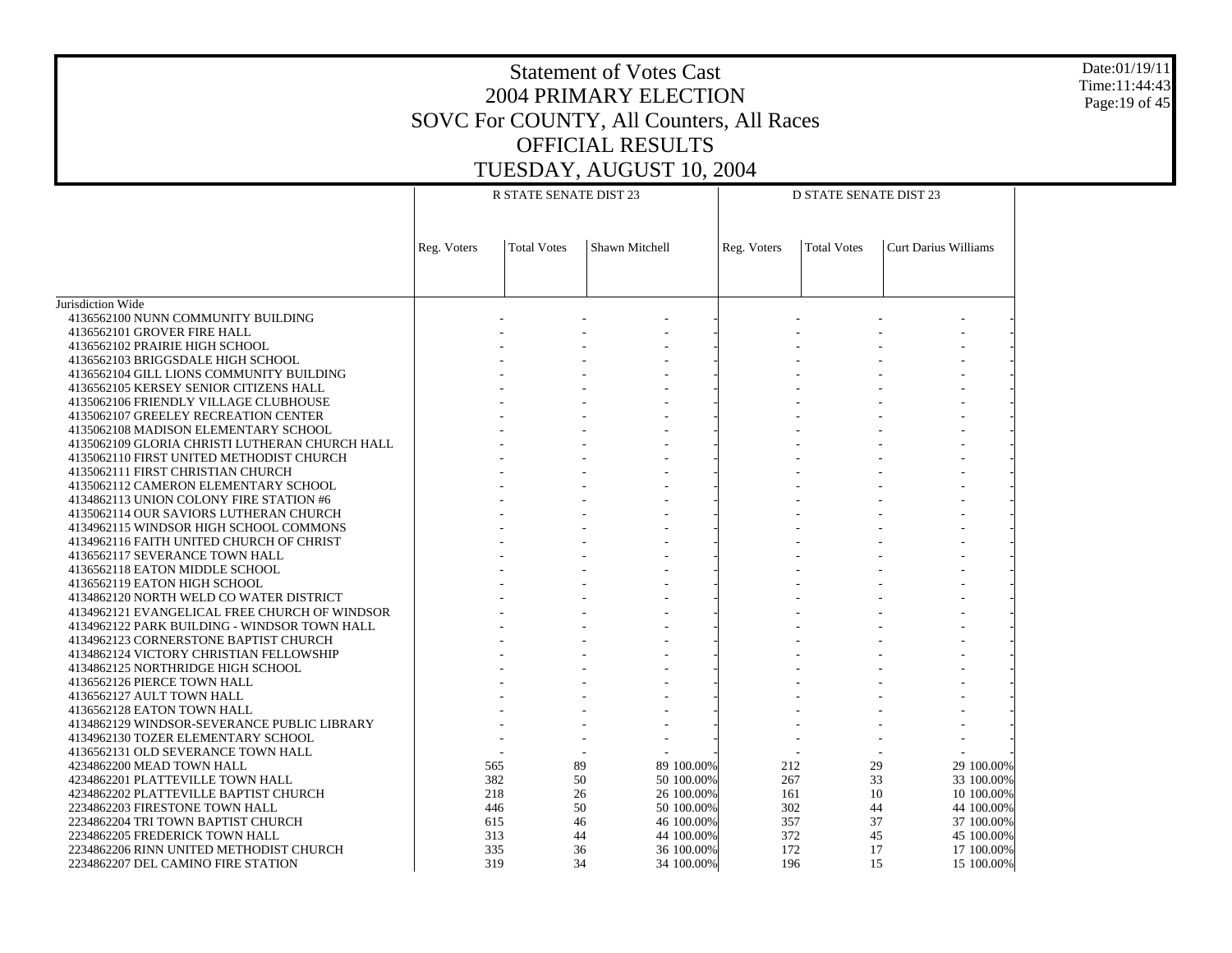Date:01/19/11 Time:11:44:43 Page:20 of 45

|                                                |             | R STATE SENATE DIST 23 |                | <b>D STATE SENATE DIST 23</b> |                          |                    |                             |  |
|------------------------------------------------|-------------|------------------------|----------------|-------------------------------|--------------------------|--------------------|-----------------------------|--|
|                                                |             |                        |                |                               |                          |                    |                             |  |
|                                                | Reg. Voters | <b>Total Votes</b>     | Shawn Mitchell |                               | Reg. Voters              | <b>Total Votes</b> | <b>Curt Darius Williams</b> |  |
|                                                |             |                        |                |                               |                          |                    |                             |  |
|                                                |             |                        |                |                               |                          |                    |                             |  |
| 4234862208 MEAD MIDDLE SCHOOL                  | 372         | 36                     |                | 36 100.00%                    | 111                      | 16                 | 16 100.00%                  |  |
| 4134862209 SHEPHERD OF THE HILLS LUTHERAN      |             |                        |                |                               |                          |                    |                             |  |
| 4134862210 SHAWSHEEN ELEMENTARY SCHOOL         |             |                        |                |                               |                          |                    |                             |  |
| 4134862211 ASSEMBLY OF GOD CHURCH              |             |                        |                |                               |                          |                    |                             |  |
| 4134862212 AIMS COLLEGE CENTER - CONF ROOM     |             |                        |                |                               |                          |                    |                             |  |
| 4134862213 MOUNTAIN VIEW ACADEMY               |             |                        |                |                               |                          |                    |                             |  |
| 4134862214 ST PAULS CONGREGATIONAL CHURCH      |             |                        |                |                               |                          |                    |                             |  |
| 4134862215 ST JOHNS UNITED CHURCH              |             |                        |                |                               |                          |                    |                             |  |
| 4135062216 SCOTT ELEMENTARY SCHOOL             |             |                        |                |                               |                          |                    |                             |  |
| 4135062217 FIRST ASSEMBLY OF GOD               |             |                        |                |                               |                          |                    |                             |  |
| 4135062218 CENTENNIAL LIBRARY                  |             |                        |                |                               |                          |                    |                             |  |
| 4135062219 WEST GREELEY BAPTIST CHURCH         |             |                        |                |                               |                          |                    |                             |  |
| 4135062220 CALVARY CHAPEL                      |             |                        |                |                               |                          |                    |                             |  |
| 4135062221 MEEKER ELEMENTARY SCHOOL            |             |                        |                |                               |                          |                    |                             |  |
| 4134862222 TRINITY EPISCOPAL CHURCH            |             |                        |                |                               |                          |                    |                             |  |
| 4134862223 MONFORT ELEMENTARY SCHOOL           |             |                        |                |                               |                          |                    |                             |  |
| 4234862224 RE-5J ADMINISTRATION BUILDING       | 219         | 34                     |                | 34 100.00%                    | 121                      | 7                  | 7 100.00%                   |  |
| 4135062225 TRINITY LUTHERAN CHURCH             |             |                        |                |                               | $\overline{\phantom{a}}$ |                    |                             |  |
| 4134862226 LIFE CARE CENTER OF GREELEY         | $\sim$      |                        |                |                               | $\overline{\phantom{a}}$ |                    |                             |  |
| 4234862227 RE-1 EDUCATION SERVICE CENTER       | 458         | 74                     |                | 74 100,00%                    | 272                      | 21                 | 21 100.00%                  |  |
| 4234862228 MILLIKEN COMMUNITY COMPLEX          | 541         | 76                     |                | 76 100.00%                    | 321                      | 38                 | 38 100.00%                  |  |
| 4234862229 JOHNSTOWN FIRE HALL                 | 536         | 62                     |                | 62 100.00%                    | 185                      | 19                 | 19 100.00%                  |  |
| 4234862230 MEMORIAL LIBRARY                    | 642         | 114                    |                | 114 100.00%                   | 268                      | 35                 | 35 100.00%                  |  |
| 4234862231 HILL-N-PARK SENIOR CENTER           | 261         | 43                     |                | 43 100.00%                    | 176                      | 14                 | 14 100.00%                  |  |
| 4234862232 JOHNSTOWN TOWN HALL                 | 508         | 103                    |                | 103 100.00%                   | 294                      | 46                 | 46 100.00%                  |  |
| 4134862233 KELLY FARM CLUB HOUSE               |             |                        |                |                               |                          |                    |                             |  |
| 4134862234 CHRISTA MCAULIFFE ELEMENTARY SCHOOL |             |                        |                |                               |                          |                    |                             |  |
| 4134862235 GRACE BAPTIST CHURCH                |             |                        |                |                               |                          |                    |                             |  |
| 4235062236 MTN VIEW EVANGELICAL FREE CHRUCH    | 208         | 22                     |                | 22 100.00%                    | 90                       | $7\phantom{.0}$    | 7 100.00%                   |  |
| 4234862237 LONGVIEW CLUBHOUSE                  | 577         | 101                    |                | 101 100.00%                   | 318                      | 18                 | 18 100.00%                  |  |
| 4134862238 HOPE CENTRE                         |             |                        |                |                               |                          |                    |                             |  |
| 2234862239 PRAIRIE RIDGE ELEMENTARY SCHOOL     | 468         | 47                     |                | 47 100.00%                    | 187                      | 5                  | 5 100.00%                   |  |
| 2234862240 DEL CAMINO BRANCH OFFICE            | 252         | 19                     |                | 19 100.00%                    | 134                      | 11                 | 11 100.00%                  |  |
| 4234862300 FT LUPTON FIRE STATION              | 353         | 56                     |                | 56 100.00%                    | 258                      | 41                 | 41 100.00%                  |  |
| 4236562301 ST WILLIAMS CATHOLIC CHURCH         | 246         | 35                     |                | 35 100.00%                    | 282                      | 24                 | 24 100.00%                  |  |
| 4236562302 FORT LUPTON CITY HALL               | 285         | 26                     |                | 26 100.00%                    | 326                      | 32                 | 32 100.00%                  |  |
| 4236562303 CRANE COURT COMMUNITY BUILDING      | 237         | 39                     |                | 39 100.00%                    | 238                      | 31                 | 31 100.00%                  |  |
| 4236562304 BUTLER ELEMENTARY SCHOOL            | 307         | 40                     |                | 40 100.00%                    | 230                      | 25                 | 25 100.00%                  |  |
| 2234862305 DACONO TOWN HALL                    | 251         | 42                     |                | 42 100.00%                    | 218                      | 25                 | 25 100.00%                  |  |
| 2234862306 ERIE TOWN HALL                      | 226         | 28                     |                | 28 100.00%                    | 261                      | 30                 | 30 100.00%                  |  |
| 2234862307 ERIE JR/SR HIGH SCHOOL              | 645         | 82                     |                | 82 100.00%                    | 390                      | 34                 | 34 100.00%                  |  |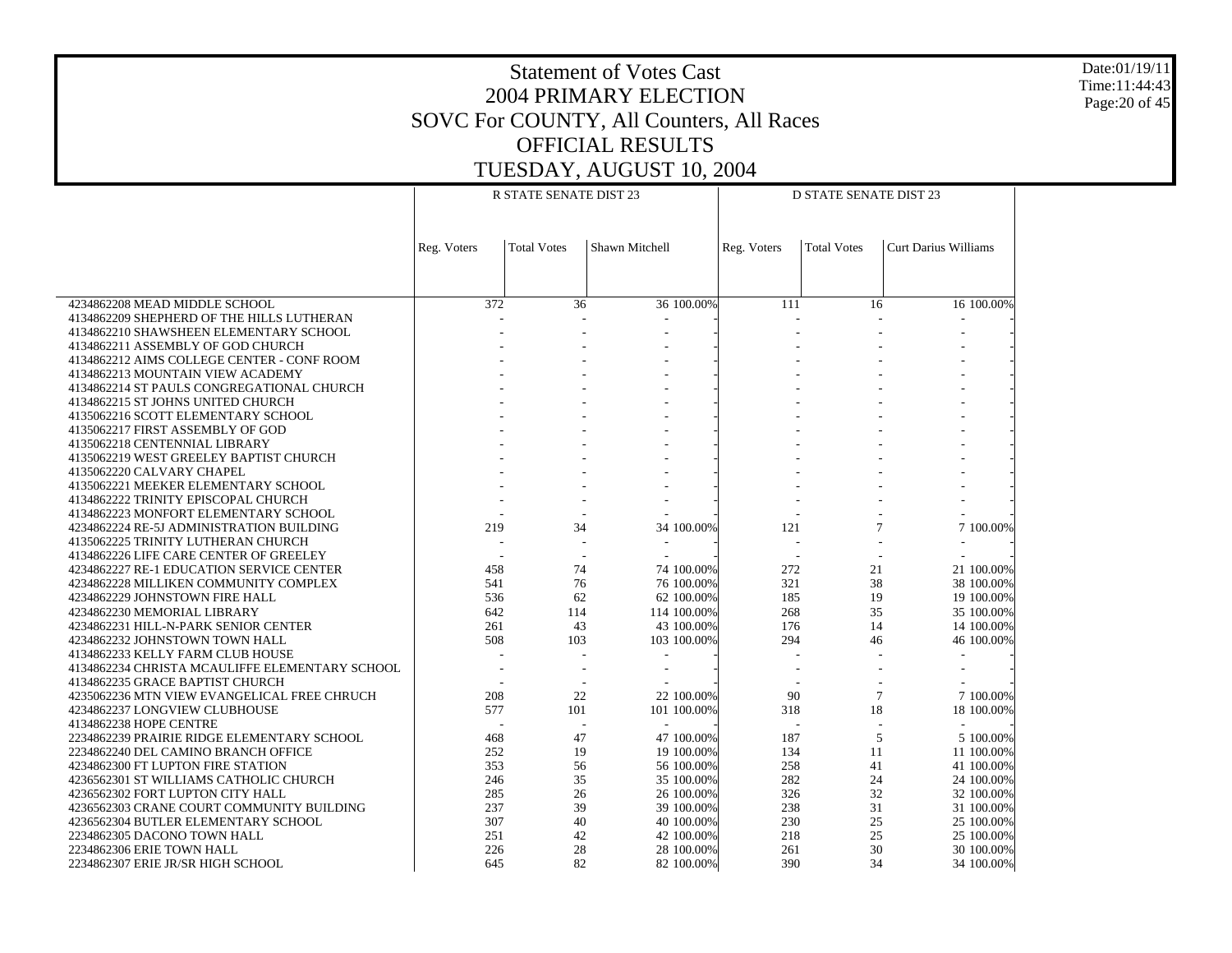Date:01/19/11 Time:11:44:43 Page:21 of 45

|                                            |             | <b>R STATE SENATE DIST 23</b> |                |              | <b>D STATE SENATE DIST 23</b> |                    |                             |  |  |  |
|--------------------------------------------|-------------|-------------------------------|----------------|--------------|-------------------------------|--------------------|-----------------------------|--|--|--|
|                                            |             |                               |                |              |                               |                    |                             |  |  |  |
|                                            | Reg. Voters | <b>Total Votes</b>            | Shawn Mitchell |              | Reg. Voters                   | <b>Total Votes</b> | <b>Curt Darius Williams</b> |  |  |  |
|                                            |             |                               |                |              |                               |                    |                             |  |  |  |
|                                            |             |                               |                |              |                               |                    |                             |  |  |  |
|                                            |             |                               |                |              |                               |                    |                             |  |  |  |
| 4136562308 KERSEY TOWN HALL                |             |                               |                |              |                               |                    |                             |  |  |  |
| 4236562309 FOUR WAY BAPTIST CHURCH         | 210         | 29                            |                | 29 100.00%   | 73                            | 10                 | 10 100.00%                  |  |  |  |
| 4236562310 HUDSON TOWN HALL                | 391         | 60                            |                | 60 100.00%   | 211                           | 29                 | 29 100,00%                  |  |  |  |
| 4136562311 KEENESBURG FIRE HALL            |             |                               |                |              |                               |                    |                             |  |  |  |
| 4136562312 ROGGEN FIRE HOUSE               |             |                               |                |              |                               |                    |                             |  |  |  |
| 4236562313 LOCHBUIE ELEMENTARY SCHOOL      | 193         | 31                            |                | 31 100.00%   | 147                           | 19                 | 19 100.00%                  |  |  |  |
| 4236562314 AFTER GLOWS SENIOR CENTER       | 308         | 48                            |                | 48 100,00%   | 297                           | 34                 | 34 100.00%                  |  |  |  |
| 4135062315 UNC CENTER (MAIN LEVEL)         |             |                               |                |              |                               |                    |                             |  |  |  |
| 4135062316 EAST MEMORIAL ELEMENTARY SCHOOL |             |                               |                |              |                               |                    |                             |  |  |  |
| 4135062317 BETHEL BAPTIST CHURCH           |             |                               |                |              |                               |                    |                             |  |  |  |
| 4135062318 JACKSON ELEMENTARY SCHOOL       |             |                               |                |              |                               |                    |                             |  |  |  |
| 4135062319 GARDEN CITY TOWN HALL           |             |                               |                |              |                               |                    |                             |  |  |  |
| 4135062320 BONELL TOWER (LOUNGE)           |             |                               |                |              |                               |                    |                             |  |  |  |
| 4135062321 GREELEY MALL (NORTH ENTRANCE)   |             |                               |                |              |                               |                    |                             |  |  |  |
| 4135062322 DOS RIOS ELEMENTARY SCHOOL      |             |                               |                |              |                               |                    |                             |  |  |  |
| 4135062323 CENTENNIAL ELEMENTARY SCHOOL    |             |                               |                |              |                               |                    |                             |  |  |  |
| 4135062324 CAVE CREEK CLUBHOUSE            |             |                               |                |              |                               |                    |                             |  |  |  |
| 4135062325 EVANS COMMUNITY COMPLEX         |             |                               |                |              |                               |                    |                             |  |  |  |
| 4134862326 FIRST BAPTIST CHURCH            |             |                               |                |              |                               |                    |                             |  |  |  |
| 2233362327 MAIL BALLOT                     | 10          | $\Omega$                      |                |              | 12                            | $\Omega$           | $\Omega$                    |  |  |  |
| <b>ABSENTEE</b>                            | $\Omega$    | 1390                          |                | 1390 100.00% | $\Omega$                      | 760                | 760 100.00%                 |  |  |  |
| <b>PROVISIONAL</b>                         |             | $\Omega$                      | $\Omega$       |              |                               |                    | $\Omega$                    |  |  |  |
| <b>EARLY GREELEY</b>                       |             | 23                            |                | 23 100.00%   |                               |                    | 2 100.00%                   |  |  |  |
| EARLY DEL CAMINO                           |             | 61                            |                | 61 100.00%   |                               | 31                 | 31 100.00%                  |  |  |  |
| Total                                      | 11897       | 3096                          |                | 3096 100.00% | 7459                          | 1594               | 1594 100.00%                |  |  |  |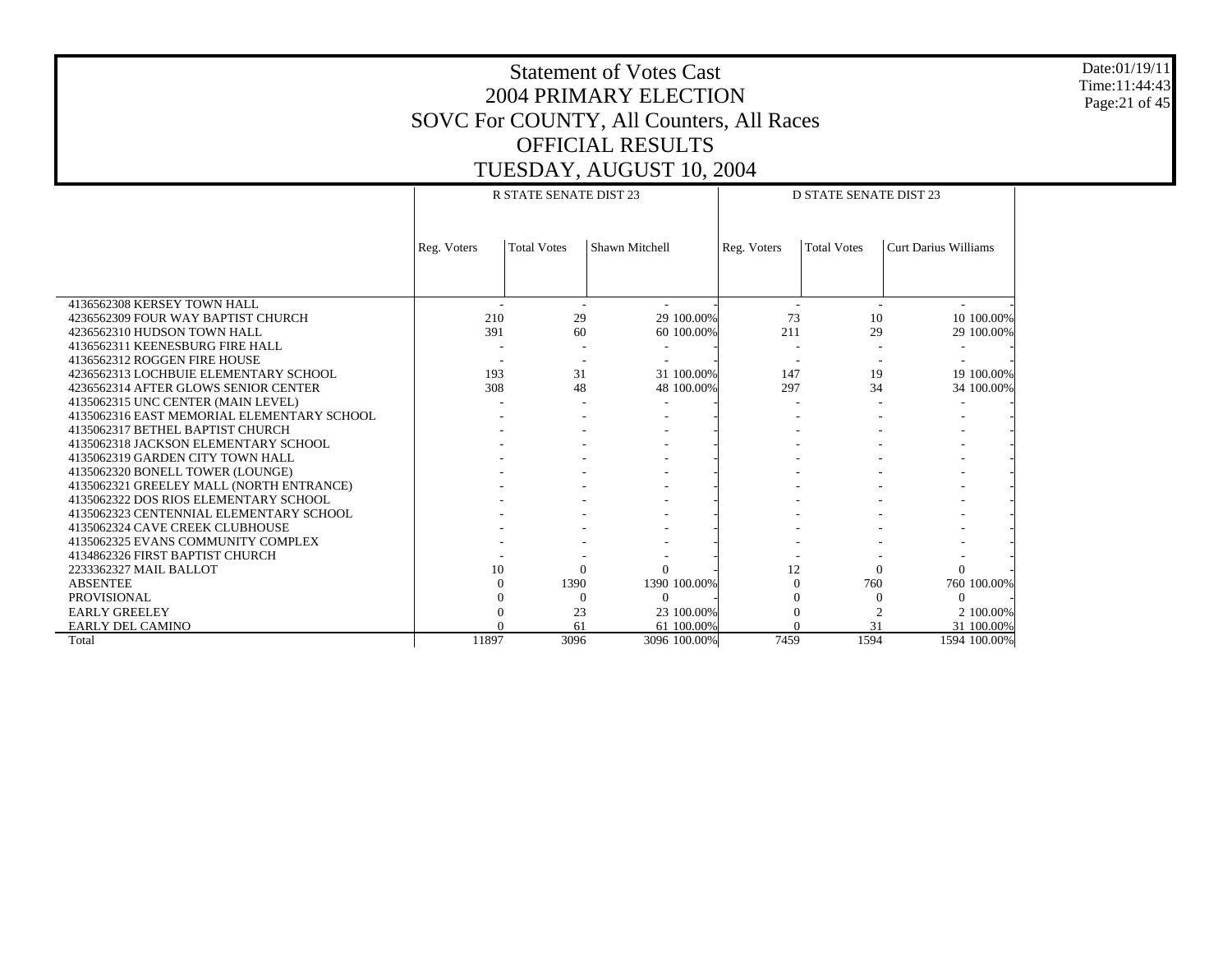#### Date:01/19/11 Time:11:44:43 Page:22 of 45

|                                                | R STATE REP DIST 33 |                       |                    |                | <b>D STATE REP DIST 33</b> |                                | <b>R STATE REP DIST 48</b> |                    |           |            |
|------------------------------------------------|---------------------|-----------------------|--------------------|----------------|----------------------------|--------------------------------|----------------------------|--------------------|-----------|------------|
|                                                |                     |                       |                    |                |                            |                                |                            |                    |           |            |
|                                                | Reg.<br>Voters      | Total<br><b>Votes</b> | <b>Bill Berens</b> | Reg.<br>Voters | Total<br><b>Votes</b>      | Dianne Primavera   Reg. Voters |                            | <b>Total Votes</b> | Dale Hall |            |
|                                                |                     |                       |                    |                |                            |                                |                            |                    |           |            |
| Jurisdiction Wide                              |                     |                       |                    |                |                            |                                |                            |                    |           |            |
| 4136562100 NUNN COMMUNITY BUILDING             |                     |                       |                    |                |                            |                                |                            |                    |           |            |
| 4136562101 GROVER FIRE HALL                    |                     |                       |                    |                |                            |                                |                            |                    |           |            |
| 4136562102 PRAIRIE HIGH SCHOOL                 |                     |                       |                    |                |                            |                                |                            |                    |           |            |
| 4136562103 BRIGGSDALE HIGH SCHOOL              |                     |                       |                    |                |                            |                                |                            |                    |           |            |
| 4136562104 GILL LIONS COMMUNITY BUILDING       |                     |                       |                    |                |                            |                                |                            |                    |           |            |
| 4136562105 KERSEY SENIOR CITIZENS HALL         |                     |                       |                    |                |                            |                                |                            |                    |           |            |
| 4135062106 FRIENDLY VILLAGE CLUBHOUSE          |                     |                       |                    |                |                            |                                |                            |                    |           |            |
| 4135062107 GREELEY RECREATION CENTER           |                     |                       |                    |                |                            |                                |                            |                    |           |            |
| 4135062108 MADISON ELEMENTARY SCHOOL           |                     |                       |                    |                |                            |                                |                            |                    |           |            |
| 4135062109 GLORIA CHRISTI LUTHERAN CHURCH HALL |                     |                       |                    |                |                            |                                |                            |                    |           |            |
| 4135062110 FIRST UNITED METHODIST CHURCH       |                     |                       |                    |                |                            |                                |                            |                    |           |            |
| 4135062111 FIRST CHRISTIAN CHURCH              |                     |                       |                    |                |                            |                                |                            |                    |           |            |
| 4135062112 CAMERON ELEMENTARY SCHOOL           |                     |                       |                    |                |                            |                                |                            |                    |           |            |
| 4134862113 UNION COLONY FIRE STATION #6        |                     |                       |                    |                |                            |                                | 297                        | 69                 |           | 69 100,00% |
| 4135062114 OUR SAVIORS LUTHERAN CHURCH         |                     |                       |                    |                |                            |                                |                            |                    |           |            |
| 4134962115 WINDSOR HIGH SCHOOL COMMONS         |                     |                       |                    |                |                            |                                |                            |                    |           |            |
| 4134962116 FAITH UNITED CHURCH OF CHRIST       |                     |                       |                    |                |                            |                                |                            |                    |           |            |
| 4136562117 SEVERANCE TOWN HALL                 |                     |                       |                    |                |                            |                                |                            |                    |           |            |
| 4136562118 EATON MIDDLE SCHOOL                 |                     |                       |                    |                |                            |                                |                            |                    |           |            |
| 4136562119 EATON HIGH SCHOOL                   |                     |                       |                    |                |                            |                                |                            |                    |           |            |
| 4134862120 NORTH WELD CO WATER DISTRICT        |                     |                       |                    |                |                            |                                | 210                        | 59                 |           | 59 100.00% |
| 4134962121 EVANGELICAL FREE CHURCH OF WINDSOR  |                     |                       |                    |                |                            |                                |                            |                    |           |            |
| 4134962122 PARK BUILDING - WINDSOR TOWN HALL   |                     |                       |                    |                |                            |                                |                            |                    |           |            |
| 4134962123 CORNERSTONE BAPTIST CHURCH          |                     |                       |                    |                |                            |                                |                            |                    |           |            |
| 4134862124 VICTORY CHRISTIAN FELLOWSHIP        |                     |                       |                    |                |                            |                                | 528                        | 95                 |           | 95 100,00% |
| 4134862125 NORTHRIDGE HIGH SCHOOL              |                     |                       |                    |                |                            |                                | 408                        | 63                 |           | 63 100.00% |
| 4136562126 PIERCE TOWN HALL                    |                     |                       |                    |                |                            |                                |                            |                    |           |            |
| 4136562127 AULT TOWN HALL                      |                     |                       |                    |                |                            |                                |                            |                    |           |            |
| 4136562128 EATON TOWN HALL                     |                     |                       |                    |                |                            |                                |                            |                    |           |            |
| 4134862129 WINDSOR-SEVERANCE PUBLIC LIBRARY    |                     |                       |                    |                |                            |                                | 151                        | 21                 |           | 21 100.00% |
| 4134962130 TOZER ELEMENTARY SCHOOL             |                     |                       |                    |                |                            |                                |                            |                    |           |            |
| 4136562131 OLD SEVERANCE TOWN HALL             |                     |                       |                    |                |                            |                                |                            |                    |           |            |
| 4234862200 MEAD TOWN HALL                      |                     |                       |                    |                |                            |                                | 565                        | 88                 |           | 88 100.00% |
| 4234862201 PLATTEVILLE TOWN HALL               |                     |                       |                    |                |                            |                                | 382                        | 54                 |           | 54 100,00% |
| 4234862202 PLATTEVILLE BAPTIST CHURCH          |                     |                       |                    |                |                            |                                | 218                        | 25                 |           | 25 100.00% |
| 2234862203 FIRESTONE TOWN HALL                 |                     |                       |                    |                |                            |                                | 446                        | 50                 |           | 50 100,00% |
| 2234862204 TRI TOWN BAPTIST CHURCH             |                     |                       |                    |                |                            |                                | 615                        | 44                 |           | 44 100.00% |
| 2234862205 FREDERICK TOWN HALL                 |                     |                       |                    |                |                            |                                | 313                        | 45                 |           | 45 100.00% |
| 2234862206 RINN UNITED METHODIST CHURCH        |                     |                       |                    |                |                            |                                | 335                        | 38                 |           | 38 100.00% |
| 2234862207 DEL CAMINO FIRE STATION             |                     |                       |                    |                |                            |                                | 319                        | 32                 |           | 32 100.00% |
|                                                |                     |                       |                    |                |                            |                                |                            |                    |           |            |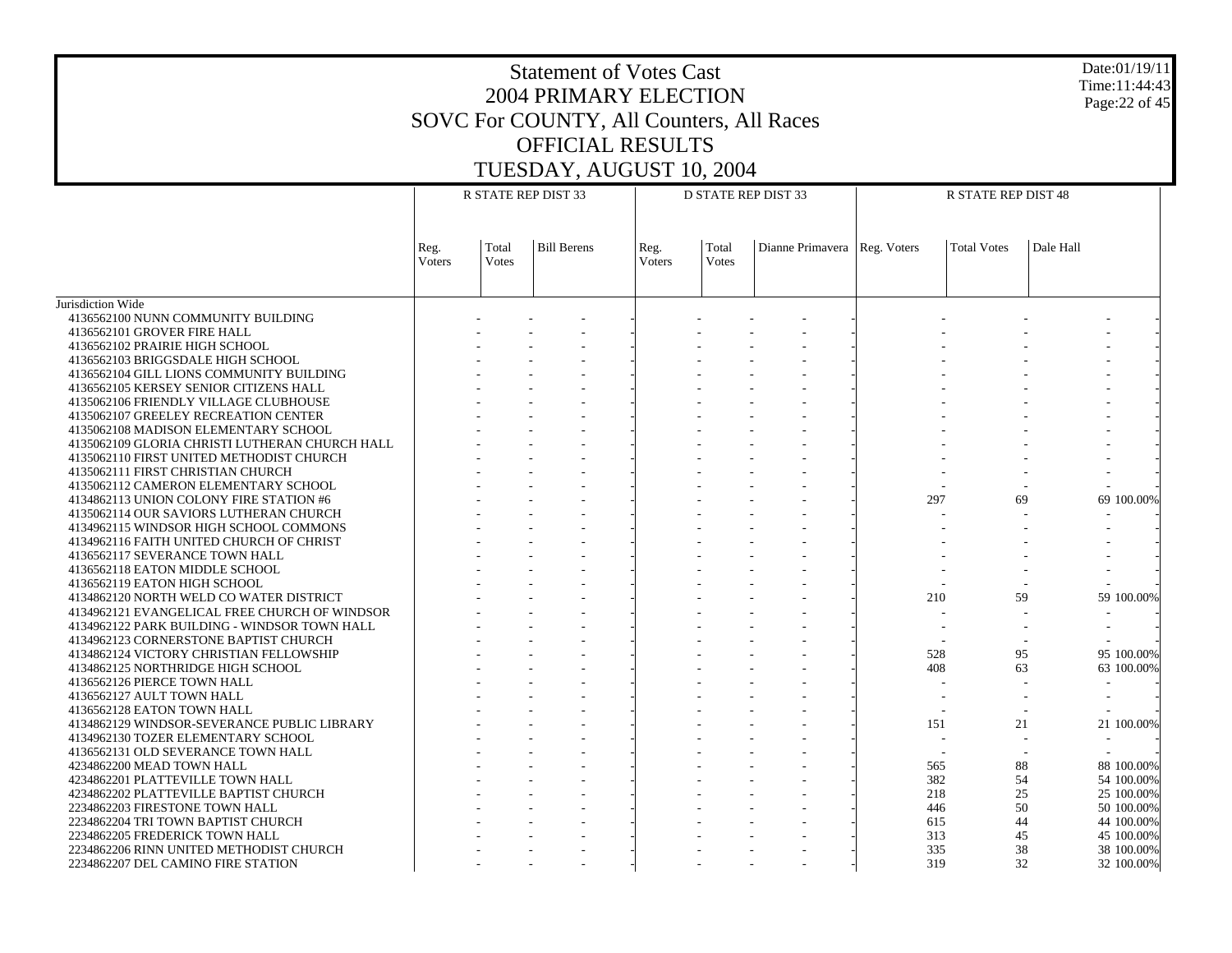Date:01/19/11 Time:11:44:43 Page:23 of 45

|                                                | R STATE REP DIST 33   |                       |                    |                |                | <b>D STATE REP DIST 33</b>     | <b>R STATE REP DIST 48</b> |                    |             |  |
|------------------------------------------------|-----------------------|-----------------------|--------------------|----------------|----------------|--------------------------------|----------------------------|--------------------|-------------|--|
|                                                | Reg.<br><b>Voters</b> | Total<br><b>Votes</b> | <b>Bill Berens</b> | Reg.<br>Voters | Total<br>Votes | Dianne Primavera   Reg. Voters |                            | <b>Total Votes</b> | Dale Hall   |  |
|                                                |                       |                       |                    |                |                |                                |                            |                    |             |  |
| 4234862208 MEAD MIDDLE SCHOOL                  |                       | $\sim$                |                    |                |                |                                | 372<br>344                 | 36<br>74           | 36 100.00%  |  |
| 4134862209 SHEPHERD OF THE HILLS LUTHERAN      |                       |                       |                    |                |                |                                |                            |                    | 74 100.00%  |  |
| 4134862210 SHAWSHEEN ELEMENTARY SCHOOL         |                       |                       |                    |                |                |                                | 281<br>431                 | 41<br>77           | 41 100.00%  |  |
| 4134862211 ASSEMBLY OF GOD CHURCH              |                       |                       |                    |                |                |                                |                            |                    | 77 100.00%  |  |
| 4134862212 AIMS COLLEGE CENTER - CONF ROOM     |                       |                       |                    |                |                |                                | 572                        | 96                 | 96 100.00%  |  |
| 4134862213 MOUNTAIN VIEW ACADEMY               |                       |                       |                    |                |                |                                | 545                        | 103                | 103 100.00% |  |
| 4134862214 ST PAULS CONGREGATIONAL CHURCH      |                       |                       |                    |                |                |                                | 748                        | 221                | 221 100.00% |  |
| 4134862215 ST JOHNS UNITED CHURCH              |                       |                       |                    |                |                |                                | 607                        | 156                | 156 100.00% |  |
| 4135062216 SCOTT ELEMENTARY SCHOOL             |                       |                       |                    |                |                |                                |                            |                    |             |  |
| 4135062217 FIRST ASSEMBLY OF GOD               |                       |                       |                    |                |                |                                |                            |                    |             |  |
| 4135062218 CENTENNIAL LIBRARY                  |                       |                       |                    |                |                |                                |                            |                    |             |  |
| 4135062219 WEST GREELEY BAPTIST CHURCH         |                       |                       |                    |                |                |                                |                            |                    |             |  |
| 4135062220 CALVARY CHAPEL                      |                       |                       |                    |                |                |                                |                            |                    |             |  |
| 4135062221 MEEKER ELEMENTARY SCHOOL            |                       |                       |                    |                |                |                                |                            |                    |             |  |
| 4134862222 TRINITY EPISCOPAL CHURCH            |                       |                       |                    |                |                |                                | 602                        | 129                | 129 100.00% |  |
| 4134862223 MONFORT ELEMENTARY SCHOOL           |                       |                       |                    |                |                |                                | 598                        | 99                 | 99 100.00%  |  |
| 4234862224 RE-5J ADMINISTRATION BUILDING       |                       |                       |                    |                |                |                                | 219                        | 37                 | 37 100.00%  |  |
| 4135062225 TRINITY LUTHERAN CHURCH             |                       |                       |                    |                |                |                                |                            |                    |             |  |
| 4134862226 LIFE CARE CENTER OF GREELEY         |                       |                       |                    |                |                |                                | 430                        | 42                 | 42 100.00%  |  |
| 4234862227 RE-1 EDUCATION SERVICE CENTER       |                       |                       |                    |                |                |                                | 458                        | 79                 | 79 100.00%  |  |
| 4234862228 MILLIKEN COMMUNITY COMPLEX          |                       |                       |                    |                |                |                                | 541                        | 79                 | 79 100.00%  |  |
| 4234862229 JOHNSTOWN FIRE HALL                 |                       |                       |                    |                |                |                                | 536                        | 63                 | 63 100.00%  |  |
| 4234862230 MEMORIAL LIBRARY                    |                       |                       |                    |                |                |                                | 642                        | 117                | 117 100.00% |  |
| 4234862231 HILL-N-PARK SENIOR CENTER           |                       |                       |                    |                |                |                                | 261                        | 46                 | 46 100.00%  |  |
| 4234862232 JOHNSTOWN TOWN HALL                 |                       |                       |                    |                |                |                                | 508                        | 106                | 106 100.00% |  |
| 4134862233 KELLY FARM CLUB HOUSE               |                       |                       |                    |                |                |                                | 328                        | 59                 | 59 100.00%  |  |
| 4134862234 CHRISTA MCAULIFFE ELEMENTARY SCHOOL |                       |                       |                    |                |                |                                | 487                        | 88                 | 88 100.00%  |  |
| 4134862235 GRACE BAPTIST CHURCH                |                       |                       |                    |                |                |                                | 516                        | 99                 | 99 100.00%  |  |
| 4235062236 MTN VIEW EVANGELICAL FREE CHRUCH    |                       |                       |                    |                |                |                                |                            |                    |             |  |
| 4234862237 LONGVIEW CLUBHOUSE                  |                       |                       |                    |                |                |                                | 577                        | 101                | 101 100.00% |  |
| 4134862238 HOPE CENTRE                         |                       |                       |                    |                |                |                                | 406                        | 55                 | 55 100.00%  |  |
| 2234862239 PRAIRIE RIDGE ELEMENTARY SCHOOL     |                       |                       |                    |                |                |                                | 468                        | 45                 | 45 100.00%  |  |
| 2234862240 DEL CAMINO BRANCH OFFICE            |                       |                       |                    |                |                |                                | 252                        | 17                 | 17 100.00%  |  |
| 4234862300 FT LUPTON FIRE STATION              |                       |                       |                    |                |                |                                | 353                        | 59                 | 59 100.00%  |  |
| 4236562301 ST WILLIAMS CATHOLIC CHURCH         |                       |                       |                    |                |                |                                |                            |                    |             |  |
| 4236562302 FORT LUPTON CITY HALL               |                       |                       |                    |                |                |                                |                            |                    |             |  |
| 4236562303 CRANE COURT COMMUNITY BUILDING      |                       |                       |                    |                |                |                                |                            |                    |             |  |
| 4236562304 BUTLER ELEMENTARY SCHOOL            |                       |                       |                    |                |                |                                |                            |                    |             |  |
| 2234862305 DACONO TOWN HALL                    |                       |                       |                    |                |                |                                | 251                        | 41                 | 41 100.00%  |  |
| 2234862306 ERIE TOWN HALL                      |                       |                       |                    |                |                |                                | 226                        | 27                 | 27 100,00%  |  |
| 2234862307 ERIE JR/SR HIGH SCHOOL              |                       |                       |                    |                |                |                                | 645                        | 83                 | 83 100.00%  |  |
|                                                |                       |                       |                    |                |                |                                |                            |                    |             |  |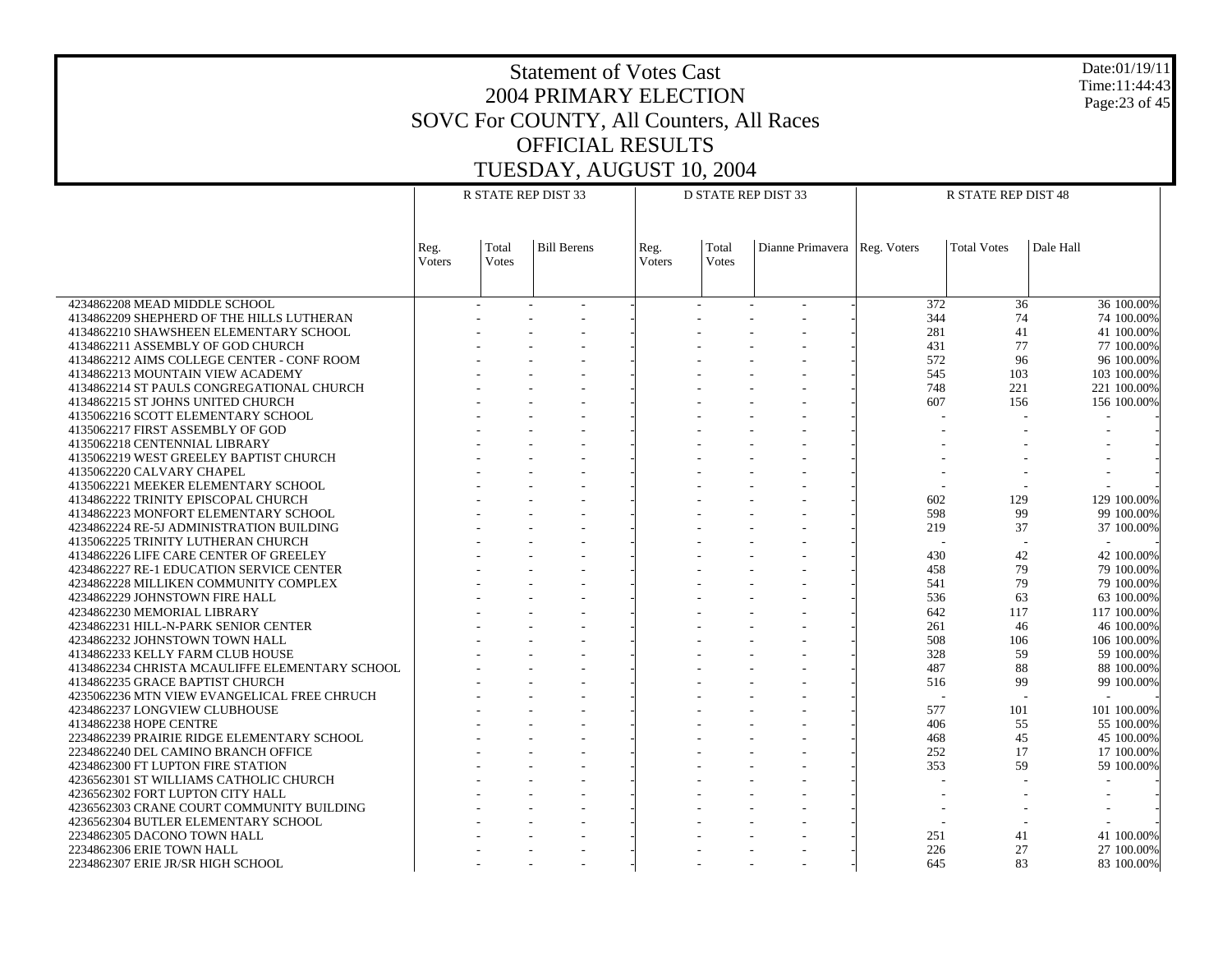#### Date:01/19/11 Time:11:44:43 Page:24 of 45

|                                            | R STATE REP DIST 33   |                       |                      |           |                       | <b>D STATE REP DIST 33</b> |                |           | <b>R STATE REP DIST 48</b>     |                    |           |              |
|--------------------------------------------|-----------------------|-----------------------|----------------------|-----------|-----------------------|----------------------------|----------------|-----------|--------------------------------|--------------------|-----------|--------------|
|                                            |                       |                       |                      |           |                       |                            |                |           |                                |                    |           |              |
|                                            | Reg.<br><b>Voters</b> | Total<br><b>Votes</b> | <b>Bill Berens</b>   |           | Reg.<br><b>Voters</b> | Total<br><b>Votes</b>      |                |           | Dianne Primavera   Reg. Voters | <b>Total Votes</b> | Dale Hall |              |
|                                            |                       |                       |                      |           |                       |                            |                |           |                                |                    |           |              |
| 4136562308 KERSEY TOWN HALL                |                       |                       |                      |           |                       |                            |                |           |                                |                    |           |              |
| 4236562309 FOUR WAY BAPTIST CHURCH         |                       |                       |                      |           |                       |                            |                |           |                                |                    |           |              |
| 4236562310 HUDSON TOWN HALL                |                       |                       |                      |           |                       |                            |                |           |                                |                    |           |              |
| 4136562311 KEENESBURG FIRE HALL            |                       |                       |                      |           |                       |                            |                |           |                                |                    |           |              |
| 4136562312 ROGGEN FIRE HOUSE               |                       |                       |                      |           |                       |                            |                |           |                                |                    |           |              |
| 4236562313 LOCHBUIE ELEMENTARY SCHOOL      |                       |                       |                      |           |                       |                            |                |           |                                |                    |           |              |
| 4236562314 AFTER GLOWS SENIOR CENTER       |                       |                       |                      |           |                       |                            |                |           |                                |                    |           |              |
| 4135062315 UNC CENTER (MAIN LEVEL)         |                       |                       |                      |           |                       |                            |                |           |                                |                    |           |              |
| 4135062316 EAST MEMORIAL ELEMENTARY SCHOOL |                       |                       |                      |           |                       |                            |                |           |                                |                    |           |              |
| 4135062317 BETHEL BAPTIST CHURCH           |                       |                       |                      |           |                       |                            |                |           |                                |                    |           |              |
| 4135062318 JACKSON ELEMENTARY SCHOOL       |                       |                       |                      |           |                       |                            |                |           |                                |                    |           |              |
| 4135062319 GARDEN CITY TOWN HALL           |                       |                       |                      |           |                       |                            |                |           |                                |                    |           |              |
| 4135062320 BONELL TOWER (LOUNGE)           |                       |                       |                      |           |                       |                            |                |           |                                |                    |           |              |
| 4135062321 GREELEY MALL (NORTH ENTRANCE)   |                       |                       |                      |           |                       |                            |                |           |                                |                    |           |              |
| 4135062322 DOS RIOS ELEMENTARY SCHOOL      |                       |                       |                      |           |                       |                            |                |           |                                |                    |           |              |
| 4135062323 CENTENNIAL ELEMENTARY SCHOOL    |                       |                       |                      |           |                       |                            |                |           |                                |                    |           |              |
| 4135062324 CAVE CREEK CLUBHOUSE            |                       |                       |                      |           |                       |                            |                |           |                                |                    |           |              |
| 4135062325 EVANS COMMUNITY COMPLEX         |                       |                       |                      |           |                       |                            |                |           |                                |                    |           |              |
| 4134862326 FIRST BAPTIST CHURCH            |                       |                       |                      |           |                       |                            |                |           | 359                            | 70                 |           | 70 100.00%   |
| 2233362327 MAIL BALLOT                     |                       | 10                    | $\Omega$<br>$\Omega$ |           |                       | 12                         | $\overline{0}$ | $\Omega$  |                                |                    |           |              |
| <b>ABSENTEE</b>                            |                       |                       |                      | 1 100,00% |                       |                            | $\overline{2}$ | 2 100,00% |                                | 2613               |           | 2613 100.00% |
| <b>PROVISIONAL</b>                         |                       |                       |                      |           |                       |                            | $\theta$       | $\Omega$  |                                |                    | $\Omega$  | $\Omega$     |
| <b>EARLY GREELEY</b>                       |                       |                       |                      |           |                       |                            | $\theta$       | $\Omega$  |                                | 122                |           | 122 100.00%  |
| EARLY DEL CAMINO                           |                       |                       |                      | 2 100,00% |                       |                            |                | 2 100,00% |                                | 61                 |           | 61 100.00%   |
| Total                                      |                       | 10                    | 3                    | 3 100.00% |                       | 12                         | $\overline{4}$ | 4 100.00% | 18350                          | 5824               |           | 5824 100.00% |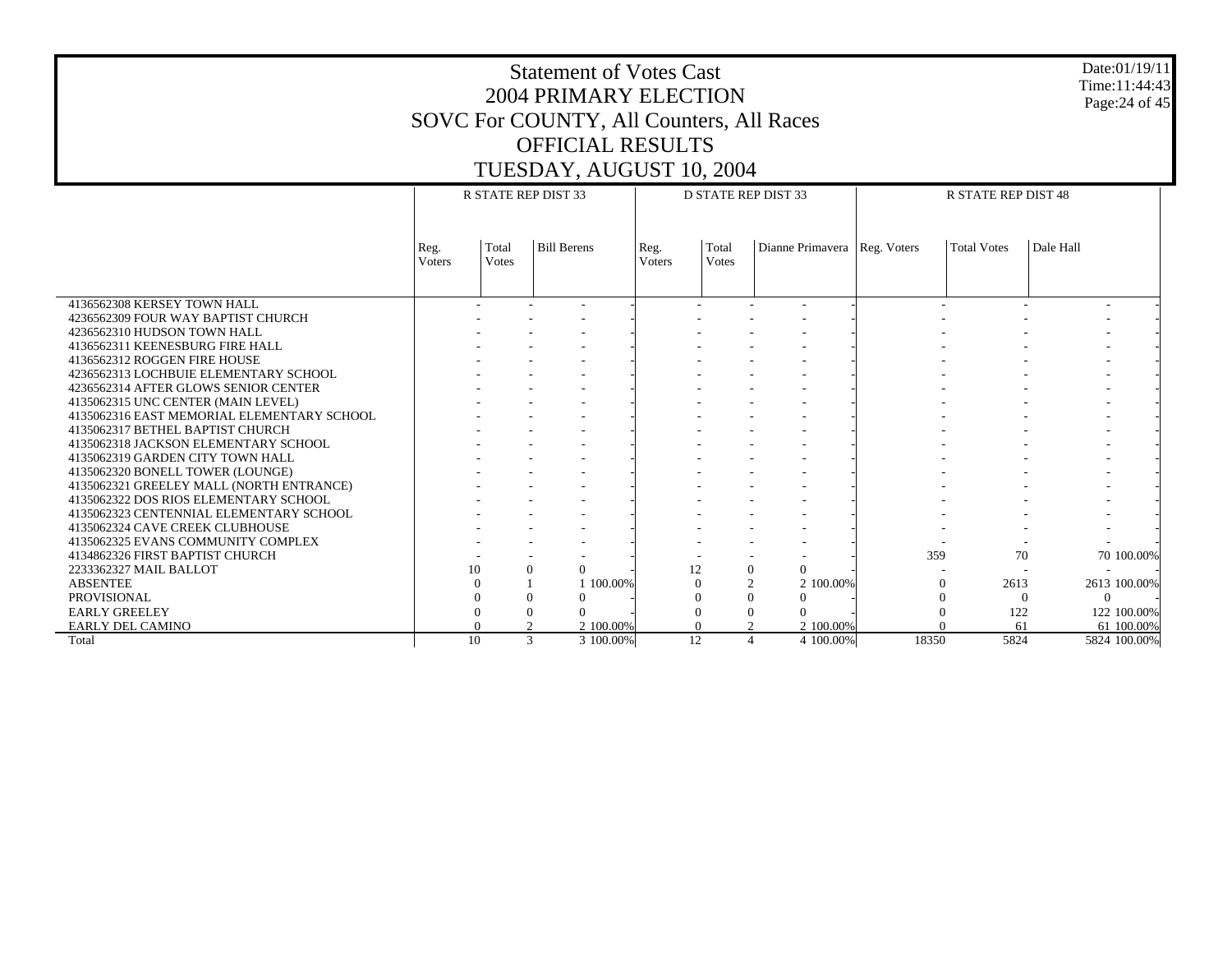Date:01/19/11 Time:11:44:44 Page:25 of 45

|                                                                           |             | <b>D STATE REP DIST 48</b> |                          |             | R STATE REP DIST 49 |                |
|---------------------------------------------------------------------------|-------------|----------------------------|--------------------------|-------------|---------------------|----------------|
|                                                                           |             |                            |                          |             |                     |                |
|                                                                           | Reg. Voters | <b>Total Votes</b>         | Michael P. Dugan         | Reg. Voters | <b>Total Votes</b>  | Kevin Lundberg |
|                                                                           |             |                            |                          |             |                     |                |
|                                                                           |             |                            |                          |             |                     |                |
| Jurisdiction Wide                                                         |             |                            |                          |             |                     |                |
| 4136562100 NUNN COMMUNITY BUILDING                                        |             |                            |                          |             |                     |                |
| 4136562101 GROVER FIRE HALL                                               |             |                            |                          |             |                     |                |
| 4136562102 PRAIRIE HIGH SCHOOL                                            |             |                            |                          |             |                     |                |
| 4136562103 BRIGGSDALE HIGH SCHOOL                                         |             |                            |                          |             |                     |                |
| 4136562104 GILL LIONS COMMUNITY BUILDING                                  |             |                            |                          |             |                     |                |
| 4136562105 KERSEY SENIOR CITIZENS HALL                                    |             |                            |                          |             |                     |                |
| 4135062106 FRIENDLY VILLAGE CLUBHOUSE                                     |             |                            |                          |             |                     |                |
| 4135062107 GREELEY RECREATION CENTER                                      |             |                            |                          |             |                     |                |
| 4135062108 MADISON ELEMENTARY SCHOOL                                      |             |                            |                          |             |                     |                |
| 4135062109 GLORIA CHRISTI LUTHERAN CHURCH HALL                            |             |                            |                          |             |                     |                |
| 4135062110 FIRST UNITED METHODIST CHURCH                                  |             |                            |                          |             |                     |                |
| 4135062111 FIRST CHRISTIAN CHURCH                                         |             |                            |                          |             |                     |                |
| 4135062112 CAMERON ELEMENTARY SCHOOL                                      |             |                            |                          |             |                     |                |
| 4134862113 UNION COLONY FIRE STATION #6                                   | 178         | 17                         | 17 100.00%               |             |                     |                |
| 4135062114 OUR SAVIORS LUTHERAN CHURCH                                    |             |                            |                          |             |                     |                |
| 4134962115 WINDSOR HIGH SCHOOL COMMONS                                    |             |                            |                          | 610         | 106                 | 106 100.00%    |
| 4134962116 FAITH UNITED CHURCH OF CHRIST                                  |             |                            |                          | 325         | 65                  | 65 100.00%     |
| 4136562117 SEVERANCE TOWN HALL                                            |             |                            |                          |             |                     |                |
| 4136562118 EATON MIDDLE SCHOOL                                            |             |                            |                          |             |                     |                |
| 4136562119 EATON HIGH SCHOOL                                              |             |                            |                          |             |                     |                |
| 4134862120 NORTH WELD CO WATER DISTRICT                                   | 72          | 5                          | 5 100.00%                |             |                     |                |
| 4134962121 EVANGELICAL FREE CHURCH OF WINDSOR                             |             |                            |                          | 586         | 92                  | 92 100.00%     |
| 4134962122 PARK BUILDING - WINDSOR TOWN HALL                              |             |                            |                          | 509         | 100                 | 100 100.00%    |
| 4134962123 CORNERSTONE BAPTIST CHURCH                                     |             |                            |                          | 489         | 69                  | 69 100.00%     |
| 4134862124 VICTORY CHRISTIAN FELLOWSHIP                                   | 242         | 27                         | 27 100.00%               |             |                     |                |
| 4134862125 NORTHRIDGE HIGH SCHOOL                                         | 148         | 15                         | 15 100.00%               |             |                     |                |
| 4136562126 PIERCE TOWN HALL                                               |             |                            |                          |             |                     |                |
| 4136562127 AULT TOWN HALL                                                 |             |                            |                          |             |                     |                |
| 4136562128 EATON TOWN HALL                                                |             |                            |                          |             |                     |                |
|                                                                           | 51          | 6                          | 6 100,00%                |             |                     |                |
| 4134962130 TOZER ELEMENTARY SCHOOL                                        |             |                            |                          | 499         | 69                  | 69 100.00%     |
| 4136562131 OLD SEVERANCE TOWN HALL                                        |             |                            |                          |             |                     |                |
| 4234862200 MEAD TOWN HALL                                                 | 212         | 30                         | 30 100.00%               |             |                     |                |
|                                                                           | 267         | 37                         |                          |             |                     |                |
| 4234862201 PLATTEVILLE TOWN HALL<br>4234862202 PLATTEVILLE BAPTIST CHURCH | 161         | 10                         | 37 100.00%<br>10 100.00% |             |                     |                |
|                                                                           |             |                            |                          |             |                     |                |
| 2234862203 FIRESTONE TOWN HALL                                            | 302         | 44                         | 44 100.00%               |             |                     |                |
| 2234862204 TRI TOWN BAPTIST CHURCH                                        | 357         | 37                         | 37 100.00%               |             |                     |                |
| 2234862205 FREDERICK TOWN HALL                                            | 372         | 44                         | 44 100.00%               |             |                     |                |
| 2234862206 RINN UNITED METHODIST CHURCH                                   | 172         | 17                         | 17 100.00%               |             |                     |                |
| 2234862207 DEL CAMINO FIRE STATION                                        | 196         | 13                         | 13 100.00%               |             |                     |                |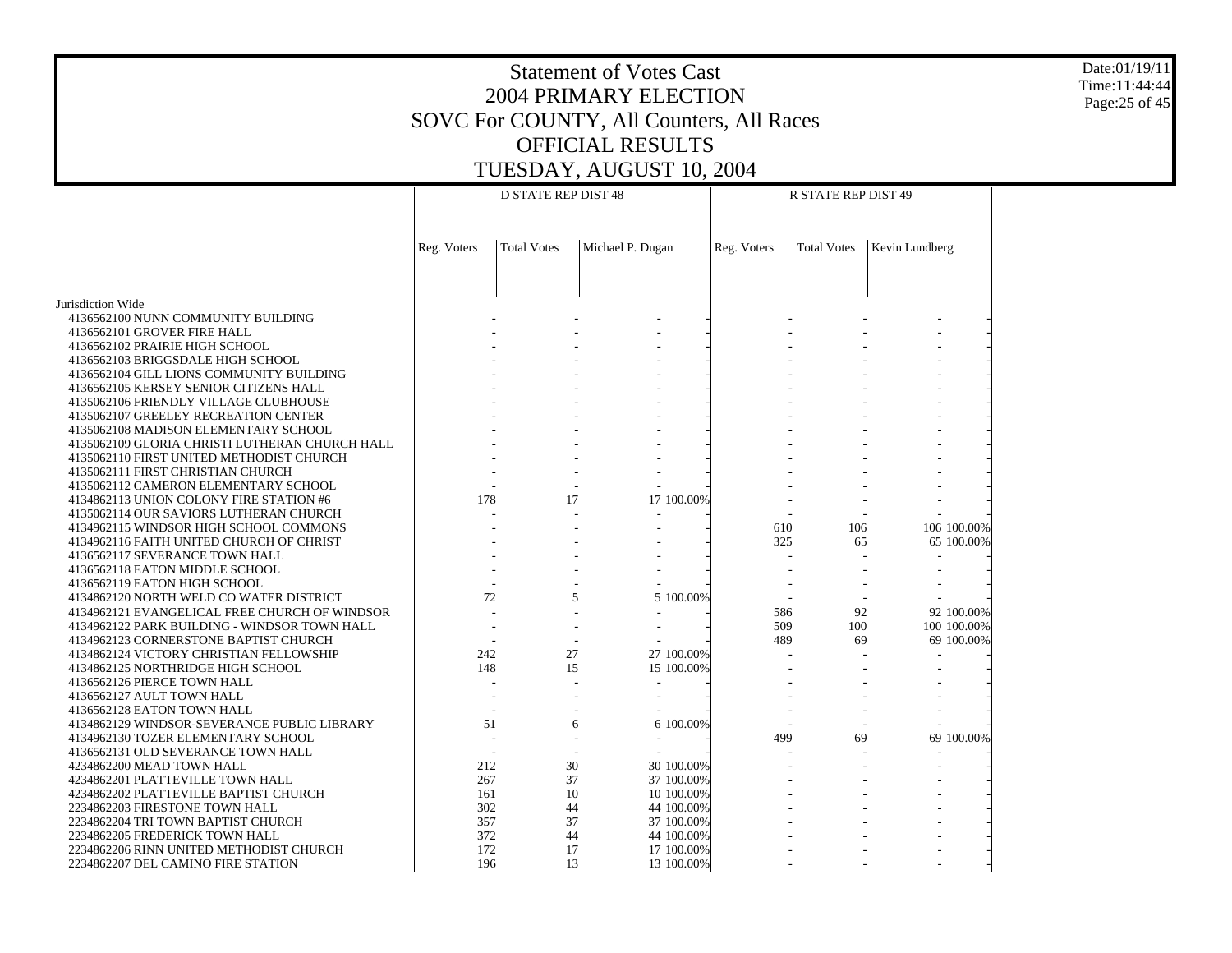Date:01/19/11 Time:11:44:44 Page:26 of 45

| <b>Total Votes</b><br>Michael P. Dugan<br>Kevin Lundberg<br>Reg. Voters<br>Reg. Voters<br><b>Total Votes</b><br>4234862208 MEAD MIDDLE SCHOOL<br>111<br>16 100.00%<br>16<br>4134862209 SHEPHERD OF THE HILLS LUTHERAN<br>228<br>21<br>21 100.00%<br>153<br>16<br>16 100.00%<br>4134862210 SHAWSHEEN ELEMENTARY SCHOOL<br>37<br>4134862211 ASSEMBLY OF GOD CHURCH<br>264<br>37 100.00%<br>244<br>29<br>29 100.00%<br>4134862212 AIMS COLLEGE CENTER - CONF ROOM<br>4134862213 MOUNTAIN VIEW ACADEMY<br>244<br>21<br>21 100.00%<br>275<br>46 100.00%<br>4134862214 ST PAULS CONGREGATIONAL CHURCH<br>46<br>191<br>4134862215 ST JOHNS UNITED CHURCH<br>32<br>32 100.00%<br>4135062216 SCOTT ELEMENTARY SCHOOL<br>4135062217 FIRST ASSEMBLY OF GOD<br>4135062218 CENTENNIAL LIBRARY<br>4135062219 WEST GREELEY BAPTIST CHURCH<br>4135062220 CALVARY CHAPEL<br>4135062221 MEEKER ELEMENTARY SCHOOL<br>262<br>43<br>43 100.00%<br>4134862222 TRINITY EPISCOPAL CHURCH<br>30<br>261<br>4134862223 MONFORT ELEMENTARY SCHOOL<br>30 100.00%<br>$7\phantom{.0}$<br>121<br>4234862224 RE-5J ADMINISTRATION BUILDING<br>7 100.00%<br>4135062225 TRINITY LUTHERAN CHURCH<br>$\overline{\phantom{a}}$<br>229<br>15<br>15 100.00%<br>4134862226 LIFE CARE CENTER OF GREELEY<br>22<br>272<br>4234862227 RE-1 EDUCATION SERVICE CENTER<br>22 100.00%<br>37<br>321<br>37 100.00%<br>4234862228 MILLIKEN COMMUNITY COMPLEX<br>185<br>19<br>19 100.00%<br>4234862229 JOHNSTOWN FIRE HALL<br>35<br>4234862230 MEMORIAL LIBRARY<br>268<br>35 100.00%<br>176<br>14<br>14 100.00%<br>4234862231 HILL-N-PARK SENIOR CENTER<br>294<br>4234862232 JOHNSTOWN TOWN HALL<br>44<br>44 100.00%<br>22<br>139<br>22 100.00%<br>4134862233 KELLY FARM CLUB HOUSE<br>34<br>4134862234 CHRISTA MCAULIFFE ELEMENTARY SCHOOL<br>248<br>34 100.00%<br>189<br>14<br>14 100.00%<br>4134862235 GRACE BAPTIST CHURCH<br>4235062236 MTN VIEW EVANGELICAL FREE CHRUCH<br>318<br>18<br>4234862237 LONGVIEW CLUBHOUSE<br>18 100.00%<br>18<br>4134862238 HOPE CENTRE<br>177<br>18 100.00%<br>187<br>5<br>2234862239 PRAIRIE RIDGE ELEMENTARY SCHOOL<br>5 100.00%<br>10<br>134<br>10 100.00%<br>2234862240 DEL CAMINO BRANCH OFFICE<br>258<br>42<br>4234862300 FT LUPTON FIRE STATION<br>42 100.00%<br>4236562301 ST WILLIAMS CATHOLIC CHURCH<br>4236562302 FORT LUPTON CITY HALL<br>4236562303 CRANE COURT COMMUNITY BUILDING<br>4236562304 BUTLER ELEMENTARY SCHOOL<br>$\blacksquare$<br>218<br>27<br>27 100.00%<br>2234862305 DACONO TOWN HALL<br>32<br>2234862306 ERIE TOWN HALL<br>261<br>32 100.00%<br>390<br>35 |                                   | <b>D STATE REP DIST 48</b> |            | R STATE REP DIST 49 |  |
|-----------------------------------------------------------------------------------------------------------------------------------------------------------------------------------------------------------------------------------------------------------------------------------------------------------------------------------------------------------------------------------------------------------------------------------------------------------------------------------------------------------------------------------------------------------------------------------------------------------------------------------------------------------------------------------------------------------------------------------------------------------------------------------------------------------------------------------------------------------------------------------------------------------------------------------------------------------------------------------------------------------------------------------------------------------------------------------------------------------------------------------------------------------------------------------------------------------------------------------------------------------------------------------------------------------------------------------------------------------------------------------------------------------------------------------------------------------------------------------------------------------------------------------------------------------------------------------------------------------------------------------------------------------------------------------------------------------------------------------------------------------------------------------------------------------------------------------------------------------------------------------------------------------------------------------------------------------------------------------------------------------------------------------------------------------------------------------------------------------------------------------------------------------------------------------------------------------------------------------------------------------------------------------------------------------------------------------------------------------------------------------------------------------------------------------------------------------------------------------------------------------------------------------------------------------------------|-----------------------------------|----------------------------|------------|---------------------|--|
|                                                                                                                                                                                                                                                                                                                                                                                                                                                                                                                                                                                                                                                                                                                                                                                                                                                                                                                                                                                                                                                                                                                                                                                                                                                                                                                                                                                                                                                                                                                                                                                                                                                                                                                                                                                                                                                                                                                                                                                                                                                                                                                                                                                                                                                                                                                                                                                                                                                                                                                                                                       |                                   |                            |            |                     |  |
|                                                                                                                                                                                                                                                                                                                                                                                                                                                                                                                                                                                                                                                                                                                                                                                                                                                                                                                                                                                                                                                                                                                                                                                                                                                                                                                                                                                                                                                                                                                                                                                                                                                                                                                                                                                                                                                                                                                                                                                                                                                                                                                                                                                                                                                                                                                                                                                                                                                                                                                                                                       |                                   |                            |            |                     |  |
|                                                                                                                                                                                                                                                                                                                                                                                                                                                                                                                                                                                                                                                                                                                                                                                                                                                                                                                                                                                                                                                                                                                                                                                                                                                                                                                                                                                                                                                                                                                                                                                                                                                                                                                                                                                                                                                                                                                                                                                                                                                                                                                                                                                                                                                                                                                                                                                                                                                                                                                                                                       |                                   |                            |            |                     |  |
|                                                                                                                                                                                                                                                                                                                                                                                                                                                                                                                                                                                                                                                                                                                                                                                                                                                                                                                                                                                                                                                                                                                                                                                                                                                                                                                                                                                                                                                                                                                                                                                                                                                                                                                                                                                                                                                                                                                                                                                                                                                                                                                                                                                                                                                                                                                                                                                                                                                                                                                                                                       |                                   |                            |            |                     |  |
|                                                                                                                                                                                                                                                                                                                                                                                                                                                                                                                                                                                                                                                                                                                                                                                                                                                                                                                                                                                                                                                                                                                                                                                                                                                                                                                                                                                                                                                                                                                                                                                                                                                                                                                                                                                                                                                                                                                                                                                                                                                                                                                                                                                                                                                                                                                                                                                                                                                                                                                                                                       |                                   |                            |            |                     |  |
|                                                                                                                                                                                                                                                                                                                                                                                                                                                                                                                                                                                                                                                                                                                                                                                                                                                                                                                                                                                                                                                                                                                                                                                                                                                                                                                                                                                                                                                                                                                                                                                                                                                                                                                                                                                                                                                                                                                                                                                                                                                                                                                                                                                                                                                                                                                                                                                                                                                                                                                                                                       |                                   |                            |            |                     |  |
|                                                                                                                                                                                                                                                                                                                                                                                                                                                                                                                                                                                                                                                                                                                                                                                                                                                                                                                                                                                                                                                                                                                                                                                                                                                                                                                                                                                                                                                                                                                                                                                                                                                                                                                                                                                                                                                                                                                                                                                                                                                                                                                                                                                                                                                                                                                                                                                                                                                                                                                                                                       |                                   |                            |            |                     |  |
|                                                                                                                                                                                                                                                                                                                                                                                                                                                                                                                                                                                                                                                                                                                                                                                                                                                                                                                                                                                                                                                                                                                                                                                                                                                                                                                                                                                                                                                                                                                                                                                                                                                                                                                                                                                                                                                                                                                                                                                                                                                                                                                                                                                                                                                                                                                                                                                                                                                                                                                                                                       |                                   |                            |            |                     |  |
|                                                                                                                                                                                                                                                                                                                                                                                                                                                                                                                                                                                                                                                                                                                                                                                                                                                                                                                                                                                                                                                                                                                                                                                                                                                                                                                                                                                                                                                                                                                                                                                                                                                                                                                                                                                                                                                                                                                                                                                                                                                                                                                                                                                                                                                                                                                                                                                                                                                                                                                                                                       |                                   |                            |            |                     |  |
|                                                                                                                                                                                                                                                                                                                                                                                                                                                                                                                                                                                                                                                                                                                                                                                                                                                                                                                                                                                                                                                                                                                                                                                                                                                                                                                                                                                                                                                                                                                                                                                                                                                                                                                                                                                                                                                                                                                                                                                                                                                                                                                                                                                                                                                                                                                                                                                                                                                                                                                                                                       |                                   |                            |            |                     |  |
|                                                                                                                                                                                                                                                                                                                                                                                                                                                                                                                                                                                                                                                                                                                                                                                                                                                                                                                                                                                                                                                                                                                                                                                                                                                                                                                                                                                                                                                                                                                                                                                                                                                                                                                                                                                                                                                                                                                                                                                                                                                                                                                                                                                                                                                                                                                                                                                                                                                                                                                                                                       |                                   |                            |            |                     |  |
|                                                                                                                                                                                                                                                                                                                                                                                                                                                                                                                                                                                                                                                                                                                                                                                                                                                                                                                                                                                                                                                                                                                                                                                                                                                                                                                                                                                                                                                                                                                                                                                                                                                                                                                                                                                                                                                                                                                                                                                                                                                                                                                                                                                                                                                                                                                                                                                                                                                                                                                                                                       |                                   |                            |            |                     |  |
|                                                                                                                                                                                                                                                                                                                                                                                                                                                                                                                                                                                                                                                                                                                                                                                                                                                                                                                                                                                                                                                                                                                                                                                                                                                                                                                                                                                                                                                                                                                                                                                                                                                                                                                                                                                                                                                                                                                                                                                                                                                                                                                                                                                                                                                                                                                                                                                                                                                                                                                                                                       |                                   |                            |            |                     |  |
|                                                                                                                                                                                                                                                                                                                                                                                                                                                                                                                                                                                                                                                                                                                                                                                                                                                                                                                                                                                                                                                                                                                                                                                                                                                                                                                                                                                                                                                                                                                                                                                                                                                                                                                                                                                                                                                                                                                                                                                                                                                                                                                                                                                                                                                                                                                                                                                                                                                                                                                                                                       |                                   |                            |            |                     |  |
|                                                                                                                                                                                                                                                                                                                                                                                                                                                                                                                                                                                                                                                                                                                                                                                                                                                                                                                                                                                                                                                                                                                                                                                                                                                                                                                                                                                                                                                                                                                                                                                                                                                                                                                                                                                                                                                                                                                                                                                                                                                                                                                                                                                                                                                                                                                                                                                                                                                                                                                                                                       |                                   |                            |            |                     |  |
|                                                                                                                                                                                                                                                                                                                                                                                                                                                                                                                                                                                                                                                                                                                                                                                                                                                                                                                                                                                                                                                                                                                                                                                                                                                                                                                                                                                                                                                                                                                                                                                                                                                                                                                                                                                                                                                                                                                                                                                                                                                                                                                                                                                                                                                                                                                                                                                                                                                                                                                                                                       |                                   |                            |            |                     |  |
|                                                                                                                                                                                                                                                                                                                                                                                                                                                                                                                                                                                                                                                                                                                                                                                                                                                                                                                                                                                                                                                                                                                                                                                                                                                                                                                                                                                                                                                                                                                                                                                                                                                                                                                                                                                                                                                                                                                                                                                                                                                                                                                                                                                                                                                                                                                                                                                                                                                                                                                                                                       |                                   |                            |            |                     |  |
|                                                                                                                                                                                                                                                                                                                                                                                                                                                                                                                                                                                                                                                                                                                                                                                                                                                                                                                                                                                                                                                                                                                                                                                                                                                                                                                                                                                                                                                                                                                                                                                                                                                                                                                                                                                                                                                                                                                                                                                                                                                                                                                                                                                                                                                                                                                                                                                                                                                                                                                                                                       |                                   |                            |            |                     |  |
|                                                                                                                                                                                                                                                                                                                                                                                                                                                                                                                                                                                                                                                                                                                                                                                                                                                                                                                                                                                                                                                                                                                                                                                                                                                                                                                                                                                                                                                                                                                                                                                                                                                                                                                                                                                                                                                                                                                                                                                                                                                                                                                                                                                                                                                                                                                                                                                                                                                                                                                                                                       |                                   |                            |            |                     |  |
|                                                                                                                                                                                                                                                                                                                                                                                                                                                                                                                                                                                                                                                                                                                                                                                                                                                                                                                                                                                                                                                                                                                                                                                                                                                                                                                                                                                                                                                                                                                                                                                                                                                                                                                                                                                                                                                                                                                                                                                                                                                                                                                                                                                                                                                                                                                                                                                                                                                                                                                                                                       |                                   |                            |            |                     |  |
|                                                                                                                                                                                                                                                                                                                                                                                                                                                                                                                                                                                                                                                                                                                                                                                                                                                                                                                                                                                                                                                                                                                                                                                                                                                                                                                                                                                                                                                                                                                                                                                                                                                                                                                                                                                                                                                                                                                                                                                                                                                                                                                                                                                                                                                                                                                                                                                                                                                                                                                                                                       |                                   |                            |            |                     |  |
|                                                                                                                                                                                                                                                                                                                                                                                                                                                                                                                                                                                                                                                                                                                                                                                                                                                                                                                                                                                                                                                                                                                                                                                                                                                                                                                                                                                                                                                                                                                                                                                                                                                                                                                                                                                                                                                                                                                                                                                                                                                                                                                                                                                                                                                                                                                                                                                                                                                                                                                                                                       |                                   |                            |            |                     |  |
|                                                                                                                                                                                                                                                                                                                                                                                                                                                                                                                                                                                                                                                                                                                                                                                                                                                                                                                                                                                                                                                                                                                                                                                                                                                                                                                                                                                                                                                                                                                                                                                                                                                                                                                                                                                                                                                                                                                                                                                                                                                                                                                                                                                                                                                                                                                                                                                                                                                                                                                                                                       |                                   |                            |            |                     |  |
|                                                                                                                                                                                                                                                                                                                                                                                                                                                                                                                                                                                                                                                                                                                                                                                                                                                                                                                                                                                                                                                                                                                                                                                                                                                                                                                                                                                                                                                                                                                                                                                                                                                                                                                                                                                                                                                                                                                                                                                                                                                                                                                                                                                                                                                                                                                                                                                                                                                                                                                                                                       |                                   |                            |            |                     |  |
|                                                                                                                                                                                                                                                                                                                                                                                                                                                                                                                                                                                                                                                                                                                                                                                                                                                                                                                                                                                                                                                                                                                                                                                                                                                                                                                                                                                                                                                                                                                                                                                                                                                                                                                                                                                                                                                                                                                                                                                                                                                                                                                                                                                                                                                                                                                                                                                                                                                                                                                                                                       |                                   |                            |            |                     |  |
|                                                                                                                                                                                                                                                                                                                                                                                                                                                                                                                                                                                                                                                                                                                                                                                                                                                                                                                                                                                                                                                                                                                                                                                                                                                                                                                                                                                                                                                                                                                                                                                                                                                                                                                                                                                                                                                                                                                                                                                                                                                                                                                                                                                                                                                                                                                                                                                                                                                                                                                                                                       |                                   |                            |            |                     |  |
|                                                                                                                                                                                                                                                                                                                                                                                                                                                                                                                                                                                                                                                                                                                                                                                                                                                                                                                                                                                                                                                                                                                                                                                                                                                                                                                                                                                                                                                                                                                                                                                                                                                                                                                                                                                                                                                                                                                                                                                                                                                                                                                                                                                                                                                                                                                                                                                                                                                                                                                                                                       |                                   |                            |            |                     |  |
|                                                                                                                                                                                                                                                                                                                                                                                                                                                                                                                                                                                                                                                                                                                                                                                                                                                                                                                                                                                                                                                                                                                                                                                                                                                                                                                                                                                                                                                                                                                                                                                                                                                                                                                                                                                                                                                                                                                                                                                                                                                                                                                                                                                                                                                                                                                                                                                                                                                                                                                                                                       |                                   |                            |            |                     |  |
|                                                                                                                                                                                                                                                                                                                                                                                                                                                                                                                                                                                                                                                                                                                                                                                                                                                                                                                                                                                                                                                                                                                                                                                                                                                                                                                                                                                                                                                                                                                                                                                                                                                                                                                                                                                                                                                                                                                                                                                                                                                                                                                                                                                                                                                                                                                                                                                                                                                                                                                                                                       |                                   |                            |            |                     |  |
|                                                                                                                                                                                                                                                                                                                                                                                                                                                                                                                                                                                                                                                                                                                                                                                                                                                                                                                                                                                                                                                                                                                                                                                                                                                                                                                                                                                                                                                                                                                                                                                                                                                                                                                                                                                                                                                                                                                                                                                                                                                                                                                                                                                                                                                                                                                                                                                                                                                                                                                                                                       |                                   |                            |            |                     |  |
|                                                                                                                                                                                                                                                                                                                                                                                                                                                                                                                                                                                                                                                                                                                                                                                                                                                                                                                                                                                                                                                                                                                                                                                                                                                                                                                                                                                                                                                                                                                                                                                                                                                                                                                                                                                                                                                                                                                                                                                                                                                                                                                                                                                                                                                                                                                                                                                                                                                                                                                                                                       |                                   |                            |            |                     |  |
|                                                                                                                                                                                                                                                                                                                                                                                                                                                                                                                                                                                                                                                                                                                                                                                                                                                                                                                                                                                                                                                                                                                                                                                                                                                                                                                                                                                                                                                                                                                                                                                                                                                                                                                                                                                                                                                                                                                                                                                                                                                                                                                                                                                                                                                                                                                                                                                                                                                                                                                                                                       |                                   |                            |            |                     |  |
|                                                                                                                                                                                                                                                                                                                                                                                                                                                                                                                                                                                                                                                                                                                                                                                                                                                                                                                                                                                                                                                                                                                                                                                                                                                                                                                                                                                                                                                                                                                                                                                                                                                                                                                                                                                                                                                                                                                                                                                                                                                                                                                                                                                                                                                                                                                                                                                                                                                                                                                                                                       |                                   |                            |            |                     |  |
|                                                                                                                                                                                                                                                                                                                                                                                                                                                                                                                                                                                                                                                                                                                                                                                                                                                                                                                                                                                                                                                                                                                                                                                                                                                                                                                                                                                                                                                                                                                                                                                                                                                                                                                                                                                                                                                                                                                                                                                                                                                                                                                                                                                                                                                                                                                                                                                                                                                                                                                                                                       |                                   |                            |            |                     |  |
|                                                                                                                                                                                                                                                                                                                                                                                                                                                                                                                                                                                                                                                                                                                                                                                                                                                                                                                                                                                                                                                                                                                                                                                                                                                                                                                                                                                                                                                                                                                                                                                                                                                                                                                                                                                                                                                                                                                                                                                                                                                                                                                                                                                                                                                                                                                                                                                                                                                                                                                                                                       |                                   |                            |            |                     |  |
|                                                                                                                                                                                                                                                                                                                                                                                                                                                                                                                                                                                                                                                                                                                                                                                                                                                                                                                                                                                                                                                                                                                                                                                                                                                                                                                                                                                                                                                                                                                                                                                                                                                                                                                                                                                                                                                                                                                                                                                                                                                                                                                                                                                                                                                                                                                                                                                                                                                                                                                                                                       |                                   |                            |            |                     |  |
|                                                                                                                                                                                                                                                                                                                                                                                                                                                                                                                                                                                                                                                                                                                                                                                                                                                                                                                                                                                                                                                                                                                                                                                                                                                                                                                                                                                                                                                                                                                                                                                                                                                                                                                                                                                                                                                                                                                                                                                                                                                                                                                                                                                                                                                                                                                                                                                                                                                                                                                                                                       |                                   |                            |            |                     |  |
|                                                                                                                                                                                                                                                                                                                                                                                                                                                                                                                                                                                                                                                                                                                                                                                                                                                                                                                                                                                                                                                                                                                                                                                                                                                                                                                                                                                                                                                                                                                                                                                                                                                                                                                                                                                                                                                                                                                                                                                                                                                                                                                                                                                                                                                                                                                                                                                                                                                                                                                                                                       |                                   |                            |            |                     |  |
|                                                                                                                                                                                                                                                                                                                                                                                                                                                                                                                                                                                                                                                                                                                                                                                                                                                                                                                                                                                                                                                                                                                                                                                                                                                                                                                                                                                                                                                                                                                                                                                                                                                                                                                                                                                                                                                                                                                                                                                                                                                                                                                                                                                                                                                                                                                                                                                                                                                                                                                                                                       |                                   |                            |            |                     |  |
|                                                                                                                                                                                                                                                                                                                                                                                                                                                                                                                                                                                                                                                                                                                                                                                                                                                                                                                                                                                                                                                                                                                                                                                                                                                                                                                                                                                                                                                                                                                                                                                                                                                                                                                                                                                                                                                                                                                                                                                                                                                                                                                                                                                                                                                                                                                                                                                                                                                                                                                                                                       |                                   |                            |            |                     |  |
|                                                                                                                                                                                                                                                                                                                                                                                                                                                                                                                                                                                                                                                                                                                                                                                                                                                                                                                                                                                                                                                                                                                                                                                                                                                                                                                                                                                                                                                                                                                                                                                                                                                                                                                                                                                                                                                                                                                                                                                                                                                                                                                                                                                                                                                                                                                                                                                                                                                                                                                                                                       |                                   |                            |            |                     |  |
|                                                                                                                                                                                                                                                                                                                                                                                                                                                                                                                                                                                                                                                                                                                                                                                                                                                                                                                                                                                                                                                                                                                                                                                                                                                                                                                                                                                                                                                                                                                                                                                                                                                                                                                                                                                                                                                                                                                                                                                                                                                                                                                                                                                                                                                                                                                                                                                                                                                                                                                                                                       |                                   |                            |            |                     |  |
|                                                                                                                                                                                                                                                                                                                                                                                                                                                                                                                                                                                                                                                                                                                                                                                                                                                                                                                                                                                                                                                                                                                                                                                                                                                                                                                                                                                                                                                                                                                                                                                                                                                                                                                                                                                                                                                                                                                                                                                                                                                                                                                                                                                                                                                                                                                                                                                                                                                                                                                                                                       |                                   |                            |            |                     |  |
|                                                                                                                                                                                                                                                                                                                                                                                                                                                                                                                                                                                                                                                                                                                                                                                                                                                                                                                                                                                                                                                                                                                                                                                                                                                                                                                                                                                                                                                                                                                                                                                                                                                                                                                                                                                                                                                                                                                                                                                                                                                                                                                                                                                                                                                                                                                                                                                                                                                                                                                                                                       |                                   |                            |            |                     |  |
|                                                                                                                                                                                                                                                                                                                                                                                                                                                                                                                                                                                                                                                                                                                                                                                                                                                                                                                                                                                                                                                                                                                                                                                                                                                                                                                                                                                                                                                                                                                                                                                                                                                                                                                                                                                                                                                                                                                                                                                                                                                                                                                                                                                                                                                                                                                                                                                                                                                                                                                                                                       |                                   |                            |            |                     |  |
|                                                                                                                                                                                                                                                                                                                                                                                                                                                                                                                                                                                                                                                                                                                                                                                                                                                                                                                                                                                                                                                                                                                                                                                                                                                                                                                                                                                                                                                                                                                                                                                                                                                                                                                                                                                                                                                                                                                                                                                                                                                                                                                                                                                                                                                                                                                                                                                                                                                                                                                                                                       |                                   |                            |            |                     |  |
|                                                                                                                                                                                                                                                                                                                                                                                                                                                                                                                                                                                                                                                                                                                                                                                                                                                                                                                                                                                                                                                                                                                                                                                                                                                                                                                                                                                                                                                                                                                                                                                                                                                                                                                                                                                                                                                                                                                                                                                                                                                                                                                                                                                                                                                                                                                                                                                                                                                                                                                                                                       |                                   |                            |            |                     |  |
|                                                                                                                                                                                                                                                                                                                                                                                                                                                                                                                                                                                                                                                                                                                                                                                                                                                                                                                                                                                                                                                                                                                                                                                                                                                                                                                                                                                                                                                                                                                                                                                                                                                                                                                                                                                                                                                                                                                                                                                                                                                                                                                                                                                                                                                                                                                                                                                                                                                                                                                                                                       | 2234862307 ERIE JR/SR HIGH SCHOOL |                            | 35 100.00% |                     |  |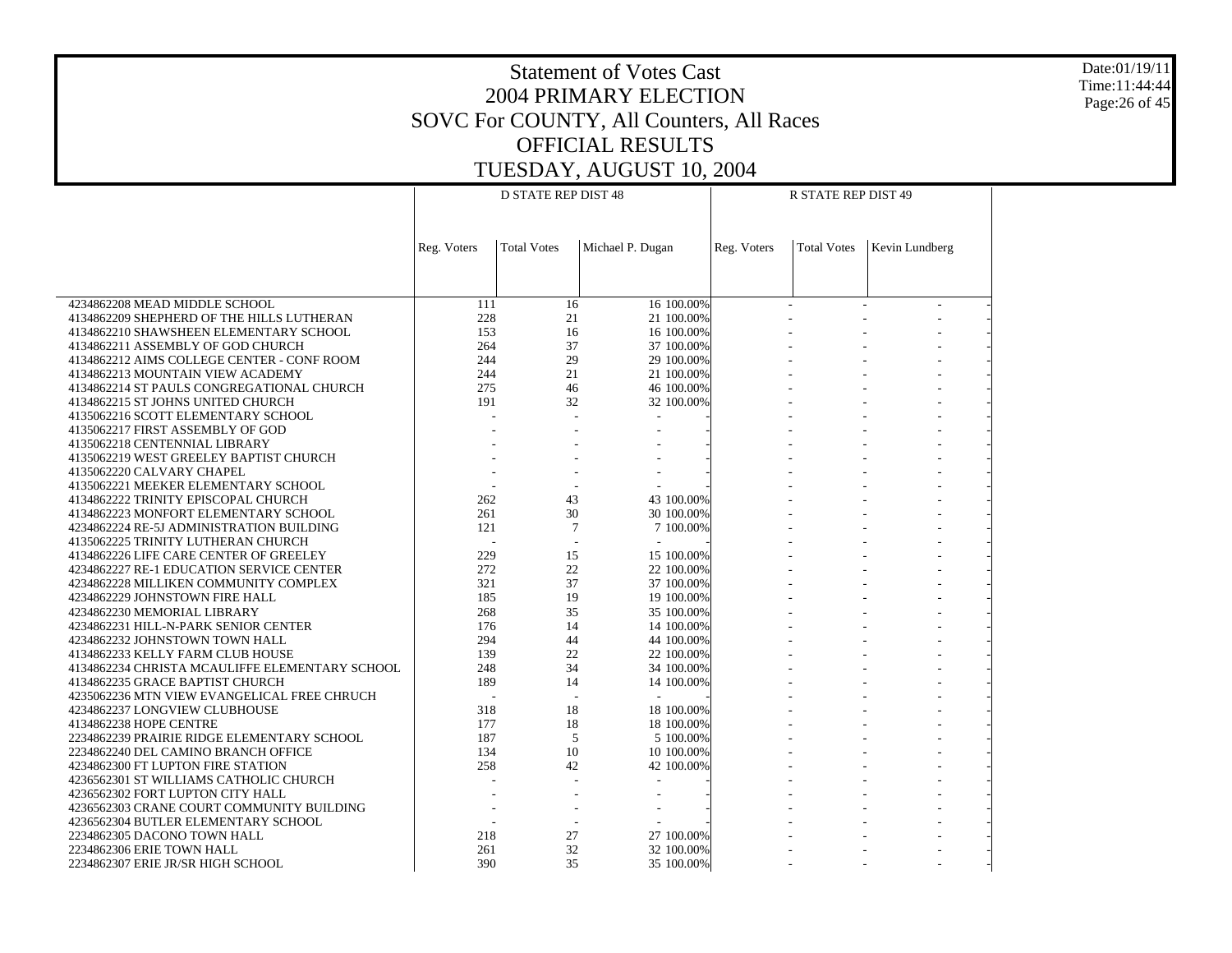Date:01/19/11 Time:11:44:44 Page:27 of 45

|                                            |             | <b>D STATE REP DIST 48</b> |                      |             | <b>R STATE REP DIST 49</b> |                      |
|--------------------------------------------|-------------|----------------------------|----------------------|-------------|----------------------------|----------------------|
|                                            |             |                            |                      |             |                            |                      |
|                                            |             |                            |                      |             |                            |                      |
|                                            | Reg. Voters | <b>Total Votes</b>         | Michael P. Dugan     | Reg. Voters | <b>Total Votes</b>         | Kevin Lundberg       |
|                                            |             |                            |                      |             |                            |                      |
|                                            |             |                            |                      |             |                            |                      |
|                                            |             |                            |                      |             |                            |                      |
| 4136562308 KERSEY TOWN HALL                |             |                            |                      |             |                            |                      |
| 4236562309 FOUR WAY BAPTIST CHURCH         |             |                            |                      |             |                            |                      |
| 4236562310 HUDSON TOWN HALL                |             |                            |                      |             |                            |                      |
| 4136562311 KEENESBURG FIRE HALL            |             |                            |                      |             |                            |                      |
| 4136562312 ROGGEN FIRE HOUSE               |             |                            |                      |             |                            |                      |
| 4236562313 LOCHBUIE ELEMENTARY SCHOOL      |             |                            |                      |             |                            |                      |
| 4236562314 AFTER GLOWS SENIOR CENTER       |             |                            |                      |             |                            |                      |
| 4135062315 UNC CENTER (MAIN LEVEL)         |             |                            |                      |             |                            |                      |
| 4135062316 EAST MEMORIAL ELEMENTARY SCHOOL |             |                            |                      |             |                            |                      |
| 4135062317 BETHEL BAPTIST CHURCH           |             |                            |                      |             |                            |                      |
| 4135062318 JACKSON ELEMENTARY SCHOOL       |             |                            |                      |             |                            |                      |
| 4135062319 GARDEN CITY TOWN HALL           |             |                            |                      |             |                            |                      |
| 4135062320 BONELL TOWER (LOUNGE)           |             |                            |                      |             |                            |                      |
| 4135062321 GREELEY MALL (NORTH ENTRANCE)   |             |                            |                      |             |                            |                      |
| 4135062322 DOS RIOS ELEMENTARY SCHOOL      |             |                            |                      |             |                            |                      |
| 4135062323 CENTENNIAL ELEMENTARY SCHOOL    |             |                            |                      |             |                            |                      |
| 4135062324 CAVE CREEK CLUBHOUSE            |             |                            |                      |             |                            |                      |
| 4135062325 EVANS COMMUNITY COMPLEX         |             |                            |                      |             |                            |                      |
| 4134862326 FIRST BAPTIST CHURCH            | 268         | 39                         | 39 100.00%           |             |                            |                      |
| 2233362327 MAIL BALLOT                     |             |                            |                      |             |                            |                      |
| <b>ABSENTEE</b>                            | $\Omega$    | 1110                       | 1110 100.00%         |             | 391<br>$\Omega$            | 391 100.00%          |
| <b>PROVISIONAL</b>                         |             |                            | $\Omega$<br>$\Omega$ |             | $\Omega$<br>$\Omega$       | $\Omega$             |
| <b>EARLY GREELEY</b>                       |             | 43                         | 43 100.00%           |             | 18<br>$\Omega$             | 18 100.00%           |
| EARLY DEL CAMINO                           |             | 27                         | 27 100.00%           |             | $\Omega$                   | $\theta$<br>$\Omega$ |
| Total                                      | 9616        | 2262                       | 2262 100.00%         | 3018        | 910                        | 910 100.00%          |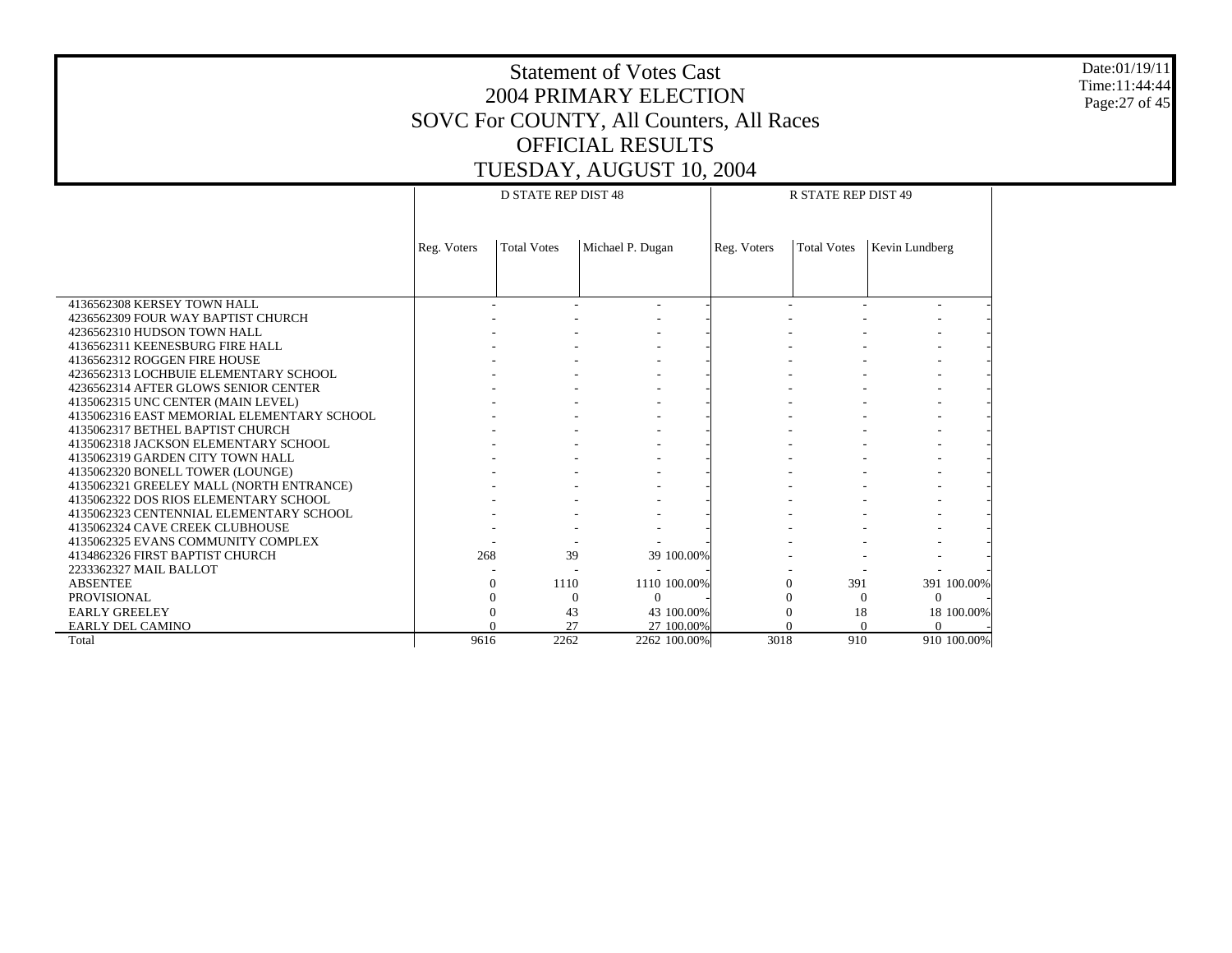Date:01/19/11 Time:11:44:44 Page:28 of 45

|                                                |             | <b>D STATE REP DIST 49</b> |              | R STATE REP DIST 50 |                          |                    |                    |           |                   |           |
|------------------------------------------------|-------------|----------------------------|--------------|---------------------|--------------------------|--------------------|--------------------|-----------|-------------------|-----------|
|                                                |             |                            |              |                     |                          |                    |                    |           |                   |           |
|                                                | Reg. Voters | <b>Total Votes</b>         | Doug Frisbie |                     | Reg. Voters              | <b>Total Votes</b> | Robert E. McFadden |           | Pamela D. Groeger |           |
|                                                |             |                            |              |                     |                          |                    |                    |           |                   |           |
|                                                |             |                            |              |                     |                          |                    |                    |           |                   |           |
| Jurisdiction Wide                              |             |                            |              |                     |                          |                    |                    |           |                   |           |
| 4136562100 NUNN COMMUNITY BUILDING             |             |                            |              |                     |                          |                    |                    |           |                   |           |
| 4136562101 GROVER FIRE HALL                    |             |                            |              |                     |                          |                    |                    |           |                   |           |
| 4136562102 PRAIRIE HIGH SCHOOL                 |             |                            |              |                     |                          |                    |                    |           |                   |           |
| 4136562103 BRIGGSDALE HIGH SCHOOL              |             |                            |              |                     |                          |                    |                    |           |                   |           |
| 4136562104 GILL LIONS COMMUNITY BUILDING       |             |                            |              |                     |                          |                    |                    |           |                   |           |
| 4136562105 KERSEY SENIOR CITIZENS HALL         |             |                            |              |                     |                          |                    |                    |           |                   |           |
| 4135062106 FRIENDLY VILLAGE CLUBHOUSE          |             |                            |              |                     | 305                      | 64                 |                    | 31 48.44% |                   | 33 51.56% |
| 4135062107 GREELEY RECREATION CENTER           |             |                            |              |                     | 330                      | 62                 |                    | 22 35.48% |                   | 40 64.52% |
| 4135062108 MADISON ELEMENTARY SCHOOL           |             |                            |              |                     | 338                      | 65                 |                    | 31 47.69% |                   | 34 52.31% |
| 4135062109 GLORIA CHRISTI LUTHERAN CHURCH HALL |             |                            |              |                     | 319                      | 54                 |                    | 27 50.00% |                   | 27 50.00% |
| 4135062110 FIRST UNITED METHODIST CHURCH       |             |                            |              |                     | 242                      | 39                 |                    | 17 43.59% |                   | 22 56.41% |
| 4135062111 FIRST CHRISTIAN CHURCH              |             |                            |              |                     | 431                      | 123                |                    | 68 55.28% |                   | 55 44.72% |
| 4135062112 CAMERON ELEMENTARY SCHOOL           |             |                            |              |                     | 337                      | 98                 | 44                 | 44.90%    |                   | 54 55.10% |
| 4134862113 UNION COLONY FIRE STATION #6        |             |                            |              |                     | $\overline{\phantom{a}}$ | $\sim$             |                    |           | $\sim$            |           |
|                                                |             |                            |              |                     |                          |                    |                    |           |                   |           |
| 4135062114 OUR SAVIORS LUTHERAN CHURCH         |             |                            |              |                     | 374                      | 119                |                    | 73 61.34% | 46                | 38.66%    |
| 4134962115 WINDSOR HIGH SCHOOL COMMONS         | 224         | 11                         | 11 100,00%   |                     |                          |                    |                    |           |                   |           |
| 4134962116 FAITH UNITED CHURCH OF CHRIST       | 201         | 28                         | 28 100.00%   |                     |                          |                    |                    |           |                   |           |
| 4136562117 SEVERANCE TOWN HALL                 |             |                            |              |                     |                          |                    |                    |           |                   |           |
| 4136562118 EATON MIDDLE SCHOOL                 |             |                            |              |                     |                          |                    |                    |           |                   |           |
| 4136562119 EATON HIGH SCHOOL                   |             |                            |              |                     |                          |                    |                    |           |                   |           |
| 4134862120 NORTH WELD CO WATER DISTRICT        |             |                            |              |                     |                          |                    |                    |           |                   |           |
| 4134962121 EVANGELICAL FREE CHURCH OF WINDSOR  | 251         | 24                         | 24 100.00%   |                     |                          |                    |                    |           |                   |           |
| 4134962122 PARK BUILDING - WINDSOR TOWN HALL   | 266         | 41                         | 41 100.00%   |                     |                          |                    |                    |           |                   |           |
| 4134962123 CORNERSTONE BAPTIST CHURCH          | 228         | 12                         | 12 100.00%   |                     |                          |                    |                    |           |                   |           |
| 4134862124 VICTORY CHRISTIAN FELLOWSHIP        |             |                            |              |                     |                          |                    |                    |           |                   |           |
| 4134862125 NORTHRIDGE HIGH SCHOOL              |             |                            |              |                     |                          |                    |                    |           |                   |           |
| 4136562126 PIERCE TOWN HALL                    |             |                            |              |                     |                          |                    |                    |           |                   |           |
| 4136562127 AULT TOWN HALL                      |             |                            |              |                     |                          |                    |                    |           |                   |           |
| 4136562128 EATON TOWN HALL                     |             |                            |              |                     |                          |                    |                    |           |                   |           |
| 4134862129 WINDSOR-SEVERANCE PUBLIC LIBRARY    |             |                            |              |                     |                          |                    |                    |           |                   |           |
| 4134962130 TOZER ELEMENTARY SCHOOL             | 163         | $\mathbf Q$                | 9 100.00%    |                     |                          |                    |                    |           |                   |           |
| 4136562131 OLD SEVERANCE TOWN HALL             |             |                            |              |                     |                          |                    |                    |           |                   |           |
| 4234862200 MEAD TOWN HALL                      |             |                            |              |                     |                          |                    |                    |           |                   |           |
| 4234862201 PLATTEVILLE TOWN HALL               |             |                            |              |                     |                          |                    |                    |           |                   |           |
| 4234862202 PLATTEVILLE BAPTIST CHURCH          |             |                            |              |                     |                          |                    |                    |           |                   |           |
| 2234862203 FIRESTONE TOWN HALL                 |             |                            |              |                     |                          |                    |                    |           |                   |           |
| 2234862204 TRI TOWN BAPTIST CHURCH             |             |                            |              |                     |                          |                    |                    |           |                   |           |
| 2234862205 FREDERICK TOWN HALL                 |             |                            |              |                     |                          |                    |                    |           |                   |           |
| 2234862206 RINN UNITED METHODIST CHURCH        |             |                            |              |                     |                          |                    |                    |           |                   |           |
| 2234862207 DEL CAMINO FIRE STATION             |             |                            |              |                     |                          |                    |                    |           |                   |           |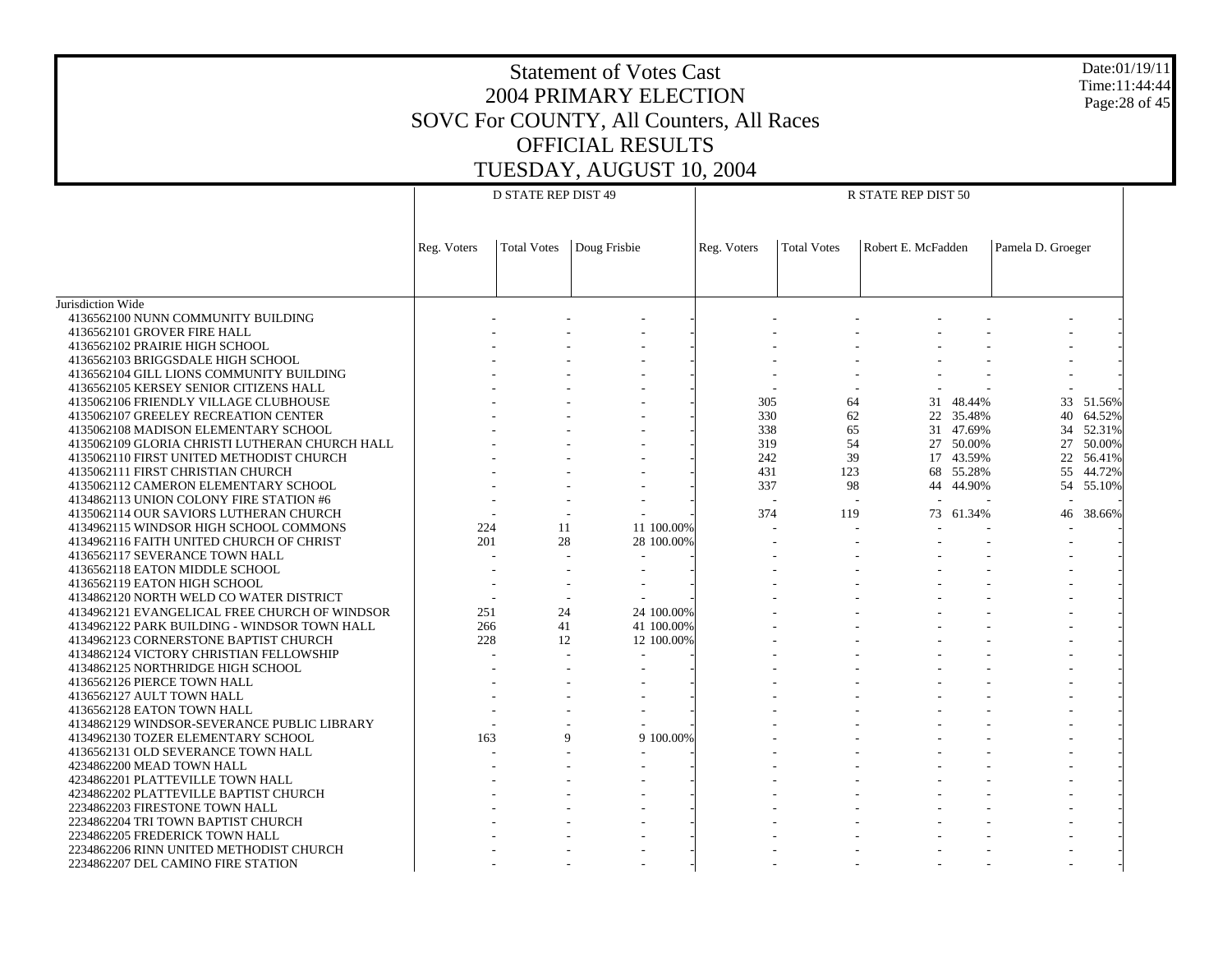Date:01/19/11 Time:11:44:44 Page:29 of 45

|                                                |             | <b>D STATE REP DIST 49</b> |              |             |                    | R STATE REP DIST 50 |           |                   |           |  |
|------------------------------------------------|-------------|----------------------------|--------------|-------------|--------------------|---------------------|-----------|-------------------|-----------|--|
|                                                |             |                            |              |             |                    |                     |           |                   |           |  |
|                                                |             |                            |              |             |                    |                     |           |                   |           |  |
|                                                | Reg. Voters | <b>Total Votes</b>         | Doug Frisbie | Reg. Voters | <b>Total Votes</b> | Robert E. McFadden  |           | Pamela D. Groeger |           |  |
|                                                |             |                            |              |             |                    |                     |           |                   |           |  |
|                                                |             |                            |              |             |                    |                     |           |                   |           |  |
| 4234862208 MEAD MIDDLE SCHOOL                  |             |                            |              |             |                    |                     |           |                   |           |  |
| 4134862209 SHEPHERD OF THE HILLS LUTHERAN      |             |                            |              |             |                    |                     |           |                   |           |  |
| 4134862210 SHAWSHEEN ELEMENTARY SCHOOL         |             |                            |              |             |                    |                     |           |                   |           |  |
| 4134862211 ASSEMBLY OF GOD CHURCH              |             |                            |              |             |                    |                     |           |                   |           |  |
| 4134862212 AIMS COLLEGE CENTER - CONF ROOM     |             |                            |              |             |                    |                     |           |                   |           |  |
| 4134862213 MOUNTAIN VIEW ACADEMY               |             |                            |              |             |                    |                     |           |                   |           |  |
| 4134862214 ST PAULS CONGREGATIONAL CHURCH      |             |                            |              |             |                    |                     |           |                   |           |  |
| 4134862215 ST JOHNS UNITED CHURCH              |             |                            |              |             |                    |                     |           |                   |           |  |
| 4135062216 SCOTT ELEMENTARY SCHOOL             |             |                            |              | 148         | 32                 |                     | 15 46.88% |                   | 17 53.13% |  |
| 4135062217 FIRST ASSEMBLY OF GOD               |             |                            |              | 353         | 88                 |                     | 32 36.36% |                   | 56 63.64% |  |
| 4135062218 CENTENNIAL LIBRARY                  |             |                            |              | 336         | 74                 |                     | 34 45.95% |                   | 40 54.05% |  |
| 4135062219 WEST GREELEY BAPTIST CHURCH         |             |                            |              | 209         | 44                 |                     | 18 40.91% |                   | 26 59.09% |  |
| 4135062220 CALVARY CHAPEL                      |             |                            |              | 263         | 53                 |                     | 25 47.17% |                   | 28 52.83% |  |
| 4135062221 MEEKER ELEMENTARY SCHOOL            |             |                            |              | 479         | 125                |                     | 57 45.60% |                   | 68 54.40% |  |
| 4134862222 TRINITY EPISCOPAL CHURCH            |             |                            |              |             | $\overline{a}$     |                     |           |                   |           |  |
| 4134862223 MONFORT ELEMENTARY SCHOOL           |             |                            |              |             |                    |                     |           |                   |           |  |
| 4234862224 RE-5J ADMINISTRATION BUILDING       |             |                            |              |             |                    |                     |           |                   |           |  |
| 4135062225 TRINITY LUTHERAN CHURCH             |             |                            |              | 474         | 76                 |                     | 52 68.42% |                   | 24 31.58% |  |
| 4134862226 LIFE CARE CENTER OF GREELEY         |             |                            |              |             |                    |                     |           |                   |           |  |
| 4234862227 RE-1 EDUCATION SERVICE CENTER       |             |                            |              |             |                    |                     |           |                   |           |  |
| 4234862228 MILLIKEN COMMUNITY COMPLEX          |             |                            |              |             |                    |                     |           |                   |           |  |
| 4234862229 JOHNSTOWN FIRE HALL                 |             |                            |              |             |                    |                     |           |                   |           |  |
| 4234862230 MEMORIAL LIBRARY                    |             |                            |              |             |                    |                     |           |                   |           |  |
| 4234862231 HILL-N-PARK SENIOR CENTER           |             |                            |              |             |                    |                     |           |                   |           |  |
| 4234862232 JOHNSTOWN TOWN HALL                 |             |                            |              |             |                    |                     |           |                   |           |  |
| 4134862233 KELLY FARM CLUB HOUSE               |             |                            |              |             |                    |                     |           |                   |           |  |
| 4134862234 CHRISTA MCAULIFFE ELEMENTARY SCHOOL |             |                            |              |             |                    |                     |           |                   |           |  |
| 4134862235 GRACE BAPTIST CHURCH                |             |                            |              |             |                    |                     |           |                   |           |  |
| 4235062236 MTN VIEW EVANGELICAL FREE CHRUCH    |             |                            |              | 208         | 28                 |                     | 18 64.29% | 10                | 35.71%    |  |
| 4234862237 LONGVIEW CLUBHOUSE                  |             |                            |              |             |                    |                     |           |                   |           |  |
| 4134862238 HOPE CENTRE                         |             |                            |              |             |                    |                     |           |                   |           |  |
| 2234862239 PRAIRIE RIDGE ELEMENTARY SCHOOL     |             |                            |              |             |                    |                     |           |                   |           |  |
| 2234862240 DEL CAMINO BRANCH OFFICE            |             |                            |              |             |                    |                     |           |                   |           |  |
| 4234862300 FT LUPTON FIRE STATION              |             |                            |              |             |                    |                     |           |                   |           |  |
| 4236562301 ST WILLIAMS CATHOLIC CHURCH         |             |                            |              |             |                    |                     |           |                   |           |  |
| 4236562302 FORT LUPTON CITY HALL               |             |                            |              |             |                    |                     |           |                   |           |  |
| 4236562303 CRANE COURT COMMUNITY BUILDING      |             |                            |              |             |                    |                     |           |                   |           |  |
| 4236562304 BUTLER ELEMENTARY SCHOOL            |             |                            |              |             |                    |                     |           |                   |           |  |
| 2234862305 DACONO TOWN HALL                    |             |                            |              |             |                    |                     |           |                   |           |  |
| 2234862306 ERIE TOWN HALL                      |             |                            |              |             |                    |                     |           |                   |           |  |
| 2234862307 ERIE JR/SR HIGH SCHOOL              |             |                            |              |             |                    |                     |           |                   |           |  |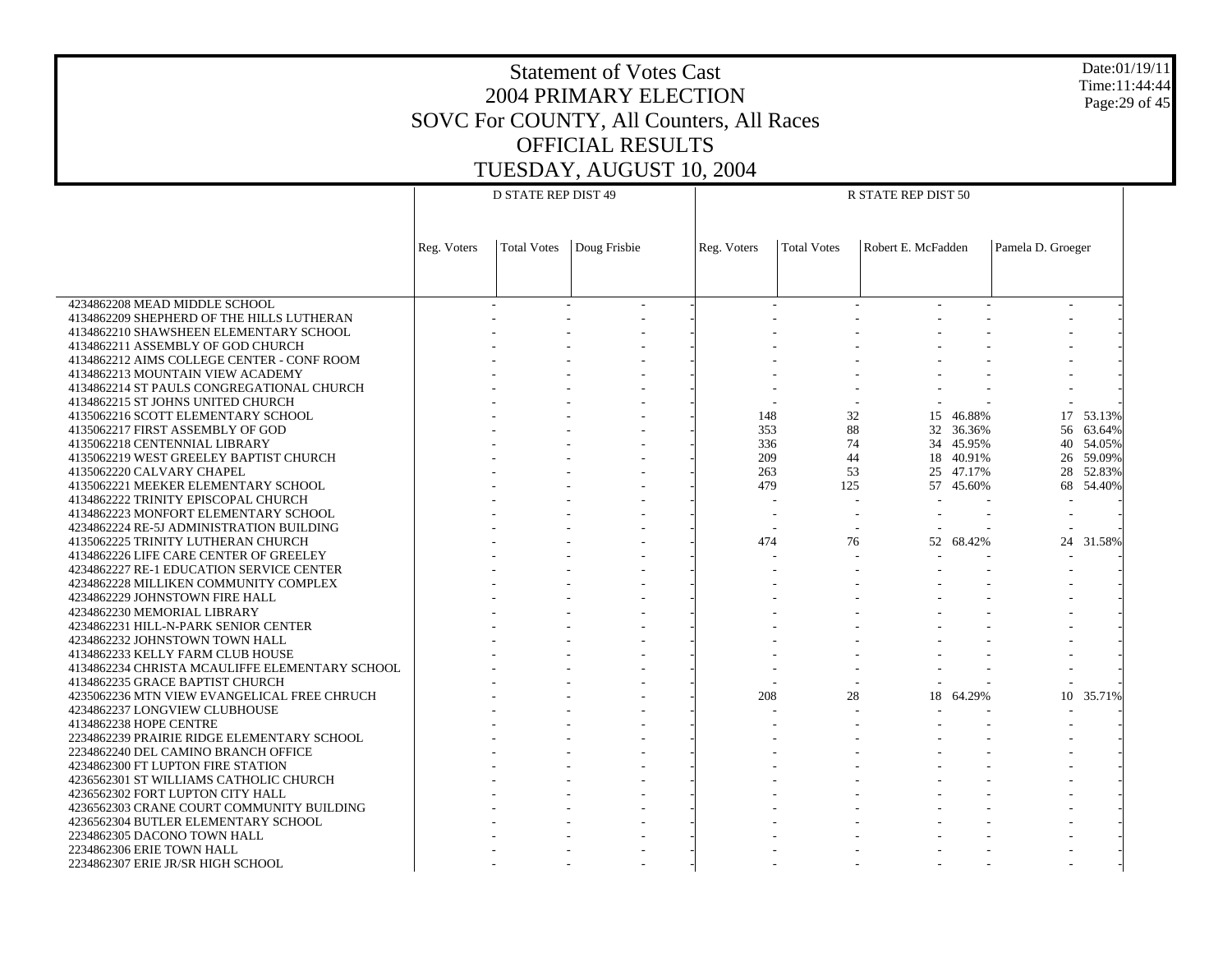Date:01/19/11 Time:11:44:44 Page:30 of 45

|                                            |             | <b>D STATE REP DIST 49</b> |                             |             | R STATE REP DIST 50 |                    |           |                          |             |  |
|--------------------------------------------|-------------|----------------------------|-----------------------------|-------------|---------------------|--------------------|-----------|--------------------------|-------------|--|
|                                            | Reg. Voters | <b>Total Votes</b>         | Doug Frisbie                | Reg. Voters | <b>Total Votes</b>  | Robert E. McFadden |           | Pamela D. Groeger        |             |  |
|                                            |             |                            |                             |             |                     |                    |           |                          |             |  |
| 4136562308 KERSEY TOWN HALL                |             |                            |                             |             |                     |                    |           | $\overline{\phantom{a}}$ |             |  |
| 4236562309 FOUR WAY BAPTIST CHURCH         |             |                            |                             |             |                     |                    |           |                          |             |  |
| 4236562310 HUDSON TOWN HALL                |             |                            |                             |             |                     |                    |           |                          |             |  |
| 4136562311 KEENESBURG FIRE HALL            |             |                            |                             |             |                     |                    |           |                          |             |  |
| 4136562312 ROGGEN FIRE HOUSE               |             |                            |                             |             |                     |                    |           |                          |             |  |
| 4236562313 LOCHBUIE ELEMENTARY SCHOOL      |             |                            |                             |             |                     |                    |           |                          |             |  |
| 4236562314 AFTER GLOWS SENIOR CENTER       |             |                            |                             |             |                     |                    |           |                          |             |  |
| 4135062315 UNC CENTER (MAIN LEVEL)         |             |                            |                             | 290         | 26                  | 15                 | 57.69%    |                          | 42.31%      |  |
| 4135062316 EAST MEMORIAL ELEMENTARY SCHOOL |             |                            |                             | 351         | 38                  | 22                 | 57.89%    | 16                       | 42.11%      |  |
| 4135062317 BETHEL BAPTIST CHURCH           |             |                            |                             | 292         | 114                 | 50                 | 43.86%    | 64                       | 56.14%      |  |
| 4135062318 JACKSON ELEMENTARY SCHOOL       |             |                            |                             | 308         | 104                 | 51                 | 49.04%    | 53                       | 50.96%      |  |
| 4135062319 GARDEN CITY TOWN HALL           |             |                            |                             | 171         | 37                  | 18                 | 48.65%    | 19                       | 51.35%      |  |
| 4135062320 BONELL TOWER (LOUNGE)           |             |                            |                             | 163         | 41                  | 22                 | 53.66%    | 19                       | 46.34%      |  |
| 4135062321 GREELEY MALL (NORTH ENTRANCE)   |             |                            |                             | 288         | 35                  | 22                 | 62.86%    | 13                       | 37.14%      |  |
| 4135062322 DOS RIOS ELEMENTARY SCHOOL      |             |                            |                             | 385         | 67                  |                    | 36 53.73% | 31                       | 46.27%      |  |
| 4135062323 CENTENNIAL ELEMENTARY SCHOOL    |             |                            |                             | 358         | 60                  |                    | 26 43.33% | 34                       | 56.67%      |  |
| 4135062324 CAVE CREEK CLUBHOUSE            |             |                            |                             | 525         | 98                  | 62                 | 63.27%    | 36                       | 36.73%      |  |
| 4135062325 EVANS COMMUNITY COMPLEX         |             |                            |                             | 219         | 69                  | 34                 | 49.28%    | 35                       | 50.72%      |  |
| 4134862326 FIRST BAPTIST CHURCH            |             |                            |                             |             |                     |                    |           | $\overline{\phantom{a}}$ |             |  |
| 2233362327 MAIL BALLOT                     |             |                            |                             |             |                     |                    |           |                          |             |  |
| <b>ABSENTEE</b>                            |             | 169                        | 169 100,00%                 |             | 1407<br>$\Omega$    | 643                | 45.70%    | 764                      | 54.30%      |  |
| <b>PROVISIONAL</b>                         |             |                            | $\Omega$<br>$\mathbf{0}$    | $\Omega$    | $\Omega$            | $\Omega$           |           | $\Omega$                 |             |  |
| <b>EARLY GREELEY</b>                       |             |                            | $\overline{2}$<br>2 100,00% |             | 112                 | 57                 | 50.89%    | 55                       | 49.11%      |  |
| <b>EARLY DEL CAMINO</b>                    |             |                            | $\Omega$                    |             |                     |                    | 50.00%    |                          | 50.00%      |  |
| Total                                      | 1333        | 296                        | 296 100.00%                 | 8496        | 3354                | 1623               | 48.39%    |                          | 1731 51.61% |  |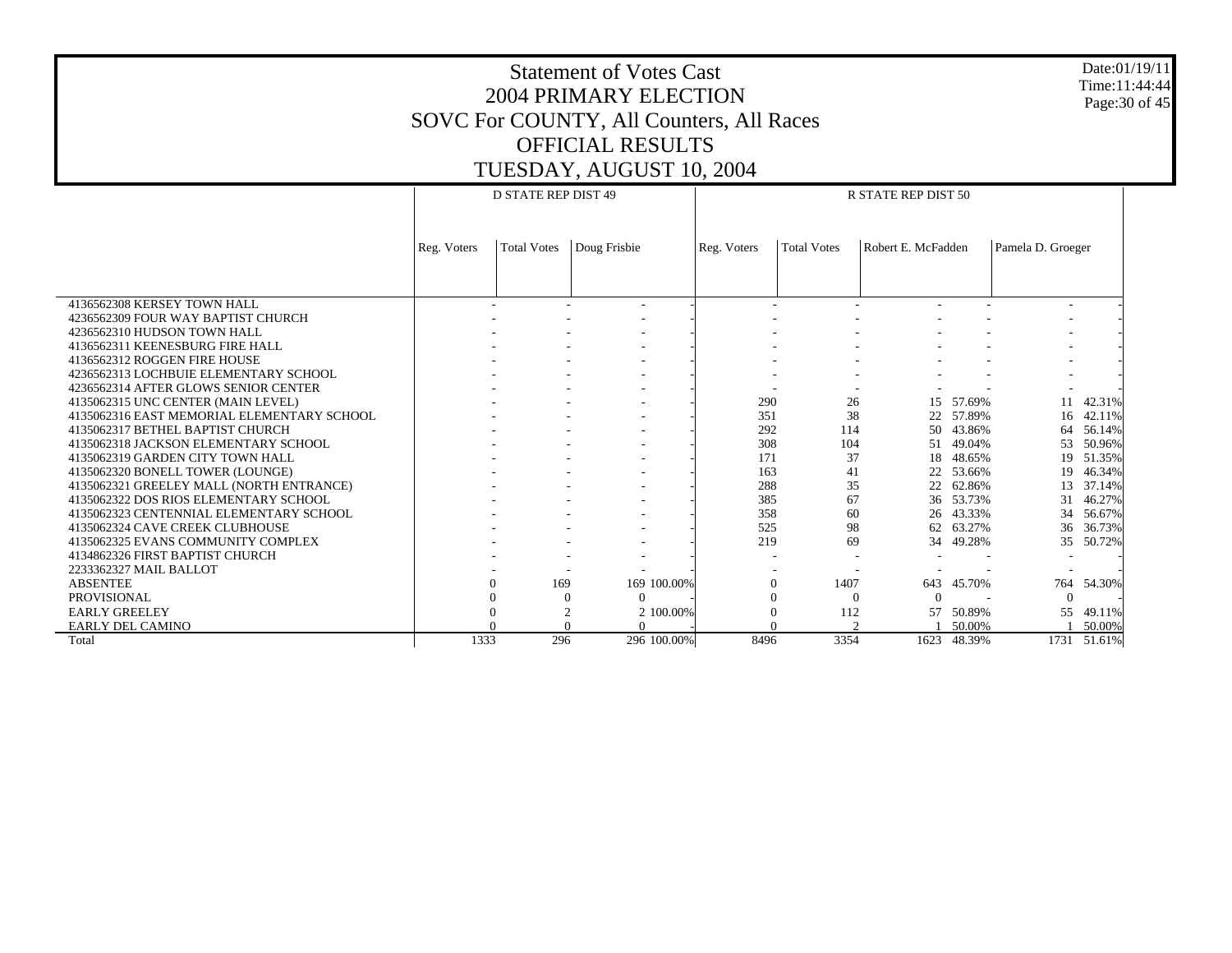Date:01/19/11 Time:11:44:44 Page:31 of 45

|                                                                                   |             | <b>D STATE REP DIST 50</b> |                   |             | R STATE REP DIST 65 |             |  |
|-----------------------------------------------------------------------------------|-------------|----------------------------|-------------------|-------------|---------------------|-------------|--|
|                                                                                   | Reg. Voters | <b>Total Votes</b>         | James L. Riesberg | Reg. Voters | <b>Total Votes</b>  | Diane Hoppe |  |
|                                                                                   |             |                            |                   |             |                     |             |  |
| Jurisdiction Wide                                                                 |             |                            |                   |             |                     |             |  |
| 4136562100 NUNN COMMUNITY BUILDING                                                |             |                            |                   | 374         | 66                  | 66 100.00%  |  |
| 4136562101 GROVER FIRE HALL                                                       |             |                            |                   | 196         | 43                  | 43 100.00%  |  |
| 4136562102 PRAIRIE HIGH SCHOOL                                                    |             |                            |                   | 154         | 44                  | 44 100.00%  |  |
| 4136562103 BRIGGSDALE HIGH SCHOOL                                                 |             |                            |                   | 171         | 41                  | 41 100.00%  |  |
| 4136562104 GILL LIONS COMMUNITY BUILDING                                          |             |                            |                   | 704         | 122                 | 122 100.00% |  |
| 4136562105 KERSEY SENIOR CITIZENS HALL                                            |             |                            |                   | 138         | 28                  | 28 100.00%  |  |
| 4135062106 FRIENDLY VILLAGE CLUBHOUSE                                             | 274         | 28                         | 28 100.00%        |             |                     |             |  |
| 4135062107 GREELEY RECREATION CENTER                                              | 526         | 45                         | 45 100.00%        |             |                     |             |  |
| 4135062108 MADISON ELEMENTARY SCHOOL                                              | 266         | 31                         | 31 100.00%        |             |                     |             |  |
| 4135062109 GLORIA CHRISTI LUTHERAN CHURCH HALL                                    | 231         | 17                         | 17 100.00%        |             |                     |             |  |
| 4135062110 FIRST UNITED METHODIST CHURCH                                          | 329         | 34                         | 34 100.00%        |             |                     |             |  |
| 4135062111 FIRST CHRISTIAN CHURCH                                                 | 353         | 37                         | 37 100.00%        |             |                     |             |  |
| 4135062112 CAMERON ELEMENTARY SCHOOL                                              | 349         | 69                         | 69 100.00%        |             |                     |             |  |
| 4134862113 UNION COLONY FIRE STATION #6                                           |             | $\overline{a}$             | $\mathcal{L}$     |             |                     |             |  |
| 4135062114 OUR SAVIORS LUTHERAN CHURCH                                            | 304         | 83                         | 83 100.00%        |             |                     |             |  |
| 4134962115 WINDSOR HIGH SCHOOL COMMONS                                            |             |                            |                   |             |                     |             |  |
| 4134962116 FAITH UNITED CHURCH OF CHRIST                                          |             |                            |                   |             |                     |             |  |
| 4136562117 SEVERANCE TOWN HALL                                                    |             |                            |                   | 392         | 51                  | 51 100.00%  |  |
| 4136562118 EATON MIDDLE SCHOOL                                                    |             |                            |                   | 636         | 127                 | 127 100.00% |  |
| 4136562119 EATON HIGH SCHOOL                                                      |             |                            |                   | 286         | 47                  | 47 100.00%  |  |
| 4134862120 NORTH WELD CO WATER DISTRICT                                           |             |                            |                   |             |                     |             |  |
| 4134962121 EVANGELICAL FREE CHURCH OF WINDSOR                                     |             |                            |                   |             |                     |             |  |
| 4134962122 PARK BUILDING - WINDSOR TOWN HALL                                      |             |                            |                   |             |                     |             |  |
| 4134962123 CORNERSTONE BAPTIST CHURCH                                             |             |                            |                   |             |                     |             |  |
| 4134862124 VICTORY CHRISTIAN FELLOWSHIP                                           |             |                            |                   |             |                     |             |  |
| 4134862125 NORTHRIDGE HIGH SCHOOL                                                 |             |                            |                   |             |                     |             |  |
| 4136562126 PIERCE TOWN HALL                                                       |             |                            |                   | 356         | 65                  | 65 100.00%  |  |
| 4136562127 AULT TOWN HALL                                                         |             |                            |                   | 354         | 81                  | 81 100.00%  |  |
| 4136562128 EATON TOWN HALL                                                        |             |                            |                   | 561         | 99                  | 99 100.00%  |  |
|                                                                                   |             |                            |                   |             |                     |             |  |
| 4134862129 WINDSOR-SEVERANCE PUBLIC LIBRARY<br>4134962130 TOZER ELEMENTARY SCHOOL |             |                            |                   |             |                     |             |  |
|                                                                                   |             |                            |                   | 353         | 75                  |             |  |
| 4136562131 OLD SEVERANCE TOWN HALL                                                |             |                            |                   |             |                     | 75 100.00%  |  |
| 4234862200 MEAD TOWN HALL                                                         |             |                            |                   |             |                     |             |  |
| 4234862201 PLATTEVILLE TOWN HALL                                                  |             |                            |                   |             |                     |             |  |
| 4234862202 PLATTEVILLE BAPTIST CHURCH                                             |             |                            |                   |             |                     |             |  |
| 2234862203 FIRESTONE TOWN HALL                                                    |             |                            |                   |             |                     |             |  |
| 2234862204 TRI TOWN BAPTIST CHURCH                                                |             |                            |                   |             |                     |             |  |
| 2234862205 FREDERICK TOWN HALL                                                    |             |                            |                   |             |                     |             |  |
| 2234862206 RINN UNITED METHODIST CHURCH                                           |             |                            |                   |             |                     |             |  |
| 2234862207 DEL CAMINO FIRE STATION                                                |             |                            |                   |             |                     |             |  |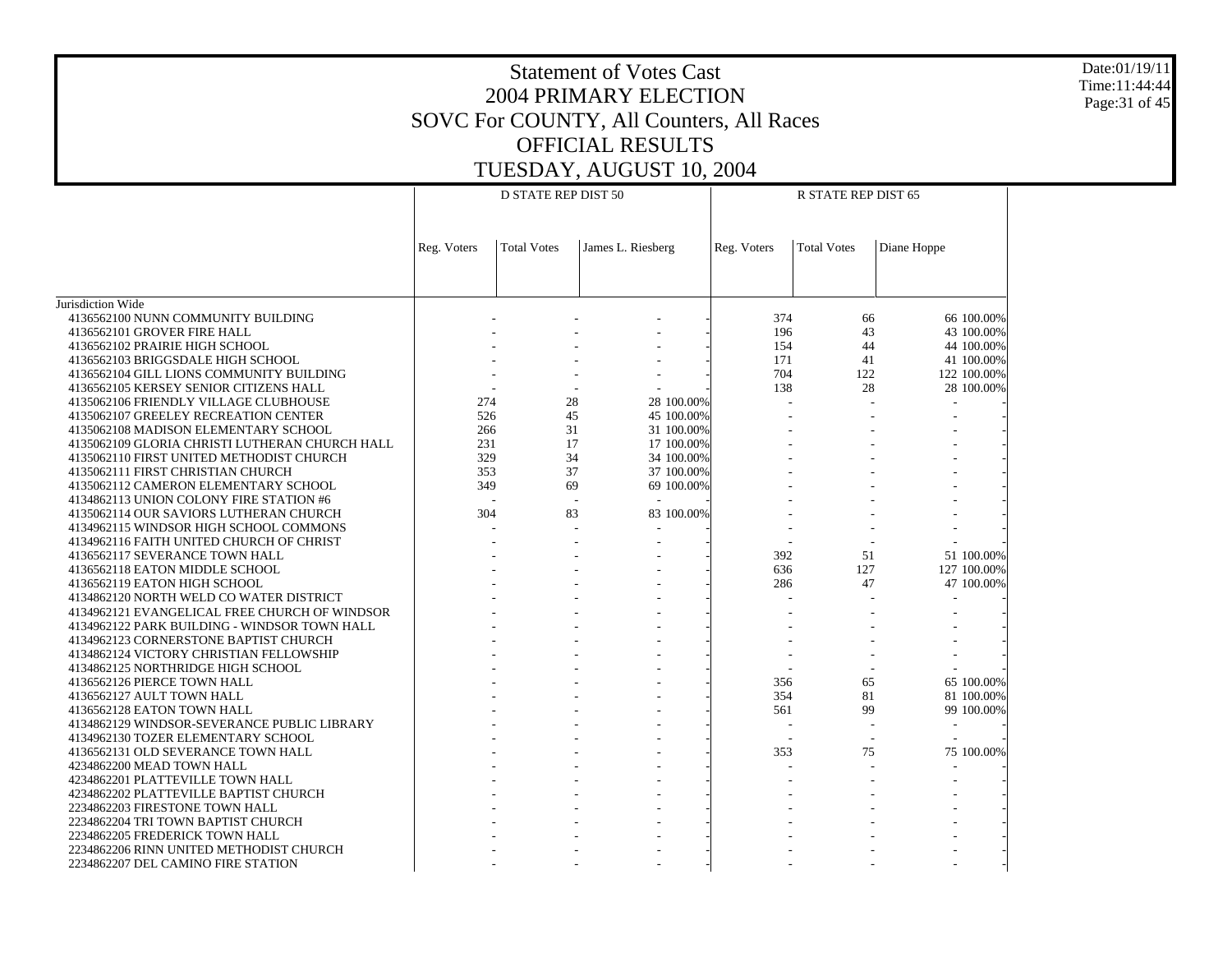Date:01/19/11 Time:11:44:44 Page:32 of 45

|                                                                                |             | <b>D STATE REP DIST 50</b> |                   |             | R STATE REP DIST 65 |             |
|--------------------------------------------------------------------------------|-------------|----------------------------|-------------------|-------------|---------------------|-------------|
|                                                                                |             |                            |                   |             |                     |             |
|                                                                                |             |                            |                   |             |                     |             |
|                                                                                |             |                            |                   |             |                     |             |
|                                                                                | Reg. Voters | <b>Total Votes</b>         | James L. Riesberg | Reg. Voters | <b>Total Votes</b>  | Diane Hoppe |
|                                                                                |             |                            |                   |             |                     |             |
|                                                                                |             |                            |                   |             |                     |             |
| 4234862208 MEAD MIDDLE SCHOOL                                                  |             |                            |                   |             |                     |             |
| 4134862209 SHEPHERD OF THE HILLS LUTHERAN                                      |             |                            |                   |             |                     |             |
| 4134862210 SHAWSHEEN ELEMENTARY SCHOOL                                         |             |                            |                   |             |                     |             |
| 4134862211 ASSEMBLY OF GOD CHURCH                                              |             |                            |                   |             |                     |             |
|                                                                                |             |                            |                   |             |                     |             |
| 4134862212 AIMS COLLEGE CENTER - CONF ROOM<br>4134862213 MOUNTAIN VIEW ACADEMY |             |                            |                   |             |                     |             |
| 4134862214 ST PAULS CONGREGATIONAL CHURCH                                      |             |                            |                   |             |                     |             |
|                                                                                |             |                            |                   |             |                     |             |
| 4134862215 ST JOHNS UNITED CHURCH<br>4135062216 SCOTT ELEMENTARY SCHOOL        | 102         | 10                         | 10 100.00%        |             |                     |             |
| 4135062217 FIRST ASSEMBLY OF GOD                                               |             |                            |                   |             |                     |             |
|                                                                                | 245<br>195  | 39<br>22                   | 39 100.00%        |             |                     |             |
| 4135062218 CENTENNIAL LIBRARY                                                  |             |                            | 22 100.00%        |             |                     |             |
| 4135062219 WEST GREELEY BAPTIST CHURCH                                         | 137         | 22                         | 22 100.00%        |             |                     |             |
| 4135062220 CALVARY CHAPEL                                                      | 218         | 22                         | 22 100.00%        |             |                     |             |
| 4135062221 MEEKER ELEMENTARY SCHOOL                                            | 270         | 42                         | 42 100.00%        |             |                     |             |
| 4134862222 TRINITY EPISCOPAL CHURCH                                            |             |                            | $\blacksquare$    |             |                     |             |
| 4134862223 MONFORT ELEMENTARY SCHOOL                                           |             |                            |                   |             |                     |             |
| 4234862224 RE-5J ADMINISTRATION BUILDING                                       |             |                            |                   |             |                     |             |
| 4135062225 TRINITY LUTHERAN CHURCH                                             | 275         | 22                         | 22 100.00%        |             |                     |             |
| 4134862226 LIFE CARE CENTER OF GREELEY                                         |             | $\overline{a}$             |                   |             |                     |             |
| 4234862227 RE-1 EDUCATION SERVICE CENTER                                       |             |                            |                   |             |                     |             |
| 4234862228 MILLIKEN COMMUNITY COMPLEX                                          |             |                            |                   |             |                     |             |
| 4234862229 JOHNSTOWN FIRE HALL                                                 |             |                            |                   |             |                     |             |
| 4234862230 MEMORIAL LIBRARY                                                    |             |                            |                   |             |                     |             |
| 4234862231 HILL-N-PARK SENIOR CENTER                                           |             |                            |                   |             |                     |             |
| 4234862232 JOHNSTOWN TOWN HALL                                                 |             |                            |                   |             |                     |             |
| 4134862233 KELLY FARM CLUB HOUSE                                               |             |                            |                   |             |                     |             |
| 4134862234 CHRISTA MCAULIFFE ELEMENTARY SCHOOL                                 |             |                            |                   |             |                     |             |
| 4134862235 GRACE BAPTIST CHURCH                                                |             |                            |                   |             |                     |             |
| 4235062236 MTN VIEW EVANGELICAL FREE CHRUCH                                    | 90          | 7                          | 7 100.00%         |             |                     |             |
| 4234862237 LONGVIEW CLUBHOUSE                                                  |             |                            |                   |             |                     |             |
| 4134862238 HOPE CENTRE                                                         |             |                            |                   |             |                     |             |
| 2234862239 PRAIRIE RIDGE ELEMENTARY SCHOOL                                     |             |                            |                   |             |                     |             |
| 2234862240 DEL CAMINO BRANCH OFFICE                                            |             |                            |                   |             |                     |             |
| 4234862300 FT LUPTON FIRE STATION                                              |             |                            |                   |             |                     |             |
| 4236562301 ST WILLIAMS CATHOLIC CHURCH                                         |             |                            |                   | 246         | 37                  | 37 100.00%  |
| 4236562302 FORT LUPTON CITY HALL                                               |             |                            |                   | 285         | 27                  | 27 100.00%  |
| 4236562303 CRANE COURT COMMUNITY BUILDING                                      |             |                            |                   | 237         | 41                  | 41 100.00%  |
| 4236562304 BUTLER ELEMENTARY SCHOOL                                            |             |                            |                   | 307         | 42                  | 42 100.00%  |
| 2234862305 DACONO TOWN HALL                                                    |             |                            |                   |             |                     |             |
| 2234862306 ERIE TOWN HALL                                                      |             |                            |                   |             |                     |             |
| 2234862307 ERIE JR/SR HIGH SCHOOL                                              |             |                            |                   |             |                     |             |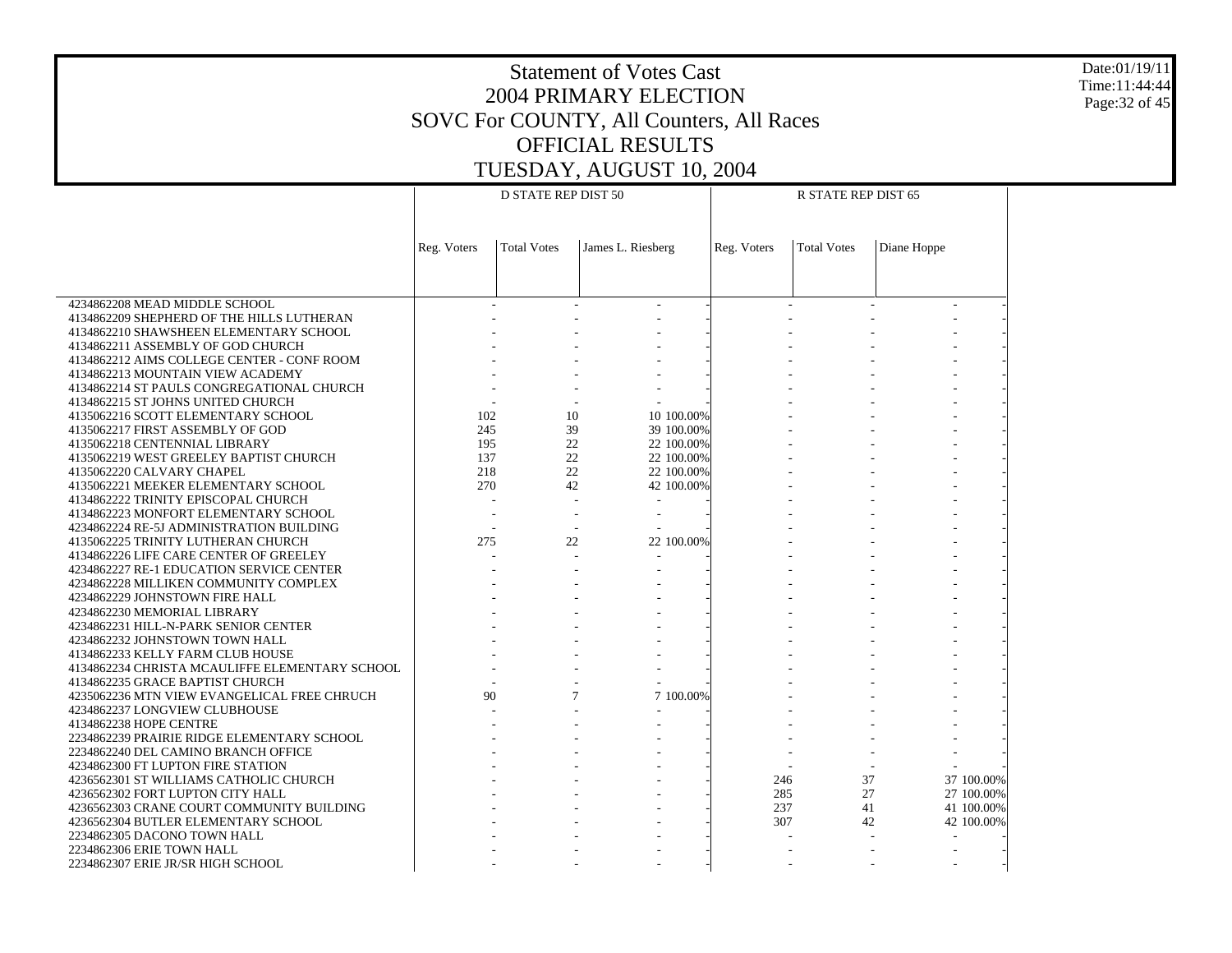Date:01/19/11 Time:11:44:44 Page:33 of 45

|                                            |             | D STATE REP DIST 50 |                   |             | <b>R STATE REP DIST 65</b> |              |
|--------------------------------------------|-------------|---------------------|-------------------|-------------|----------------------------|--------------|
|                                            |             |                     |                   |             |                            |              |
|                                            |             |                     |                   |             |                            |              |
|                                            | Reg. Voters | <b>Total Votes</b>  | James L. Riesberg | Reg. Voters | <b>Total Votes</b>         | Diane Hoppe  |
|                                            |             |                     |                   |             |                            |              |
|                                            |             |                     |                   |             |                            |              |
|                                            |             |                     |                   |             |                            |              |
| 4136562308 KERSEY TOWN HALL                |             |                     |                   | 533         | 98                         | 98 100.00%   |
| 4236562309 FOUR WAY BAPTIST CHURCH         |             |                     |                   | 210         | 32                         | 32 100.00%   |
| 4236562310 HUDSON TOWN HALL                |             |                     |                   | 391         | 64                         | 64 100,00%   |
| 4136562311 KEENESBURG FIRE HALL            |             |                     |                   | 522         | 97                         | 97 100.00%   |
| 4136562312 ROGGEN FIRE HOUSE               |             |                     |                   | 163         | 40                         | 40 100.00%   |
| 4236562313 LOCHBUIE ELEMENTARY SCHOOL      |             |                     |                   | 193         | 32                         | 32 100.00%   |
| 4236562314 AFTER GLOWS SENIOR CENTER       |             |                     |                   | 308         | 46                         | 46 100.00%   |
| 4135062315 UNC CENTER (MAIN LEVEL)         | 290         | 13                  | 13 100.00%        |             |                            |              |
| 4135062316 EAST MEMORIAL ELEMENTARY SCHOOL | 393         | 23                  | 23 100.00%        |             |                            |              |
| 4135062317 BETHEL BAPTIST CHURCH           | 189         | 40                  | 40 100.00%        |             |                            |              |
| 4135062318 JACKSON ELEMENTARY SCHOOL       | 214         | 41                  | 41 100.00%        |             |                            |              |
| 4135062319 GARDEN CITY TOWN HALL           | 131         | 23                  | 23 100.00%        |             |                            |              |
| 4135062320 BONELL TOWER (LOUNGE)           | 120         | 12                  | 12 100.00%        |             |                            |              |
| 4135062321 GREELEY MALL (NORTH ENTRANCE)   | 254         | 23                  | 23 100.00%        |             |                            |              |
| 4135062322 DOS RIOS ELEMENTARY SCHOOL      | 286         | 30                  | 30 100.00%        |             |                            |              |
| 4135062323 CENTENNIAL ELEMENTARY SCHOOL    | 268         | 31                  | 31 100.00%        |             |                            |              |
| 4135062324 CAVE CREEK CLUBHOUSE            | 305         | 16                  | 16 100.00%        |             |                            |              |
| 4135062325 EVANS COMMUNITY COMPLEX         | 192         | 11                  | 11 100.00%        |             |                            |              |
| 4134862326 FIRST BAPTIST CHURCH            |             |                     |                   |             |                            |              |
| 2233362327 MAIL BALLOT                     |             |                     |                   |             |                            |              |
| <b>ABSENTEE</b>                            | $\Omega$    | 693                 | 693 100.00%       | $\Omega$    | 1048                       | 1048 100.00% |
| <b>PROVISIONAL</b>                         |             | $\Omega$            | $\Omega$          | $\Omega$    | $\Omega$                   | $\Omega$     |
| <b>EARLY GREELEY</b>                       |             | 34                  | 34 100.00%        |             | 56                         | 56 100.00%   |
| <b>EARLY DEL CAMINO</b>                    |             |                     |                   |             |                            | 3 100,00%    |
| Total                                      | 6806        | 1520                | 1520 100.00%      | 8070        | 2552                       | 2552 100.00% |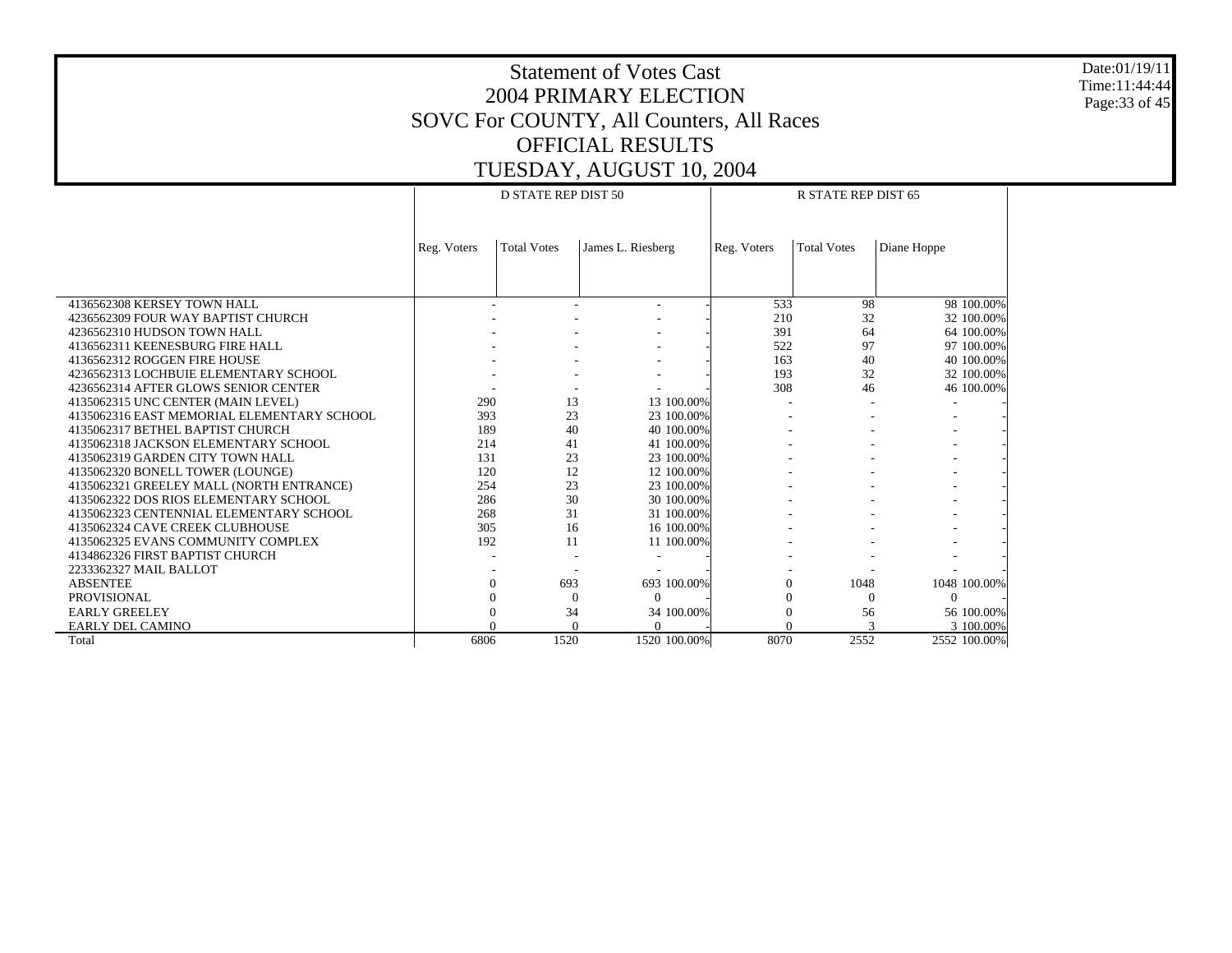Date:01/19/11 Time:11:44:44 Page:34 of 45

|                                                |             | <b>D STATE REP DIST 65</b> |                          | R DISTRICT ATTORNEY |                    |          |            |                |           |  |
|------------------------------------------------|-------------|----------------------------|--------------------------|---------------------|--------------------|----------|------------|----------------|-----------|--|
|                                                |             |                            |                          |                     |                    |          |            |                |           |  |
|                                                |             |                            |                          |                     |                    |          |            |                |           |  |
|                                                | Reg. Voters | <b>Total Votes</b>         | <b>Tim Erickson</b>      | Reg. Voters         | <b>Total Votes</b> | Ken Buck |            | Tom Ouammen    |           |  |
|                                                |             |                            |                          |                     |                    |          |            |                |           |  |
|                                                |             |                            |                          |                     |                    |          |            |                |           |  |
| Jurisdiction Wide                              |             |                            |                          |                     |                    |          |            |                |           |  |
| 4136562100 NUNN COMMUNITY BUILDING             | 127         | 10                         | 10 100.00%               | 374                 | 68                 |          | 42 61.76%  |                | 26 38.24% |  |
| 4136562101 GROVER FIRE HALL                    | 65          | 8                          | 8 100.00%                | 196                 | 50                 | 38       | 76.00%     |                | 12 24.00% |  |
| 4136562102 PRAIRIE HIGH SCHOOL                 | 46          | 13                         | 13 100.00%               | 154                 | 43                 |          | 39 90.70%  | $\overline{4}$ | 9.30%     |  |
| 4136562103 BRIGGSDALE HIGH SCHOOL              | 47          | 11                         | 11 100.00%               | 171                 | 50                 | 31       | 62.00%     |                | 19 38.00% |  |
| 4136562104 GILL LIONS COMMUNITY BUILDING       | 221         | 31                         | 31 100.00%               | 704                 | 145                |          | 99 68.28%  |                | 46 31.72% |  |
| 4136562105 KERSEY SENIOR CITIZENS HALL         | 47          | $\overline{4}$             | 4 100.00%                | 138                 | 32                 |          | 19 59.38%  | 13             | 40.63%    |  |
| 4135062106 FRIENDLY VILLAGE CLUBHOUSE          |             |                            |                          | 305                 | 67                 | 40       | 59.70%     | 27             | 40.30%    |  |
| 4135062107 GREELEY RECREATION CENTER           |             |                            |                          | 330                 | 65                 | 36       | 55.38%     | 29             | 44.62%    |  |
| 4135062108 MADISON ELEMENTARY SCHOOL           |             |                            |                          | 338                 | 65                 | 34       | 52.31%     | 31             | 47.69%    |  |
|                                                |             |                            |                          | 319                 | 55                 |          |            | 21             |           |  |
| 4135062109 GLORIA CHRISTI LUTHERAN CHURCH HALL |             |                            |                          | 242                 | 38                 |          | 34 61.82%  | 19             | 38.18%    |  |
| 4135062110 FIRST UNITED METHODIST CHURCH       |             |                            |                          |                     |                    | 19       | 50.00%     |                | 50.00%    |  |
| 4135062111 FIRST CHRISTIAN CHURCH              |             |                            |                          | 431                 | 125                | 60       | 48.00%     |                | 65 52.00% |  |
| 4135062112 CAMERON ELEMENTARY SCHOOL           |             |                            |                          | 337                 | 98                 | 46       | 46.94%     | 52             | 53.06%    |  |
| 4134862113 UNION COLONY FIRE STATION #6        |             |                            |                          | 297                 | 81                 | 49       | 60.49%     |                | 32 39.51% |  |
| 4135062114 OUR SAVIORS LUTHERAN CHURCH         |             |                            |                          | 374                 | 121                | 63       | 52.07%     | 58             | 47.93%    |  |
| 4134962115 WINDSOR HIGH SCHOOL COMMONS         |             |                            |                          | 610                 | 125                | 80       | 64.00%     | 45             | 36.00%    |  |
| 4134962116 FAITH UNITED CHURCH OF CHRIST       |             |                            |                          | 325                 | 76                 | 49       | 64.47%     | 27             | 35.53%    |  |
| 4136562117 SEVERANCE TOWN HALL                 | 139         | 16                         | 16 100,00%               | 392                 | 59                 | 42       | 71.19%     |                | 17 28.81% |  |
| 4136562118 EATON MIDDLE SCHOOL                 | 231         | 38                         | 38 100.00%               | 636                 | 154                |          | 105 68.18% | 49             | 31.82%    |  |
| 4136562119 EATON HIGH SCHOOL                   | 127         | 12                         | 12 100.00%               | 286                 | 61                 |          | 38 62.30%  |                | 23 37.70% |  |
| 4134862120 NORTH WELD CO WATER DISTRICT        |             |                            |                          | 210                 | 71                 | 44       | 61.97%     | 27             | 38.03%    |  |
| 4134962121 EVANGELICAL FREE CHURCH OF WINDSOR  |             |                            |                          | 586                 | 106                |          | 52 49.06%  | 54             | 50.94%    |  |
| 4134962122 PARK BUILDING - WINDSOR TOWN HALL   |             |                            |                          | 509                 | 119                | 69       | 57.98%     | 50             | 42.02%    |  |
| 4134962123 CORNERSTONE BAPTIST CHURCH          |             |                            |                          | 489                 | 79                 | 51       | 64.56%     | 28             | 35.44%    |  |
| 4134862124 VICTORY CHRISTIAN FELLOWSHIP        |             |                            |                          | 528                 | 115                | 70       | 60.87%     |                | 45 39.13% |  |
| 4134862125 NORTHRIDGE HIGH SCHOOL              |             |                            |                          | 408                 | 80                 |          | 47 58.75%  | 33             | 41.25%    |  |
| 4136562126 PIERCE TOWN HALL                    | 175         | 31                         | 31 100.00%               | 356                 | 79                 |          | 52 65.82%  |                | 27 34.18% |  |
| 4136562127 AULT TOWN HALL                      | 173         | 29                         | 29 100.00%               | 354                 | 108                | 72       | 66.67%     | 36             | 33.33%    |  |
| 4136562128 EATON TOWN HALL                     | 159         | 18                         | 18 100.00%               | 561                 | 119                |          | 76 63.87%  | 43             | 36.13%    |  |
| 4134862129 WINDSOR-SEVERANCE PUBLIC LIBRARY    |             |                            |                          | 151                 | 28                 | 19       | 67.86%     | 9              | 32.14%    |  |
| 4134962130 TOZER ELEMENTARY SCHOOL             |             |                            | $\overline{\phantom{a}}$ | 499                 | 80                 |          | 43 53.75%  | 37             | 46.25%    |  |
| 4136562131 OLD SEVERANCE TOWN HALL             | 128         | 19                         | 19 100.00%               | 353                 | 85                 | 54       | 63.53%     | 31             | 36.47%    |  |
| 4234862200 MEAD TOWN HALL                      |             |                            |                          | 565                 | 113                |          | 83 73.45%  | 30             | 26.55%    |  |
| 4234862201 PLATTEVILLE TOWN HALL               |             |                            |                          | 382                 | 66                 | 40       | 60.61%     | 26             | 39.39%    |  |
| 4234862202 PLATTEVILLE BAPTIST CHURCH          |             |                            |                          | 218                 | 33                 | 22       | 66.67%     |                | 11 33.33% |  |
| 2234862203 FIRESTONE TOWN HALL                 |             |                            |                          | 446                 | 56                 | 44       | 78.57%     |                | 12 21.43% |  |
| 2234862204 TRI TOWN BAPTIST CHURCH             |             |                            |                          | 615                 | 50                 | 31       | 62.00%     |                | 19 38.00% |  |
| 2234862205 FREDERICK TOWN HALL                 |             |                            |                          | 313                 | 50                 | 32       | 64.00%     | 18             | 36.00%    |  |
| 2234862206 RINN UNITED METHODIST CHURCH        |             |                            |                          | 335                 | 46                 | 32       | 69.57%     | 14             | 30.43%    |  |
| 2234862207 DEL CAMINO FIRE STATION             |             |                            |                          | 319                 | 35                 |          | 21 60.00%  |                | 14 40.00% |  |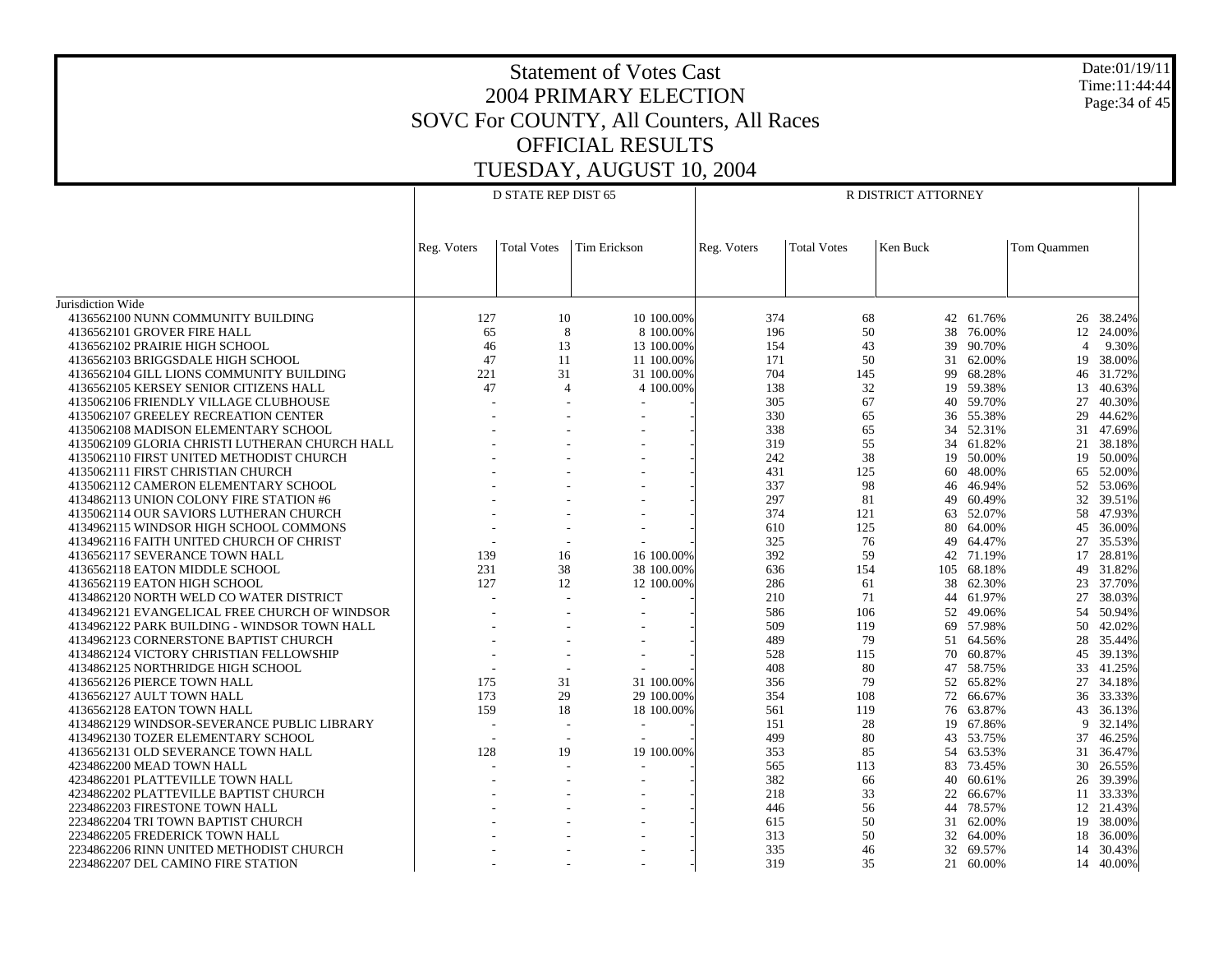Date:01/19/11 Time:11:44:44 Page:35 of 45

|                                                                                    | <b>D STATE REP DIST 65</b> |                    |                     | R DISTRICT ATTORNEY |                    |          |                     |             |                     |  |
|------------------------------------------------------------------------------------|----------------------------|--------------------|---------------------|---------------------|--------------------|----------|---------------------|-------------|---------------------|--|
|                                                                                    |                            |                    |                     |                     |                    |          |                     |             |                     |  |
|                                                                                    |                            |                    |                     |                     |                    |          |                     |             |                     |  |
|                                                                                    |                            |                    | <b>Tim Erickson</b> |                     |                    | Ken Buck |                     |             |                     |  |
|                                                                                    | Reg. Voters                | <b>Total Votes</b> |                     | Reg. Voters         | <b>Total Votes</b> |          |                     | Tom Quammen |                     |  |
|                                                                                    |                            |                    |                     |                     |                    |          |                     |             |                     |  |
|                                                                                    |                            |                    |                     |                     |                    |          |                     |             |                     |  |
| 4234862208 MEAD MIDDLE SCHOOL                                                      |                            |                    |                     | 372                 | 44                 |          | 30 68.18%           |             | 14 31.82%           |  |
| 4134862209 SHEPHERD OF THE HILLS LUTHERAN                                          |                            |                    |                     | 344                 | 83                 |          | 44 53.01%           | 39          | 46.99%              |  |
| 4134862210 SHAWSHEEN ELEMENTARY SCHOOL                                             |                            |                    |                     | 281                 | 52                 |          | 30 57.69%           | 22          | 42.31%              |  |
| 4134862211 ASSEMBLY OF GOD CHURCH                                                  |                            |                    |                     | 431                 | 91                 |          | 56 61.54%           | 35          | 38.46%              |  |
| 4134862212 AIMS COLLEGE CENTER - CONF ROOM                                         |                            |                    |                     | 572                 | 113                |          | 61 53.98%           | 52          | 46.02%              |  |
| 4134862213 MOUNTAIN VIEW ACADEMY                                                   |                            |                    |                     | 545                 | 124                |          | 66 53.23%           | 58          | 46.77%              |  |
| 4134862214 ST PAULS CONGREGATIONAL CHURCH                                          |                            |                    |                     | 748                 | 254                | 123      | 48.43%              | 131         | 51.57%              |  |
| 4134862215 ST JOHNS UNITED CHURCH                                                  |                            |                    |                     | 607                 | 192                |          | 88 45.83%           |             | 104 54.17%          |  |
| 4135062216 SCOTT ELEMENTARY SCHOOL                                                 |                            |                    |                     | 148                 | 35                 |          | 17 48.57%           | 18          | 51.43%              |  |
| 4135062217 FIRST ASSEMBLY OF GOD                                                   |                            |                    |                     | 353                 | 88                 |          | 57 64.77%           | 31          | 35.23%              |  |
| 4135062218 CENTENNIAL LIBRARY                                                      |                            |                    |                     | 336                 | 76                 |          | 35 46.05%           | 41          | 53.95%              |  |
| 4135062219 WEST GREELEY BAPTIST CHURCH                                             |                            |                    |                     | 209                 | 47                 | 19       | 40.43%              | 28          | 59.57%              |  |
| 4135062220 CALVARY CHAPEL                                                          |                            |                    |                     | 263                 | 54                 |          | 35 64.81%           | 19          | 35.19%              |  |
| 4135062221 MEEKER ELEMENTARY SCHOOL                                                |                            |                    |                     | 479                 | 128                |          | 82 64.06%           | 46          | 35.94%              |  |
| 4134862222 TRINITY EPISCOPAL CHURCH                                                |                            |                    |                     | 602                 | 150                |          | 82 54.67%           | 68          | 45.33%              |  |
| 4134862223 MONFORT ELEMENTARY SCHOOL                                               |                            |                    |                     | 598                 | 120                |          | 66 55.00%           | 54          | 45.00%              |  |
|                                                                                    |                            |                    |                     | 219                 | 46                 | 28       |                     | 18          | 39.13%              |  |
| 4234862224 RE-5J ADMINISTRATION BUILDING<br>4135062225 TRINITY LUTHERAN CHURCH     |                            |                    |                     | 474                 | 79                 | 58       | 60.87%<br>73.42%    | 21          | 26.58%              |  |
|                                                                                    |                            |                    |                     | 430                 | 49                 |          | 33 67.35%           |             |                     |  |
| 4134862226 LIFE CARE CENTER OF GREELEY<br>4234862227 RE-1 EDUCATION SERVICE CENTER |                            |                    |                     | 458                 | 96                 | 67       | 69.79%              | 29          | 16 32.65%<br>30.21% |  |
|                                                                                    |                            |                    |                     | 541                 | 99                 |          |                     |             |                     |  |
| 4234862228 MILLIKEN COMMUNITY COMPLEX                                              |                            |                    |                     | 536                 | 73                 | 64       | 64.65%<br>40 54.79% | 33          | 35 35.35%           |  |
| 4234862229 JOHNSTOWN FIRE HALL                                                     |                            |                    |                     |                     |                    |          |                     |             | 45.21%              |  |
| 4234862230 MEMORIAL LIBRARY                                                        |                            |                    |                     | 642                 | 141                |          | 75 53.19%           | 66          | 46.81%              |  |
| 4234862231 HILL-N-PARK SENIOR CENTER                                               |                            |                    |                     | 261                 | 53                 |          | 35 66.04%           | 18          | 33.96%              |  |
| 4234862232 JOHNSTOWN TOWN HALL                                                     |                            |                    |                     | 508                 | 140                |          | 81 57.86%           | 59          | 42.14%              |  |
| 4134862233 KELLY FARM CLUB HOUSE                                                   |                            |                    |                     | 328                 | 77                 |          | 39 50.65%           | 38          | 49.35%              |  |
| 4134862234 CHRISTA MCAULIFFE ELEMENTARY SCHOOL                                     |                            |                    |                     | 487                 | 109                |          | 60 55.05%           | 49          | 44.95%              |  |
| 4134862235 GRACE BAPTIST CHURCH                                                    |                            |                    |                     | 516                 | 121                |          | 71 58.68%           | 50          | 41.32%              |  |
| 4235062236 MTN VIEW EVANGELICAL FREE CHRUCH                                        |                            |                    |                     | 208                 | 26                 |          | 11 42.31%           | 15          | 57.69%              |  |
| 4234862237 LONGVIEW CLUBHOUSE                                                      |                            |                    |                     | 577                 | 111                |          | 78 70.27%           | 33          | 29.73%              |  |
| 4134862238 HOPE CENTRE                                                             |                            |                    |                     | 406                 | 62                 |          | 42 67.74%           | 20          | 32.26%              |  |
| 2234862239 PRAIRIE RIDGE ELEMENTARY SCHOOL                                         |                            |                    |                     | 468                 | 51                 | 29       | 56.86%              | 22          | 43.14%              |  |
| 2234862240 DEL CAMINO BRANCH OFFICE                                                |                            |                    |                     | 252                 | 25                 |          | 16 64.00%           | 9           | 36.00%              |  |
| 4234862300 FT LUPTON FIRE STATION                                                  |                            |                    |                     | 353                 | 69                 |          | 49 71.01%           | 20          | 28.99%              |  |
| 4236562301 ST WILLIAMS CATHOLIC CHURCH                                             | 282                        | 23                 | 23 100,00%          | 246                 | 41                 |          | 33 80.49%           | 8           | 19.51%              |  |
| 4236562302 FORT LUPTON CITY HALL                                                   | 326                        | 31                 | 31 100.00%          | 285                 | 32                 |          | 23 71.88%           | 9           | 28.13%              |  |
| 4236562303 CRANE COURT COMMUNITY BUILDING                                          | 238                        | 33                 | 33 100,00%          | 237                 | 49                 | 31       | 63.27%              | 18          | 36.73%              |  |
| 4236562304 BUTLER ELEMENTARY SCHOOL                                                | 230                        | 26                 | 26 100.00%          | 307                 | 53                 |          | 40 75.47%           |             | 13 24.53%           |  |
| 2234862305 DACONO TOWN HALL                                                        |                            |                    |                     | 251                 | 45                 | 31       | 68.89%              |             | 14 31.11%           |  |
| 2234862306 ERIE TOWN HALL                                                          |                            |                    |                     | 226                 | 38                 |          | 32 84.21%           |             | 6 15.79%            |  |
| 2234862307 ERIE JR/SR HIGH SCHOOL                                                  |                            |                    |                     | 645                 | 92                 |          | 77 83.70%           |             | 15 16.30%           |  |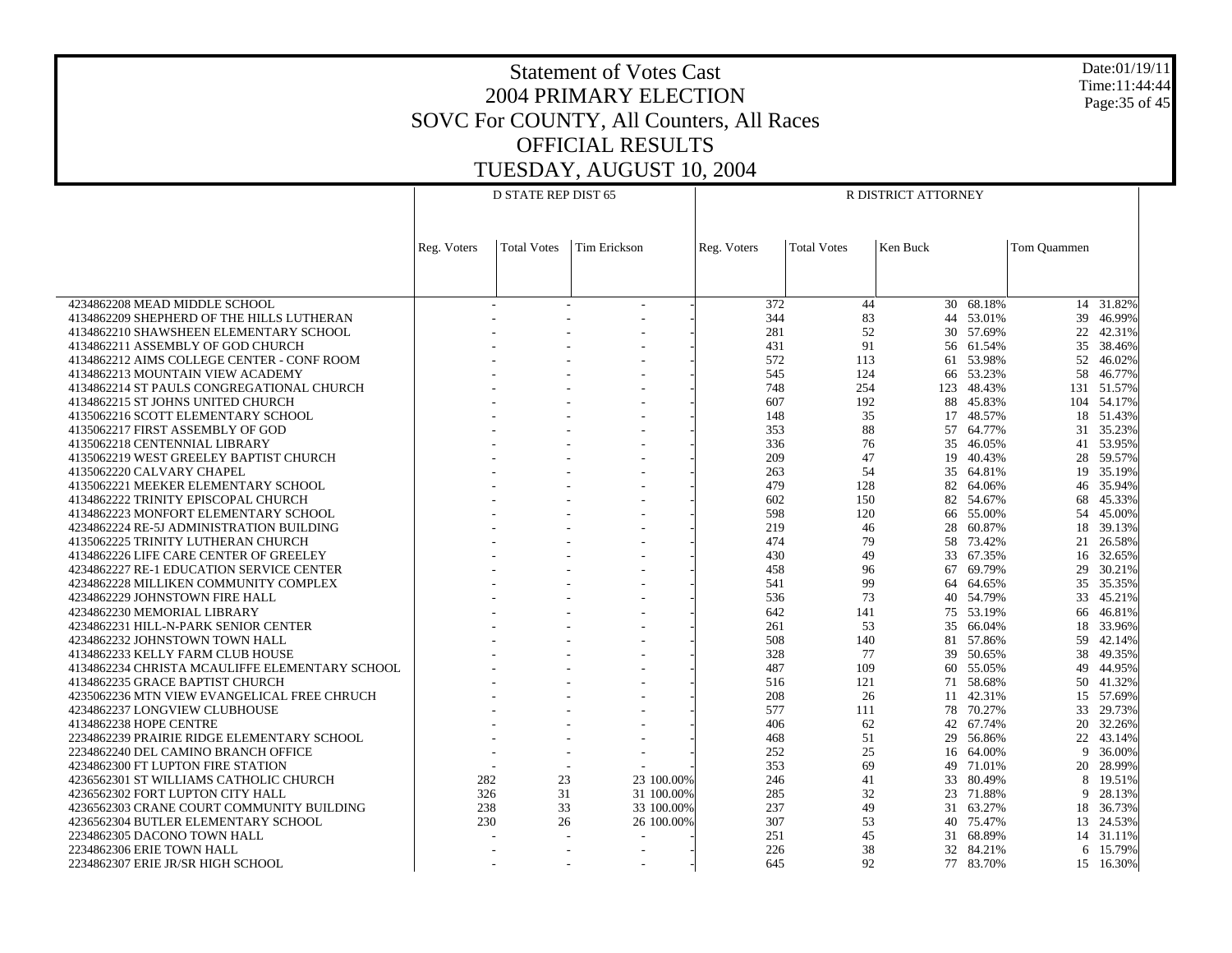Date:01/19/11 Time:11:44:44 Page:36 of 45

|                                            |             | D STATE REP DIST 65 |              | R DISTRICT ATTORNEY |                    |          |            |             |           |  |
|--------------------------------------------|-------------|---------------------|--------------|---------------------|--------------------|----------|------------|-------------|-----------|--|
|                                            |             |                     |              |                     |                    |          |            |             |           |  |
|                                            |             |                     |              |                     |                    |          |            |             |           |  |
|                                            | Reg. Voters | <b>Total Votes</b>  | Tim Erickson | Reg. Voters         | <b>Total Votes</b> | Ken Buck |            | Tom Quammen |           |  |
|                                            |             |                     |              |                     |                    |          |            |             |           |  |
|                                            |             |                     |              |                     |                    |          |            |             |           |  |
|                                            |             |                     |              |                     |                    |          |            |             |           |  |
| 4136562308 KERSEY TOWN HALL                | 197         | 18                  | 18 100.00%   | 533                 | 116<br>39          |          | 82 70.69%  |             | 34 29.31% |  |
| 4236562309 FOUR WAY BAPTIST CHURCH         | 73          | 10                  | 10 100.00%   | 210                 |                    |          | 25 64.10%  |             | 14 35.90% |  |
| 4236562310 HUDSON TOWN HALL                | 211         | 26                  | 26 100,00%   | 391                 | 75                 | 63       | 84.00%     | 12          | 16.00%    |  |
| 4136562311 KEENESBURG FIRE HALL            | 275         | 32                  | 32 100.00%   | 522                 | 113                | 77       | 68.14%     | 36          | 31.86%    |  |
| 4136562312 ROGGEN FIRE HOUSE               | 78          | 9                   | 9 100.00%    | 163                 | 41                 | 37       | 90.24%     |             | 9.76%     |  |
| 4236562313 LOCHBUIE ELEMENTARY SCHOOL      | 147         | 19                  | 19 100,00%   | 193                 | 33                 | 25       | 75.76%     | 8           | 24.24%    |  |
| 4236562314 AFTER GLOWS SENIOR CENTER       | 297         | 34                  | 34 100.00%   | 308                 | 54                 | 31       | 57.41%     | 23          | 42.59%    |  |
| 4135062315 UNC CENTER (MAIN LEVEL)         |             |                     |              | 290                 | 27                 |          | 15 55.56%  | 12.         | 44.44%    |  |
| 4135062316 EAST MEMORIAL ELEMENTARY SCHOOL |             |                     |              | 351                 | 38                 | 24       | 63.16%     |             | 14 36.84% |  |
| 4135062317 BETHEL BAPTIST CHURCH           |             |                     |              | 292                 | 117                | 63       | 53.85%     | 54          | 46.15%    |  |
| 4135062318 JACKSON ELEMENTARY SCHOOL       |             |                     |              | 308                 | 106                | 51       | 48.11%     | 55          | 51.89%    |  |
| 4135062319 GARDEN CITY TOWN HALL           |             |                     |              | 171                 | 37                 | 26       | 70.27%     |             | 29.73%    |  |
| 4135062320 BONELL TOWER (LOUNGE)           |             |                     |              | 163                 | 46                 |          | 31 67.39%  |             | 15 32.61% |  |
| 4135062321 GREELEY MALL (NORTH ENTRANCE)   |             |                     |              | 288                 | 38                 |          | 26 68.42%  |             | 12 31.58% |  |
| 4135062322 DOS RIOS ELEMENTARY SCHOOL      |             |                     |              | 385                 | 66                 | 46       | 69.70%     | 20          | 30.30%    |  |
| 4135062323 CENTENNIAL ELEMENTARY SCHOOL    |             |                     |              | 358                 | 60                 | 39       | 65.00%     | 21          | 35.00%    |  |
| 4135062324 CAVE CREEK CLUBHOUSE            |             |                     |              | 525                 | 101                |          | 64 63.37%  | 37          | 36.63%    |  |
| 4135062325 EVANS COMMUNITY COMPLEX         |             |                     |              | 219                 | 71                 | 39       | 54.93%     | 32          | 45.07%    |  |
| 4134862326 FIRST BAPTIST CHURCH            |             |                     |              | 359                 | 86                 | 50       | 58.14%     | 36          | 41.86%    |  |
| 2233362327 MAIL BALLOT                     |             |                     |              | 10                  | $\Omega$           | $\Omega$ |            | $\Omega$    |           |  |
| <b>ABSENTEE</b>                            |             | 460                 | 460 100.00%  |                     | 6326               | 4097     | 64.76%     | 2229        | 35.24%    |  |
| <b>PROVISIONAL</b>                         |             | $\theta$            | $\Omega$     |                     | $\mathbf{0}$       | $\Omega$ |            | $\Omega$    |           |  |
| <b>EARLY GREELEY</b>                       |             | 12                  | 12 100.00%   |                     | 345                |          | 198 57.39% | 147         | 42.61%    |  |
| <b>EARLY DEL CAMINO</b>                    |             |                     | 4 100,00%    |                     | 83                 | 61       | 73.49%     | 22          | 26.51%    |  |
| Total                                      | 4039        | 977                 | 977 100.00%  | 37944               | 14542              | 9121     | 62.72%     | 5421        | 37.28%    |  |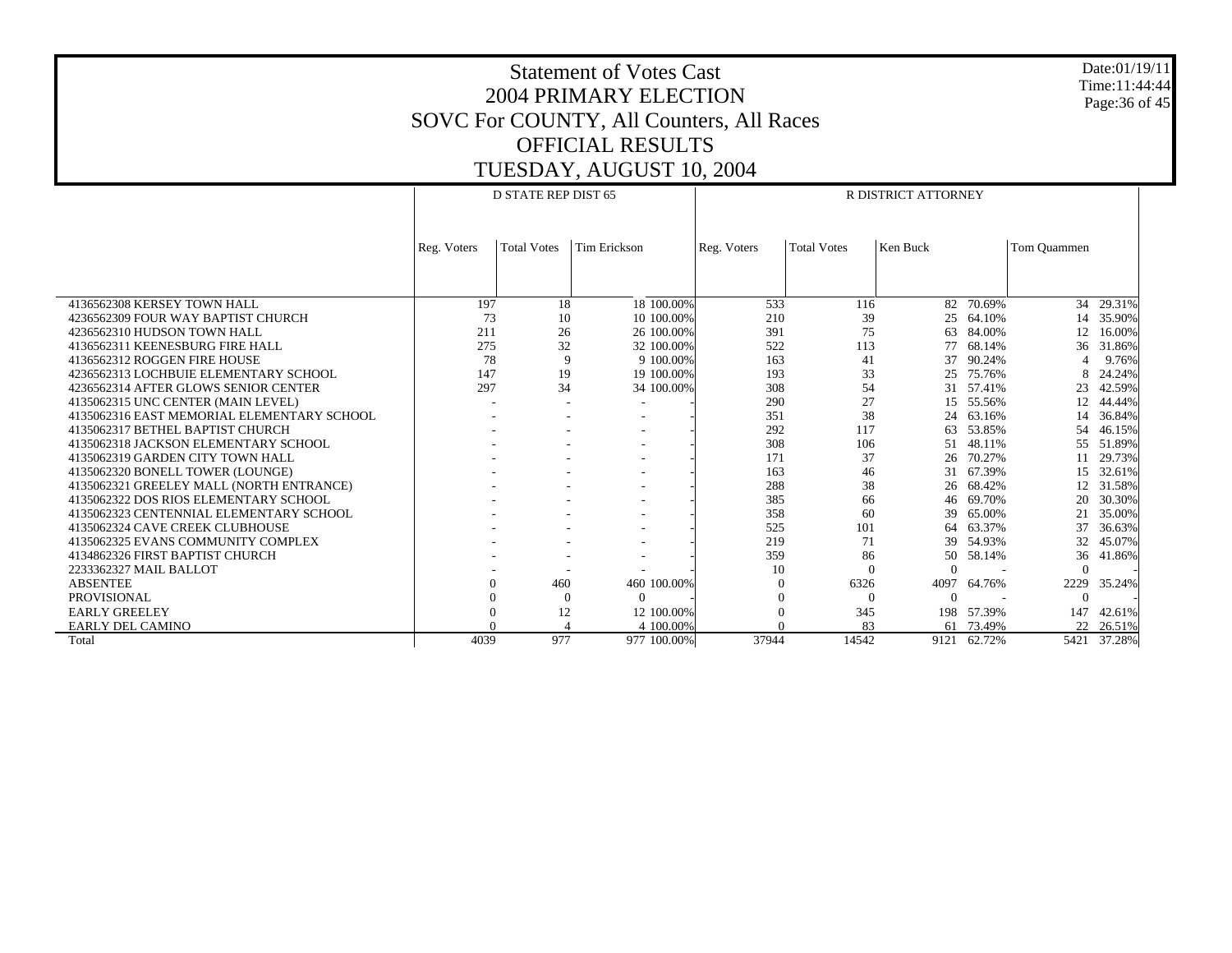Date:01/19/11 Time:11:44:44 Page:37 of 45

|                                                | R COUNTY COMM ATLARGE |                    |                   | D COUNTY COMM ATLARGE |                    |                 |  |
|------------------------------------------------|-----------------------|--------------------|-------------------|-----------------------|--------------------|-----------------|--|
|                                                | Reg. Voters           | <b>Total Votes</b> | <b>Bill Jerke</b> | Reg. Voters           | <b>Total Votes</b> | <b>Tom Mink</b> |  |
|                                                |                       |                    |                   |                       |                    |                 |  |
|                                                |                       |                    |                   |                       |                    |                 |  |
| Jurisdiction Wide                              |                       |                    |                   |                       |                    |                 |  |
| 4136562100 NUNN COMMUNITY BUILDING             | 374                   | 63                 | 63 100.00%        | 127                   | 10                 | 10 100.00%      |  |
| 4136562101 GROVER FIRE HALL                    | 196                   | 46                 | 46 100.00%        | 65                    | 9                  | 9 100.00%       |  |
| 4136562102 PRAIRIE HIGH SCHOOL                 | 154                   | 42                 | 42 100.00%        | 46                    | 10                 | 10 100.00%      |  |
| 4136562103 BRIGGSDALE HIGH SCHOOL              | 171                   | 44                 | 44 100.00%        | 47                    | 10                 | 10 100,00%      |  |
| 4136562104 GILL LIONS COMMUNITY BUILDING       | 704                   | 126                | 126 100.00%       | 221                   | 30                 | 30 100.00%      |  |
| 4136562105 KERSEY SENIOR CITIZENS HALL         | 138                   | 29                 | 29 100.00%        | 47                    | $\overline{4}$     | 4 100.00%       |  |
| 4135062106 FRIENDLY VILLAGE CLUBHOUSE          | 305                   | 64                 | 64 100.00%        | 274                   | 26                 | 26 100.00%      |  |
| 4135062107 GREELEY RECREATION CENTER           | 330                   | 56                 | 56 100.00%        | 526                   | 42                 | 42 100.00%      |  |
| 4135062108 MADISON ELEMENTARY SCHOOL           | 338                   | 61                 | 61 100.00%        | 266                   | 27                 | 27 100.00%      |  |
| 4135062109 GLORIA CHRISTI LUTHERAN CHURCH HALL | 319                   | 46                 | 46 100.00%        | 231                   | 17                 | 17 100.00%      |  |
| 4135062110 FIRST UNITED METHODIST CHURCH       | 242                   | 27                 | 27 100.00%        | 329                   | 32                 | 32 100.00%      |  |
| 4135062111 FIRST CHRISTIAN CHURCH              | 431                   | 107                | 107 100.00%       | 353                   | 41                 | 41 100.00%      |  |
| 4135062112 CAMERON ELEMENTARY SCHOOL           | 337                   | 78                 | 78 100.00%        | 349                   | 61                 | 61 100.00%      |  |
| 4134862113 UNION COLONY FIRE STATION #6        | 297                   | 72                 | 72 100.00%        | 178                   | 17                 | 17 100.00%      |  |
| 4135062114 OUR SAVIORS LUTHERAN CHURCH         | 374                   | 97                 | 97 100.00%        | 304                   | 73                 | 73 100.00%      |  |
| 4134962115 WINDSOR HIGH SCHOOL COMMONS         | 610                   | 114                | 114 100.00%       | 224                   | 10                 | 10 100.00%      |  |
| 4134962116 FAITH UNITED CHURCH OF CHRIST       | 325                   | 63                 | 63 100.00%        | 201                   | 27                 | 27 100.00%      |  |
| 4136562117 SEVERANCE TOWN HALL                 | 392                   | 57                 | 57 100.00%        | 139                   | 15                 | 15 100.00%      |  |
| 4136562118 EATON MIDDLE SCHOOL                 | 636                   | 129                | 129 100.00%       | 231                   | 35                 | 35 100.00%      |  |
| 4136562119 EATON HIGH SCHOOL                   | 286                   | 54                 | 54 100.00%        | 127                   | 11                 | 11 100.00%      |  |
| 4134862120 NORTH WELD CO WATER DISTRICT        | 210                   | 59                 | 59 100.00%        | 72                    | 6                  | 6 100.00%       |  |
| 4134962121 EVANGELICAL FREE CHURCH OF WINDSOR  | 586                   | 90                 | 90 100.00%        | 251                   | 23                 | 23 100.00%      |  |
| 4134962122 PARK BUILDING - WINDSOR TOWN HALL   | 509                   | 105                | 105 100.00%       | 266                   | 41                 | 41 100.00%      |  |
| 4134962123 CORNERSTONE BAPTIST CHURCH          | 489                   | 68                 | 68 100.00%        | 228                   | 13                 | 13 100.00%      |  |
|                                                | 528                   | 90                 |                   | 242                   | 28                 |                 |  |
| 4134862124 VICTORY CHRISTIAN FELLOWSHIP        |                       |                    | 90 100.00%        | 148                   |                    | 28 100.00%      |  |
| 4134862125 NORTHRIDGE HIGH SCHOOL              | 408                   | 66                 | 66 100.00%        | 175                   | 12<br>30           | 12 100.00%      |  |
| 4136562126 PIERCE TOWN HALL                    | 356                   | 67                 | 67 100.00%        |                       |                    | 30 100.00%      |  |
| 4136562127 AULT TOWN HALL                      | 354                   | 80                 | 80 100.00%        | 173                   | 27                 | 27 100,00%      |  |
| 4136562128 EATON TOWN HALL                     | 561                   | 104                | 104 100.00%       | 159                   | 17                 | 17 100.00%      |  |
| 4134862129 WINDSOR-SEVERANCE PUBLIC LIBRARY    | 151                   | 24                 | 24 100.00%        | 51                    | 6                  | 6 100.00%       |  |
| 4134962130 TOZER ELEMENTARY SCHOOL             | 499                   | 69                 | 69 100.00%        | 163                   | 11                 | 11 100.00%      |  |
| 4136562131 OLD SEVERANCE TOWN HALL             | 353                   | 74                 | 74 100.00%        | 128                   | 21                 | 21 100,00%      |  |
| 4234862200 MEAD TOWN HALL                      | 565                   | 90                 | 90 100.00%        | 212                   | 30                 | 30 100.00%      |  |
| 4234862201 PLATTEVILLE TOWN HALL               | 382                   | 54                 | 54 100.00%        | 267                   | 38                 | 38 100.00%      |  |
| 4234862202 PLATTEVILLE BAPTIST CHURCH          | 218                   | 29                 | 29 100.00%        | 161                   | 12                 | 12 100.00%      |  |
| 2234862203 FIRESTONE TOWN HALL                 | 446                   | 52                 | 52 100.00%        | 302                   | 43                 | 43 100.00%      |  |
| 2234862204 TRI TOWN BAPTIST CHURCH             | 615                   | 47                 | 47 100.00%        | 357                   | 35                 | 35 100.00%      |  |
| 2234862205 FREDERICK TOWN HALL                 | 313                   | 47                 | 47 100.00%        | 372                   | 46                 | 46 100.00%      |  |
| 2234862206 RINN UNITED METHODIST CHURCH        | 335                   | 40                 | 40 100.00%        | 172                   | 18                 | 18 100.00%      |  |
| 2234862207 DEL CAMINO FIRE STATION             | 319                   | 31                 | 31 100.00%        | 196                   | 15                 | 15 100.00%      |  |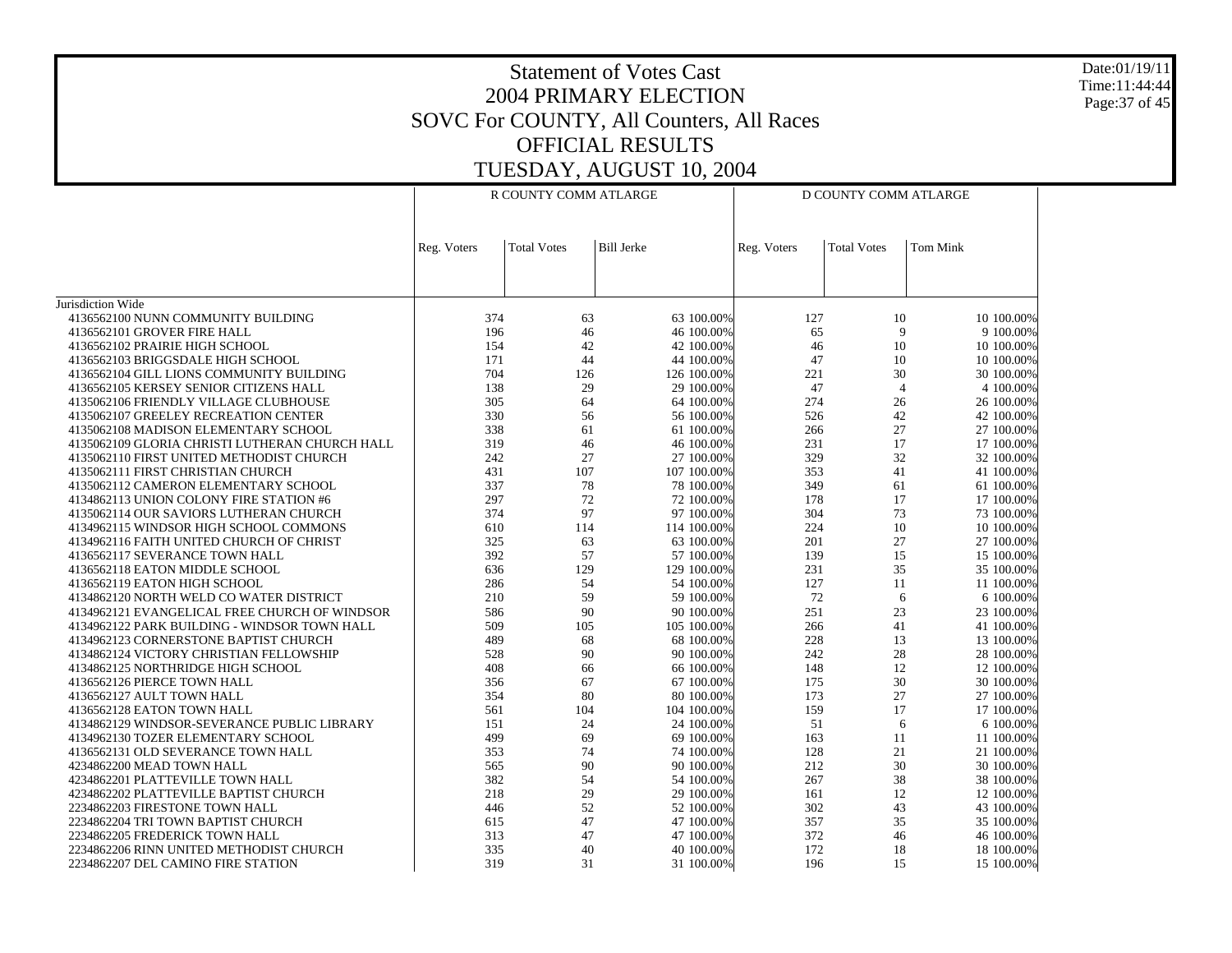Date:01/19/11 Time:11:44:44 Page:38 of 45

|                                                | R COUNTY COMM ATLARGE |                    |                   | D COUNTY COMM ATLARGE |                    |                 |  |
|------------------------------------------------|-----------------------|--------------------|-------------------|-----------------------|--------------------|-----------------|--|
|                                                |                       |                    |                   |                       |                    |                 |  |
|                                                | Reg. Voters           | <b>Total Votes</b> | <b>Bill Jerke</b> | Reg. Voters           | <b>Total Votes</b> | <b>Tom Mink</b> |  |
|                                                |                       |                    |                   |                       |                    |                 |  |
| 4234862208 MEAD MIDDLE SCHOOL                  | 372                   | 36                 | 36 100.00%        | 111                   | 17                 | 17 100.00%      |  |
| 4134862209 SHEPHERD OF THE HILLS LUTHERAN      | 344                   | 73                 | 73 100.00%        | 228                   | 20                 | 20 100.00%      |  |
| 4134862210 SHAWSHEEN ELEMENTARY SCHOOL         | 281                   | 43                 | 43 100.00%        | 153                   | 18                 | 18 100,00%      |  |
| 4134862211 ASSEMBLY OF GOD CHURCH              | 431                   | 78                 | 78 100.00%        | 264                   | 41                 | 41 100.00%      |  |
| 4134862212 AIMS COLLEGE CENTER - CONF ROOM     | 572                   | 94                 | 94 100.00%        | 244                   | 27                 | 27 100,00%      |  |
| 4134862213 MOUNTAIN VIEW ACADEMY               | 545                   | 106                | 106 100.00%       | 244                   | 20                 | 20 100.00%      |  |
| 4134862214 ST PAULS CONGREGATIONAL CHURCH      | 748                   | 218                | 218 100.00%       | 275                   | 45                 | 45 100.00%      |  |
| 4134862215 ST JOHNS UNITED CHURCH              | 607                   | 155                | 155 100.00%       | 191                   | 29                 | 29 100.00%      |  |
| 4135062216 SCOTT ELEMENTARY SCHOOL             | 148                   | 30                 | 30 100.00%        | 102                   | 10                 | 10 100.00%      |  |
| 4135062217 FIRST ASSEMBLY OF GOD               | 353                   | 77                 | 77 100.00%        | 245                   | 37                 | 37 100.00%      |  |
| 4135062218 CENTENNIAL LIBRARY                  | 336                   | 61                 | 61 100.00%        | 195                   | 22                 | 22 100.00%      |  |
| 4135062219 WEST GREELEY BAPTIST CHURCH         | 209                   | 37                 | 37 100.00%        | 137                   | 20                 | 20 100.00%      |  |
| 4135062220 CALVARY CHAPEL                      | 263                   | 47                 | 47 100.00%        | 218                   | 22                 | 22 100.00%      |  |
| 4135062221 MEEKER ELEMENTARY SCHOOL            | 479                   | 95                 | 95 100.00%        | 270                   | 42                 | 42 100.00%      |  |
| 4134862222 TRINITY EPISCOPAL CHURCH            | 602                   | 127                | 127 100.00%       | 262                   | 43                 | 43 100.00%      |  |
| 4134862223 MONFORT ELEMENTARY SCHOOL           | 598                   | 99                 | 99 100.00%        | 261                   | 32                 | 32 100.00%      |  |
| 4234862224 RE-5J ADMINISTRATION BUILDING       | 219                   | 35                 | 35 100.00%        | 121                   | 5                  | 5 100.00%       |  |
| 4135062225 TRINITY LUTHERAN CHURCH             | 474                   | 70                 | 70 100.00%        | 275                   | 21                 | 21 100.00%      |  |
| 4134862226 LIFE CARE CENTER OF GREELEY         | 430                   | 41                 | 41 100.00%        | 229                   | 15                 | 15 100.00%      |  |
| 4234862227 RE-1 EDUCATION SERVICE CENTER       | 458                   | 84                 | 84 100.00%        | 272                   | $22\,$             | 22 100.00%      |  |
| 4234862228 MILLIKEN COMMUNITY COMPLEX          | 541                   | 78                 | 78 100.00%        | 321                   | 38                 | 38 100.00%      |  |
| 4234862229 JOHNSTOWN FIRE HALL                 | 536                   | 63                 | 63 100.00%        | 185                   | 19                 | 19 100.00%      |  |
| 4234862230 MEMORIAL LIBRARY                    | 642                   | 123                | 123 100.00%       | 268                   | 34                 | 34 100.00%      |  |
| 4234862231 HILL-N-PARK SENIOR CENTER           | 261                   | 47                 | 47 100.00%        | 176                   | 14                 | 14 100.00%      |  |
| 4234862232 JOHNSTOWN TOWN HALL                 | 508                   | 113                | 113 100.00%       | 294                   | 45                 | 45 100.00%      |  |
| 4134862233 KELLY FARM CLUB HOUSE               | 328                   | 60                 | 60 100.00%        | 139                   | 21                 | 21 100.00%      |  |
| 4134862234 CHRISTA MCAULIFFE ELEMENTARY SCHOOL | 487                   | 90                 | 90 100.00%        | 248                   | 33                 | 33 100.00%      |  |
| 4134862235 GRACE BAPTIST CHURCH                | 516                   | 102                | 102 100.00%       | 189                   | 14                 | 14 100.00%      |  |
| 4235062236 MTN VIEW EVANGELICAL FREE CHRUCH    | 208                   | 23                 | 23 100.00%        | 90                    | 6                  | 6 100.00%       |  |
| 4234862237 LONGVIEW CLUBHOUSE                  | 577                   | 99                 | 99 100.00%        | 318                   | 18                 | 18 100.00%      |  |
| 4134862238 HOPE CENTRE                         | 406                   | 56                 | 56 100.00%        | 177                   | 19                 | 19 100.00%      |  |
| 2234862239 PRAIRIE RIDGE ELEMENTARY SCHOOL     | 468                   | 48                 | 48 100.00%        | 187                   | 5                  | 5 100.00%       |  |
| 2234862240 DEL CAMINO BRANCH OFFICE            | 252                   | 19                 | 19 100.00%        | 134                   | 10                 | 10 100.00%      |  |
| 4234862300 FT LUPTON FIRE STATION              | 353                   | 61                 | 61 100.00%        | 258                   | 42                 | 42 100.00%      |  |
| 4236562301 ST WILLIAMS CATHOLIC CHURCH         | 246                   | 36                 | 36 100.00%        | 282                   | 22                 | 22 100.00%      |  |
| 4236562302 FORT LUPTON CITY HALL               | 285                   | 26                 | 26 100.00%        | 326                   | 30                 | 30 100.00%      |  |
| 4236562303 CRANE COURT COMMUNITY BUILDING      | 237                   | 38                 | 38 100.00%        | 238                   | 30                 | 30 100.00%      |  |
| 4236562304 BUTLER ELEMENTARY SCHOOL            | 307                   | 44                 | 44 100.00%        | 230                   | 26                 | 26 100.00%      |  |
| 2234862305 DACONO TOWN HALL                    | 251                   | 41                 | 41 100.00%        | 218                   | 27                 | 27 100.00%      |  |
| 2234862306 ERIE TOWN HALL                      | 226                   | 31                 | 31 100.00%        | 261                   | 30                 | 30 100.00%      |  |
| 2234862307 ERIE JR/SR HIGH SCHOOL              | 645                   | 84                 | 84 100.00%        | 390                   | 36                 | 36 100.00%      |  |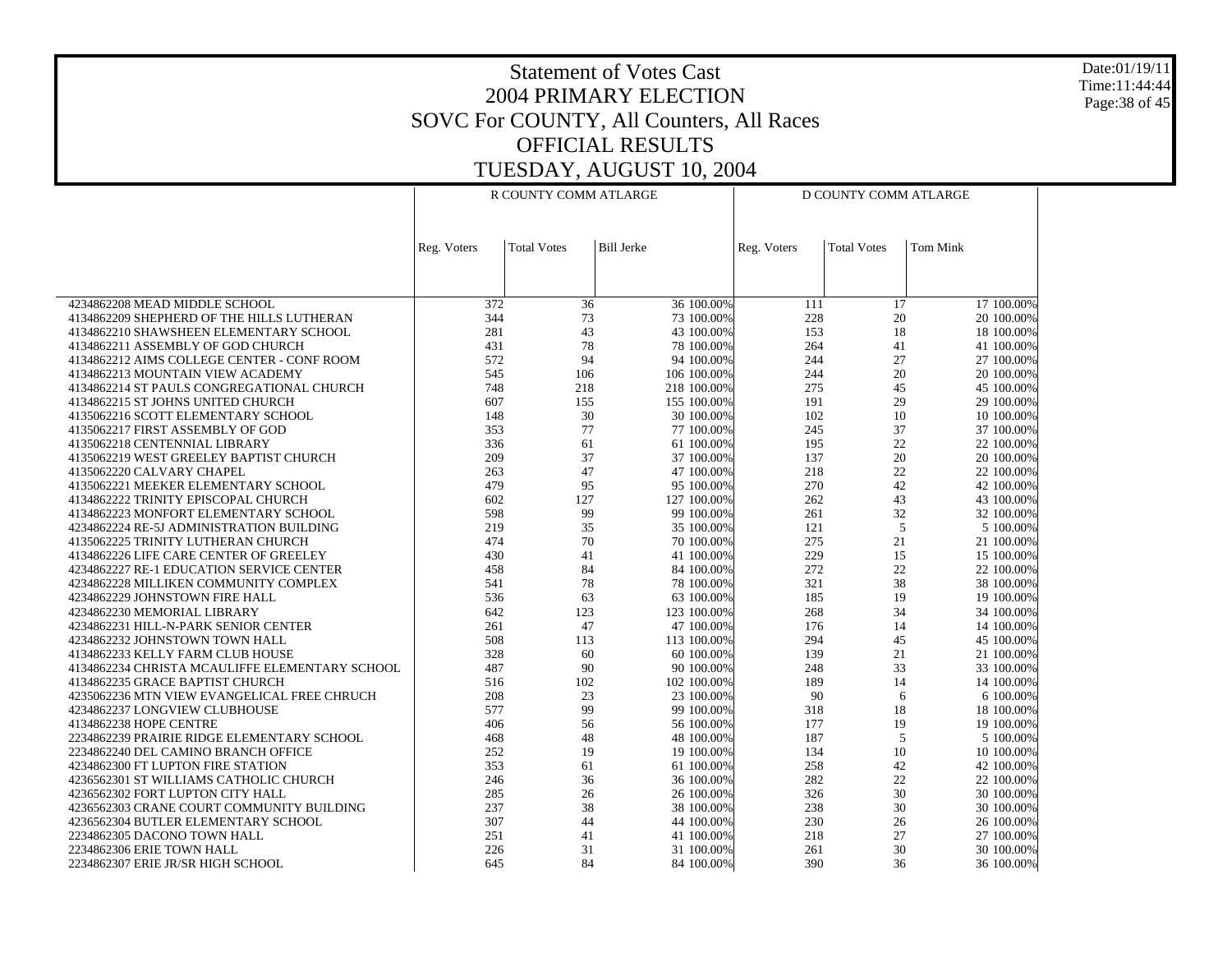Date:01/19/11 Time:11:44:44 Page:39 of 45

|                                            | R COUNTY COMM ATLARGE |                    |                   | D COUNTY COMM ATLARGE |                    |                 |  |
|--------------------------------------------|-----------------------|--------------------|-------------------|-----------------------|--------------------|-----------------|--|
|                                            | Reg. Voters           | <b>Total Votes</b> | <b>Bill Jerke</b> | Reg. Voters           | <b>Total Votes</b> | <b>Tom Mink</b> |  |
|                                            |                       |                    |                   |                       |                    |                 |  |
|                                            |                       |                    |                   |                       |                    |                 |  |
|                                            |                       |                    |                   |                       |                    |                 |  |
| 4136562308 KERSEY TOWN HALL                | 533                   | 104                | 104 100.00%       | 197                   | 16                 | 16 100.00%      |  |
| 4236562309 FOUR WAY BAPTIST CHURCH         | 210                   | 31                 | 31 100.00%        | 73                    | 11                 | 11 100.00%      |  |
| 4236562310 HUDSON TOWN HALL                | 391                   | 63                 | 63 100.00%        | 211                   | 27                 | 27 100.00%      |  |
| 4136562311 KEENESBURG FIRE HALL            | 522                   | 102                | 102 100.00%       | 275                   | 34                 | 34 100.00%      |  |
| 4136562312 ROGGEN FIRE HOUSE               | 163                   | 37                 | 37 100.00%        | 78                    | 9                  | 9 100.00%       |  |
| 4236562313 LOCHBUIE ELEMENTARY SCHOOL      | 193                   | 33                 | 33 100.00%        | 147                   | 17                 | 17 100.00%      |  |
| 4236562314 AFTER GLOWS SENIOR CENTER       | 308                   | 47                 | 47 100.00%        | 297                   | 35                 | 35 100.00%      |  |
| 4135062315 UNC CENTER (MAIN LEVEL)         | 290                   | 25                 | 25 100.00%        | 290                   | 14                 | 14 100.00%      |  |
| 4135062316 EAST MEMORIAL ELEMENTARY SCHOOL | 351                   | 36                 | 36 100.00%        | 393                   | 24                 | 24 100.00%      |  |
| 4135062317 BETHEL BAPTIST CHURCH           | 292                   | 102                | 102 100.00%       | 189                   | 35                 | 35 100.00%      |  |
| 4135062318 JACKSON ELEMENTARY SCHOOL       | 308                   | 87                 | 87 100.00%        | 214                   | 39                 | 39 100.00%      |  |
| 4135062319 GARDEN CITY TOWN HALL           | 171                   | 34                 | 34 100.00%        | 131                   | 22                 | 22 100.00%      |  |
| 4135062320 BONELL TOWER (LOUNGE)           | 163                   | 43                 | 43 100.00%        | 120                   | 12                 | 12 100.00%      |  |
| 4135062321 GREELEY MALL (NORTH ENTRANCE)   | 288                   | 31                 | 31 100.00%        | 254                   | 23                 | 23 100.00%      |  |
| 4135062322 DOS RIOS ELEMENTARY SCHOOL      | 385                   | 60                 | 60 100.00%        | 286                   | 31                 | 31 100.00%      |  |
| 4135062323 CENTENNIAL ELEMENTARY SCHOOL    | 358                   | 56                 | 56 100.00%        | 268                   | 31                 | 31 100.00%      |  |
| 4135062324 CAVE CREEK CLUBHOUSE            | 525                   | 84                 | 84 100,00%        | 305                   | 14                 | 14 100.00%      |  |
| 4135062325 EVANS COMMUNITY COMPLEX         | 219                   | 62                 | 62 100.00%        | 192                   | 10                 | 10 100.00%      |  |
| 4134862326 FIRST BAPTIST CHURCH            | 359                   | 77                 | 77 100.00%        | 268                   | 37                 | 37 100.00%      |  |
| 2233362327 MAIL BALLOT                     | 10                    | $\Omega$           | $\Omega$          | 12                    | $\Omega$           | $\Omega$        |  |
| <b>ABSENTEE</b>                            |                       | 5348               | 5348 100.00%      | $\Omega$              | 2406               | 2406 100.00%    |  |
| PROVISIONAL                                |                       |                    | $\Omega$          |                       | $^{0}$             | $\theta$        |  |
| <b>EARLY GREELEY</b>                       |                       | 290                | 290 100,00%       | $\Omega$              | 91                 | 91 100.00%      |  |
| EARLY DEL CAMINO                           |                       | 70                 | 70 100.00%        |                       | 34                 | 34 100.00%      |  |
| Total                                      | 37944                 | 12371              | 12371 100.00%     | 21806                 | 4978               | 4978 100.00%    |  |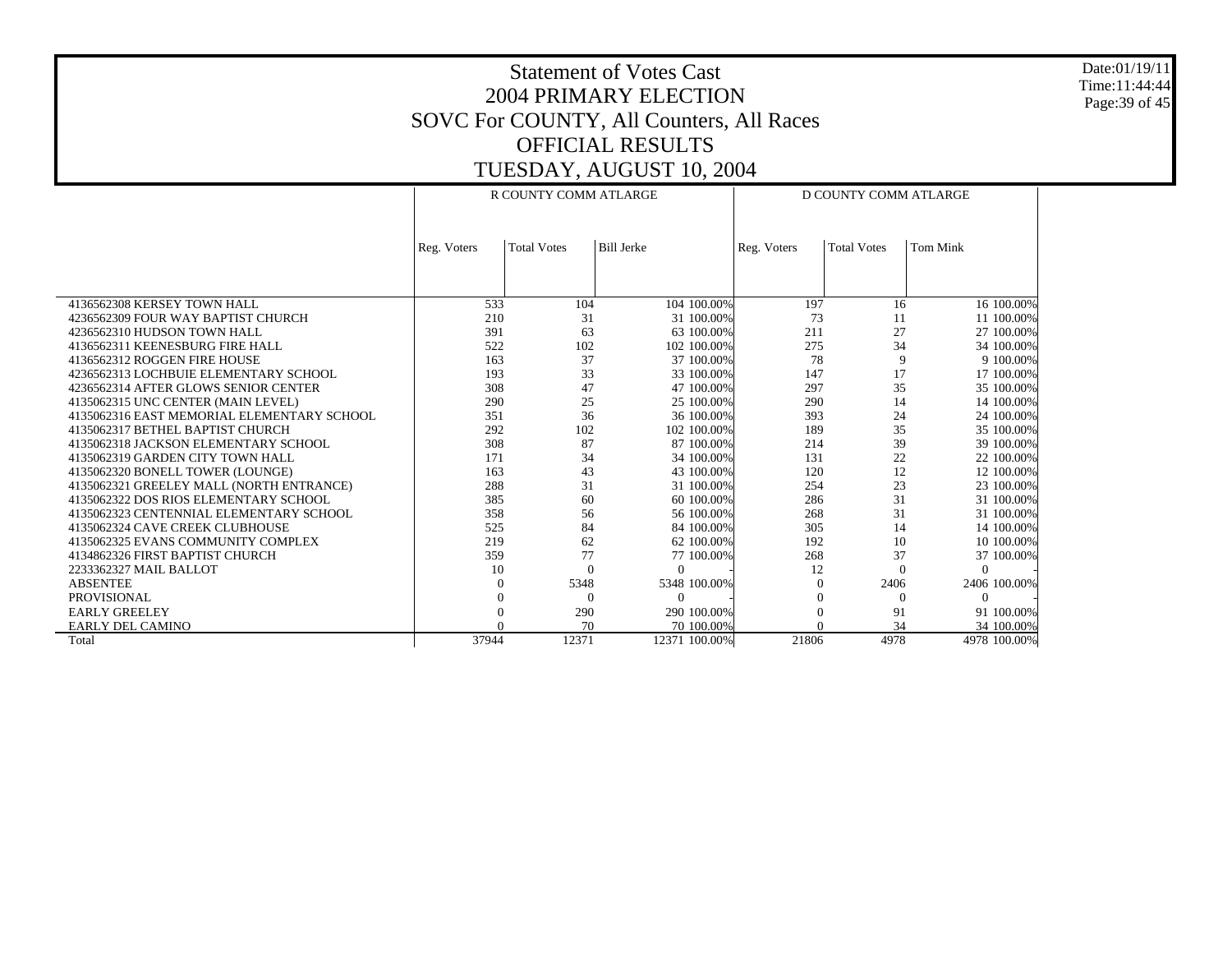Date:01/19/11 Time:11:44:44 Page:40 of 45

|                                                | R COUNTY COMM DIST 1 |                    |                          | D COUNTY COMM DIST 1 |                    |              |
|------------------------------------------------|----------------------|--------------------|--------------------------|----------------------|--------------------|--------------|
|                                                | Reg. Voters          | <b>Total Votes</b> | David E. Long            | Reg. Voters          | <b>Total Votes</b> | Laura Ibarra |
|                                                |                      |                    |                          |                      |                    |              |
| Jurisdiction Wide                              |                      |                    |                          |                      |                    |              |
| 4136562100 NUNN COMMUNITY BUILDING             | 374                  | 68                 | 68 100.00%               | 127                  | 10                 | 10 100.00%   |
| 4136562101 GROVER FIRE HALL                    | 196                  | 46                 | 46 100.00%               | 65                   | 9                  | 9 100.00%    |
| 4136562102 PRAIRIE HIGH SCHOOL                 | 154                  | 47                 | 47 100.00%               | 46                   | 11                 | 11 100.00%   |
| 4136562103 BRIGGSDALE HIGH SCHOOL              | 171                  | 44                 | 44 100.00%               | 47                   | 9                  | 9 100.00%    |
| 4136562104 GILL LIONS COMMUNITY BUILDING       | 704                  | 122                | 122 100.00%              | 221                  | 30                 | 30 100.00%   |
| 4136562105 KERSEY SENIOR CITIZENS HALL         | 138                  | 27                 | 27 100.00%               | 47                   | 3                  | 3 100.00%    |
| 4135062106 FRIENDLY VILLAGE CLUBHOUSE          | 305                  | 64                 | 64 100.00%               | 274                  | 27                 | 27 100.00%   |
| 4135062107 GREELEY RECREATION CENTER           | 330                  | 55                 | 55 100.00%               | 526                  | 46                 | 46 100.00%   |
| 4135062108 MADISON ELEMENTARY SCHOOL           | 338                  | 63                 | 63 100.00%               | 266                  | 31                 | 31 100.00%   |
| 4135062109 GLORIA CHRISTI LUTHERAN CHURCH HALL | 319                  | 46                 | 46 100.00%               | 231                  | 19                 | 19 100.00%   |
| 4135062110 FIRST UNITED METHODIST CHURCH       | 242                  | 28                 | 28 100,00%               | 329                  | 31                 | 31 100,00%   |
| 4135062111 FIRST CHRISTIAN CHURCH              | 431                  | 105                | 105 100.00%              | 353                  | 40                 | 40 100.00%   |
| 4135062112 CAMERON ELEMENTARY SCHOOL           | 337                  | 83                 | 83 100.00%               | 349                  | 60                 | 60 100,00%   |
| 4134862113 UNION COLONY FIRE STATION #6        | 297                  | 70                 | 70 100.00%               | 178                  | 19                 | 19 100.00%   |
| 4135062114 OUR SAVIORS LUTHERAN CHURCH         | 374                  | 96                 | 96 100.00%               | 304                  | 71                 | 71 100.00%   |
| 4134962115 WINDSOR HIGH SCHOOL COMMONS         | 610                  | 109                | 109 100.00%              | 224                  | 10                 | 10 100.00%   |
| 4134962116 FAITH UNITED CHURCH OF CHRIST       | 325                  | 63                 | 63 100.00%               | 201                  | 26                 | 26 100.00%   |
| 4136562117 SEVERANCE TOWN HALL                 | 392                  | 54                 | 54 100.00%               | 139                  | 16                 | 16 100.00%   |
|                                                | 636                  | 127                | 127 100.00%              | 231                  | 35                 |              |
| 4136562118 EATON MIDDLE SCHOOL                 |                      |                    |                          |                      | 12                 | 35 100.00%   |
| 4136562119 EATON HIGH SCHOOL                   | 286                  | 53                 | 53 100.00%               | 127<br>72            |                    | 12 100.00%   |
| 4134862120 NORTH WELD CO WATER DISTRICT        | 210                  | 58                 | 58 100.00%               |                      | 6                  | 6 100.00%    |
| 4134962121 EVANGELICAL FREE CHURCH OF WINDSOR  | 586                  | 91                 | 91 100.00%               | 251                  | 23                 | 23 100.00%   |
| 4134962122 PARK BUILDING - WINDSOR TOWN HALL   | 509                  | 105                | 105 100.00%              | 266                  | 42                 | 42 100.00%   |
| 4134962123 CORNERSTONE BAPTIST CHURCH          | 489                  | 73                 | 73 100,00%               | 228                  | 13                 | 13 100,00%   |
| 4134862124 VICTORY CHRISTIAN FELLOWSHIP        | 528                  | 87                 | 87 100.00%               | 242                  | 28                 | 28 100.00%   |
| 4134862125 NORTHRIDGE HIGH SCHOOL              | 408                  | 66                 | 66 100.00%               | 148                  | 13                 | 13 100,00%   |
| 4136562126 PIERCE TOWN HALL                    | 356                  | 67                 | 67 100.00%               | 175                  | 29                 | 29 100.00%   |
| 4136562127 AULT TOWN HALL                      | 354                  | 88                 | 88 100.00%               | 173                  | 28                 | 28 100.00%   |
| 4136562128 EATON TOWN HALL                     | 561                  | 105                | 105 100.00%              | 159                  | 18                 | 18 100.00%   |
| 4134862129 WINDSOR-SEVERANCE PUBLIC LIBRARY    | 151                  | 20                 | 20 100.00%               | 51                   | 5                  | 5 100.00%    |
| 4134962130 TOZER ELEMENTARY SCHOOL             | 499                  | 68                 | 68 100.00%               | 163                  | 12                 | 12 100.00%   |
| 4136562131 OLD SEVERANCE TOWN HALL             | 353                  | 75                 | 75 100.00%               | 128                  | 18                 | 18 100.00%   |
| 4234862200 MEAD TOWN HALL                      |                      |                    | $\overline{\phantom{a}}$ | L.                   |                    | $\sim$       |
| 4234862201 PLATTEVILLE TOWN HALL               |                      |                    |                          |                      |                    |              |
| 4234862202 PLATTEVILLE BAPTIST CHURCH          |                      |                    |                          |                      |                    |              |
| 2234862203 FIRESTONE TOWN HALL                 |                      |                    |                          |                      |                    |              |
| 2234862204 TRI TOWN BAPTIST CHURCH             |                      |                    |                          |                      |                    |              |
| 2234862205 FREDERICK TOWN HALL                 |                      |                    |                          |                      |                    |              |
| 2234862206 RINN UNITED METHODIST CHURCH        |                      |                    |                          |                      |                    |              |
| 2234862207 DEL CAMINO FIRE STATION             |                      |                    |                          |                      |                    |              |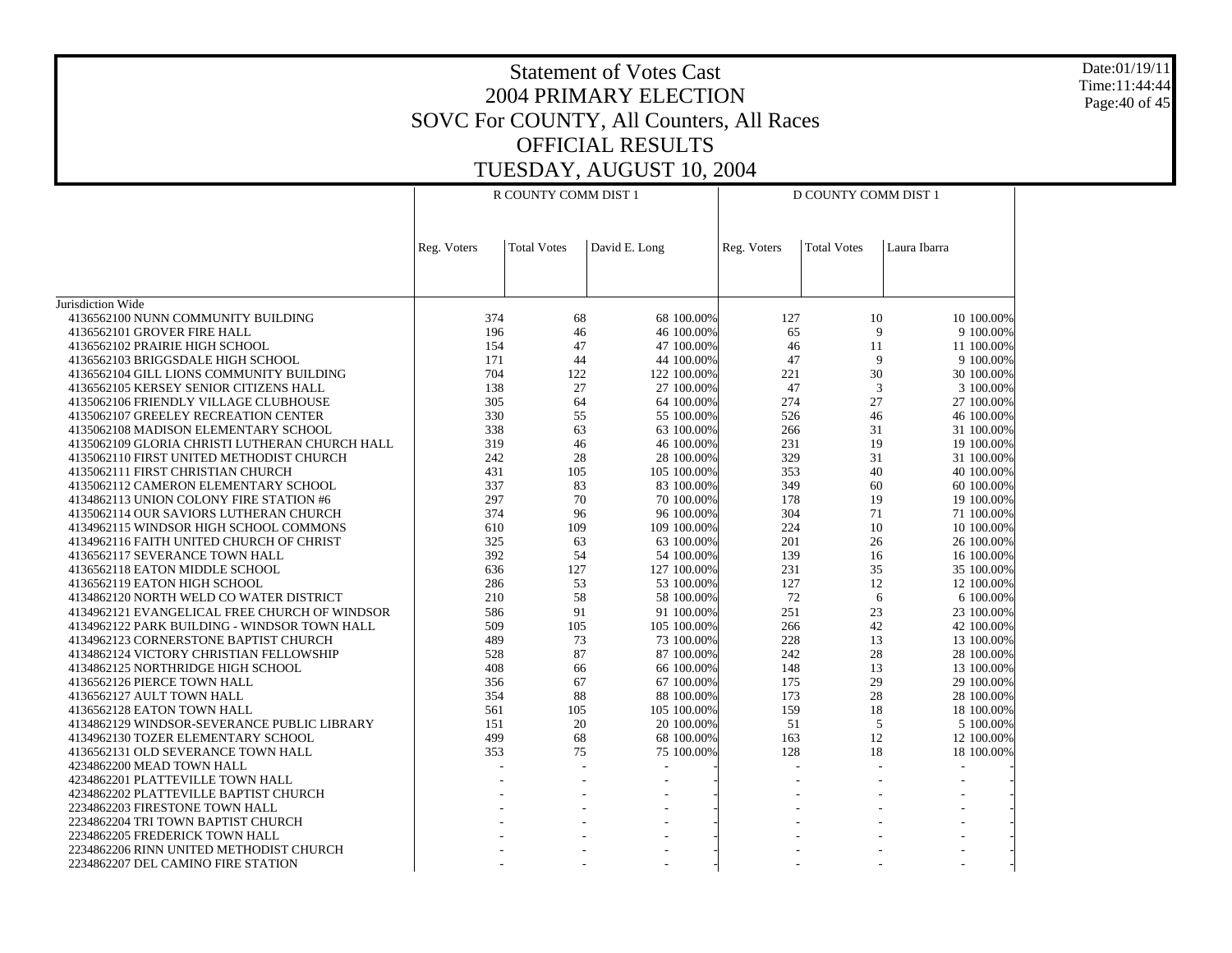Date:01/19/11 Time:11:44:44 Page:41 of 45

|                                                | R COUNTY COMM DIST 1 |                    |               | D COUNTY COMM DIST 1 |                    |              |  |
|------------------------------------------------|----------------------|--------------------|---------------|----------------------|--------------------|--------------|--|
|                                                |                      |                    |               |                      |                    |              |  |
|                                                |                      |                    |               |                      |                    |              |  |
|                                                |                      |                    |               |                      |                    |              |  |
|                                                | Reg. Voters          | <b>Total Votes</b> | David E. Long | Reg. Voters          | <b>Total Votes</b> | Laura Ibarra |  |
|                                                |                      |                    |               |                      |                    |              |  |
|                                                |                      |                    |               |                      |                    |              |  |
| 4234862208 MEAD MIDDLE SCHOOL                  |                      |                    |               |                      |                    |              |  |
| 4134862209 SHEPHERD OF THE HILLS LUTHERAN      |                      |                    |               |                      |                    |              |  |
| 4134862210 SHAWSHEEN ELEMENTARY SCHOOL         |                      |                    |               |                      |                    |              |  |
| 4134862211 ASSEMBLY OF GOD CHURCH              |                      |                    |               |                      |                    |              |  |
| 4134862212 AIMS COLLEGE CENTER - CONF ROOM     |                      |                    |               |                      |                    |              |  |
| 4134862213 MOUNTAIN VIEW ACADEMY               |                      |                    |               |                      |                    |              |  |
| 4134862214 ST PAULS CONGREGATIONAL CHURCH      |                      |                    |               |                      |                    |              |  |
|                                                |                      |                    |               |                      |                    |              |  |
| 4134862215 ST JOHNS UNITED CHURCH              |                      |                    |               |                      |                    |              |  |
| 4135062216 SCOTT ELEMENTARY SCHOOL             |                      |                    |               |                      |                    |              |  |
| 4135062217 FIRST ASSEMBLY OF GOD               |                      |                    |               |                      |                    |              |  |
| 4135062218 CENTENNIAL LIBRARY                  |                      |                    |               |                      |                    |              |  |
| 4135062219 WEST GREELEY BAPTIST CHURCH         |                      |                    |               |                      |                    |              |  |
| 4135062220 CALVARY CHAPEL                      |                      |                    |               |                      |                    |              |  |
| 4135062221 MEEKER ELEMENTARY SCHOOL            |                      |                    |               |                      |                    |              |  |
| 4134862222 TRINITY EPISCOPAL CHURCH            |                      |                    |               |                      |                    |              |  |
| 4134862223 MONFORT ELEMENTARY SCHOOL           |                      |                    |               |                      |                    |              |  |
| 4234862224 RE-5J ADMINISTRATION BUILDING       |                      |                    |               |                      |                    |              |  |
| 4135062225 TRINITY LUTHERAN CHURCH             |                      |                    |               |                      |                    |              |  |
| 4134862226 LIFE CARE CENTER OF GREELEY         |                      |                    |               |                      |                    |              |  |
| 4234862227 RE-1 EDUCATION SERVICE CENTER       |                      |                    |               |                      |                    |              |  |
| 4234862228 MILLIKEN COMMUNITY COMPLEX          |                      |                    |               |                      |                    |              |  |
| 4234862229 JOHNSTOWN FIRE HALL                 |                      |                    |               |                      |                    |              |  |
| 4234862230 MEMORIAL LIBRARY                    |                      |                    |               |                      |                    |              |  |
| 4234862231 HILL-N-PARK SENIOR CENTER           |                      |                    |               |                      |                    |              |  |
| 4234862232 JOHNSTOWN TOWN HALL                 |                      |                    |               |                      |                    |              |  |
| 4134862233 KELLY FARM CLUB HOUSE               |                      |                    |               |                      |                    |              |  |
| 4134862234 CHRISTA MCAULIFFE ELEMENTARY SCHOOL |                      |                    |               |                      |                    |              |  |
| 4134862235 GRACE BAPTIST CHURCH                |                      |                    |               |                      |                    |              |  |
| 4235062236 MTN VIEW EVANGELICAL FREE CHRUCH    |                      |                    |               |                      |                    |              |  |
| 4234862237 LONGVIEW CLUBHOUSE                  |                      |                    |               |                      |                    |              |  |
| 4134862238 HOPE CENTRE                         |                      |                    |               |                      |                    |              |  |
| 2234862239 PRAIRIE RIDGE ELEMENTARY SCHOOL     |                      |                    |               |                      |                    |              |  |
| 2234862240 DEL CAMINO BRANCH OFFICE            |                      |                    |               |                      |                    |              |  |
| 4234862300 FT LUPTON FIRE STATION              |                      |                    |               |                      |                    |              |  |
| 4236562301 ST WILLIAMS CATHOLIC CHURCH         |                      |                    |               |                      |                    |              |  |
| 4236562302 FORT LUPTON CITY HALL               |                      |                    |               |                      |                    |              |  |
| 4236562303 CRANE COURT COMMUNITY BUILDING      |                      |                    |               |                      |                    |              |  |
| 4236562304 BUTLER ELEMENTARY SCHOOL            |                      |                    |               |                      |                    |              |  |
| 2234862305 DACONO TOWN HALL                    |                      |                    |               |                      |                    |              |  |
| 2234862306 ERIE TOWN HALL                      |                      |                    |               |                      |                    |              |  |
| 2234862307 ERIE JR/SR HIGH SCHOOL              |                      |                    |               |                      |                    |              |  |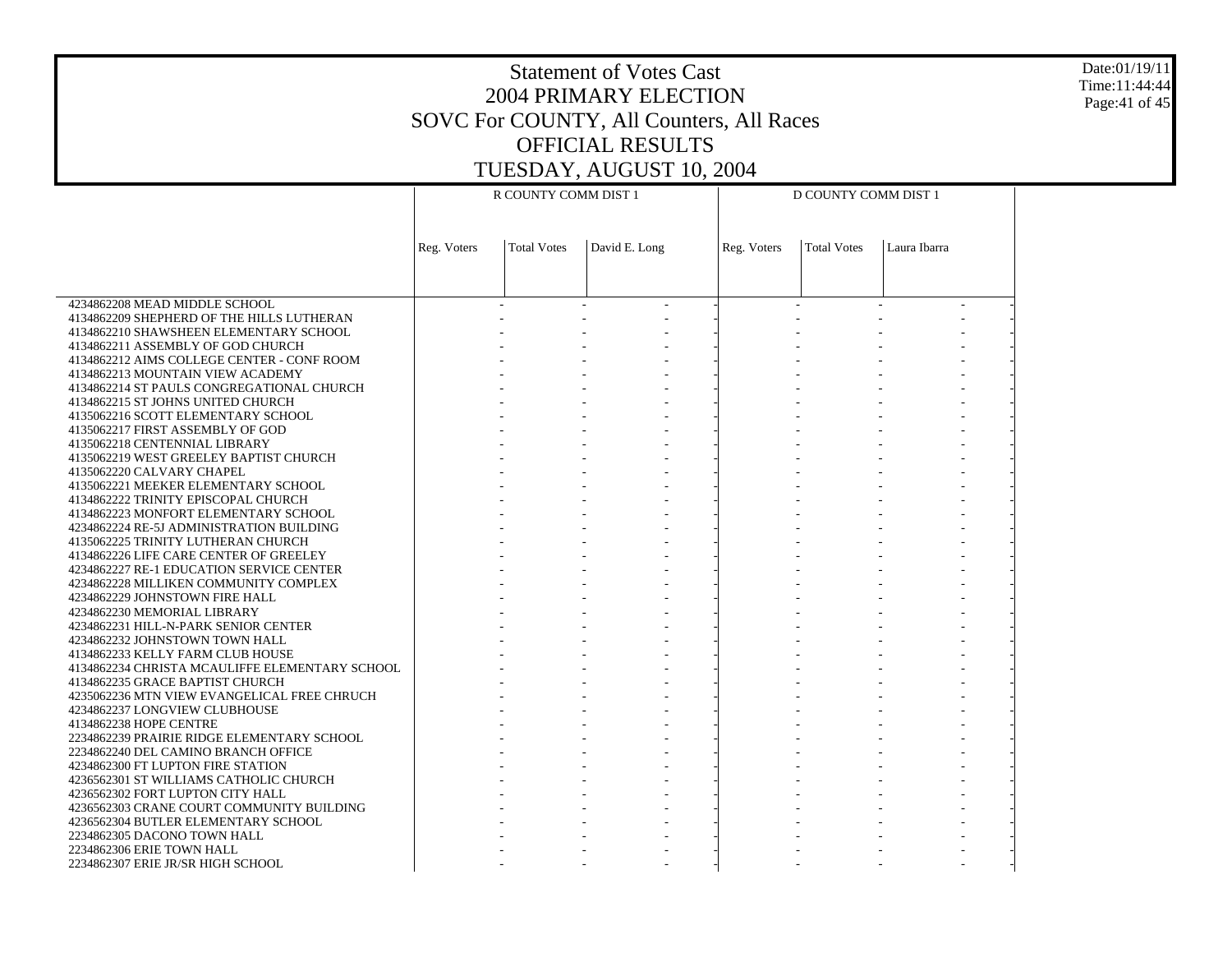Date:01/19/11 Time:11:44:44 Page:42 of 45

|                                            | R COUNTY COMM DIST 1 |                    |               |              | D COUNTY COMM DIST 1 |                    |              |              |
|--------------------------------------------|----------------------|--------------------|---------------|--------------|----------------------|--------------------|--------------|--------------|
|                                            |                      |                    |               |              |                      |                    |              |              |
|                                            |                      |                    |               |              |                      |                    |              |              |
|                                            | Reg. Voters          | <b>Total Votes</b> | David E. Long |              | Reg. Voters          | <b>Total Votes</b> | Laura Ibarra |              |
|                                            |                      |                    |               |              |                      |                    |              |              |
|                                            |                      |                    |               |              |                      |                    |              |              |
| 4136562308 KERSEY TOWN HALL                |                      |                    |               |              |                      |                    |              |              |
| 4236562309 FOUR WAY BAPTIST CHURCH         |                      |                    |               |              |                      |                    |              |              |
| 4236562310 HUDSON TOWN HALL                |                      |                    |               |              |                      |                    |              |              |
| 4136562311 KEENESBURG FIRE HALL            |                      |                    |               |              |                      |                    |              |              |
| 4136562312 ROGGEN FIRE HOUSE               |                      |                    |               |              |                      |                    |              |              |
| 4236562313 LOCHBUIE ELEMENTARY SCHOOL      |                      |                    |               |              |                      |                    |              |              |
| 4236562314 AFTER GLOWS SENIOR CENTER       |                      |                    |               |              |                      |                    |              |              |
| 4135062315 UNC CENTER (MAIN LEVEL)         |                      |                    |               |              |                      |                    |              |              |
| 4135062316 EAST MEMORIAL ELEMENTARY SCHOOL |                      |                    |               |              |                      |                    |              |              |
| 4135062317 BETHEL BAPTIST CHURCH           |                      |                    |               |              |                      |                    |              |              |
| 4135062318 JACKSON ELEMENTARY SCHOOL       |                      |                    |               |              |                      |                    |              |              |
| 4135062319 GARDEN CITY TOWN HALL           |                      |                    |               |              |                      |                    |              |              |
| 4135062320 BONELL TOWER (LOUNGE)           |                      |                    |               |              |                      |                    |              |              |
| 4135062321 GREELEY MALL (NORTH ENTRANCE)   |                      |                    |               |              |                      |                    |              |              |
| 4135062322 DOS RIOS ELEMENTARY SCHOOL      |                      |                    |               |              |                      |                    |              |              |
| 4135062323 CENTENNIAL ELEMENTARY SCHOOL    |                      |                    |               |              |                      |                    |              |              |
| 4135062324 CAVE CREEK CLUBHOUSE            |                      |                    |               |              |                      |                    |              |              |
| 4135062325 EVANS COMMUNITY COMPLEX         |                      |                    |               |              |                      |                    |              |              |
| 4134862326 FIRST BAPTIST CHURCH            |                      |                    |               |              |                      |                    |              |              |
| 2233362327 MAIL BALLOT                     |                      |                    |               |              |                      |                    |              |              |
| <b>ABSENTEE</b>                            |                      | 1592<br>0          |               | 1592 100.00% | $\Omega$             | 689                |              | 689 100.00%  |
| <b>PROVISIONAL</b>                         |                      | $\Omega$           |               | $\Omega$     |                      | $\Omega$           | $\Omega$     |              |
| <b>EARLY GREELEY</b>                       |                      | 119                |               | 119 100,00%  |                      | 30                 |              | 30 100.00%   |
| EARLY DEL CAMINO                           |                      | $\Delta$           |               | 2 100,00%    | $\Omega$             | $\Omega$           | $\Omega$     |              |
| Total                                      | 11963                | 3986               |               | 3986 100.00% | 6341                 | 1469               |              | 1469 100.00% |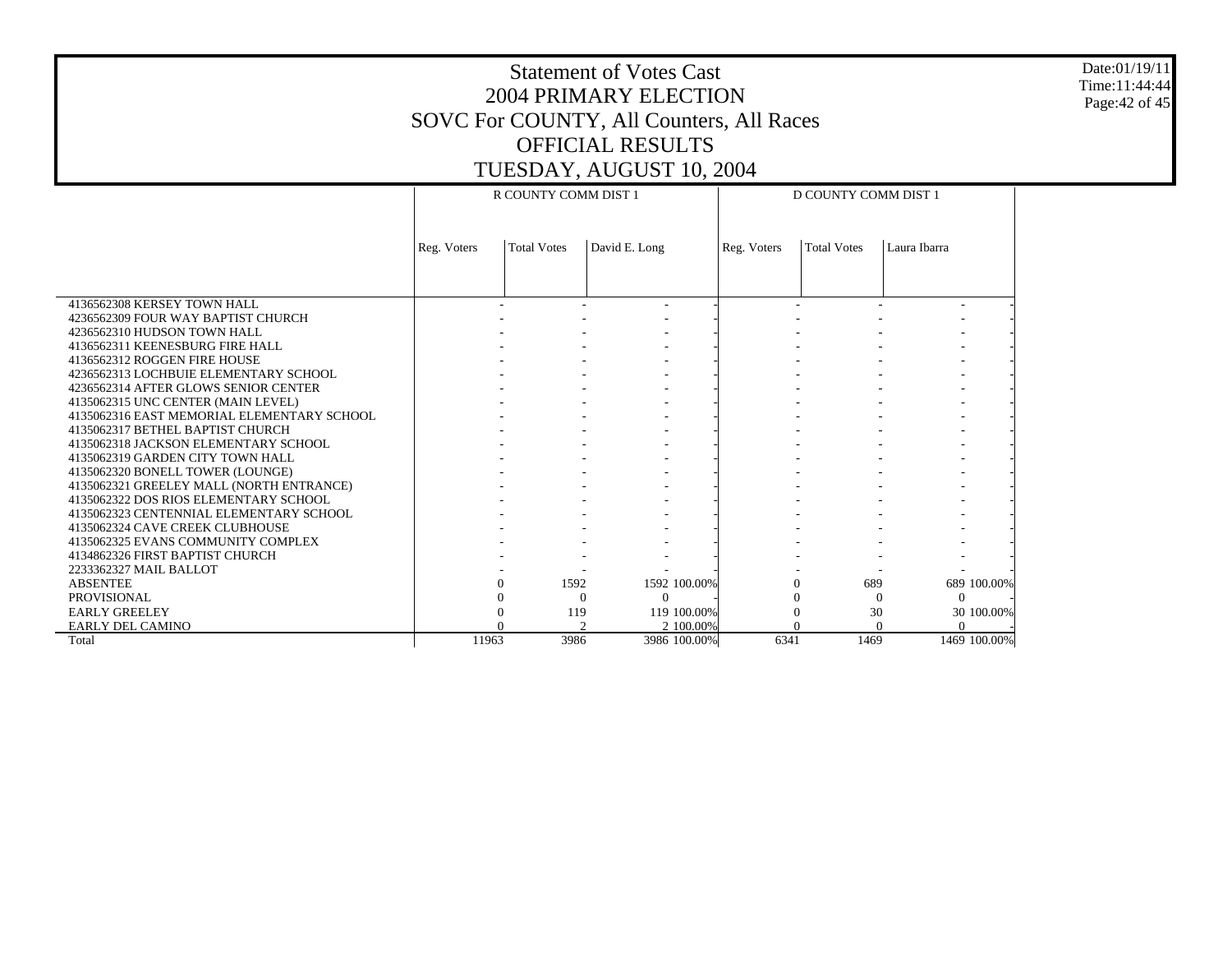Date:01/19/11 Time:11:44:44 Page:43 of 45

|                                                | R COUNTY COMM DIST 3 |                    |                  | D COUNTY COMM DIST 3 |                    |               |  |
|------------------------------------------------|----------------------|--------------------|------------------|----------------------|--------------------|---------------|--|
|                                                |                      |                    |                  |                      |                    |               |  |
|                                                |                      |                    |                  |                      |                    |               |  |
|                                                |                      |                    |                  |                      |                    |               |  |
|                                                | Reg. Voters          | <b>Total Votes</b> | Robert D. Masden | Reg. Voters          | <b>Total Votes</b> | Cheryl Hauger |  |
|                                                |                      |                    |                  |                      |                    |               |  |
|                                                |                      |                    |                  |                      |                    |               |  |
|                                                |                      |                    |                  |                      |                    |               |  |
| Jurisdiction Wide                              |                      |                    |                  |                      |                    |               |  |
| 4136562100 NUNN COMMUNITY BUILDING             |                      |                    |                  |                      |                    |               |  |
| 4136562101 GROVER FIRE HALL                    |                      |                    |                  |                      |                    |               |  |
| 4136562102 PRAIRIE HIGH SCHOOL                 |                      |                    |                  |                      |                    |               |  |
| 4136562103 BRIGGSDALE HIGH SCHOOL              |                      |                    |                  |                      |                    |               |  |
| 4136562104 GILL LIONS COMMUNITY BUILDING       |                      |                    |                  |                      |                    |               |  |
| 4136562105 KERSEY SENIOR CITIZENS HALL         |                      |                    |                  |                      |                    |               |  |
| 4135062106 FRIENDLY VILLAGE CLUBHOUSE          |                      |                    |                  |                      |                    |               |  |
| 4135062107 GREELEY RECREATION CENTER           |                      |                    |                  |                      |                    |               |  |
| 4135062108 MADISON ELEMENTARY SCHOOL           |                      |                    |                  |                      |                    |               |  |
| 4135062109 GLORIA CHRISTI LUTHERAN CHURCH HALL |                      |                    |                  |                      |                    |               |  |
| 4135062110 FIRST UNITED METHODIST CHURCH       |                      |                    |                  |                      |                    |               |  |
| 4135062111 FIRST CHRISTIAN CHURCH              |                      |                    |                  |                      |                    |               |  |
| 4135062112 CAMERON ELEMENTARY SCHOOL           |                      |                    |                  |                      |                    |               |  |
| 4134862113 UNION COLONY FIRE STATION #6        |                      |                    |                  |                      |                    |               |  |
| 4135062114 OUR SAVIORS LUTHERAN CHURCH         |                      |                    |                  |                      |                    |               |  |
| 4134962115 WINDSOR HIGH SCHOOL COMMONS         |                      |                    |                  |                      |                    |               |  |
| 4134962116 FAITH UNITED CHURCH OF CHRIST       |                      |                    |                  |                      |                    |               |  |
| 4136562117 SEVERANCE TOWN HALL                 |                      |                    |                  |                      |                    |               |  |
| 4136562118 EATON MIDDLE SCHOOL                 |                      |                    |                  |                      |                    |               |  |
| 4136562119 EATON HIGH SCHOOL                   |                      |                    |                  |                      |                    |               |  |
| 4134862120 NORTH WELD CO WATER DISTRICT        |                      |                    |                  |                      |                    |               |  |
| 4134962121 EVANGELICAL FREE CHURCH OF WINDSOR  |                      |                    |                  |                      |                    |               |  |
| 4134962122 PARK BUILDING - WINDSOR TOWN HALL   |                      |                    |                  |                      |                    |               |  |
| 4134962123 CORNERSTONE BAPTIST CHURCH          |                      |                    |                  |                      |                    |               |  |
| 4134862124 VICTORY CHRISTIAN FELLOWSHIP        |                      |                    |                  |                      |                    |               |  |
| 4134862125 NORTHRIDGE HIGH SCHOOL              |                      |                    |                  |                      |                    |               |  |
| 4136562126 PIERCE TOWN HALL                    |                      |                    |                  |                      |                    |               |  |
| 4136562127 AULT TOWN HALL                      |                      |                    |                  |                      |                    |               |  |
| 4136562128 EATON TOWN HALL                     |                      |                    |                  |                      |                    |               |  |
| 4134862129 WINDSOR-SEVERANCE PUBLIC LIBRARY    |                      |                    |                  |                      |                    |               |  |
| 4134962130 TOZER ELEMENTARY SCHOOL             |                      |                    |                  |                      |                    |               |  |
| 4136562131 OLD SEVERANCE TOWN HALL             |                      |                    |                  |                      |                    |               |  |
| 4234862200 MEAD TOWN HALL                      |                      |                    |                  |                      |                    |               |  |
| 4234862201 PLATTEVILLE TOWN HALL               |                      |                    |                  |                      |                    |               |  |
| 4234862202 PLATTEVILLE BAPTIST CHURCH          |                      |                    |                  |                      |                    |               |  |
| 2234862203 FIRESTONE TOWN HALL                 |                      |                    |                  |                      |                    |               |  |
| 2234862204 TRI TOWN BAPTIST CHURCH             |                      |                    |                  |                      |                    |               |  |
| 2234862205 FREDERICK TOWN HALL                 |                      |                    |                  |                      |                    |               |  |
| 2234862206 RINN UNITED METHODIST CHURCH        |                      |                    |                  |                      |                    |               |  |
| 2234862207 DEL CAMINO FIRE STATION             |                      |                    |                  |                      |                    |               |  |
|                                                |                      |                    |                  |                      |                    |               |  |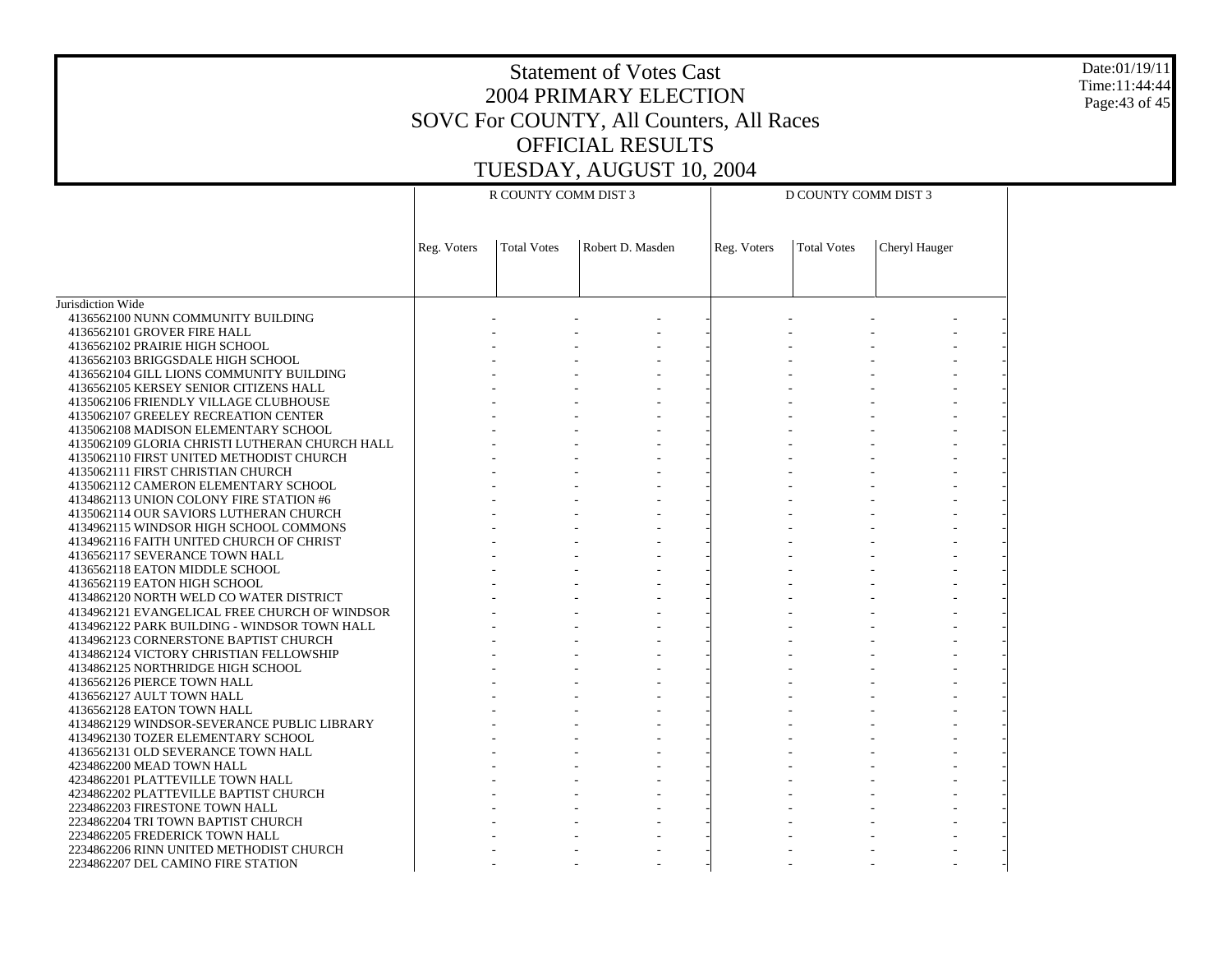Date:01/19/11 Time:11:44:44 Page:44 of 45

|                                                | R COUNTY COMM DIST 3 |                    |                  | D COUNTY COMM DIST 3 |                    |               |  |
|------------------------------------------------|----------------------|--------------------|------------------|----------------------|--------------------|---------------|--|
|                                                |                      |                    |                  |                      |                    |               |  |
|                                                |                      |                    |                  |                      |                    |               |  |
|                                                |                      |                    |                  |                      |                    |               |  |
|                                                | Reg. Voters          | <b>Total Votes</b> | Robert D. Masden | Reg. Voters          | <b>Total Votes</b> | Cheryl Hauger |  |
|                                                |                      |                    |                  |                      |                    |               |  |
|                                                |                      |                    |                  |                      |                    |               |  |
|                                                |                      |                    |                  |                      |                    |               |  |
| 4234862208 MEAD MIDDLE SCHOOL                  |                      |                    |                  |                      |                    |               |  |
| 4134862209 SHEPHERD OF THE HILLS LUTHERAN      |                      |                    |                  |                      |                    |               |  |
| 4134862210 SHAWSHEEN ELEMENTARY SCHOOL         |                      |                    |                  |                      |                    |               |  |
| 4134862211 ASSEMBLY OF GOD CHURCH              |                      |                    |                  |                      |                    |               |  |
| 4134862212 AIMS COLLEGE CENTER - CONF ROOM     |                      |                    |                  |                      |                    |               |  |
| 4134862213 MOUNTAIN VIEW ACADEMY               |                      |                    |                  |                      |                    |               |  |
| 4134862214 ST PAULS CONGREGATIONAL CHURCH      |                      |                    |                  |                      |                    |               |  |
| 4134862215 ST JOHNS UNITED CHURCH              |                      |                    |                  |                      |                    |               |  |
| 4135062216 SCOTT ELEMENTARY SCHOOL             |                      |                    |                  |                      |                    |               |  |
| 4135062217 FIRST ASSEMBLY OF GOD               |                      |                    |                  |                      |                    |               |  |
| 4135062218 CENTENNIAL LIBRARY                  |                      |                    |                  |                      |                    |               |  |
| 4135062219 WEST GREELEY BAPTIST CHURCH         |                      |                    |                  |                      |                    |               |  |
| 4135062220 CALVARY CHAPEL                      |                      |                    |                  |                      |                    |               |  |
| 4135062221 MEEKER ELEMENTARY SCHOOL            |                      |                    |                  |                      |                    |               |  |
| 4134862222 TRINITY EPISCOPAL CHURCH            |                      |                    |                  |                      |                    |               |  |
| 4134862223 MONFORT ELEMENTARY SCHOOL           |                      |                    |                  |                      |                    |               |  |
| 4234862224 RE-5J ADMINISTRATION BUILDING       |                      |                    |                  |                      |                    |               |  |
| 4135062225 TRINITY LUTHERAN CHURCH             |                      |                    |                  |                      |                    |               |  |
| 4134862226 LIFE CARE CENTER OF GREELEY         |                      |                    |                  |                      |                    |               |  |
| 4234862227 RE-1 EDUCATION SERVICE CENTER       |                      |                    |                  |                      |                    |               |  |
| 4234862228 MILLIKEN COMMUNITY COMPLEX          |                      |                    |                  |                      |                    |               |  |
| 4234862229 JOHNSTOWN FIRE HALL                 |                      |                    |                  |                      |                    |               |  |
| 4234862230 MEMORIAL LIBRARY                    |                      |                    |                  |                      |                    |               |  |
| 4234862231 HILL-N-PARK SENIOR CENTER           |                      |                    |                  |                      |                    |               |  |
| 4234862232 JOHNSTOWN TOWN HALL                 |                      |                    |                  |                      |                    |               |  |
| 4134862233 KELLY FARM CLUB HOUSE               |                      |                    |                  |                      |                    |               |  |
| 4134862234 CHRISTA MCAULIFFE ELEMENTARY SCHOOL |                      |                    |                  |                      |                    |               |  |
| 4134862235 GRACE BAPTIST CHURCH                |                      |                    |                  |                      |                    |               |  |
| 4235062236 MTN VIEW EVANGELICAL FREE CHRUCH    |                      |                    |                  |                      |                    |               |  |
| 4234862237 LONGVIEW CLUBHOUSE                  |                      |                    |                  |                      |                    |               |  |
| 4134862238 HOPE CENTRE                         |                      |                    |                  |                      |                    |               |  |
| 2234862239 PRAIRIE RIDGE ELEMENTARY SCHOOL     |                      |                    |                  |                      |                    |               |  |
| 2234862240 DEL CAMINO BRANCH OFFICE            |                      |                    |                  |                      |                    |               |  |
| 4234862300 FT LUPTON FIRE STATION              | 353                  | 62                 | 62 100.00%       | 258                  | 41                 | 41 100.00%    |  |
| 4236562301 ST WILLIAMS CATHOLIC CHURCH         | 246                  | 36                 | 36 100.00%       | 282                  | 23                 | 23 100.00%    |  |
| 4236562302 FORT LUPTON CITY HALL               | 285                  | 27                 | 27 100.00%       | 326                  | 33                 | 33 100.00%    |  |
| 4236562303 CRANE COURT COMMUNITY BUILDING      | 237                  | 41                 | 41 100,00%       | 238                  | 31                 | 31 100.00%    |  |
| 4236562304 BUTLER ELEMENTARY SCHOOL            | 307                  | 45                 | 45 100.00%       | 230                  | 26                 | 26 100.00%    |  |
| 2234862305 DACONO TOWN HALL                    | 251                  | 43                 | 43 100,00%       | 218                  | 27                 | 27 100,00%    |  |
| 2234862306 ERIE TOWN HALL                      | 226                  | 30                 | 30 100.00%       | 261                  | 32                 | 32 100,00%    |  |
| 2234862307 ERIE JR/SR HIGH SCHOOL              | 645                  | 82                 | 82 100.00%       | 390                  | 34                 | 34 100.00%    |  |